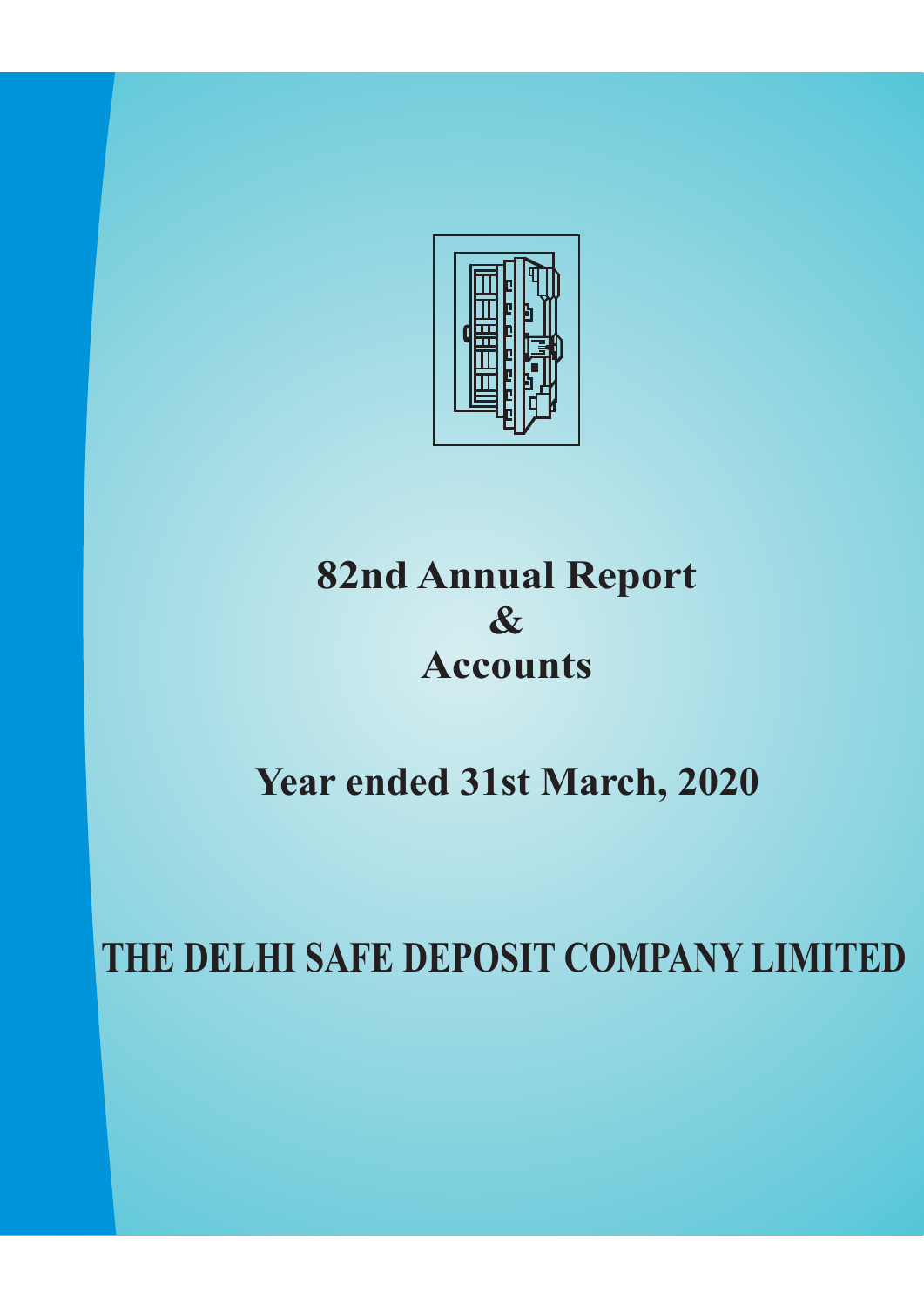## **THE DELHI SAFE DEPOSIT COMPANY LIMITED**

## **BOARD OF DIRECTORS**

INDRAJIT SETH – Chairman ASHOK DAYAL – Independent Director VIJAY KRISHNA SHUNGLU – Director SARVJEET SETH – Woman Director MAHESH SAHAI – Independent Director RAVI VIRA GUPTA – Independent Director PROBIR CHANDRA SEN – Independent Director VIJAY KUMAR GUPTA – Managing Director / CEO

#### **KEY MANAGERIAL PERSONNEL**

VIJAY KUMAR GUPTA – Managing Director / CEO KAVITA KALWANEY – General Manager / CFO HIMANI SHARMA - Company Secretary

## **AUDIT COMMITTEE**

MAHESH SAHAI – Chairman VIJAY KRISHNA SHUNGLU – Member PROBIR CHANDRA SEN – Member

#### **NOMINATION AND REMUNERATION COMMITTEE**

MAHESH SAHAI – Chairman INDRAJIT SETH – Member RAVI VIRA GUPTA – Member

### **STAKEHOLDERS' RELATIONSHIP COMMITTEE**

VIJAY KRISHNA SHUNGLU – Chairman RAVI VIRA GUPTA – Member PROBIR CHANDRA SEN – Member

#### **RISK MANAGEMENT COMMITTEE**

INDRAJIT SETH – Chairman MAHESH SAHAI – Member VIJAY KRISHNA SHUNGLU – Member

#### **STATUTORY AUDITORS**

M/S. SINGH GURPREET & CO. - Chartered Accountants

**SECRETARIAL AUDITORS** M/S. ABHISHEK J. & COMPANY - Company Secretaries

## **INTERNAL AUDITORS**

M/S. CNS & CO. – Chartered Accountants

#### **SHARE TRANSFER AGENTS**

BIGSHARE SERVICES PRIVATE LIMITED 302, Kushal Bazar, 32-33, Nehru Place, New Delhi-110019. Phone Nos. 011-42425004, 47565852

#### **BANKERS**

ICICI BANK LTD. AXIS BANK LTD. HDFC BANK LTD.

#### **REGISTERED OFFICE :**

86, JANPATH, NEW DELHI – 110 001. (INDIA) CIN NO : L74899DL1937PLC000478 Email: delsafe@dsdgroup.co.in / Website: www.dsdgroup.co.in Telephone : 011-43580400, 23320084, 23321902 GSTIN : 07AAACT1828J1ZC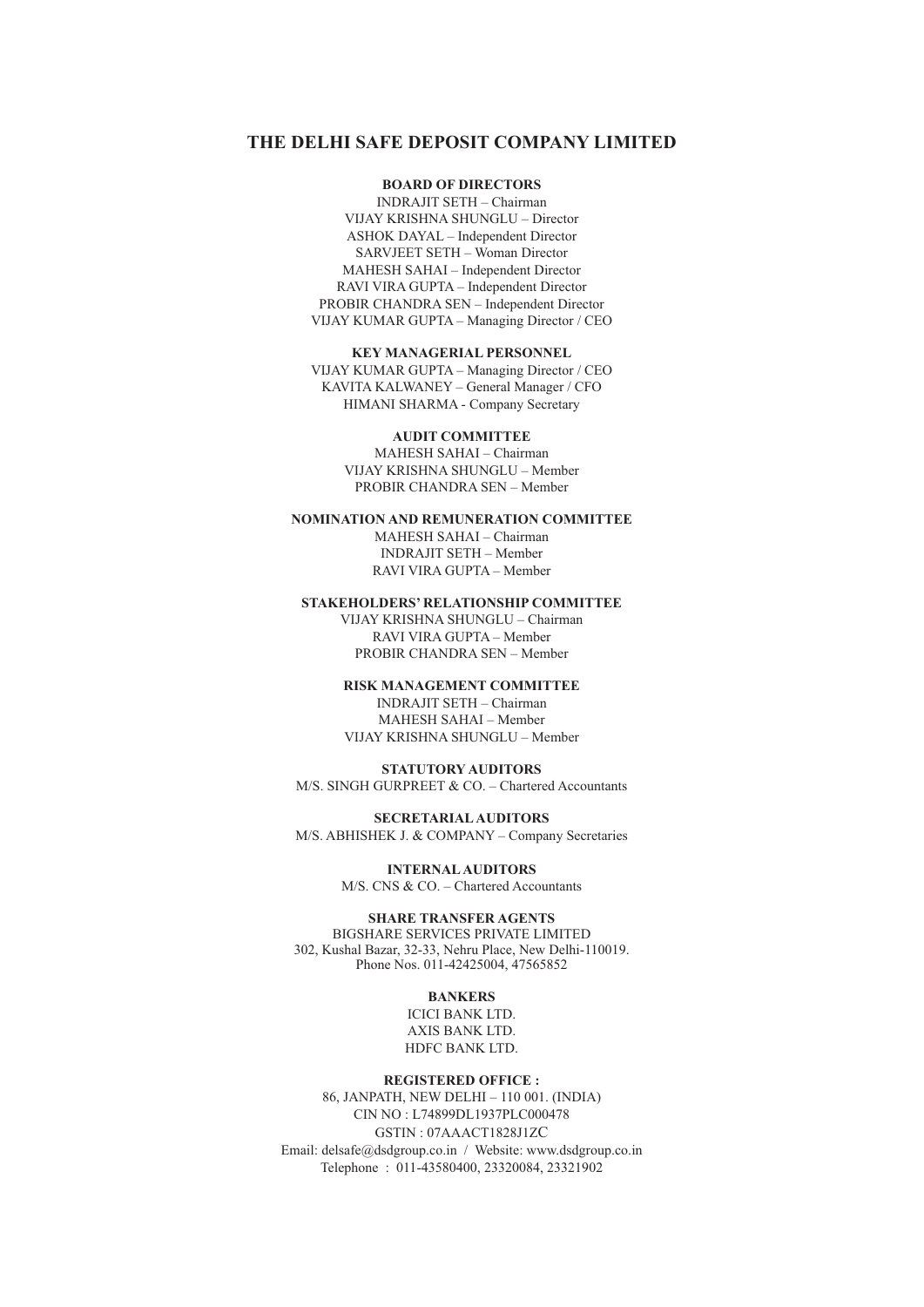## **THE DELHI SAFE DEPOSIT COMPANY LIMITED Registered Office : 86, Janpath, New Delhi- 110 001 (CIN: L74899DL1937PLC000478)**

## **NOTICE TO THE SHAREHOLDERS**

NOTICE is hereby given that the **82nd** Annual General Meeting of The Delhi Safe Deposit Company Limited will be held on Wednesday, the 30<sup>th</sup> September, 2020 at 10.00 A.M through Video Conference (VC/ Other Audio Visual means (OAVM) to : transact following business

## **Ordinary Business**

- 1. To consider and adopt the financial statements of the Company for the year ended 31<sup>st</sup> March, 2020 and report of Directors &Auditors thereon.
- To appoint Mr. Indrajit Seth (DIN 00243539), Director of the Company, who retires by rotation and being eligible offers **2.** himself for re-appointment.
- 3. To declare dividend for the financial year ended 31<sup>st</sup> March, 2020.
- 4. To ratify the appointment of the Statutory Auditors of the Company approved at the 79<sup>th</sup> Annual General Meeting of the Company held on  $23^{rd}$  September, 2017 and in this regard to consider, and, if thought fit, to pass, with or without modification(s), the following resolution as an Ordinary Resolution:

"RESOLVED THAT pursuant to the provision of Section 139 and other applicable provisions, if any, of the Companies Act, 2013 and the Rules framed thereunder, as amended from time to time, the appointment of  $M/s$  Singh Gurpreet & Co., Chartered Accountants (Regn. No.: 031763N) as Statutory Auditors of the Company made at the 79<sup>th</sup> Annual General Meeting for a term of 5 consecutive years, which was subject to ratification by members at everyAnnual General Meeting, be and is hereby ratified to hold the office from the conclusion of this Annual General Meeting till the conclusion of the  $83<sup>rd</sup>$ Annual General Meeting of the Company at such remuneration as may be determined by the Board of Directors in consultation with theAudit Committee."

## **Special Business**

5. To consider and, if thought fit, to pass the following resolution as a **Special Resolution**:-

**"RESOLVED THAT** pursuant to the provisions of Sections 149, 152 and other applicable provisions, if any, of the Companies Act, 2013("the Act") read with Schedule IV to the Act (including any statutory modification(s) or reenactment(s) thereof, for the time being in force) and the Companies (Appointment and Qualification of Directors) Rules, 2014, as amended from time to time, and pursuant to the recommendation of the Nomination & Remuneration Committee and the Board of Directors, Mr. Ravi Vira Gupta (DIN: 00017410), who holds office of Independent Director up to 23rd July 2020 and who has submitted a declaration that he meets the criteria for independence as provided under Section 149(6) of the Act and Regulation 16(1)(b) of the Securities Exchange Board of India (Listing Obligation and Disclosure Requirements) Regulations, 2015 and in respect of whom the Company has received a notice in writing under Section 160(1) of the Act, signifying his intention to propose Mr. Ravi Vira Gupta candidature for the office of Director, be and is hereby re-appointed as an Independent Director of the Company, not liable to retire by rotation, for a second term of five consecutive years commencing from 24th July, 2020 upto 23rd July, 2025."

"RESOLVED FURTHER THAT Mr. Vijay Kumar Gupta, Managing Director/ CEO of the Company be and is hereby authorized to do all acts and take all such steps as may be necessary, proper or expedient to give effect to this resolution."

6. To consider and, if thought fit, to pass the following resolution as a **Special Resolution**:-

**"RESOLVED THAT** pursuant to the provisions of Sections 149, 152 and other applicable provisions, if any, of the Companies Act, 2013 ("the Act") read with Schedule IV to the Act (including any statutory modification(s) or reenactment(s) thereof, for the time being in force) and the Companies (Appointment and Qualification of Directors) Rules,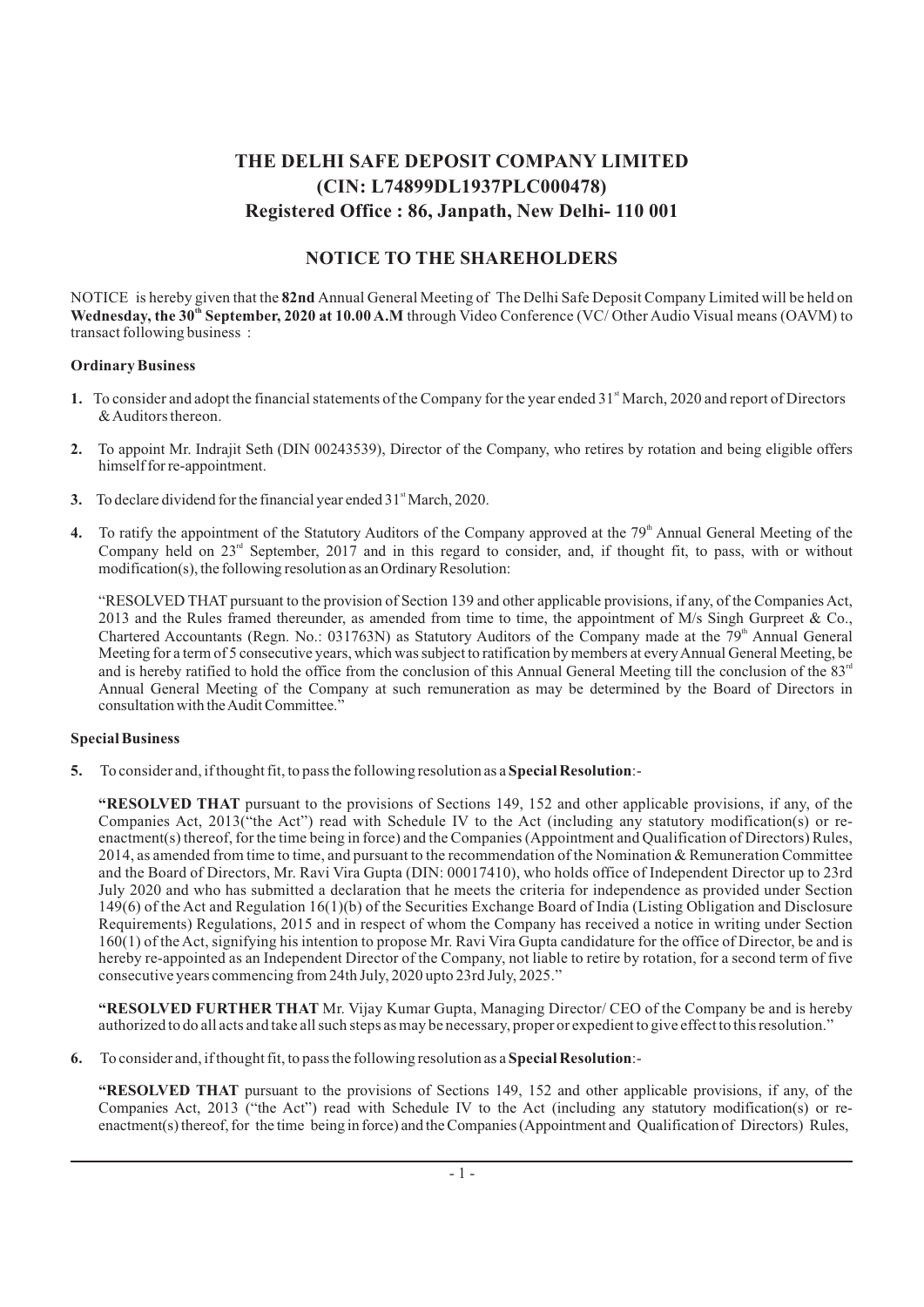2014, as amended from time to time, and pursuant to the recommendation of the Nomination & Remuneration Committee and the Board of Directors, Mr. Mahesh Sahai (DIN: 00062254), who holds office of Independent Director up to 23rd July 2020 and who has submitted a declaration that he meets the criteria for independence as provided under Section 149(6) of the Act and Regulation 16(1)(b) of the Securities Exchange Board of India (Listing Obligation and Disclosure Requirements) Regulations, 2015 and in respect of whom the Company has received a notice in writing under Section 160(1) of the Act, signifying his intention to propose Mr. Mahesh Sahai candidature for the office of Director, be and is hereby re-appointed as an Independent Director of the Company, not liable to retire by rotation, for a second term of five consecutive years commencing from 24th July, 2020 upto 23rd July, 2025."

"RESOLVED FURTHER THAT Mr. Vijay Kumar Gupta, Managing Director/ CEO of the Company be and is hereby authorized to do all acts and take all such steps as may be necessary, proper or expedient to give effect to this resolution."

Place : New Delhi Board **By Order of the Board** Dated : 31<sup>\*</sup> August, 2020 Vijay Kumar Gupta

Managing Director / CEO DIN - 00243413

## **NOTES:**

- 1. In view of the massive outbreak of the COVID-19 pandemic, social distancing is a norm to be followed and pursuant to the Circular No. 14/2020 dated April 08, 2020, Circular No.17/2020 dated April 13, 2020 issued by the Ministry of Corporate Affairs followed by Circular No. 20/2020 dated May 05, 2020, physical attendance of the Members to the AGM venue is not required and annual general meeting (AGM) be held through video conferencing (VC) or other audio visual means (OAVM). Hence, Members can attend and participate in the ensuingAGM through VC/OAVM.
- 2. Ministry of Corporate Affairs (vide Circular dt. 05.05.2020) and SEBI (vide Circular dated 12.05.2020) have granted exemption from dispatching physical copies Notices and annual report to shareholders during the year 2020 in view of COVID-19 pandemic.
- 3. Pursuant to the Circular No. 14/2020 dated April 08, 2020, issued by the Ministry of Corporate Affairs, the facility to appoint proxy to attend and cast vote for the members is not available for this AGM. However, the Body Corporate are entitled to appoint authorised representatives to attend the AGM through VC/OAVM and participate thereat and cast their votes through e-voting.
- 4. The Members can join the AGM in the VC/OAVM mode 15 minutes before and after the scheduled time of the commencement of the Meeting by following the procedure mentioned in the Notice.
- 5. The attendance of the Members attending the AGM through VC/OAVM will be counted for the purpose of reckoning the quorum under Section 103 of the Companies Act, 2013.
- 6. Pursuant to the provisions of Section 108 of the CompaniesAct, 2013 read with Rule 20 of the Companies (Management and Administration) Rules, 2014 (as amended) and Regulation 44 of SEBI (Listing Obligations & Disclosure Requirements) Regulations 2015 (as amended), and the Circulars issued by the Ministry of Corporate Affairs dated April 08, 2020, April 13, 2020 and May 05, 2020 the Company is providing facility of remote e-voting to its Members in respect of the business to be transacted at the AGM. For this purpose, the Company has entered into an agreement with National Securities Depository Limited (NSDL) for facilitating voting through electronic means, as the authorized agency. The facility of casting votes by a member using remote e-voting system as well as venue voting on the date of the AGM will be provided by NSDL.
- 7. In line with the Ministry of Corporate Affairs (MCA) Circular No. 17/2020 dated April 13, 2020, the Notice calling the AGM has been uploaded on the website of the Company at https://www.dsdgroup.co.in. The Notice can also be accessed from the websites of the Stock Exchanges i.e. MSEI at https://www.msei.in and the AGM Notice is also available on the website of NSDL(agency for providing the Remote e-Voting facility) i.e. www.evoting.nsdl.com.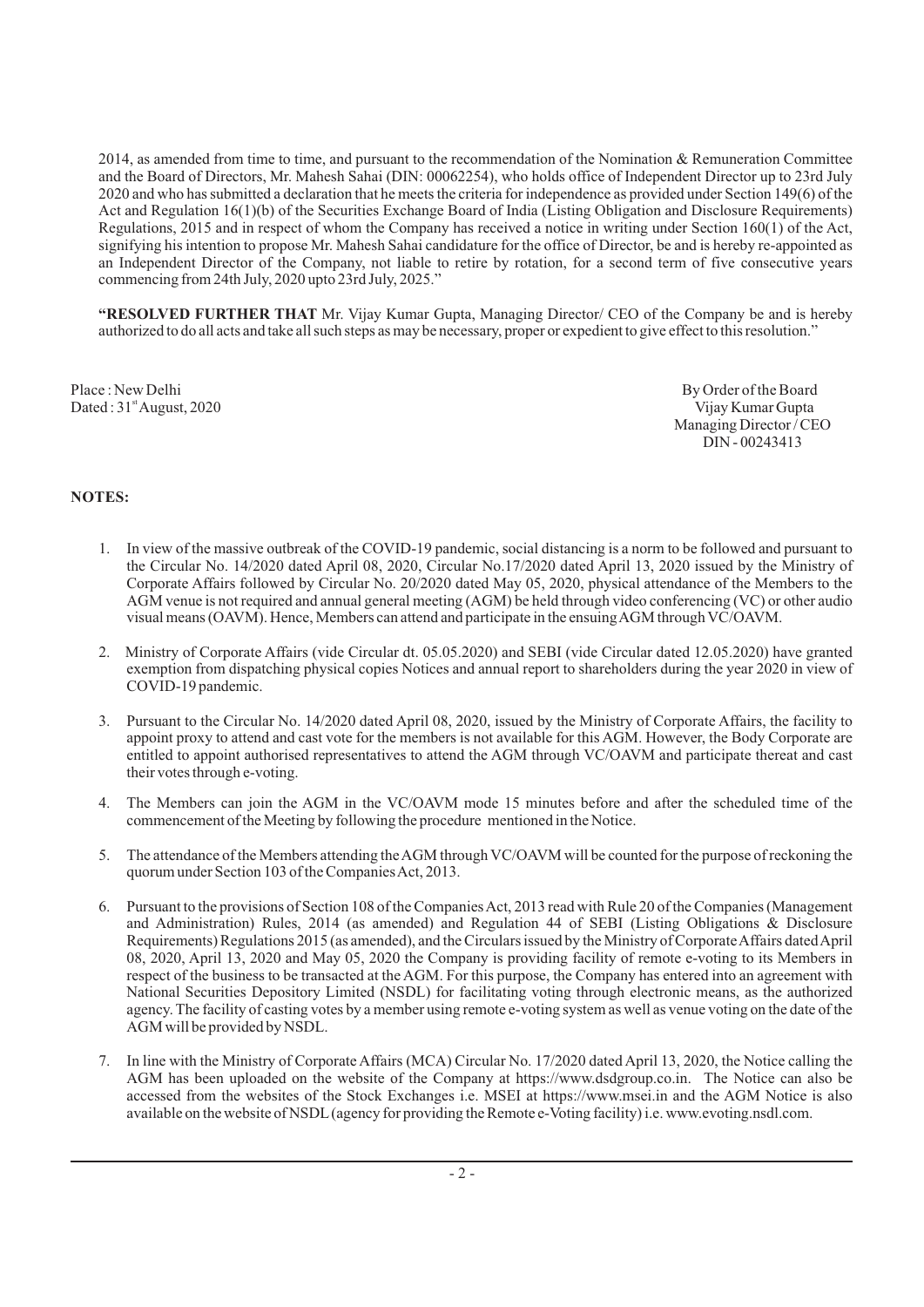- 8. AGM has been convened through VC/OAVM in compliance with applicable provisions of the Companies Act, 2013 read with MCA Circular No. 14/2020 dated April 08, 2020 and MCA Circular No. 17/2020 dated April 13, 2020 and MCACircular No. 20/2020 dated May 05, 2020.
- 9. Shareholders who would like to express their views/have questions may send their questions in advance mentioning their names, demat account no./folio number, email ID, mobile number at delsafe@dsdgroup.co.in during the period  $25^{\circ}$ September 2020 9.00 AM till 27<sup>th</sup> September 2020 5.00 PM. Same will be replied by the Company suitably.
- 10. Explanatory Statement as required under section 102 of the CompaniesAct, 2013 is annexed.
- 11. The Register of Members and the Share Transfer books of the Company will remain closed from, **Wednesday, 23rd** September, 2020 to Wednesday, 30th September, 2020 (both days inclusive).
- 12. The dividend, if declared will be paid on or after 30<sup>th</sup> September, 2020 to those Shareholders whose names are on the Register of Members on 30<sup>th</sup> September, 2020. Shareholders are requested to intimate change of address, if any.
- 13. Pursuant to section 125 (C) of the Companies Act, 2013 and Investor Education and Protection Fund Authority (Accounting,Audit, Transfer and Refund) Rules, 2016 (IEPF), the Company has transferred unclaimed dividend for the financial year ended 31.03.2012 to IEPF on 28th December, 2019. The details are available on the website of the Company.

The Company has also transferred 2,244 shares in respect of which dividend has not been claimed/encashed for 7 consecutive years or more following the prescribed procedure on 21st November, 2019. The shares and dividend so transferred can be claimed from the IEPF after complying with the prescribed requirement. As per the Rules, the holder of such shares cannot exercise any of the rights attached to the shares unless the share are reclaimed from IEPF.

The following are the details of the dividend declared by the Company but not claimed/encashed and the respective due dates for transfer of such dividend to IEPF if remained unpaid/unencashed for 7 years or more:

| S.No. | Date of Declaration<br>of Dividend | Dividend for<br>the year | Due date for transfer<br>to the IEPF |  |  |
|-------|------------------------------------|--------------------------|--------------------------------------|--|--|
|       | 31.08.2013                         | 2012-13                  | 07.10.2020                           |  |  |
| 2.    | 30.09.2014                         | 2013-14                  | 06.11.2021                           |  |  |
| 3.    | 30.09.2015                         | 2014-15                  | 06.11.2022                           |  |  |
| 4.    | 30.09.2016                         | $2015 - 16$              | 06.11.2023                           |  |  |
| 5.    | 23.09.2017                         | 2016-17                  | 30.09.2024                           |  |  |
| 6.    | 22.09.2018                         | 2017-18                  | 30.09.2025                           |  |  |
| 7.    | 30.09.2019                         | 2018-19                  | 06.11.2026                           |  |  |
|       |                                    |                          |                                      |  |  |

It may be noted that no claim of the shareholders will be entertained for such dividends or shares after their transfer to the credit of the IEPF. The shareholders are advised to contact the Company before the above given due dates for encashment of their unpaid dividend.

- 14. The Board of Directors has appointed Mr. Abhishek Jain, Company Secretary (Membership No. ACS-28201), as the Scrutinizer to scrutinize the voting at the meeting and remote e-voting process in a fair and transparent manner.
- 15. In terms of Section 108 of the Companies Act, 2013 (the Act) read with Rule 20 of the Companies (Management and Administration) Rules, 2014 and Regulation 44 of SEBI Listing Regulations, 2015, the Company is providing facility to exercise votes on the items of business given in the notice through electronic voting system, to members holding shares as on 23<sup>rd</sup> September, 2020 (End of Day) being the cut-off date ("Record date") fixed for determining voting rights of members entitled to participate in the e-voting process through the e-voting platform provided by National Securities Depository Limited. The e-voting rights of the members/beneficiary owners shall be reckoned on the equity shares held by them as on 23<sup>rd</sup> September, 2020 i.e. cut-off date for the purpose. Person who is not a member as on the cut-off date should treat this Notice for information purposes only. The instructions to E-voting form part of Notice.
- 16. TheAnnual Report of the Company will be made available on the Company's website at www.dsdgroup.co.in and also on the website of MSEI Limited at www.msei.in.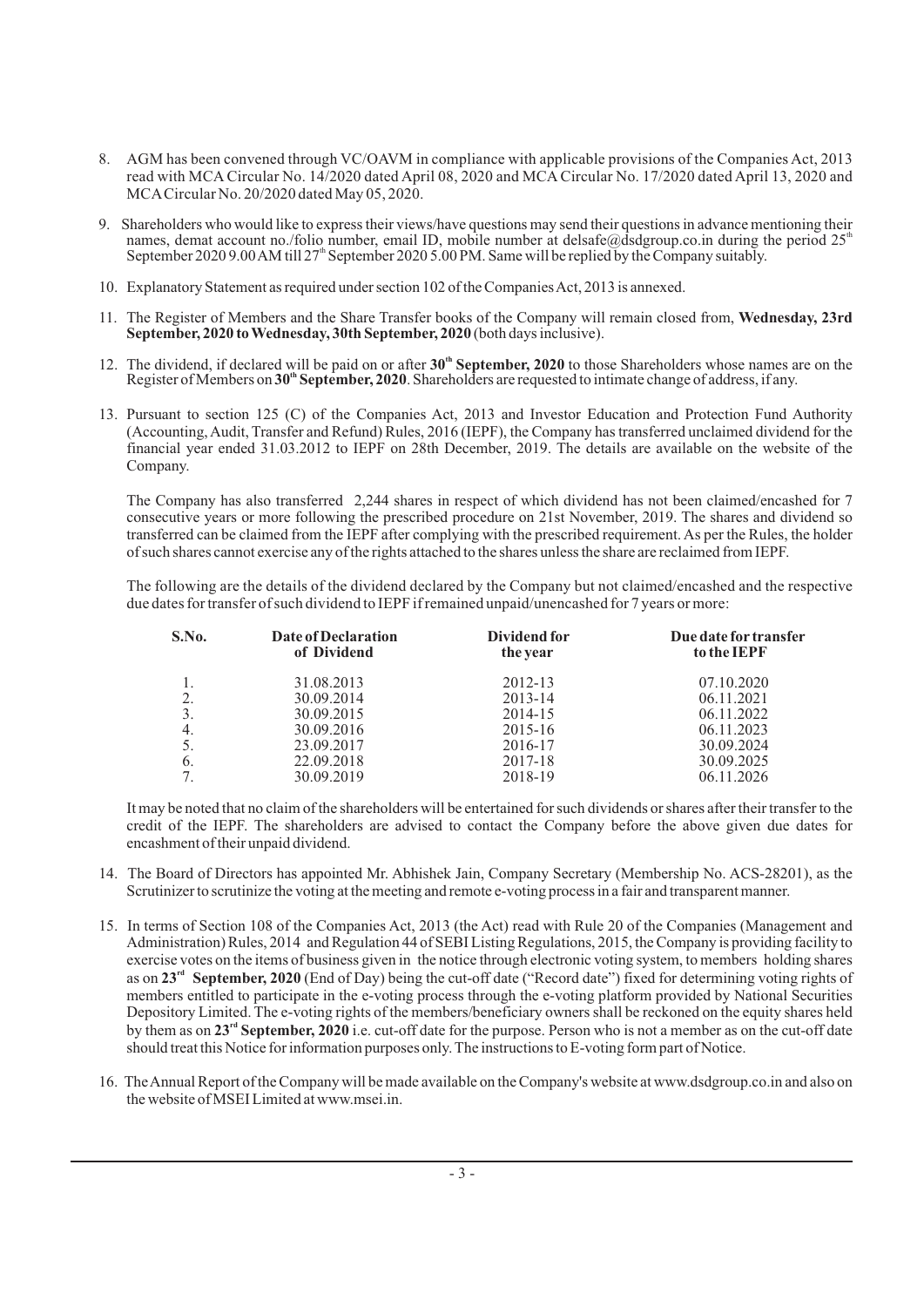## **THE INSTRUCTIONS FOR MEMBERS FOR REMOTE E-VOTINGAREAS UNDER :-**

## **The remote e-voting period begins on Sunday, 27th September 2020 at 10:00 A.M. and ends on Tuesday, 29th September 2020 at 5:00 P.M. The remote e-voting module shall be disabled by NSDLfor voting thereafter.**

## **How do I vote electronically using NSDLe-Voting system?**

**Step 1: Log-in to NSDLe-Voting system a** t https://www.evoting.nsdl.com/ **Step 2: Cast your vote electronically on NSDLe-Voting system.** *The way to vote electronically on NSDL e-Voting system consists of "Two Steps" which are mentioned below:*

## **Details on Step 1 are mentioned below:**

## **How to Log-in to NSDL e-Voting website?**

- 1. Visit the e-Voting website of NSDL. Open web browser by typing the following URL: https://www.evoting.nsdl.com/ either on a Personal Computer or on a mobile.
- 2. Once the home page of e-Voting system is launched, click on the icon "Login" which is available under 'Shareholders' section.
- 3. A new screen will open. You will have to enter your User ID, your Password and a Verification Code as shown on the screen.

Alternatively, if you are registered for NSDL eservices i.e. IDEAS, you can log-in at https://eservices.nsdl.com/ with your existing IDEAS login. Once you log-in to NSDL eservices after using your log *-in credentials, click on e-Voting and you can proceed to Step 2 i.e. Cast your vote electronically.*

4. Your User ID details are given below :

| Manner of holding shares i.e. Demat (NSDL or<br><b>CDSL</b> ) or Physical | Your User ID is:                                                                                                                                                   |
|---------------------------------------------------------------------------|--------------------------------------------------------------------------------------------------------------------------------------------------------------------|
| a) For Members who hold shares in demat account<br>with NSDL.             | 8 Character DP ID followed by 8 Digit Client ID<br>For example if your DP ID is IN300*** and<br>Client ID is $12******$ then your user ID is<br>$IN300***12******$ |
| b) For Members who hold shares in demat<br>account with CDSL.             | 16 Digit Beneficiary ID<br>For example if your Beneficiary ID is<br>$12****************the$ then your user ID is<br>17**************                               |
| c) For Members holding shares in Physical<br>Form.                        | EVEN Number followed by Folio Number<br>registered with the company<br>For example if folio number is 001*** and EVEN is<br>101456 then user ID is 101456001***    |

- 5. Your Password details are given below :
	- a) If you are already registered for e-Voting, then you can use your existing password to login and cast your vote.
	- b) If you are using NSDL e-Voting system for the first time, you will need to retrieve the 'initial password' which was communicated to you. Once you retrieve your 'initial password', you need to enter the 'initial password' and the system will force you to change your password.
	- c) How to retrieve your 'initial password'?
		- (i) If your email ID is registered in your demat account or with the company, your 'initial password' is communicated to you on your email ID. Trace the email sent to you from NSDL from your mailbox. Open the email and open the attachment i.e. a .pdf file. Open the .pdf file. The password to open the .pdf file is your 8 digit client ID for NSDL account, last 8 digits of client ID for CDSL account or folio number for shares held in physical form. The .pdf file contains your 'User ID' and your 'initial password'.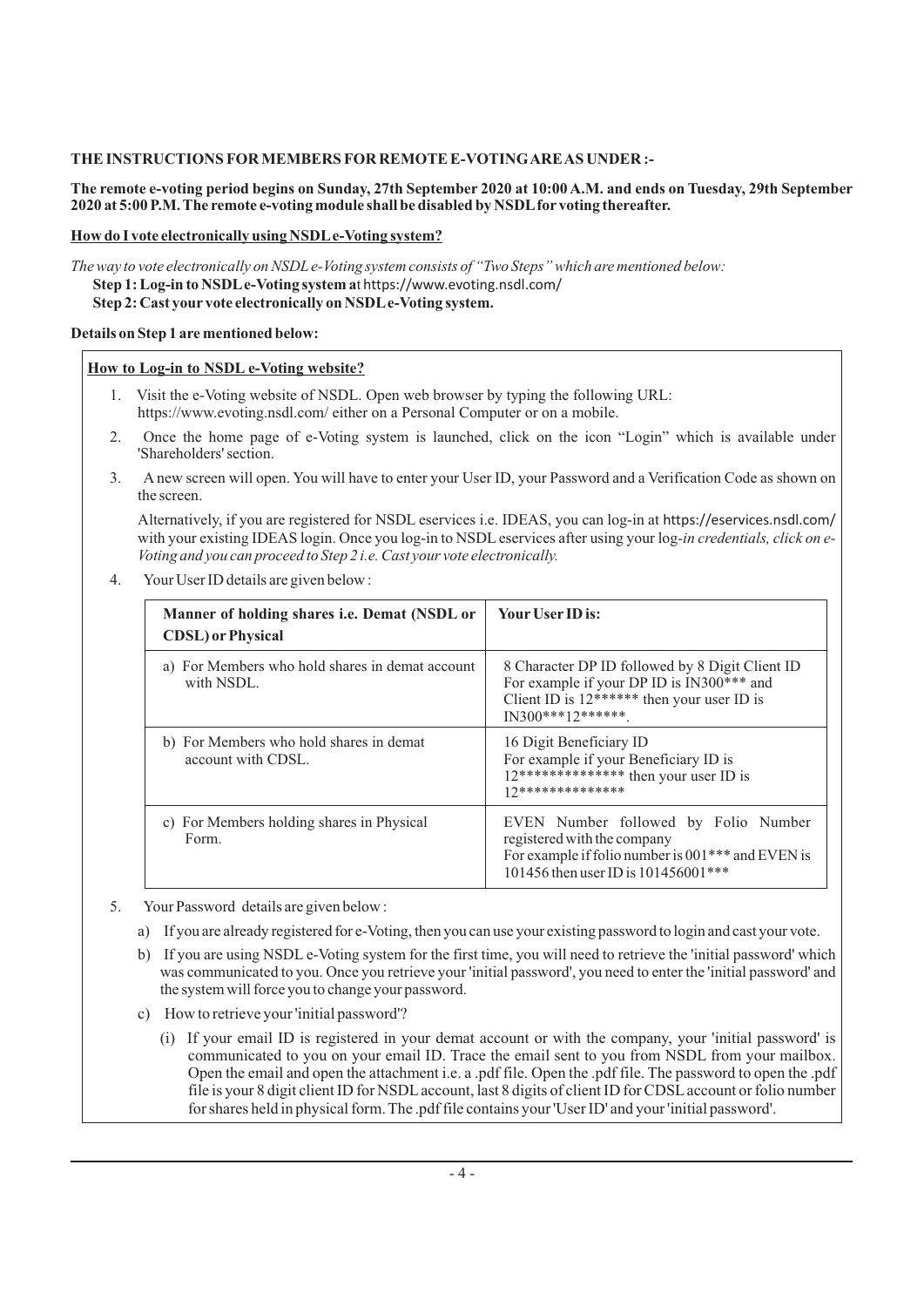- (ii) If your email ID is not registered, please follow steps mentioned below in **process for those shareholders whose email ids are not registered**
- 6. If you are unable to retrieve or have not received the " Initial password" or have forgotten your password:
	- a) Click on "Forgot User Details/Password?"(If you are holding shares in your demat account with NSDL or CDSL) option available on www.evoting.nsdl.com.
	- b) Physical User Reset Password?" (If you are holding shares in physical mode) option available on www.evoting.nsdl.com.
	- c) If you are still unable to get the password by aforesaid two options, you can send a request at evoting@nsdl.co.in mentioning your demat account number/folio number, your PAN, your name and your registered address.
	- d) Members can also use the OTP (One Time Password) based login for casting the votes on the e-Voting system of NSDL.
- 7. After entering your password, tick on Agree to "Terms and Conditions" by selecting on the check box.
- 8. Now, you will have to click on "Login" button.
- 9. After you click on the "Login" button, Home page of e-Voting will open.

## **Details on Step 2 are mentioned below:**

## **How to cast your vote electronically on NSDL e-Voting system?**

- 1. After successful login at Step 1, you will be able to see the Home page of e-Voting.Click on e-Voting. Then, click on Active Voting Cycles.
- 2. After click on Active Voting Cycles, you will be able to see all the companies "EVEN" in which you are holding shares and whose voting cycle is in active status.
- 3. Select "EVEN" of company for which you wish to cast your vote.
- 4. Now you are ready for e-Voting as the Voting page opens.
- 5. Cast your vote by selecting appropriate options i.e. assent or dissent, verify/modify the number of shares for which you wish to cast your vote and click on "Submit" and also "Confirm" when prompted.
- 6. Upon confirmation, the message "Vote cast successfully" will be displayed.
- 7. You can also take the printout of the votes cast by you by clicking on the print option on the confirmation page.
- 8. Once you confirm your vote on the resolution, you will not be allowed to modify your vote.

## **General Guidelines for Shareholders**

- 1 Institutional shareholders (i.e. other than individuals, HUF, NRI etc.) are required to send scanned copy (PDF/JPG Format) of the relevant Board Resolution/ Authority letter etc. with attested specimen signature of the duly authorized signatory(ies) who are authorized to vote, to the Scrutinizer by e-mail to csabhishek2@gmail.com with a copy marked to evoting@nsdl.co.in.
- 2. It is strongly recommended not to share your password with any other person and take utmost care to keep your password confidential. Login to the e-voting website will be disabled upon five unsuccessful attempts to key in the correct password. In such an event, you will need to go through the "Forgot User Details/Password?" or "Physical User Reset Password?" option available on www.evoting.nsdl.com to reset the password.
- 3. In case of any queries, you may refer the Frequently Asked Questions (FAQs) for Shareholders and e-voting user manual for Shareholders available at the download section of www.evoting.nsdl.com or call on toll free no.: 1800- 222-990 or send a request at evoting@nsdl.co.in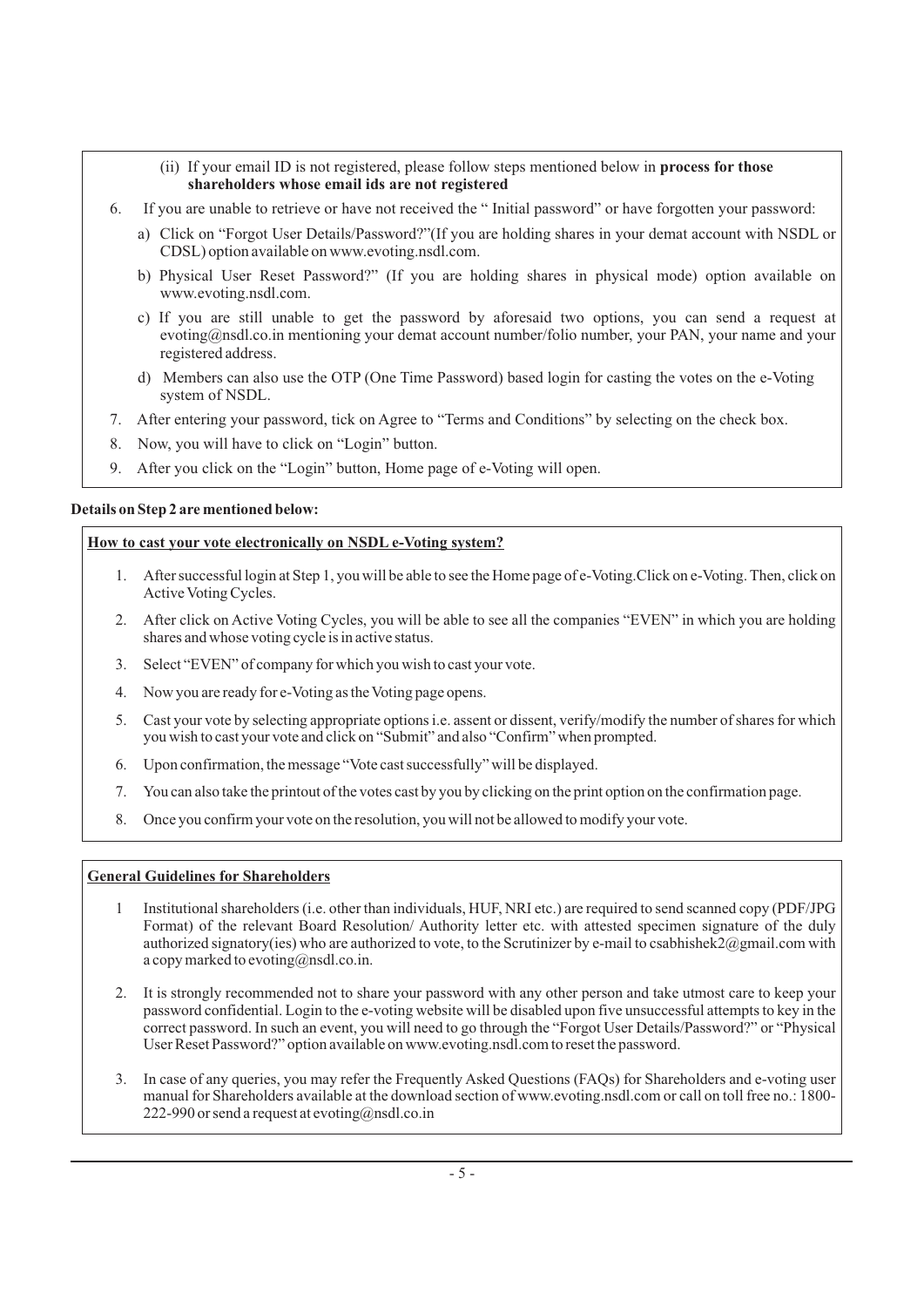## **Process for those shareholders whose email ids are not registered with the depositories for procuring user id and password and registration of e mail ids for e-voting for the resolutions set out in this notice**:

- 1. In case shares are held in physical mode please provide Folio No., Name of shareholder, scanned copy of the share certificate (front and back), PAN (self attested scanned copy of PAN card), AADHAR (self attested scanned copy of Aadhar Card) by email to delsafe@dsdgroup.co.in
- 2. In case shares are held in demat mode, please provide DPID-CLID (16 digit DPID + CLID or 16 digit beneficiary ID), Name, client master or copy of Consolidated Account statement, PAN (self attested scanned copy of PAN card), AADHAR (self attested scanned copy of Aadhar Card) by email to delsafe@dsdgroup.co.in

## **THE INSTRUCTIONS FOR MEMBERS FOR e-VOTING ON THE DAY OF THE AGM ARE AS UNDER:-**

- 1. The procedure for e-Voting on the day of theAGM is same as the instructions mentioned above for remote e-voting.
- 2. Only those Members/ shareholders, who will be present in the AGM through VC/OAVM facility and have not casted their vote on the Resolutions through remote e-Voting and are otherwise not barred from doing so, shall be eligible to vote through e-Voting system in theAGM.
- 3. Members who have voted through Remote e-Voting will be eligible to attend the AGM. However, they will not be eligible to vote at theAGM.
- 4. The details of the person who may be contacted for any grievances connected with the facility for e-Voting on the day of theAGM shall be the same person mentioned for Remote e-voting.

## **INSTRUCTIONS FOR MEMBERS FORATTENDING THEAGM THROUGH VC/OAVMAREAS UNDER:**

- 1. Member will be provided with a facility to attend the AGM through VC/OAVM through the NSDL e-Voting system. Members may access the same at https://www.evoting.nsdl.com under shareholders/members login by using the remote e-voting credentials. The link for VC/OAVM will be available in shareholder/members login where the EVEN of Company will be displayed. Please note that the members who do not have the User ID and Password for e-Voting or have forgotten the User ID and Password may retrieve the same by following the remote e-Voting instructions mentioned in the notice to avoid last minute rush. Further members can also use the OTP based login for logging into the e-Voting system of NSDL.
- 2. Members are encouraged to join the Meeting through Laptops for better experience.
- 3. Further Members will be required to allow Camera and use Internet with a good speed to avoid any disturbance during the meeting.
- 4. Please note that Participants Connecting from Mobile Devices or Tablets or through Laptop connecting via Mobile Hotspot may experienceAudio/Video loss due to Fluctuation in their respective network. It is therefore recommended to use Stable Wi-Fi or LAN Connection to mitigate any kind of aforesaid glitches.
- 5. Shareholders, who would like to express their views/have questions may send their questions in advance mentioning their name demat account number/folio number, email id, mobile number at delsafe@dsdgroup.co.in. The same will be replied by the company suitably.
- 6. Those shareholders who have registered themselves as a speaker will only be allowed to express their views/ask questions during the meeting.

Place : New Delhi Board By Order of the Board Dated : 31<sup>\*</sup> August, 2020 Vijay Kumar Gupta

Managing Director / CEO DIN - 00243413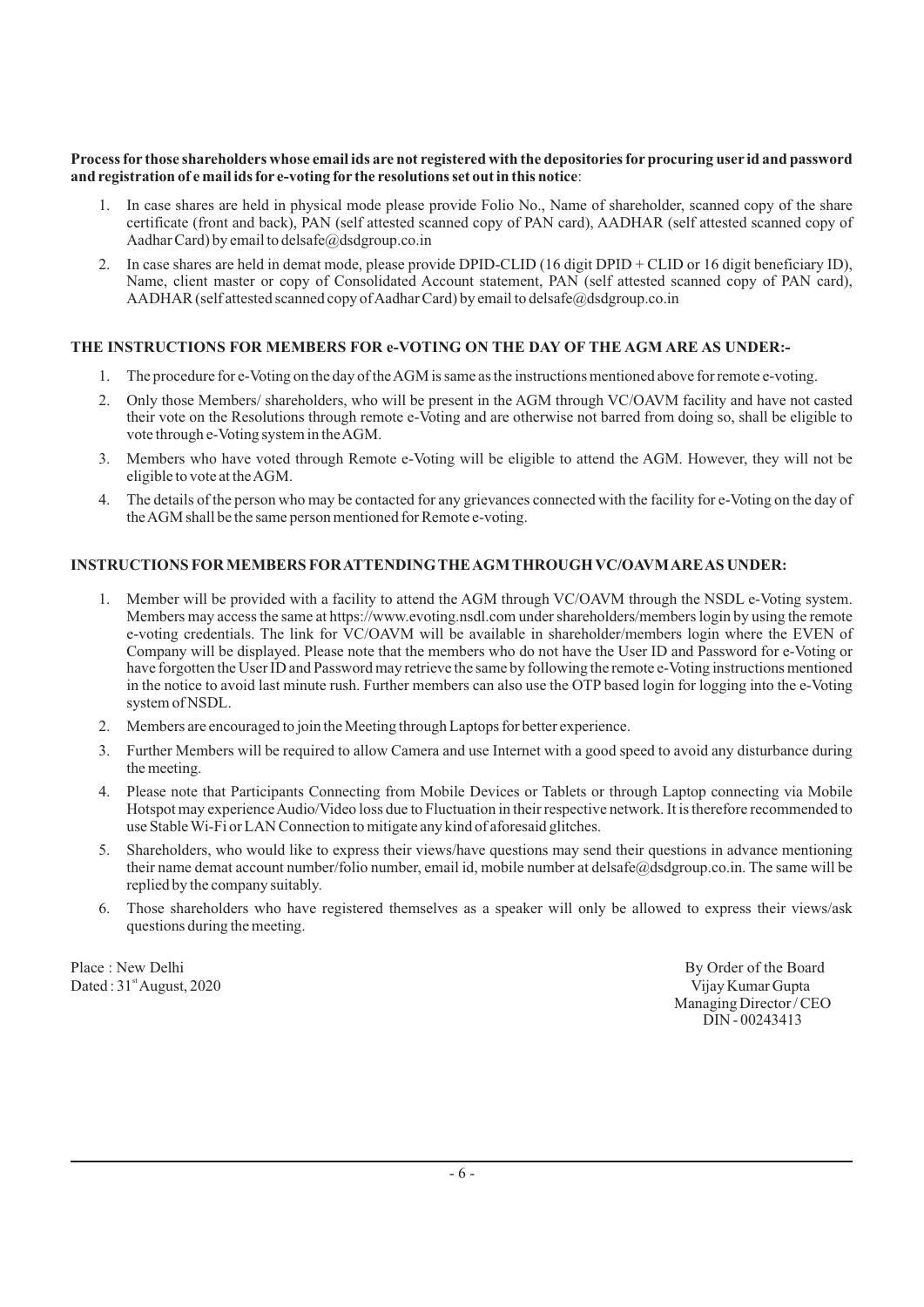## **EXPLANATORYSTATEMENT PURSUANTTO SECTION 102(1) OFTHE COMPANIESACT, 2013 IN RESPECT OF RESOLUTIONAT ITEM NO.5&6:**

## **Item No. 5**

Mr. Ravi Vira Gupta was appointed as an Independent Director of the Company for a period of 5 year from July 24, 2015 up to July 23, 2020. Based on the recommendation of the Nomination and Remuneration Committee and the performance evaluation, the Board of Directors re-appointed him to hold office as an Independent Director of the Company for another term of 5 years with effect from July 24, 2020 up to July 23, 2025. Section 149 of the Act, requires re-appointment of an Independent Director to be approved by the Members by way of a special resolution. Further, Mr. Ravi Vira Gupta being an Independent Director shall not be liable to retire by rotation.

Mr. Ravi Vira Gupta has given a declaration stating that he meets the criteria of independence pursuant to Section 149 (6) of the Act. In the opinion of the Board, Mr. Ravi Vira Gupta fulfills the conditions specified in the Act and the Rules made thereunder for re-appointment as an Independent Director and is independent of the management. In compliance with the provisions of Sections 149, 152 and 160 read with Schedule IV to theAct, the Member's approval by way of special resolution set out at Item no. 5 is being sought for the re-appointment of Mr. Ravi Vira Gupta as an Independent Director of the Company. Brief Profile of Mr. Ravi Vira Gupta pursuant to Regulation 36(3) of SEBI (Listing Obligation Disclosure Requirements) 2015 is enclosed as **AnnexureA**

Except Mr. Ravi Vira Gupta, none of the Directors or Key Managerial personnel of the Company and their relatives are in any way concerned or interested, financially or otherwise in the said resolution.

## **Item No. 6**

Mr. Mahesh Sahai was appointed as an Independent Director of the Company for a period of 5 year from July 24, 2015 up to July 23, 2020. Based on the recommendation of the Nomination and Remuneration Committee and the performance evaluation, the Board of Directors re-appointed him to hold office as an Independent Director of the Company for another term of 5 years with effect from July 24, 2020 up to July 23, 2025. Section 149 of the Act, requires re-appointment of an Independent Director to be approved by the Members by way of a special resolution. Further, Mr. Mahesh Sahai being an Independent Director shall not be liable to retire by rotation.

Mr. Mahesh Sahai was appointed as an Independent Director of the Company with effect from July 24, 2015 for term of 5 years. Mr. Mahesh Sahai has given a declaration stating that he meets the criteria of independence pursuant to Section 149 (6) of the Act. In the opinion of the Board, Mr. Mahesh Sahai fulfills the conditions specified in the Act and the Rules made thereunder for re-appointment as Independent Director and is independent of the management. In compliance with the provisions of Sections 149, 152 and 160 read with Schedule IV to the Act, the Member's approval by way of Special resolution set out at Item no. 6 is being sought for the re-appointment of Mr. Mahesh Sahai as Independent Director of the Company. Further, Mr. Mahesh Sahai being an Independent Director shall not be liable to retire by rotation. Brief Profile of Mr. Mahesh Sahai pursuant to Regulation 36(3) of SEBI (Listing Obligation Disclosure Requirements) 2015 is enclosed as **AnnexureA.**

Except Mr. Mahesh Sahai, none of the Directors or Key Managerial personnel of the Company and their relatives are in any way concerned or interested, financially or otherwise in the said resolution.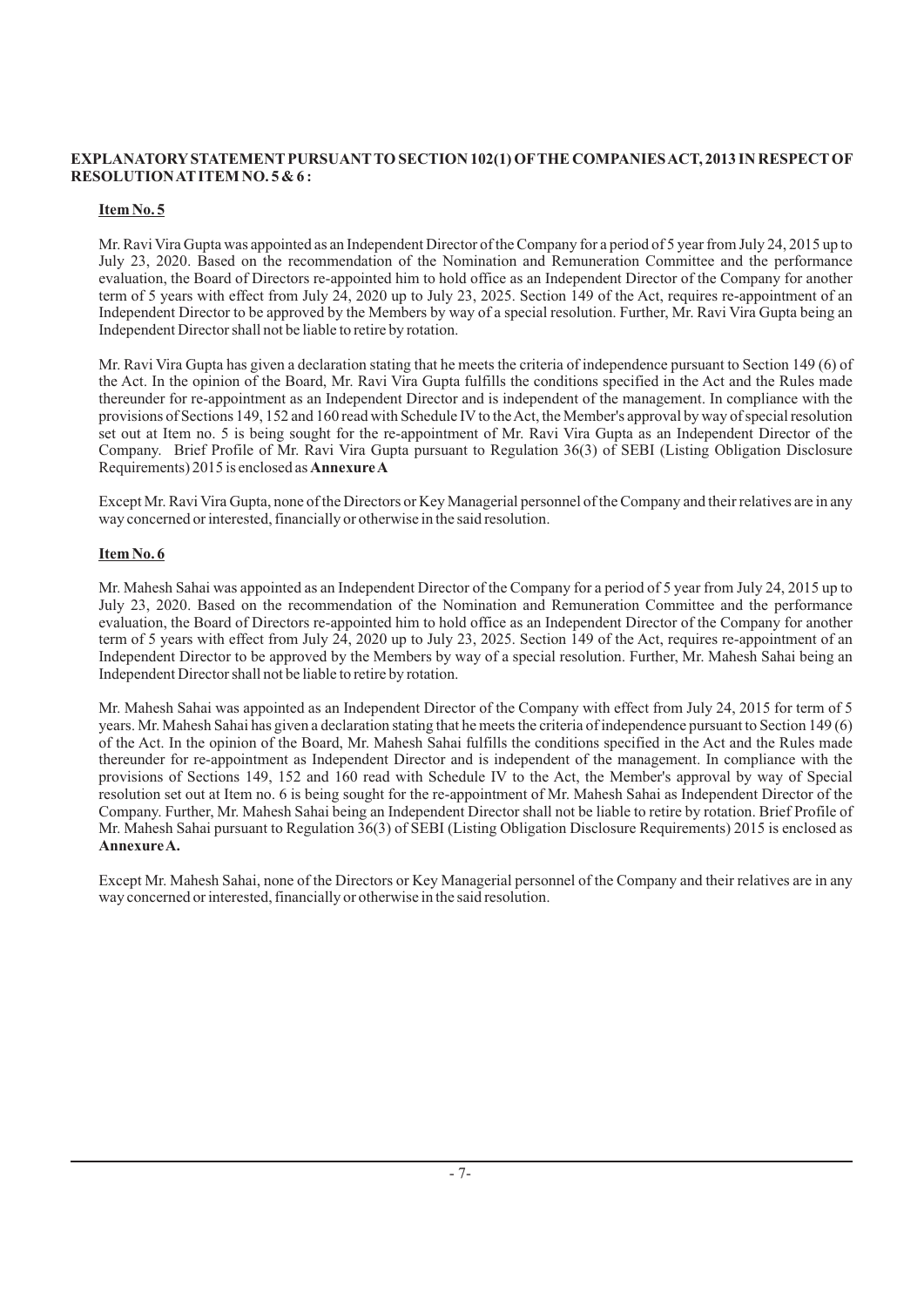## **Annexure A**

**Details of Directors seeking appointment/reappointment at the forthcoming Annual General Meeting [In pursuance of Regulation 36 (3) of SEBI (Listing Obligations and Disclosure Requirements) Regulations, 2015.]**

| <b>Name of Director</b>                                          | Mr. Indrajit Seth<br>(Director)                                                                                                                                                                                                                                                                      | Mr. Ravi Vira Gupta<br>(Independent Director)                                                                                                                                                                  | Mr. Mahesh Sahai<br>(Independent Director)                                                                                                                |
|------------------------------------------------------------------|------------------------------------------------------------------------------------------------------------------------------------------------------------------------------------------------------------------------------------------------------------------------------------------------------|----------------------------------------------------------------------------------------------------------------------------------------------------------------------------------------------------------------|-----------------------------------------------------------------------------------------------------------------------------------------------------------|
| Date of Birth                                                    | 15/04/1937                                                                                                                                                                                                                                                                                           | 19/11/1937                                                                                                                                                                                                     | 05/11/1937                                                                                                                                                |
| <b>DIN</b>                                                       | 00243539                                                                                                                                                                                                                                                                                             | 00017410                                                                                                                                                                                                       | 00062254                                                                                                                                                  |
| Date of Appointment/<br><b>Re-Appointment</b>                    | 22.09.2018                                                                                                                                                                                                                                                                                           | 24.07.2015                                                                                                                                                                                                     | 24.07.2015                                                                                                                                                |
| <b>Type of Appointment</b>                                       | Liable to Retire<br>by Rotation                                                                                                                                                                                                                                                                      | Terms of 5 Years                                                                                                                                                                                               | Term of 5 Years                                                                                                                                           |
| Qualification                                                    | M.A. FCA<br><b>CANTAB LONDON</b>                                                                                                                                                                                                                                                                     | Retired as I.A.S.                                                                                                                                                                                              | <b>Chartered Accountant</b>                                                                                                                               |
| <b>Expertise in specific</b><br>functional area                  | Retired as a Director<br>from Society General De<br>Surveillance India. One<br>of the world leading QC<br>Company. A graduate in<br>Economics from College<br>Delhi, studied Law at<br>University of Cambridge<br>and is a Fellow of the<br>Royal Institute of<br>Accountants, England<br>and Wales. | Served as a Secretary<br>to the Govt. Of India &<br>Secretary Banking in<br>the Ministry of Finance<br>also served as a Deputy<br>Governor of RBI &<br>held Key position of<br>various levels in<br>Government | Specialized in Audits<br>Internal Controls,<br>taxation in financial &<br>investment services &<br>management system<br>practising for over 5<br>decades. |
| Directorship held in<br>other companies                          | <b>NIL</b>                                                                                                                                                                                                                                                                                           | 3                                                                                                                                                                                                              | <b>NIL</b>                                                                                                                                                |
| Memberships/Chairmanships<br>of Committees of other<br>Companies | <b>NIL</b>                                                                                                                                                                                                                                                                                           | 3                                                                                                                                                                                                              | <b>NIL</b>                                                                                                                                                |
| <b>Relationship with other</b><br>Director/s                     | Spouse of<br>Mrs.Sarvjeet Seth                                                                                                                                                                                                                                                                       | None                                                                                                                                                                                                           | None                                                                                                                                                      |
| <b>Number of Shares held</b><br>in the Company                   | 31,27,428 Equity Shares                                                                                                                                                                                                                                                                              | $\mathbf{0}$                                                                                                                                                                                                   | 36,000 Equity Shares                                                                                                                                      |

Place : New Delhi By Order of the Board Dated : 31<sup>st</sup> August, 2020 <br>
Vijay Kumar Gupta

Vijay Kumar Gupta<br>Managing Director / CEO DIN - 00243413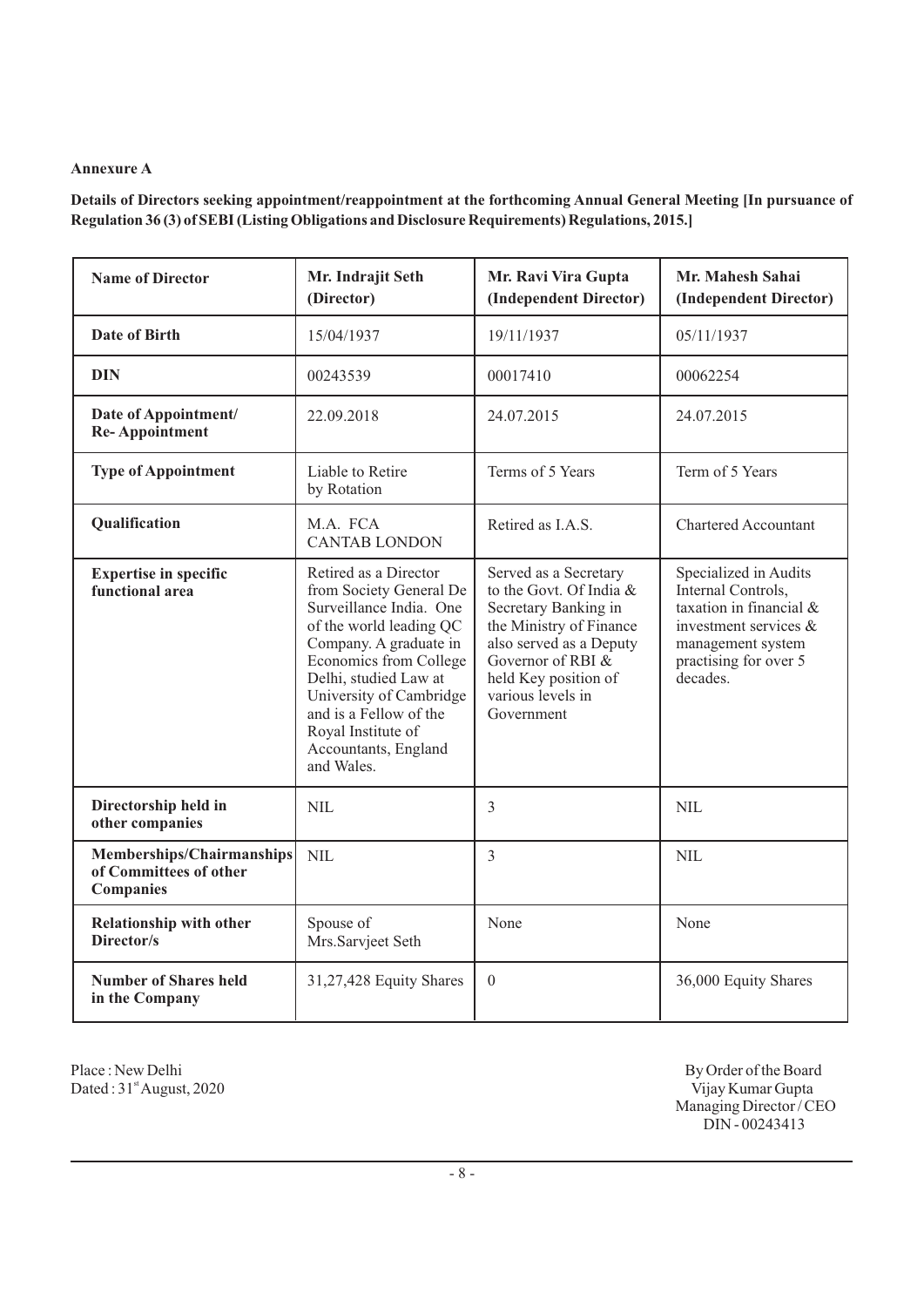## **THE DELHI SAFE DEPOSIT COMPANY LIMITED Registered Office : 86, Janpath, New Delhi- 110 001**

## **DIRECTORS' REPORT TO THE SHAREHOLDERS**

Your Directors have pleasure in presenting before you the Eighty Second Annual Report of the Company for the financial year ended 31<sup>st</sup> March, 2020 along with audited statements of Accounts and Auditors' Report thereon.

## **FINANCIAL HIGHLIGHTS (Rs. In Thousands)**

|                                                      | <b>Year ended</b><br>31.03.2020<br>Rs. | Year ended<br>31.03.2019<br>R <sub>s</sub> . |
|------------------------------------------------------|----------------------------------------|----------------------------------------------|
| <b>Operating Receipts</b>                            | 90,750                                 | 98,434                                       |
| Other Income                                         | 213                                    | 2,111                                        |
|                                                      | 90,963                                 | 1,00,545                                     |
| Earning before depreciation, finance cost and taxes  | 30,266                                 | 50,824                                       |
| Depreciation                                         | (1,651)                                | (2,157)                                      |
| Finance Cost                                         | (14, 345)                              | (15,077)                                     |
|                                                      | 14,270                                 | 33,590                                       |
| Provisions for                                       |                                        |                                              |
| Current Tax                                          | (4,500)                                | (9,650)                                      |
| Deferred Tax (Assets)                                | 862                                    | (365)                                        |
| Profit for the year                                  | 10,632                                 | 23,575                                       |
| Profit brought forward from previous year            | 30                                     | 10                                           |
| Balance available for appropriation                  | 10,662                                 | 23,585                                       |
| Appropriations :                                     |                                        |                                              |
| Dividend on Equity Shares (Rs.0.23333 per share)     |                                        | (1,219)                                      |
| Tax on Dividend                                      |                                        | (251)                                        |
| Transfer to Reserve Funds u/s 45-IC of RBI Act, 1934 | (2, 855)                               | (7,285)                                      |
| Transfer to General Reserve                          | (7, 800)                               | (14,800)                                     |
|                                                      | 7                                      | 30                                           |

### **Business Review & Impact of Coronavirus (Covid-19)**

Your Directors are pleased to report the financial results of your Company. During the year, the income of the Company is mainly from three major sources i.e. locker rentals, loan finance business and travel & tours. There is no change in the business activities of the Company as compared to previous year. It is a matter of great pride that through the existence of 82 years, your Company has enjoyed the confidence of its clients due to impeccable services rendered to them.

During the financial year under review, the overall financial conditions remained stressed globally which effected Indian economy also. The outbreak and rapid spread of Coronavirus (COVID-19) Pandemic throughout the world including India has caused significant volatility and decline in economical activities all over the globe and Indian markets. The promulgation of lockdowns by the Government and announcement of regulatory packages by the RBI on granting of concessions and moratorium on payment of EMIs for 6 months from 1-03-2020 have contributed significant decline on income and profits of your company.

## **Financial performance**

The total income of the Company for the year ended March 31, 2020 was Rs. 9.10 crore as against Rs. 10.05 crore for the previous year. Profit before tax stood at Rs. 1.43 crore in FY20 as against 3.36 crore for the previous year. Profit after tax stood at Rs. 1.06 crore in FY20 as against 2.36 crore for the previous year.

During the year, the financial conditions remained stressed globally and that effected our country also. This resulted in shortfall in our Loan Finance and Travel businesses.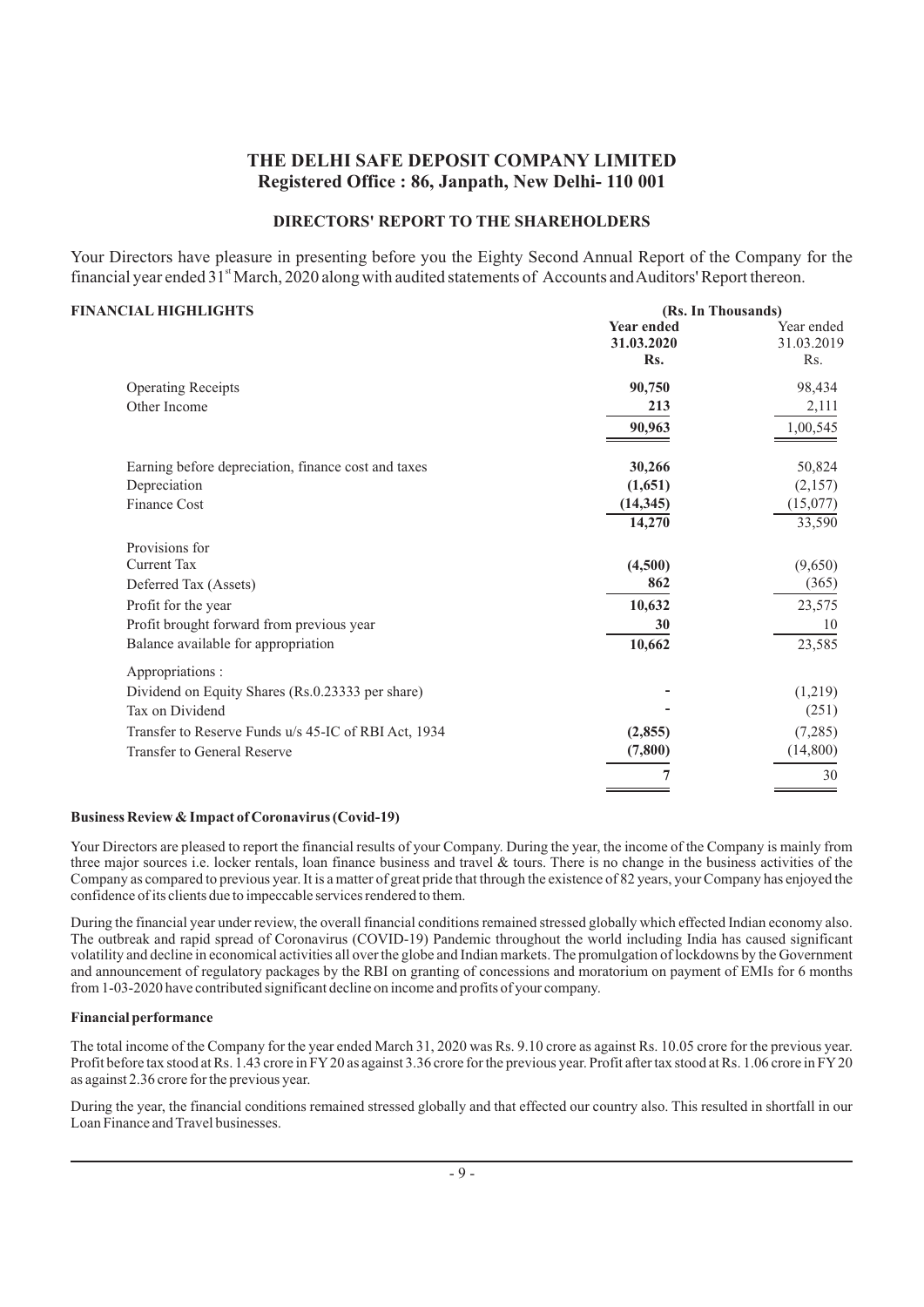Further, due to Coronavirus Pandemic COVID-19, the promulgation of Lockdown by the Government, and announcement of Regulatory Packages of the RBI on granting of concessions and Moratorium on EMI payments also had adverse effect on the income of the Company from the head loan finances business.

## **Appropriations**

Appropriations to Reserve Fund u/s 45-IC of RBI Act, 1934 stood at Rs. 28.55 lacs in FY 20 as against 72.85 lacs for the previous year. Appropriations to General Reserve stood at Rs. 78 lacs in FY20 as against 148 lacs for the previous year.

## **Deposits/Liquidity Requirements**

The Public Deposits accepted by the Company stood at Rs. 868.68 lacs as at March 31, 2020 as against Rs. 897.86 lacs last year. There were no matured deposits which remained unclaimed and unpaid as on March 31, 2020. All claimed matured deposits were paid during the year. The Company has complied with all the directions of the Reserve Bank of India and has been maintaining the required percentage of approved securities by way of liquid assets.

## **First-time adoption of IndAS**

In accordance with the Companies (Indian Accounting Standards), Rules 2015 of the Companies Act, 2013 (the "Act"), read with Section 133 of theAct, the Company has adopted the IndianAccounting Standards (IndAS) for preparation of its financial statements with effect from April 1, 2019, with comparative financials for the earlier period beginning April 1, 2018. For periods upto and including the year ended March 31,2019, the Company prepared its financial statements in accordance with previous GAAP, including accounting standards notified under the Companies (Accounting Standards) Rules, 2006, as amended. The effective date of such transition is April 1, 2018.

## **Dividend**

The Directors have pleasure in recommending a dividend at Rs. 0.23333 per share for the financial year ended March 31, 2020.

## **Conservation of energy, technology absorption, foreign exchange earnings and outgo**

Conservation of energy: N.A. Technology absorption: N.A. Foreign exchange earnings and outgo: Nil

#### **Material changes and commitment, if any, affecting the financial position of the Company occurred between the end of the financial year to which these financial statements relate and the date of the report**

There have been no material changes and commitments affecting the financial position of the Company which have occurred between the end of the financial year of the Company and the date of this Report.

## Particulars of loans, guarantees or investments made under Section 186 of the Companies Act, 2013

The Company has adhered to the provisions of section 186 of the Companies Act, 2013 in respect of loans, advances and investments which are duly accounted for and reflected in the audited financial statements.

## **Annual Return**

The extracts of Annual Return pursuant to the provisions of Section 92 read with Rule 12 of the Companies (Management and administration) Rules, 2014 in Form MGT-9 is annexed as **Annexure-I**.

#### **Management Discussion andAnalysis Report**

As stipulated under Securities and Exchange Board of India (Listing Obligations and Disclosure Requirements) Regulations, 2015 and directions issued by Reserve Bank of India from time to time, the management discussion and analysis of the financial condition and result of consolidated operations of the Company for the year under review is presented in a separate section forming part of the Annual Report. A report on management discussion and analysis of the performance of the Company is annexed as **Annexure-II**.

#### **Particulars of contracts or arrangements made with related parties**

All contracts, arrangements, transactions entered by the Company during the financial year with related parties did not require members' prior approval under the Companies Act 2013 (the "Act") & Listing Regulations as they were on arm's length basis in the ordinary course of business and were also not material. The particulars of such contracts, arrangements, transactions with related parties referred to in sub-section (1) of Section 188 of Act is attached as **Annexure-III** in the FormAOC-2.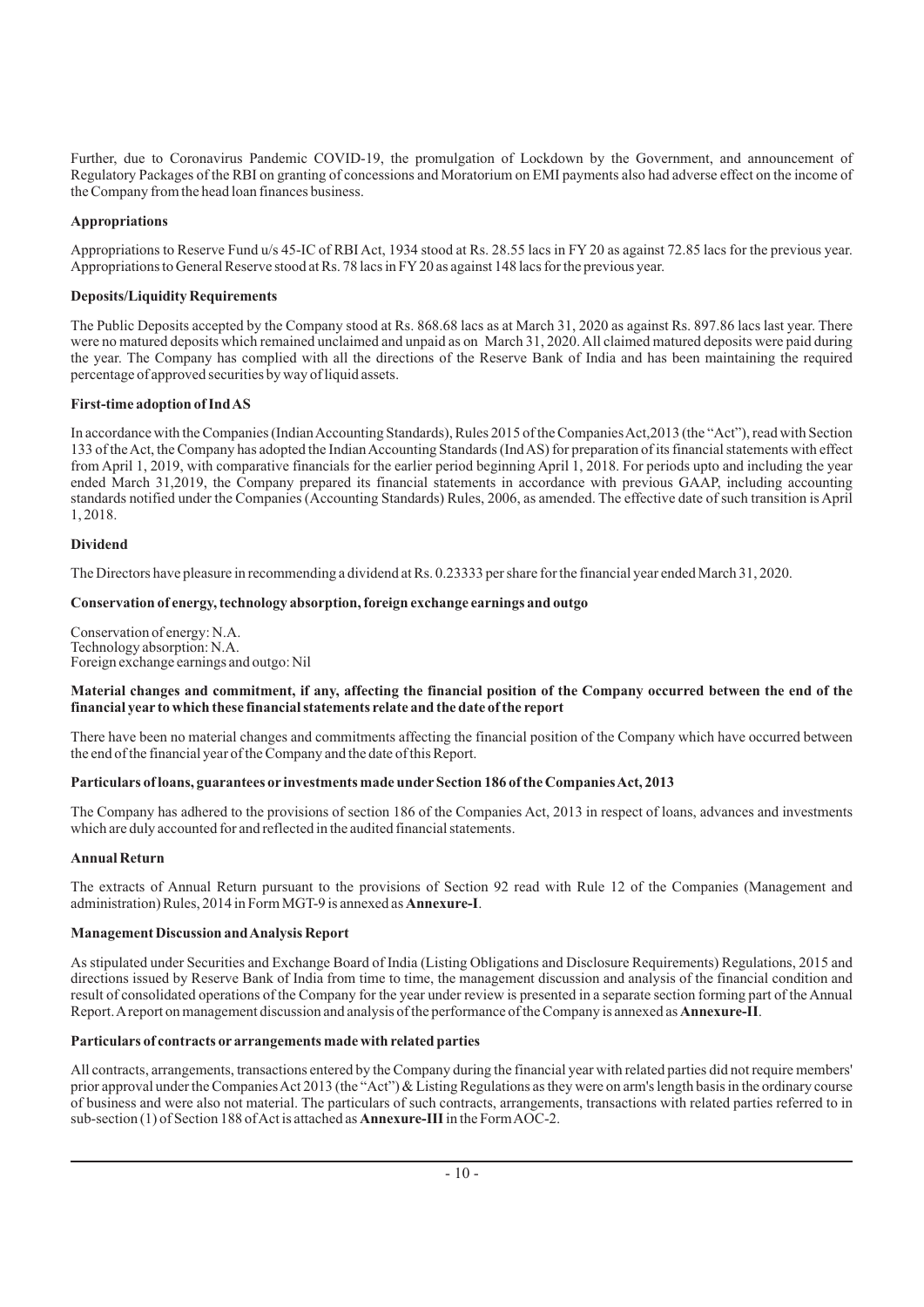## **StatutoryAuditors**

Pursuant to the provisions of Section 139 and other applicable provisions, if any, of the Companies Act, 2013 and the rules made thereunder, as amended from time to time, the Company hereby ratifies the appointment of the Statutory Auditors of the Company, M/s Singh Gurpreet & Co., Chartered Accountants, (FRN: 031763N) to hold office from the conclusion of this annual general meeting till the conclusion of the next annual general meeting of the Company to be held in the year 2021.

### **CostAuditor**

Pursuant to Section 148 of the Companies Act, 2013 read with Companies (Cost Records and Audit) Amendment Rules, 2014, disclosure about the appointment of cost auditor is not Applicable.

#### **SecretarialAuditor**

**Annexure-IV.** Pursuant to Section 204 of Companies Act, 2013 the Board of Directors had appointed M/s. Abhishek J & Co., practicing Company Secretary to undertake the Secretarial Audit of the Company for the year 2019-2020. The Secretarial Audit Report is attached as

Auditor has made observation about Non-Compliance of Regulation 27(2) and 17(1) of SEBI (Listing Obligations and Disclosure Requirements) Regulations, 2015.

There are ongoing discussions and communications with the exchange regarding fine imposed for above-said matter, however, the matter of penalty on the same subject is already under Exchange's reconsideration and not yet resolved till date.

#### **Internal Control Systems and their adequacy**

The Company has an Internal Control System which is commensurate with the size, scale and complexity of its operations in order to ensure that all assets are protected against loss and that the financial & operational information is accurate and complete in all respects. Company policies, guidelines and procedures provide for adequate checks and are meant to ensure that all transactions are authorized, recorded and reported correctly.

#### **Explanation or comments on qualifications, reservations or adverse remarks or disclaimers made by the Auditors and the Practicing Company Secretaries in their reports**

There were no qualifications, reservations or adverse remarks made by the Auditors and the Practising Company Secretaries in their report.

#### **Vigil Mechanism**

The Company has established a vigil mechanism that enables the directors and employees to report genuine concerns. The vigil mechanism provides for adequate safeguards against victimization of persons who use the vigil mechanism and direct access to the Chairperson of the Audit Committee of the Board of Directors of the Company in appropriate or exceptional cases.

#### **Particulars of Employees**

Remuneration of Managerial Presonnel) Rules, 2014 are disclosed in "Annexure V". There were no employee in receipt of remuneration of Rs. 1.02 crores per annum, if employed for whole of the year or Rs. 8.50 lacs per month, if employed for part of the year whose particulars are required to be given under Rule 5(2) and (3) of the Companies (Appointment and Remuneration of Managerial Personnel) Rules 2014. Disclosure under Rule 5 of Companies (Appointment and

#### **Prevention of Sexual Harassment at Workplace**

As per the requirement of the Sexual Harassment of Women at Workplace (Prevention, Prohibition & Redressal) Act, 2013 and Rules made thereunder, the Company has also placed "Prevention of Sexual Harassment Policy'. An Internal Complaints Committee (ICC) is in place to redress complaints received regarding Sexual Harassment. The following is a summary of sexual harassment complaints received and disposed off during the year:

| No. of Complaints received     |   | NIL. |
|--------------------------------|---|------|
| No. of Complaints disposed off | - | N.A  |

### **Matters related to Directors and Key Managerial Personnel**

The Whole-time Director of the Company, Mr.Vikramajit Seth has resigned from the Board of Directors w.e.f. February 7, 2020. In terms of the provisions of Section 152 of the Companies Act, 2013 read with the Articles of Association of the Company, the Director of the Company, Mr. Indrajit Seth (DIN 00243539) is liable to retire by rotation at the ensuing Annual General Meeting and he being eligible has offered himself for reappointment.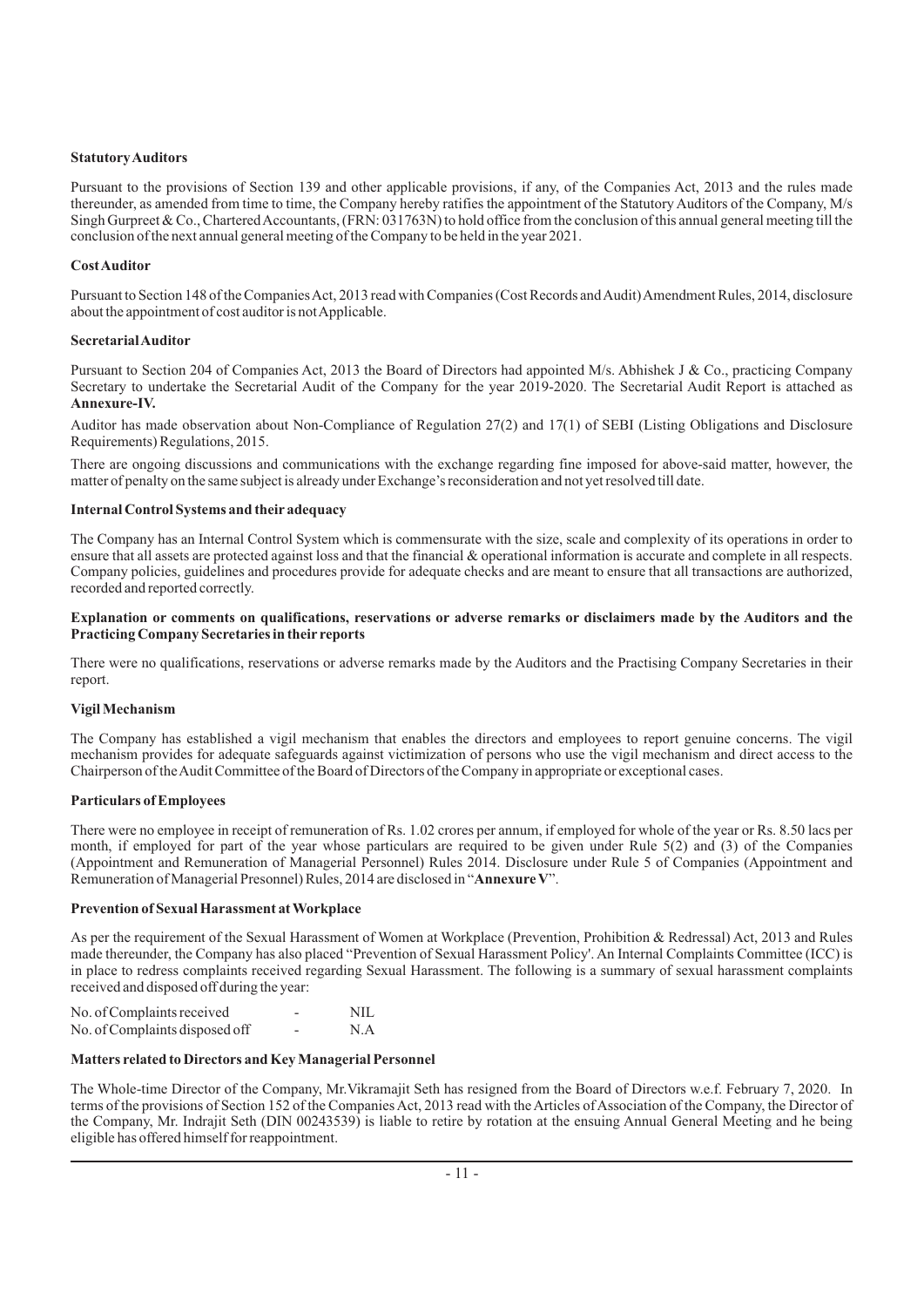## **Directors' Responsibility Statement**

In accordance with the provisions of Section 134(5) of the Companies Act, 2013 the Board hereby confirm that:

- (i) In the preparation of the annual financial statements for the financial year ended March 31, 2020, the applicable Accounting Standards had been followed along with proper explanation relating to material departures, if any;
- (ii) The Directors had selected such accounting policies and applied them consistently and made judgments and estimates that are reasonable and prudent so as to give a true and fair view of the state of affairs of the Company as at March 31, 2020 and of the profit of the Company for the year ended on that date;
- (iii) The Directors had taken proper and sufficient care for the maintenance of the adequate accounting records in accordance with the provisions of the Companies Act, 2013 for safeguarding the assets of the Company and for preventing and detecting fraud and other irregularities.
- (iv) The Directors had prepared the annual financial statements for the financial year ended March 31, 2020 on a 'going concern' basis.
- (v) The Directors had laid down proper internal financial controls to be followed by the Company and such financial controls are adequate and are operating effectively. The Company is taking constant steps to further strengthen the same; and
- (vi) The Directors had devised proper systems to ensure compliance with the provisions of all applicable laws and that such systems were adequate and operating effectively.

## **Number of Board Meetings conducted during the year under review**

The Board met 6 times during the financial year ended March 31, 2020 i.e. on 18.05.2019, 31.07.2019, 30.09.2019, 13.11.2019, 07.02.2020 and 30.03.2020. The maximum interval between any two meetings did not exceed 120 days.

## **Performance Evaluation of BOD & Individual Directors**

The Board had evaluated and ensured the effectiveness of its functioning and that of the committees and of individual Directors by seeking their inputs on various aspects of Board/Committee Governance from time to time.

## **Subsidiaries, Joint Ventures andAssociate Companies along with their performance and financial position**

The Company does not have any Subsidiary, Joint venture or Associate Company.

### **Shares**

- a. The Company has not bought back any of its securities during the year under review;
- b. The Company has not issued any Sweat Equity Shares during the year under review;
- c. The Company has not made any allotment of shares during the year under review; and
- d. The Company has not provided any Stock Option Scheme to the employees;

#### **Transfer of Unclaimed Dividend to Investor Education and Protection Fund**

Members are hereby informed that dividends which remain unclaimed/unencashed over a period of 7 years have to be transferred by the Company to the Investors Education & Protection Fund (IEPF) constituted by the Central Government under Section 125 (C) of the CompaniesAct, 2013.

The following are the details of the dividend paid by the company and the respective due dates for transfer of unclaimed/unencashed dividend to the Fund (IEPF) of the Central Government:

| S.No. | Date of Declaration<br>of Dividend | Dividend for<br>the year | Due date for transfer<br>to the IEPF |  |  |
|-------|------------------------------------|--------------------------|--------------------------------------|--|--|
|       | 31.08.2013                         | 2012-13                  | 07.10.2020                           |  |  |
| 2.    | 30.09.2014                         | 2013-14                  | 06.11.2021                           |  |  |
| 3.    | 30.09.2015                         | 2014-15                  | 06.11.2022                           |  |  |
| 4.    | 30.09.2016                         | 2015-16                  | 06.11.2023                           |  |  |
| 5.    | 23.09.2017                         | 2016-17                  | 30.09.2024                           |  |  |
| 6.    | 22.09.2018                         | 2017-18                  | 30.09.2025                           |  |  |
|       | 30.09.2019                         | 2018-19                  | 06.11.2026                           |  |  |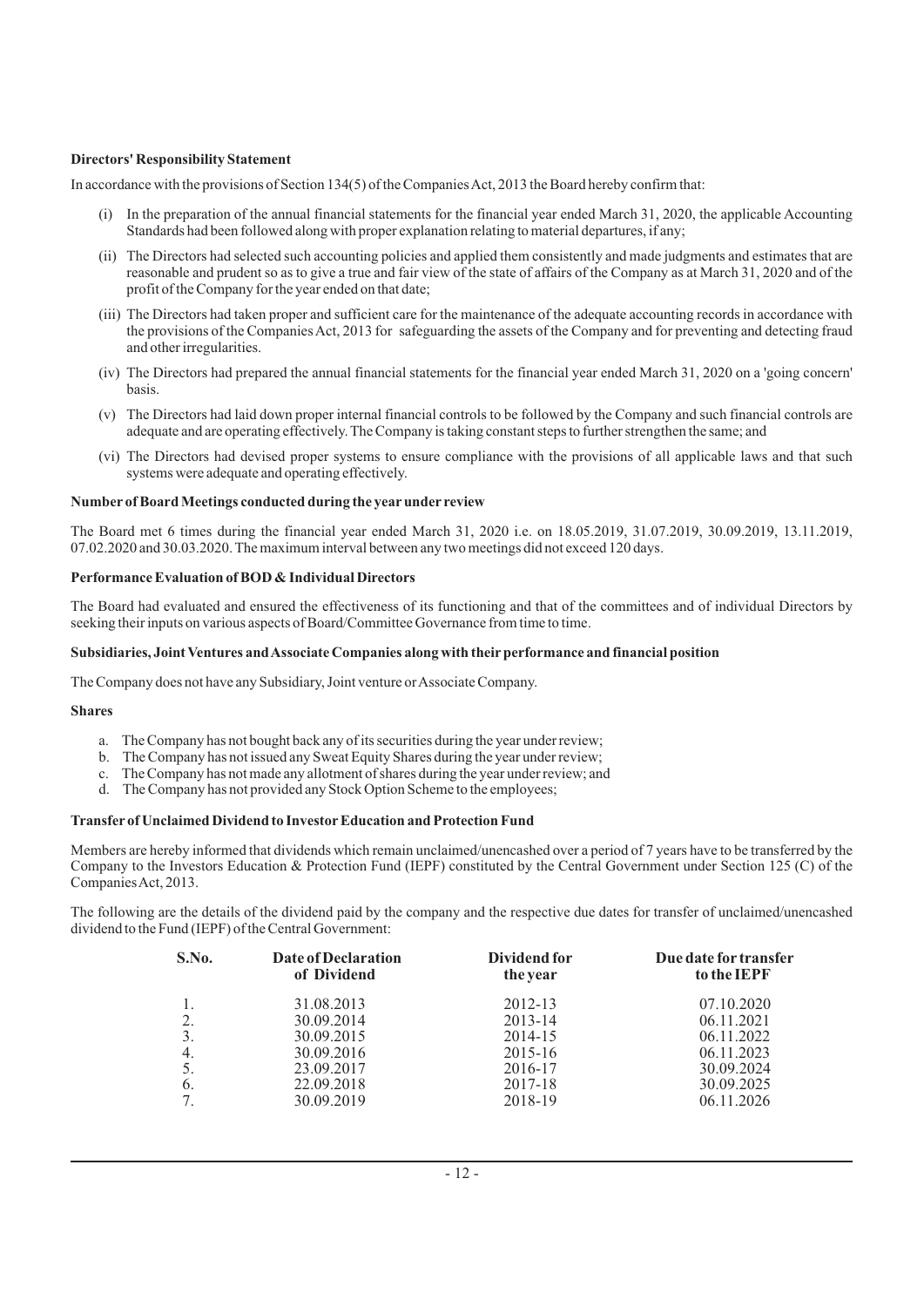## **Details of significant and material orders passed by the regulators or courts or tribunals impacting the going concern status and company's operations in future**

No such order has been passed by any Regulators or Courts or Tribunals.

## **Corporate Governance**

Provisions related to Corporate Governance Report as provided in Regulation 15(2) of SEBI (Listing Obligations & Disclosure Requirements) Regulations, 2015 became applicable to the Company during the year and Company was required to comply with the requirement of submitting Corporate Governance Report to the Metropolitan Stock Exchange of India (the "Exchange") on Quarterly basis. The Company filed declaration with the Exchange as to non-applicability of said provisions related to corporate governance for the first three quarters of the year. However, due to difference in interpretation of the said provisions between Company and Exchange, the Exchange imposed penalty on the Company for non- filing of Corporate Governance Report for the quarter ended December 31, 2019. This matter is under consideration with Exchange.

The report on Corporate Governance is annexed and forms part of this Director's Report as **Annexure-VI**.

## **Disclosure ofAudit Committee**

As per the provisions of Section 177 of the Companies Act, 2013 read with Rule 6 and 7 of the Companies (Meetings of the Board and its Powers) Rules, 2013 the Company has constituted theAudit Committee comprising of Mr. Mahesh Sahai (Chairman), Mr. Vijay Krishna Shunglu (Member) and Mr. Probir Chandra Sen (Member) and has met on 18.05.2019, 31.07.2019, 13.11.2019 and 07.02.2020 during the year.

## **Disclosure of Nomination and Remuneration Committee**

In compliance of the provisions of Section 178 of the Companies Act, 2013 read with Corresponding Rule of the Companies (Meeting of Board and its Powers) Rules, 2013, the Company has constituted the Nomination and Remuneration Committee comprising of Mr. Mahesh Sahai (Chairman), Mr. Indrajit Seth (Member) and Mr. Ravi Vira Gupta (Member) and the Committee met on 31.07.2019, 13.11.2019 and 07.02.2020 during the year.

## **Stakeholder's Relationship Committee**

In compliance of the provisions of Section 178 of the Companies Act, 2013 read with Corresponding Rule of the Companies (Meeting of Board and its Powers) Rules, 2013, the Company has constituted the Stakeholder's Relationship Committee comprising of Mr. Vijay Krishna Shunglu (Chairman), Mr. P. C. Sen (Member) and Mr. Ravi Vira Gupta (Member) and the Committee met on 31.07.2019, 13.11.2019 and 07.02.2020 during the year.

## **Risk Management**

Although as per the provisions of SEBI (Listing Obligations and Disclosure Requirements) Regulations, 2015, the formation of Risk Management Committee is not mandatory on the Company but the Board of Directors has adopted a risk management policy for the Company which provides for identification assessment and control of risks which in the opinion of the Board may threaten the existence of the Company. The Management identifies and controls risks through a properly defined framework in terms of the aforesaid policy.

## **Declaration by Independent Directors**

The Company has received necessary declarations of independence from each of its Independent Directors under section 149(7) of the CompaniesAct 2013 that he/she meets the criteria of Independent Director envisaged in section 149 (6) of the CompaniesAct, 2013 and are not disqualified from continuing as Independent Directors.

## **Corporate Social Responsibility Committee**

As per provisions of Section 135 of the Companies Act, 2013, constitution of Corporate Social Responsibility (CSR) Committee and matters relating to it is not applicable to our Company. Hence there is no information regarding it.

#### **Acknowledgements**

Your Directors acknowledges gratefully the shareholders for their continued support and confidence. Your Directors also wish to record their appreciation for the loyal and devoted services rendered by the staff of the Company during the year.

Place : New Delhi By Order of the Board Dated :  $31^{\text{*}}$  August, 2020 **Indrajit Seth** 

Chairman DIN - 00243539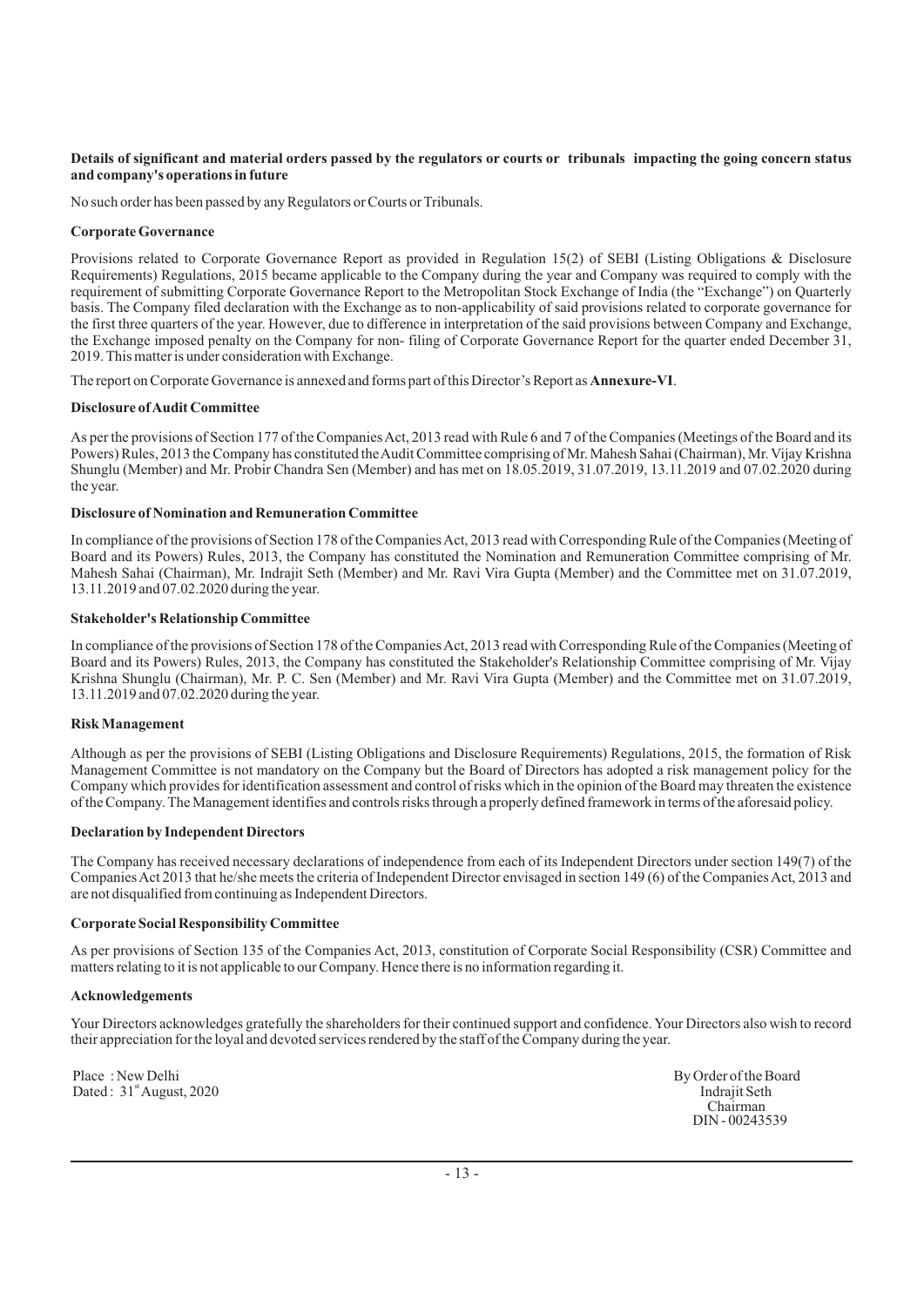**Annexure I**

## **FORM NO. MGT 9**

## **EXTRACT OF ANNUAL RETURN as on financial year ended on 31.03.2020**

## **Pursuant to Section 92 (3) of the Companies Act, 2013 and rule 12(1) of the Companies (Management & Administration ) Rules, 2014.**

## **I. Registration & other details:**

|     | <b>CIN</b>                                                                         | L74899DL1937PLC000478                                                                                                                                                                                                                                                                                                                                                                                           |
|-----|------------------------------------------------------------------------------------|-----------------------------------------------------------------------------------------------------------------------------------------------------------------------------------------------------------------------------------------------------------------------------------------------------------------------------------------------------------------------------------------------------------------|
| 11  | <b>Registration Date</b>                                                           | $01 - 12 - 1937$                                                                                                                                                                                                                                                                                                                                                                                                |
| 111 | Name of the Company                                                                | The Delhi Safe Deposit Company Limited                                                                                                                                                                                                                                                                                                                                                                          |
| 1V  | Category/Sub-category of the Company                                               | Company limited by shares/Indian Non. Govt. Co.                                                                                                                                                                                                                                                                                                                                                                 |
|     | Address of the Registered office & Contact details                                 | 86, Janpath, New Delhi-110001<br>011-43580400 / 23320084 / 23321902                                                                                                                                                                                                                                                                                                                                             |
| V1  | Whether listed company                                                             | <b>Yes</b>                                                                                                                                                                                                                                                                                                                                                                                                      |
|     | viil Name, Address & contact details of the Registrar<br>& Transfer Agent, if any. | BigShare Services Pvt. Ltd.,<br>Registered Office at E/2 Ansa Industrial Estate, Saki Vihar Road, Sakinaka,<br>Andheri (East), Mumbai - 400072.<br>Corporate Office at 1st floor, Bharat Tin Works Building, Opp. Vasant Oasis,<br>Makwana Road, Marol, Andheri (East), Mumbai 400059.<br>Delhi Office : 302, Kushal Bazar, 32-33, Nehru Place, New Delhi - 110019.<br>Contact Details: 011-42425004 / 47565852 |

## **II. Principal business activities of the Company:**

(All the business activities contributing 10% or more of the total turnover of the company shall be stated)

| S.No | Name & description of main products/services | NIC code of the product /service | % to total turnover of the Company |
|------|----------------------------------------------|----------------------------------|------------------------------------|
|      | Loans & credit facilities                    | 649                              | 72.28%                             |
|      | Rental of lockers                            | 774                              | 22.97%                             |

## **III. Particulars of holding, subsidiary & associate companies**

|  | S. No   Name & address of the Company $ {\rm CN/GLN} $ Holding/subsidiary/associate $\frac{1}{2}$ of shares held $\frac{1}{2}$ Applicable section |      |     |     |     |
|--|---------------------------------------------------------------------------------------------------------------------------------------------------|------|-----|-----|-----|
|  | N.A                                                                                                                                               | `N.A | N.A | N.A | N.A |

## **IV. Shareholding pattern (Equity Share capital Break up as % of total Equity)**

**i. Category-wise shareholding**

| Category of shareholders              | No. of shares held at the beginning of the year |                | No. of shares held at the end of the year |                               |           |          | $%$ change<br>during the year |                               |              |
|---------------------------------------|-------------------------------------------------|----------------|-------------------------------------------|-------------------------------|-----------|----------|-------------------------------|-------------------------------|--------------|
|                                       | Demat                                           | Physical       | Total                                     | $%$ of<br><b>Total Shares</b> | Demat     | Physical | Total                         | $%$ of<br><b>Total Shares</b> |              |
| <b>A. PROMOTERS</b>                   |                                                 |                |                                           |                               |           |          |                               |                               |              |
| $(1)$ Indian                          |                                                 |                |                                           |                               |           |          |                               |                               |              |
| a) Individual/HUF                     | 33, 10, 248                                     |                | $0 \mid 33, 10, 248$                      | 63.38                         | 33,10,248 | $\Omega$ | $\Omega$                      | 63.38                         | $\mathbf{0}$ |
| b) Central Govt.                      | $\mathbf{0}$                                    | $\mathbf{0}$   | $\Omega$                                  | $\mathbf{0}$                  | $\Omega$  | $\Omega$ | 0                             | $\mathbf{0}$                  | $\mathbf{0}$ |
| c) State Govt. (s)                    | $\theta$                                        | $\Omega$       | $\theta$                                  | $\mathbf{0}$                  | $\theta$  | $\Omega$ | $\Omega$                      | $\theta$                      | $\theta$     |
| d) Bodies Corporates                  | $\mathbf{0}$                                    | $\mathbf{0}$   | $\theta$                                  | $\mathbf{0}$                  | $\theta$  | $\Omega$ | $\Omega$                      | $\theta$                      | $\mathbf{0}$ |
| e) Bank / Financial Institutions      | $\theta$                                        | $\mathbf{0}$   | $\theta$                                  | $\mathbf{0}$                  | $\theta$  | $\Omega$ |                               | $\theta$                      | $\theta$     |
| f) Any other                          | $\theta$                                        | $\theta$       | $\theta$                                  | $\theta$                      | $\Omega$  | $\Omega$ |                               | $\theta$                      | $\mathbf{0}$ |
| SUB TOTAL:(A) (1)                     | 33, 10, 248                                     |                | $0 \mid 33, 10, 248$                      | 63.38                         | 33,10,248 | $\Omega$ | 33,10,248                     | 63.38                         | $\mathbf{0}$ |
|                                       |                                                 |                |                                           |                               |           |          |                               |                               |              |
| (2) Foreign                           |                                                 |                |                                           |                               |           |          |                               |                               |              |
| a) NRI- Individuals                   | $\theta$                                        | $\mathbf{0}$   | $\theta$                                  | $\theta$                      | $\theta$  | $\Omega$ | $\Omega$                      | $\theta$                      | $\theta$     |
| b) Other Individuals                  | $\mathbf{0}$                                    | $\mathbf{0}$   | $\mathbf{0}$                              | $\mathbf{0}$                  | $\theta$  | $\Omega$ |                               | $\theta$                      | $\mathbf{0}$ |
| c) Bodies Corp.                       | $\theta$                                        | $\theta$       | $\theta$                                  | $\mathbf{0}$                  | $\Omega$  | $\Omega$ |                               | $\theta$                      | $\mathbf{0}$ |
| d) Banks / Financial Institutions     | $\overline{0}$                                  | $\overline{0}$ | $\theta$                                  | $\mathbf{0}$                  | $\theta$  | $\Omega$ | 0                             | $\mathbf{0}$                  | $\mathbf{0}$ |
| e) Any other                          | $\theta$                                        | $\Omega$       | $\theta$                                  | $\mathbf{0}$                  | $\Omega$  | $\Omega$ |                               | $\theta$                      | $\Omega$     |
| SUB TOTAL(A) (2)                      | $\theta$                                        | $\mathbf{0}$   | $\theta$                                  | $\theta$                      | $\Omega$  | $\Omega$ |                               | $\theta$                      | $\theta$     |
| <b>Total Shareholding of Promoter</b> | 33,10,248                                       |                | 0 33, 10, 248                             | 63.38                         | 33,10,248 | $\Omega$ | 33,10,248                     | 63.38                         | $\theta$     |
| $(A)=(A)(1)+(A)(2)$                   |                                                 |                |                                           |                               |           |          |                               |                               |              |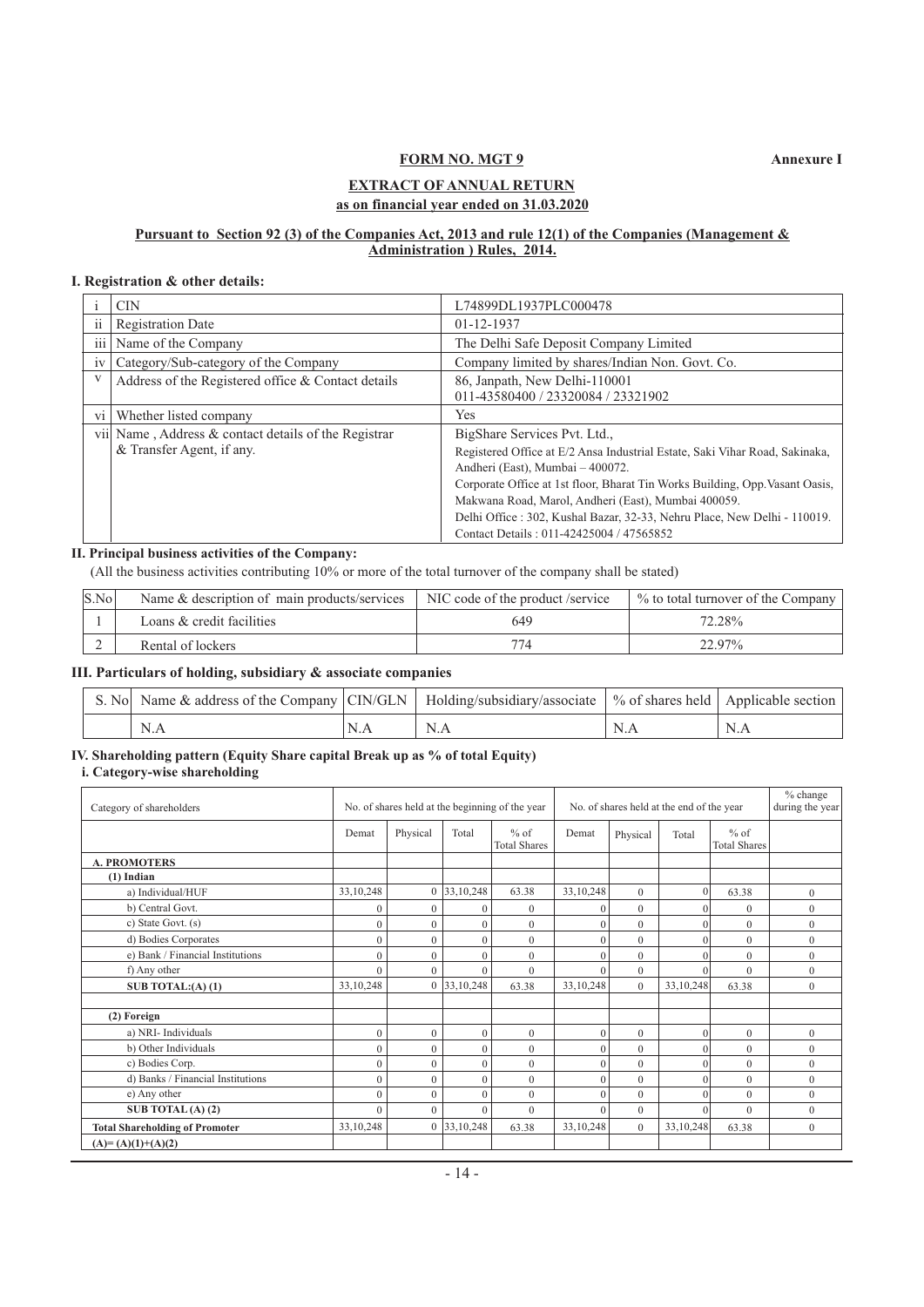| <b>B. PUBLIC SHAREHOLDING</b>                  |                |                  |                |              |                |                |                |                  |                  |
|------------------------------------------------|----------------|------------------|----------------|--------------|----------------|----------------|----------------|------------------|------------------|
| (1) Institutions                               |                |                  |                |              |                |                |                |                  |                  |
| a) Mutual Funds                                | $\Omega$       | $\boldsymbol{0}$ | $\Omega$       | $\Omega$     | $\overline{0}$ | $\overline{0}$ | $\Omega$       | $\Omega$         | $\mathbf{0}$     |
| b) Banks/Financial Institutions                | 41,016         | $\mathbf{0}$     | 41,016         | 0.79         | 41,016         | $\overline{0}$ | 41,016         | 0.79             | $\boldsymbol{0}$ |
| c) Central Govt.                               | $\overline{0}$ | $\overline{0}$   | $\Omega$       | $\Omega$     | $\Omega$       | $\Omega$       | $\Omega$       | $\overline{0}$   | $\mathbf{0}$     |
| d) State Govt. (s)                             | $\overline{0}$ | $\mathbf{0}$     | $\overline{0}$ | $\mathbf{0}$ | $\overline{0}$ | $\overline{0}$ | $\Omega$       | $\boldsymbol{0}$ | $\boldsymbol{0}$ |
| e) Venture Capital Fund                        | $\overline{0}$ | $\overline{0}$   | $\overline{0}$ | $\mathbf{0}$ | $\overline{0}$ | $\overline{0}$ | $\overline{0}$ | $\boldsymbol{0}$ | $\boldsymbol{0}$ |
| f) Insurance Companies                         | $\overline{0}$ | $\mathbf{0}$     | $\overline{0}$ | $\mathbf{0}$ | $\Omega$       | $\overline{0}$ | $\overline{0}$ | $\overline{0}$   | $\mathbf{0}$     |
| g) FIIS                                        | $\overline{0}$ | $\overline{0}$   | $\overline{0}$ | $\mathbf{0}$ | $\overline{0}$ | $\overline{0}$ | $\overline{0}$ | $\boldsymbol{0}$ | $\boldsymbol{0}$ |
| h) Foreign Venture Capital Funds               | $\overline{0}$ | $\overline{0}$   | $\overline{0}$ | $\mathbf{0}$ | $\Omega$       | $\overline{0}$ | $\overline{0}$ | $\overline{0}$   | $\mathbf{0}$     |
| i) Others (specify)                            | $\overline{0}$ | $\overline{0}$   | $\overline{0}$ | $\theta$     | $\Omega$       | $\overline{0}$ | $\theta$       | $\overline{0}$   | $\overline{0}$   |
| SUB TOTAL (B)(1):                              | 41,016         | $\overline{0}$   | 41,016         | 0.79         | 41,016         | $\overline{0}$ | 41,016         | 0.79             | $\overline{0}$   |
|                                                |                |                  |                |              |                |                |                |                  |                  |
| (2) Non Institutions                           |                |                  |                |              |                |                |                |                  |                  |
| a) Bodies corporates                           |                |                  |                |              |                |                |                |                  |                  |
| i) Indian                                      | $\overline{0}$ | 30,985           | 30,985         | 0.59         | 9,166          | 30,985         | 40,151         | 0.76             | 0.17             |
| ii) Overseas                                   | $\overline{0}$ | $\mathbf{0}$     | $\overline{0}$ | $\mathbf{0}$ | $\overline{0}$ | $\overline{0}$ | $\Omega$       | $\overline{0}$   | $\mathbf{0}$     |
| b) Individuals                                 |                |                  |                |              |                |                |                |                  |                  |
| i) Individual shareholders holding             | 1,99,457       | 3,13,996         | 5,13,453       | 9.83         | 2,40,734       | 2,47,523       | 4,88,257       | 9.34             | (4.90)           |
| nominal share capital upto Rs.2 Lakh           |                |                  |                |              |                |                |                |                  |                  |
| ii) Individuals shareholders holding           | 10,15,128      | 2,09,916         | 12,25,044      | 23.45        | 11,55,888      | 85,956         | 12,41,844      | 23.77            | 0.32             |
| nominal share capital in excess of Rs.2 Lakh   |                |                  |                |              |                |                |                |                  |                  |
| c) Others (IEPF, NRI, Overseas Body Corporate) | 1,02,254       | $\mathbf{0}$     | 1,02,254       | 1.96         | 1,01,484       | $\Omega$       | 1,01,484       | 1.94             | (0.02)           |
| SUB TOTAL $(B)(2)$ :                           | 13,16,839      | 5,54,897         | 18,71,736      | 35.83        | 15,07,272      | 3,64,464       | 18,71,736      | 35.83            | $\overline{0}$   |
|                                                |                |                  |                |              |                |                |                |                  |                  |
| <b>Total Public Shareholding</b>               | 13,57,855      | 5,54,897         | 19,12,752      | 36.62        | 15,48,288      | 3,64,464       | 19,12,752      | 36.62            | $\overline{0}$   |
| $(B)=(B)(1)+(B)(2)$                            |                |                  |                |              |                |                |                |                  |                  |
|                                                |                |                  |                |              |                |                |                |                  |                  |
| <b>C. SHARES HELD BY CUSTODIAN</b>             | $\overline{0}$ | $\overline{0}$   | $\overline{0}$ | $\theta$     | $\overline{0}$ | $\theta$       | $\theta$       | $\overline{0}$   | $\mathbf{0}$     |
| <b>FOR GDRS &amp; ADRS</b>                     |                |                  |                |              |                |                |                |                  |                  |
|                                                |                |                  |                |              |                |                |                |                  |                  |
| <b>GRAND TOTAL (A+B+C)</b>                     | 46,68,103      | 5,54,897         | 52,23,000      | 100%         | 46,68,103      | 5,54,897       | 52,23,000      | 100%             | $\mathbf{0}$     |

## **ii. Shareholding of Promoters**

| S.No. Shareholder's Name |                  |                                          | Shareholding at the beginning of the year                  |                  | Shareholding at the end of the year       | $%$ Change in<br>shareholding<br>during the year           |          |
|--------------------------|------------------|------------------------------------------|------------------------------------------------------------|------------------|-------------------------------------------|------------------------------------------------------------|----------|
|                          | No.<br>of shares | $%$ of total<br>shares of<br>the company | $\%$ of shares<br>pledged<br>encumbered to<br>total shares | No. of<br>shares | $\%$ of total<br>shares of<br>the company | $\%$ of shares<br>pledged<br>encumbered to<br>total shares |          |
| Mr. Indrajit Seth        | 31, 27, 428      | 59.88                                    | $\Omega$                                                   | 31,27,428        | 59.88                                     |                                                            | $\Omega$ |
| Mrs. Sarvjeet Seth       | 1,82,820         | 3.50                                     | $\Omega$                                                   | 1,82,820         | 3.50                                      |                                                            | 0        |

## **iii. Change in Promoters' shareholding (specify if there is no change)**

| S.No. |                                                                                                                                                                                             | Year          | Share holding at the beginning of the | Year          | Cumulative Share holding during the |  |  |
|-------|---------------------------------------------------------------------------------------------------------------------------------------------------------------------------------------------|---------------|---------------------------------------|---------------|-------------------------------------|--|--|
|       |                                                                                                                                                                                             | No. of Shares | % of total shares<br>of the company   | No. of Shares | % of total shares<br>of the company |  |  |
|       | At the beginning of the year                                                                                                                                                                | 33, 10, 248   | 63.38 %                               | 33, 10, 248   | 63.38 %                             |  |  |
|       | Date wise increase/decrease<br>in Promoters Share holding<br>during the year specifying the<br>reasons for increase/decrease<br>$(e.g.$ allotment / transfer /<br>bonus / sweat equity etc) |               | No Change                             |               |                                     |  |  |
| 3.    | At the end of the year                                                                                                                                                                      | 33, 10, 248   | 63.38%                                | 33, 10, 248   | 63.38%                              |  |  |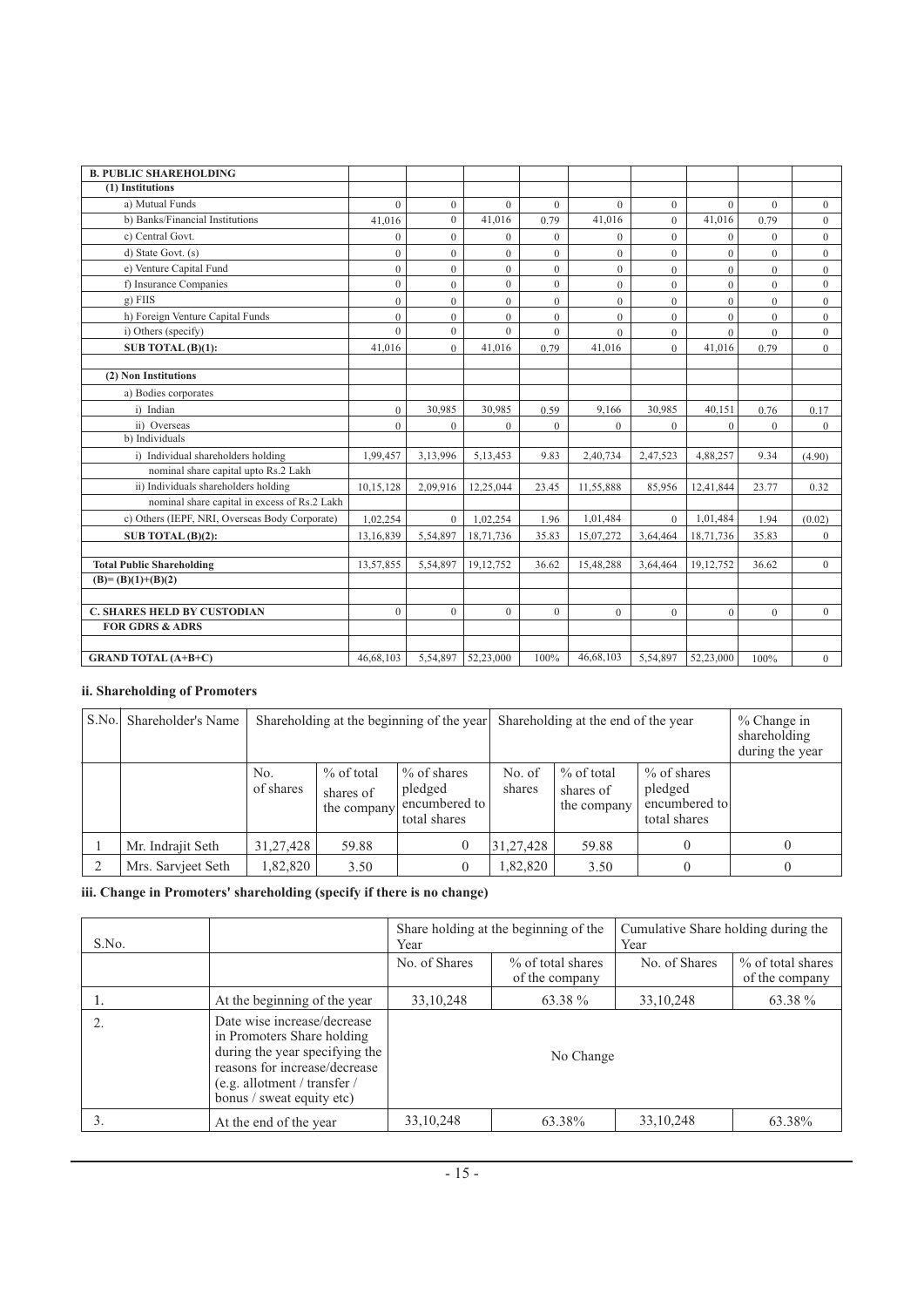| S.No. | NAME OF THE TOP 10<br><b>SHAREHOLDERS</b> | Shareholding at the<br>beginning of the year | Shareholding at the<br>end of the year |
|-------|-------------------------------------------|----------------------------------------------|----------------------------------------|
|       | <b>IEPF</b>                               | 99,240                                       | 1,01,484                               |
| 2     | Ms. Geetanjali Gupta                      | 57,864                                       | 57,864                                 |
| 3     | Mr. Ajay Kumar                            | 44,100                                       | 44,100                                 |
| 4     | The Oriental Insurance Co. Ltd.           | 41,016                                       | 41,016                                 |
| 5     | Mr. Earnest Dean                          | 27,336                                       | 39,336                                 |
| 6     | Ms. Chitra Nalesh Kalwaney                | 35,724                                       | 35,724                                 |
|       | Mr. Anil Bagai                            | 27,288                                       | 27,288                                 |
| 8     | Ms. Noopur Kalwaney                       | 25,956                                       | 25,956                                 |
| 9     | Mr. Dhruv Vira                            | 30,000                                       | 24,000                                 |
| 10    | Mrs. Kanwal Mohini Gupta                  | 23,004                                       | 23,004                                 |

**iv. Shareholding pattern of top ten shareholders (other than Directors, Promoters & Holders of GDRs & ADRs)**

## **v. Shareholding of Directors and Key Managerial Personnel:**

|                                   |               | Shareholding at the beginning of the year | Shareholding at the end of the year |                                     |  |
|-----------------------------------|---------------|-------------------------------------------|-------------------------------------|-------------------------------------|--|
| Name of Directors &<br><b>KMP</b> | No. of Shares | % of total shares<br>of the company       | No. of Shares                       | % of total shares<br>of the company |  |
| Mr. Ravi Vira Gupta               |               | $\Omega$                                  |                                     |                                     |  |
| Mr. Vijay Krishna Shunglu         | 1.92.048      | 3.67                                      | 1.92.048                            | 3.67                                |  |
| Mr. Mahesh Sahai                  | 36,000        | 0.69                                      | 36,000                              | 0.69                                |  |
| Mr. Ashok Dayal                   |               |                                           |                                     |                                     |  |
| Mr. Probir Chandra Sen            |               |                                           |                                     |                                     |  |
| Mr. Vijay Kumar Gupta             | 5.87.724      | 11.25                                     | 5,87,724                            | 11.25                               |  |
| Mr. Vikramajit Seth               |               |                                           |                                     |                                     |  |
| Mr. Indrajit Seth                 | 31.27.428     | 59.88                                     | 31.27.428                           | 59.88                               |  |
| Mrs. Sarvjeet Seth                | 1,82,820      | 3.50                                      | 1,82,820                            | 3.50                                |  |
| Ms. Kavita Kalwanev               | 1,27,200      | 2.43                                      | 1,27,200                            | 2.43                                |  |
| Ms. Himani Sharma                 |               |                                           |                                     |                                     |  |

## **V. INDEBTEDNESS**

| Indebtedness of the Company including interest outstanding/accrued but not due for payment | (Rs. in Lacs) |
|--------------------------------------------------------------------------------------------|---------------|
|--------------------------------------------------------------------------------------------|---------------|

|                                                     | <b>Secured Loans</b><br>excluding deposits | <b>Unsecured Loans</b> | <b>Deposits</b> | <b>Total</b><br><b>Indebtedness</b> |
|-----------------------------------------------------|--------------------------------------------|------------------------|-----------------|-------------------------------------|
| Indebtedness at the beginning of the financial year |                                            |                        |                 |                                     |
| i) Principal Amount                                 | 21.81                                      | 421.22                 | 1,068.78        | 1,511.81                            |
| ii) Interest due but not paid                       | 0                                          | $\theta$               | $\Omega$        | 0                                   |
| iii) Interest accrued but not due                   | $\theta$                                   | $\theta$               | 66.55           | 66.55                               |
| Total (i+ii+iii)                                    | 21.81                                      | 421.22                 | 1,135.33        | 1,578.36                            |
| Change in Indebtedness during the financial year    |                                            |                        |                 |                                     |
| Additions                                           | $\Omega$                                   | $\theta$               | $\Omega$        | $\theta$                            |
| Reduction                                           | 8.76                                       | 53.12                  | 5.18            | 67.06                               |
| <b>Net Change</b>                                   | 8.76                                       | 53.12                  | 5.18            | 67.06                               |
| Indebtedness at the end of the financial year       |                                            |                        |                 |                                     |
| i) Principal Amount                                 | 13.05                                      | 368.10                 | 1.045.34        | 1.426.49                            |
| ii) Interest due but not paid                       | $\Omega$                                   | $\Omega$               | $\Omega$        | $\theta$                            |
| iii) Interest accrued but not due                   | $\Omega$                                   | $\theta$               | 84.81           | 84.81                               |
| Total (i+ii+iii)                                    | 13.05                                      | 368.10                 | 1,130.15        | 1,511.30                            |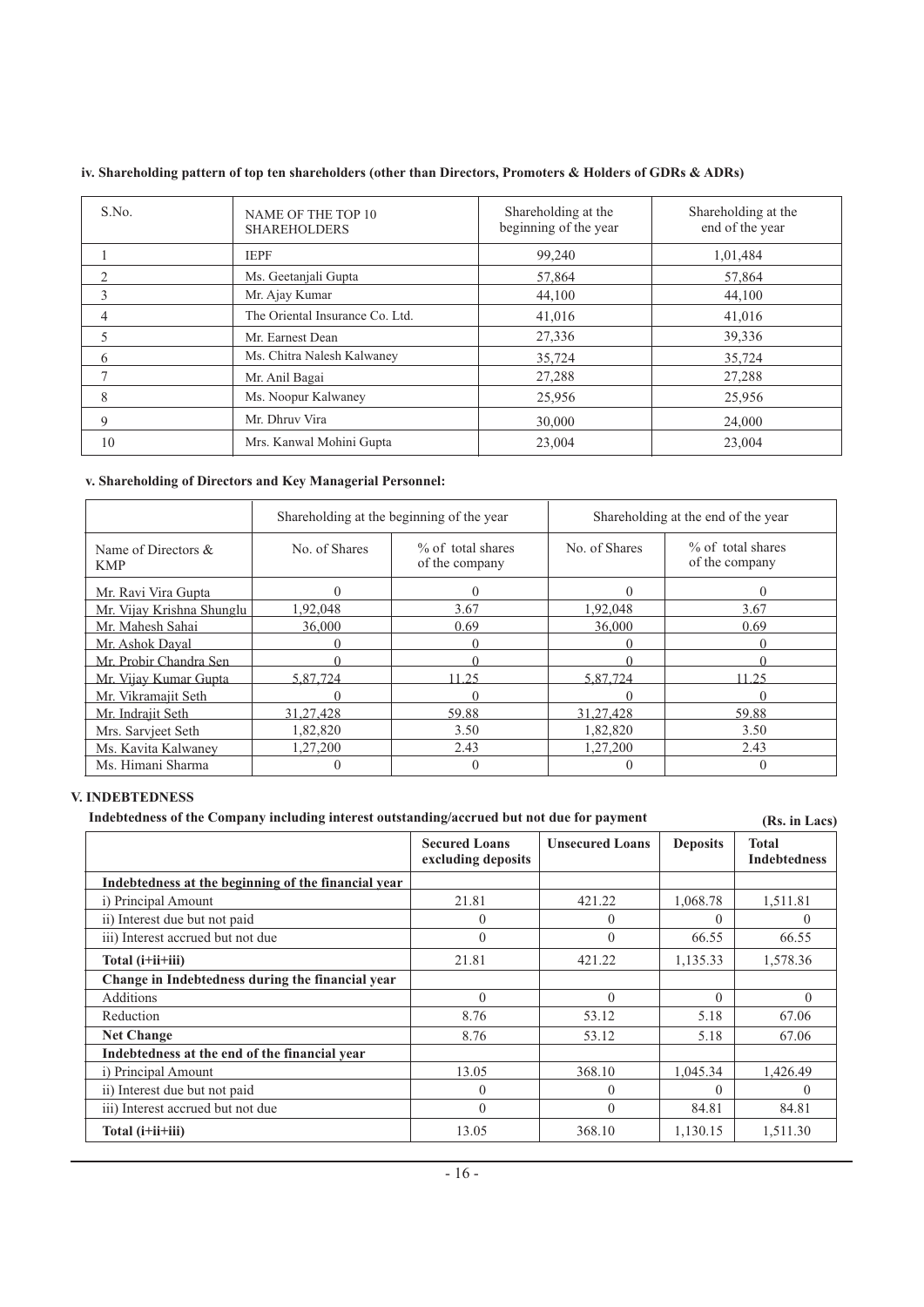## **VI. Remuneration of Directors and Key Managerial Personnel**

## **A. Remuneration to Managing Director, Whole time Director and/or Manager:**

## **(Amount in Rs.)**

| S.No           | Particulars of Remuneration                                                              | Name of Managing Director /<br>Whole time Director / Manager<br>Mr. Vijay Kumar Gupta (CEO)   Mr. Vikramajit Seth<br>8,63,004<br>25,42,800<br>$\mathbf{0}$<br>$\mathbf{0}$<br>$\theta$<br>2,91,600<br>$\theta$<br>$\Omega$<br>$\theta$<br>$\mathbf{0}$ |              | Total<br>Amount |
|----------------|------------------------------------------------------------------------------------------|--------------------------------------------------------------------------------------------------------------------------------------------------------------------------------------------------------------------------------------------------------|--------------|-----------------|
|                |                                                                                          |                                                                                                                                                                                                                                                        |              |                 |
| 1              | Gross salary                                                                             |                                                                                                                                                                                                                                                        |              |                 |
|                | (a) Salary as per provisions contained in section $17(1)$<br>of the Income Tax Act, 1961 |                                                                                                                                                                                                                                                        |              | 34,05,804       |
|                | (b) Value of perquisites $u/s$ 17(2) of the Income tax Act, 1961                         |                                                                                                                                                                                                                                                        |              | $\Omega$        |
|                | (c) Profits in lieu of salary under section $17(3)$ of the Income<br>Tax Act, 1961       |                                                                                                                                                                                                                                                        |              | 2,91,600        |
| $\overline{2}$ | Stock option                                                                             |                                                                                                                                                                                                                                                        |              | $\theta$        |
| 3              | Sweat Equity                                                                             |                                                                                                                                                                                                                                                        |              | $\mathbf{0}$    |
| 4              | Commission                                                                               |                                                                                                                                                                                                                                                        |              |                 |
|                | - as $\%$ of profit                                                                      | $\theta$                                                                                                                                                                                                                                               | $\theta$     | $\Omega$        |
|                | - others (specify)                                                                       | $\theta$                                                                                                                                                                                                                                               | $\Omega$     | $\theta$        |
| 5              | Others (please specify)                                                                  |                                                                                                                                                                                                                                                        |              |                 |
|                | 1. Sitting Fee                                                                           | 30,000                                                                                                                                                                                                                                                 | $\mathbf{0}$ | 30,000          |
|                | 2. Contribution to PF & other funds                                                      | 1,65,600                                                                                                                                                                                                                                               | 19,501       | 1,85,101        |
|                | Total $(A)$                                                                              | 30,30,500                                                                                                                                                                                                                                              | 8,82,505     | 39,13,005       |

## **B. Remuneration to other Directors:**

## **(Amount in Rs.)**

| S.No | Particulars of Remuneration                      |                         |                        |                       | Name of Directors         |                                 |                          |                              | Total<br>Amount |
|------|--------------------------------------------------|-------------------------|------------------------|-----------------------|---------------------------|---------------------------------|--------------------------|------------------------------|-----------------|
|      |                                                  | Mr.<br>Indrajit<br>Seth | Mr.<br>Mahesh<br>Sahai | Mr.<br>Ashok<br>Dayal | Mr.<br>Ravi Vira<br>Gupta | Mr.<br>Vijay Krishna<br>Shunglu | Mrs.<br>Sarvieet<br>Seth | Mr.<br>Probir<br>Chandra Sen |                 |
|      | <b>Independent Directors</b>                     |                         |                        |                       |                           |                                 |                          |                              |                 |
|      | (a) Fee for attending board / committee meetings | $\Omega$                | 30,000                 | 15,000                | 30,000                    | $\Omega$                        | $\Omega$                 | 30,000                       | 1,15,000        |
|      | (b) Commission                                   | $\Omega$                | 34,843                 | 34,843                | 34,843                    | $\Omega$                        | $\Omega$                 | 34,843                       | 1,39,372        |
|      | (c) Others, please specify                       | $\mathbf{0}$            | $\Omega$               | $\mathbf{0}$          | $\Omega$                  | $\Omega$                        | $\theta$                 | $\theta$                     | $\theta$        |
|      | Total $(1)$                                      | $\bf{0}$                | 64,843                 | 49,843                | 64,843                    | $\mathbf{0}$                    | $\mathbf{0}$             | 64,843                       | 2,44,372        |
| 2    | Other Non Executive Directors                    | 30,000                  | $\Omega$               | $\Omega$              | $\Omega$                  | 40,000                          | 30,000                   | $\Omega$                     | 1,00,000        |
|      | (a) Fee for attending board / committee meetings | $\Omega$                | $\Omega$               | $\Omega$              | $\Omega$                  | $\theta$                        | $\Omega$                 | $\Omega$                     | $\theta$        |
|      | (b) Commission                                   | 34,841                  | $\Omega$               | $\theta$              | $\Omega$                  | 34,843                          | 34,843                   | $\Omega$                     | 1,04,527        |
|      | (c) Others (please specify)                      | $\Omega$                | $\Omega$               | $\Omega$              | $\theta$                  | $\theta$                        | $\Omega$                 | $\Omega$                     | $\theta$        |
|      | Total $(2)$                                      | 64,841                  | $\mathbf{0}$           | $\mathbf{0}$          | $\mathbf{0}$              | 74,843                          | 64,843                   | $\bf{0}$                     | 2,04,527        |
|      | Total $(B)=(1+2)$                                | 64,841                  | 64,843                 | 49,843                | 64,843                    | 74,843                          | 64,843                   | 64,843                       | 4,48,899        |
|      | <b>Total Managerial Remuneration</b>             |                         |                        |                       |                           |                                 |                          |                              |                 |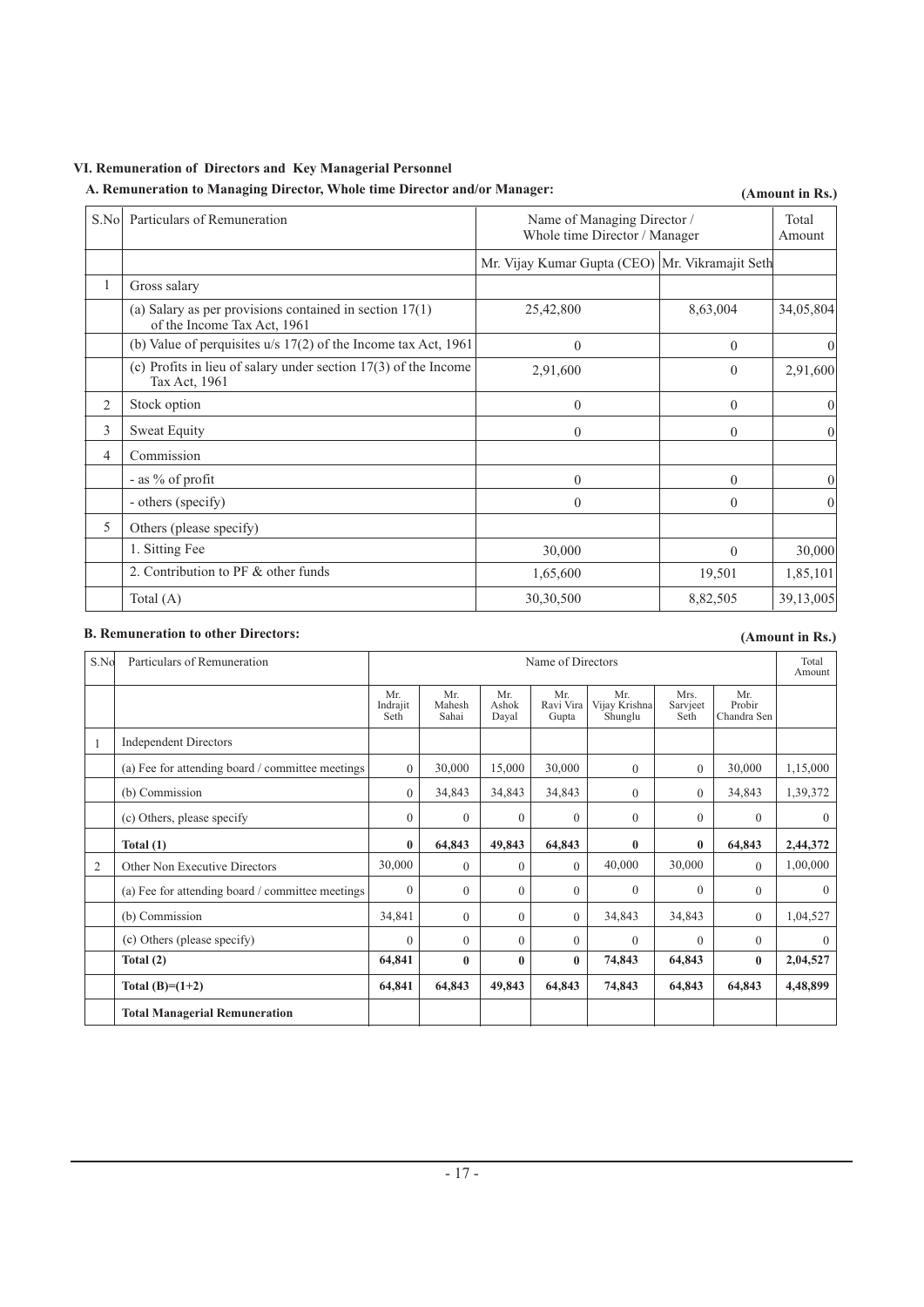## **C. Remuneration to Key Managerial Personnel other than MD/MANAGER/WTD**

**(Amount in Rs.)**

| S.No | Particulars of Remuneration                                                           | <b>KMP</b>        |                                                       |             |
|------|---------------------------------------------------------------------------------------|-------------------|-------------------------------------------------------|-------------|
|      |                                                                                       | Company Secretary | <b>CFO</b><br>Ms. Himani Sharma   Ms. Kavita Kalwaney | Total       |
|      | Gross salary                                                                          |                   |                                                       |             |
|      | (a) Salary as per provisions contained in section $17(1)$ of the Income Tax Act, 1961 | 2,53,200          | 21,80,138                                             | 24, 33, 338 |
|      | (b) Value of perquisites $u/s$ 17(2) of the Income tax Act, 1961                      |                   |                                                       |             |
|      | (c) Profits in lieu of salary under section 17(3) of the Income Tax Act, 1961         |                   |                                                       |             |
| 2    | Stock option                                                                          |                   |                                                       |             |
| 3    | Sweat Equity                                                                          |                   |                                                       |             |
| 4    | Commission                                                                            |                   |                                                       |             |
|      | -as % of profit                                                                       |                   |                                                       |             |
|      | -others (specify)                                                                     |                   |                                                       |             |
| 5    | Others, please specify Intt. on loan or Dividend on Shares                            |                   |                                                       |             |
|      | <b>Total</b>                                                                          | 2,53,200          | 21,80,138                                             | 24, 33, 338 |

## **VII. Penalties/punishment/compounding of offences**

| Type                     | Section of the<br>Companies Act | Brief<br>Description | Details of Penalty/<br>Punishment/Compounding<br>fees imposed | Authority<br>(RD/NCLT/Court) | Appeal made<br>if any (give details) |
|--------------------------|---------------------------------|----------------------|---------------------------------------------------------------|------------------------------|--------------------------------------|
| A. COMPANY               | N.A.                            |                      |                                                               |                              |                                      |
| Penalty                  |                                 |                      |                                                               |                              |                                      |
| Punishment               |                                 |                      |                                                               |                              |                                      |
| Compounding              |                                 |                      |                                                               |                              |                                      |
| <b>B. DIRECTORS</b>      | N.A.                            |                      |                                                               |                              |                                      |
| Penalty                  |                                 |                      |                                                               |                              |                                      |
| Punishment               |                                 |                      |                                                               |                              |                                      |
| Compounding              |                                 |                      |                                                               |                              |                                      |
| <b>C. OTHER OFFICERS</b> | N.A.                            |                      |                                                               |                              |                                      |
| <b>IN DEFAULT</b>        |                                 |                      |                                                               |                              |                                      |
| Penalty                  |                                 |                      |                                                               |                              |                                      |
| Punishment               |                                 |                      |                                                               |                              |                                      |
| Compounding              |                                 |                      |                                                               |                              |                                      |

Note - Due to difference in interpretations of the provisions of Applicability of Corporate Governance Report among Company and Exchange, the MSEI had levied fine of Rs.2,80,810/- for non submission of Corporate Governance Report for the 3rd Quarter. Company made the payment of above said penalty on 18.02.2020.

Place : New Delhi By Order of the Board<br>Dated :  $31^{\text{th}}$  August, 2020<br>Indrajit Seth Dated :  $31<sup>th</sup>$  August, 2020

Chairman DIN - 00243539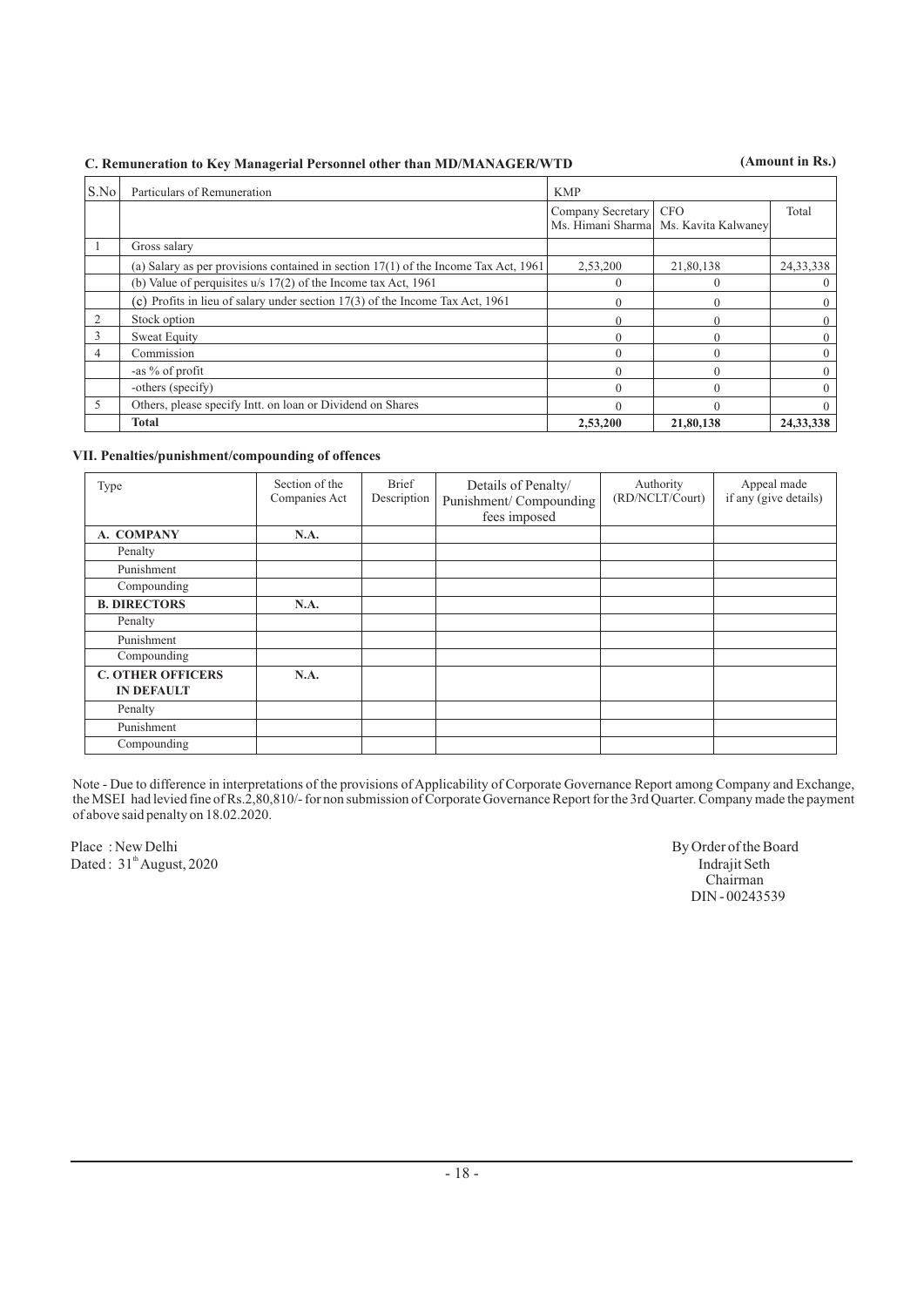## **MANAGEMENT DISCUSSIONANDANALYSIS REPORT**

## **COMPANYOVERVIEW**

The Delhi Safe Deposit Co. Ltd. ('DSD', or 'the Company') is a deposit-taking Non-Banking Finance Company (NBFC-D) registered with the Reserve Bank of India (RBI). It is engaged in three major businesses of locker rentals, interest from loan finance business and travels & tours and all have maintained steady progress. It accepts public deposits and offers a variety of financial services products to its customers. It is listed with Metropolitan Stock Exchange of India Ltd. (MSEI). The Company does not have any branch or subsidiary.

## **FORWARD LOOKING STATEMENTS**

Statements in this Management Discussion and Analysis Report describing the Company's objectives, expectations or predictions may be forward looking within the meaning of applicable securities laws and regulations. Forward looking statements are based on certain assumptions and expectations of future events. The Company cannot guarantee that these assumptions and expectations are accurate or will be realized. The Company assumes no responsibility to publicly amend, modify or revise forward-looking statements, based on any subsequent developments, information or events. Actual results may differ materially from those expressed in the statement. Important factors that could influence the Company's operations include changes in Government regulations, tax laws, economic developments within the country and such other factors globally.

The financial statements have been prepared on a historical cost basis and on the accrual basis and are prepared in accordance with the accounting standards notified under the Companies (Accounting Standard) Rules, 2006, (as amended), and other relevant provisions of the Companies Act, 2013 (the "Act"). The financial statements comply in all material aspects with Indian Accounting Standards (IndAS) notified under Section 133 of the Act read with the Companies (Indian Accounting Standards) Rules, 2015 and other relevant provisions of theAct. These financial statements are the first financial statements of the Company under IndAS.

The management of the Company has used estimates and judgments relating to the financial statement on a prudent and reasonable basis, in order that the financial statement reflect in a true and fair manner, the state of affairs and profit for the year.

The management's discussions on financial conditions and result of operations should be read together with our audited financial statement and the notes to these statements included in theAnnual Report.

## **IMPACT OFSARS-Cov-2 VIRUS**

The SARS-Cov-2 virus responsible for COVID-19 continues to spread across the globe & India which has significantly contributed decline and volatility in global and Indian financial markets resulting significant decrease in global and local economic activities. Due to this virus, the Indian government were constrained to announced lockdown in the country to prevent the spread of this virus. The extent to which the COVID-19 pandemic will impact the Company's results will depend on future developments, which are highly uncertain, including among other things, any new information concerning the severity of the COVID-19 pandemic and any action to prevent the spread or mitigate its impact, whether government-mandated or elected by the Company. In accordance with the RBI guidelines relating to the COVID-19 Regulatory Packages announced time to time, the Company would be granting a moratorium upto August 31, 2020 on the payments of all instalments and/or interest, as applicable, to all the eligible borrowers classified as Standard, even if overdue, as on February 29, 2020. For all such accounts where the moratorium is granted, the assets classification shall remain standstill during the moratorium period i.e. the number of days past dues shall exclude the moratorium period for the purposes of assets classification under the Income Recognition, Asset Classification and Provisioning norms. However, exclusion of number of days past due which pertain to moratorium period has not resulted in extending any asset classification benefit for any of such borrower at any time.

## **SWOTANALYSIS OFTHE COMPANY**

#### **STRENGTH:**

- **KENGTH:**<br>• Management depth and ability to manage client / customer relationships
- Enhanced presence in the market through clientele basis

## **OPPORTUNITIESAND THREATS:**

The micro finance industry in subject to tough competition amongst various segments within and outside the country. The threat of competition is comparatively less in the area in which your company is operating. The increase in demand from business sector will provide opportunity to your company to increase more market share. Moreover, Indian Finance industry is witnessing changes in business dynamics.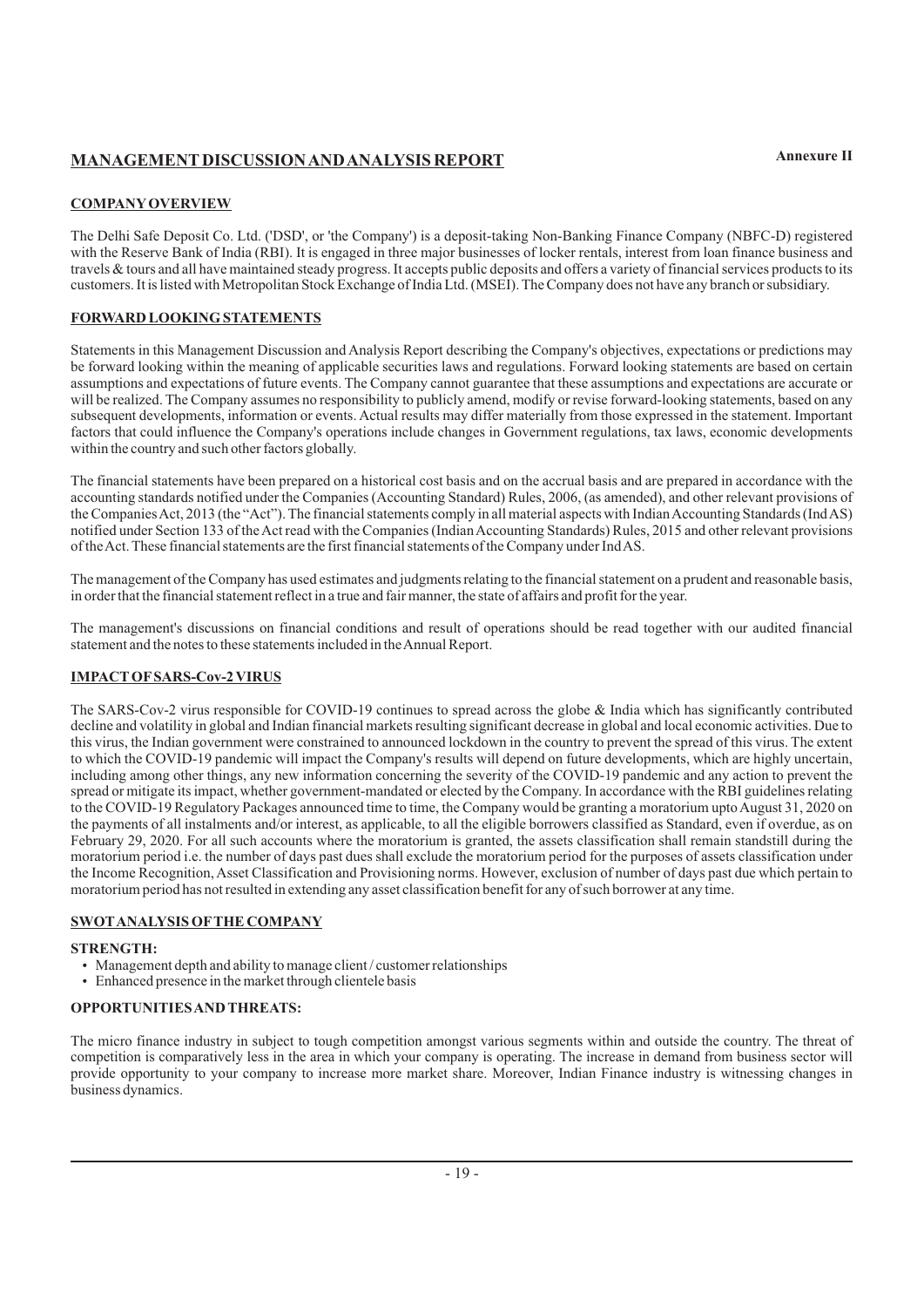## **RISKS AND CONCERNS**

Your company is mainly focusing on manpower and the intelligence. Apart from the risk on account of interest rate and regulatory changes, business of the company are exposed to certain operating business risks, which is mitigated by regular monitoring and corrective actions. The company has taken necessary measures to safe guard its assets and interest etc.

## **INTERNAL CONTROL SYSTEMS AND THEIR ADEQUACY**

The company has proper and adequate system of internal controls commensurate with its size and nature of operations to provide reasonable assurance that all assets are safeguarded, transactions are authorized, recorded and reported properly and to monitor internal business process, financial reporting and compliance with applicable laws. The internal control system has been designed so as to ensure that the financial and other records are reliable and reflects a true and fair view of the state of the Company's business. A qualified and independent committee of the Board of Directors actively reviews the adequacy and effectiveness of internal control systems and suggests improvements for strengthening them.

## **HUMAN RESOURCE MANAGEMENT**

The Company believes that human resource is the most important assets of the organization. It is not shown in the corporate balance sheet, but influences appreciably the growth, progress, profits and the shareholders' values. During the year your company continued its efforts aimed at improving the HR policies and processes to enhance its performance. The vision and mission of the company is to create culture and value system and behavioral skills to insure achievement of its short and long term objectives.

## **Declaration on Code of Conduct**

As required by Schedule V (D) of SEBI (LODR), 2015, it is hereby affirmed that all the Board Members and senior management personnel have complied with the Code of Conduct of the Company.

Place : New Delhi By Order of the Board Dated :  $31^{\text{th}}$ August, 2020 the sether of the sether of the sether of the sether of the sether of the sether of the sether of the sether of the sether of the sether of the sether of the sether of the sether of the sethe

Chairman DIN - 00243539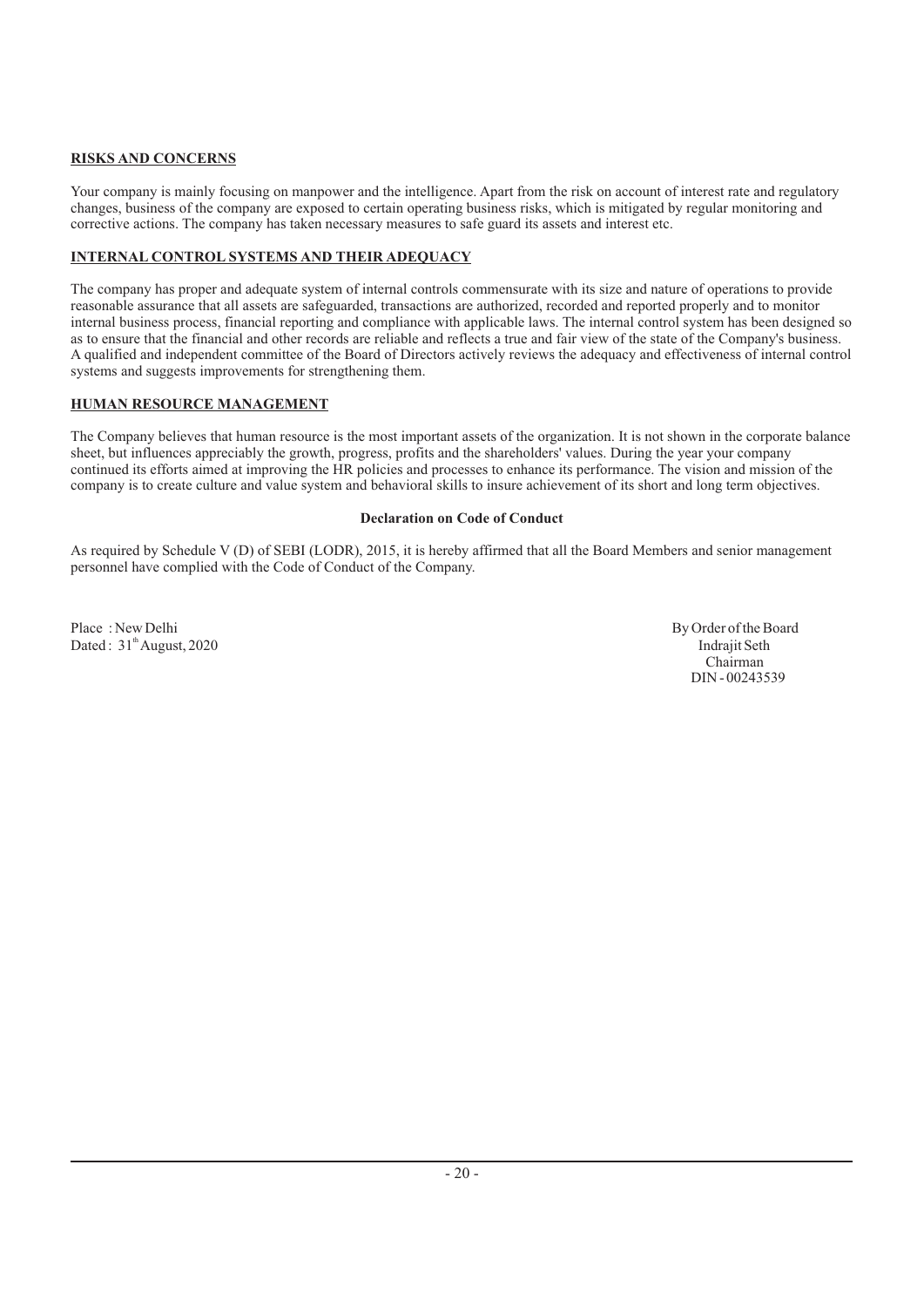## **FORM NO. AOC-2**

(Pursuant to clause (h) of sub-section (3) of section 134 of the Act and Rule 8 (2) of the Companies (Accounts) Rules, 2014)

Form for disclosure of particulars of contracts/arrangements entered into by the company with related parties referred to in Sub-Section (1) of Section 188 of the Companies Act, 2013 including certain arms length transactions under third proviso thereto

Details of contracts or arrangements or transactions not at arm's length basis Not Applicable.

Details of material contracts or arrangement or transactions at arm's length basis for the year ended March 31, 2020 are as follows:-

| <b>Name of Related Parties</b>       | <b>Nature of</b><br>Relationship | arrangement /<br>transaction | Contract  | Nature of contract / Duration of Salient terms of contract<br>arrangements or transactions<br>including the values, if any. |
|--------------------------------------|----------------------------------|------------------------------|-----------|-----------------------------------------------------------------------------------------------------------------------------|
| Mrs. Kanwal Mohini Gupta Relative of | Key Management<br>Personnel      | Rent                         | 11 Months | $Rs.36,000/- P.M.$                                                                                                          |

Place : New Delhi By Order of the Board<br>Dated :  $31<sup>th</sup>$  August, 2020<br>Indraiit Seth Indraiit Seth Dated :  $31^{\text{th}}$ August, 2020 the sether of the sether of the sether of the sether of the sether of the sether of the sether of the sether of the sether of the sether of the sether of the sether of the sether of the sethe

Chairman DIN - 00243539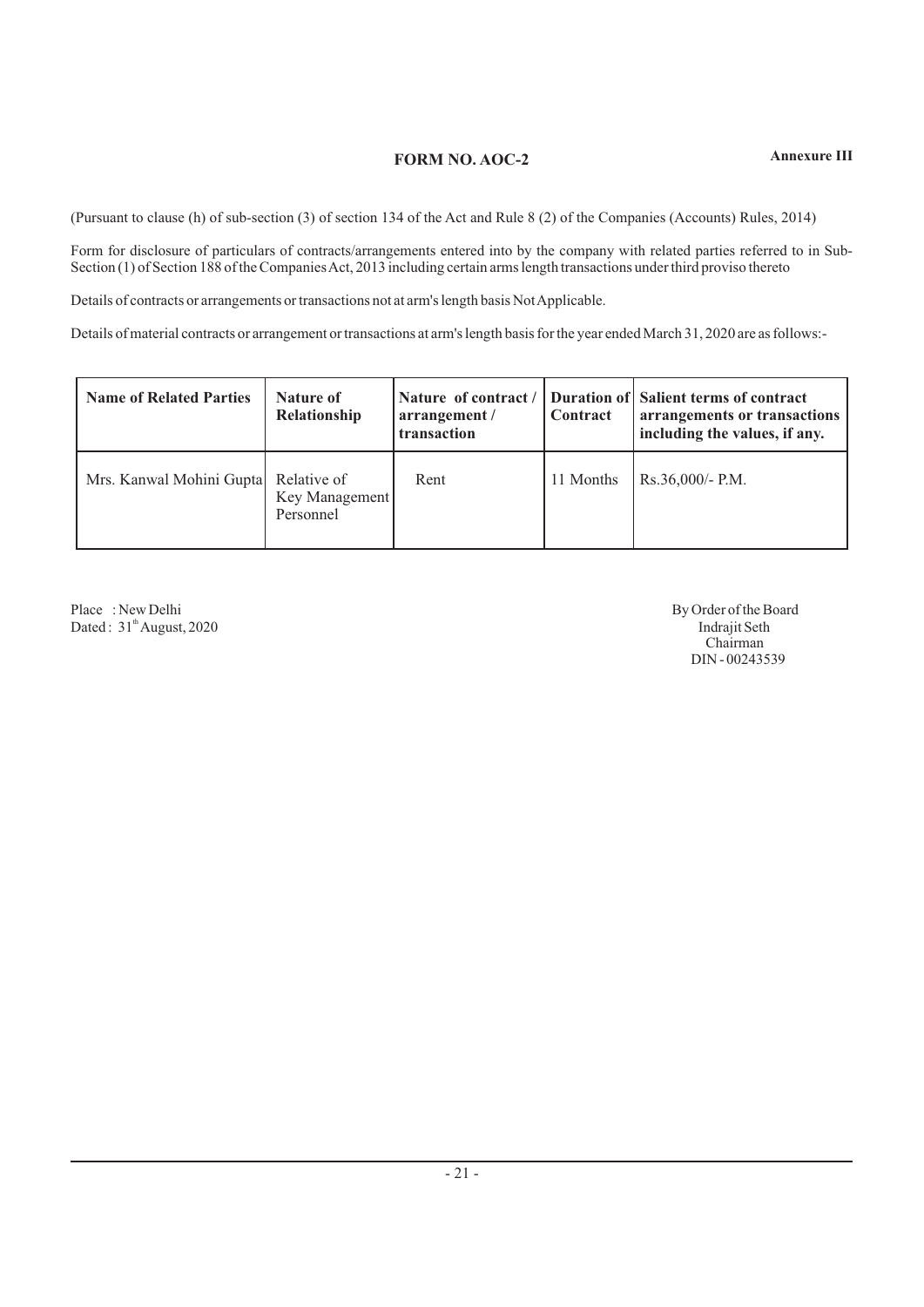## **SECRETARIAL AUDIT REPORT**

(For the Financial Year ended on  $31<sup>st</sup>$  March, 2020)

[Pursuant to Section 204(1) of the Companies Act, 2013 and Rule No. 9 of the Companies (Appointment and Remuneration of Managerial Personnel) Rules, 2014]

To, The Members The Delhi Safe Deposit Company Limited 86, Janpath, New Delhi -110001

I have conducted the Secretarial Audit of the Compliance of applicable statutory provisions and the adherence to good corporate practices by THE DELHI SAFE DEPOSIT COMPANY LIMITED (hereinafter called "The Delhi Safe" / "the Company"). Secretarial Audit was conducted in a manner that provided me a reasonable basis for evaluating the corporate conducts/statutory compliances and expressing my opinion thereon.

Based on my verification of the Rajnandini books, papers, minute books, forms and returns filed and other records maintained by the company and also the information provided by the Company, its officers, agents and authorized representatives during the conduct of secretarial audit, I hereby report that in my opinion, the company has, during the "Audit period" / "period of Audit" covering the financial period ended on 31st March, 2020 complied with the statutory provisions listed hereunder and also that the Company has proper Board- processes and Compliancemechanism in place to the extent, in the manner and subject to the reporting made hereinafter:

I have examined the books, papers, minute books, forms and returns filed and other records maintained by **THE DELHI SAFE DEPOSIT COMPANY LIMITED** ("the Company") for the financial year ended on 31st March, 2020 ("period of Audit") according to the provisions of:

- (i) The Companies Act, 2013 (the Act) and the rules made thereunder;
- (ii) The Securities Contracts (Regulation) Act, 1956 ('SCRA') and the rules made thereunder;
- (iii) The Depositories Act, 1996 and the Regulations and Bye-laws framed thereunder;
- (iv) Foreign Exchange Management Act, 1999 and the rules and regulations made thereunder to the extent of Foreign Direct Investment, Overseas Direct Investment and External Commercial Borrowings; **N.A**
- (v) The following Regulations and Guidelines prescribed under the Securities and Exchange Board of India Act, 1992 ('SEBI Act'):
	- (a) The Securities and Exchange Board of India (Substantial Acquisition of Shares and Takeovers) Regulation, 2011;
	- (b) The Securities and Exchange Board of India (Prohibition of Insider Trading) Regulations, 2015;
	- (c) The Securities and Exchange Board of India (Issue of Capital and Disclosure Requirements) Regulations, 2018;
	- (d) Securities and Exchange Board of India (Depositories and Participants) Regulations, 2018;
	- (e) The Securities and Exchange Board of India (Share Based Employee Benefits) Regulations, 2014; **N.A**
	- (f) The Securities and Exchange Board of India (Issue and Listing of Debt Securities) Regulations, 2008; **N.A.**
	- (g) The Securities and Exchange Board of India (Registrars to an Issue and Share Transfer Agents) Regulations, 1993 regarding the Companies Act, and dealing with client;
	- (h) The Securities and Exchange Board of India (Delisting of Equity Shares) Regulations, 2009; N.A. and
	- (i) The Securities and Exchange Board of India (Buyback of Securities) Regulations, 2018; **N.A.**
- (vi) Other laws specifically applicable to the Company, namely:

All the Rules, Regulations, Directions, Guidelines and Circulars issued by the Reserve Bank of India applicable to Deposit Accepting Non-Banking Financial Companies which are specifically applicable to the Company.

(vii) Compliances/ processes/ systems under other applicable Laws to the Company are being verified on the basis of periodic certificate submitted to the Board of Directors of the Company.

I have also examined compliance with the applicable clauses of the following:

- (a) Secretarial Standards issued by The Institute of Company Secretaries of India with respect to board and general meetings.
- (b) The Listing Agreements entered into by the Company with Metropolitan Stock Exchange of India Limited ("MSEI") read with the SEBI (Listing Obligations and Disclosure Requirements) Regulations, 2015.

During the period under review the Company has complied with the provisions of the Acts, Rules, Regulations, Guidelines, Standards, etc. mentioned above subject to the following observation:

#### **Observations :**

I report that the Board of the Company is not duly constituted with proper balance of Executive Directors, Non -Executive Directors and Independent Directors till February 07, 2020 as required under Corporate Governance norms. The Board is reconstituted on February 07, 2020 to meet up the requirements of Corporate Governance norms. There is a change in composition of Board of Directors during the period of Audit and one Director has resigned during the period of Audit.

**Annexure IV**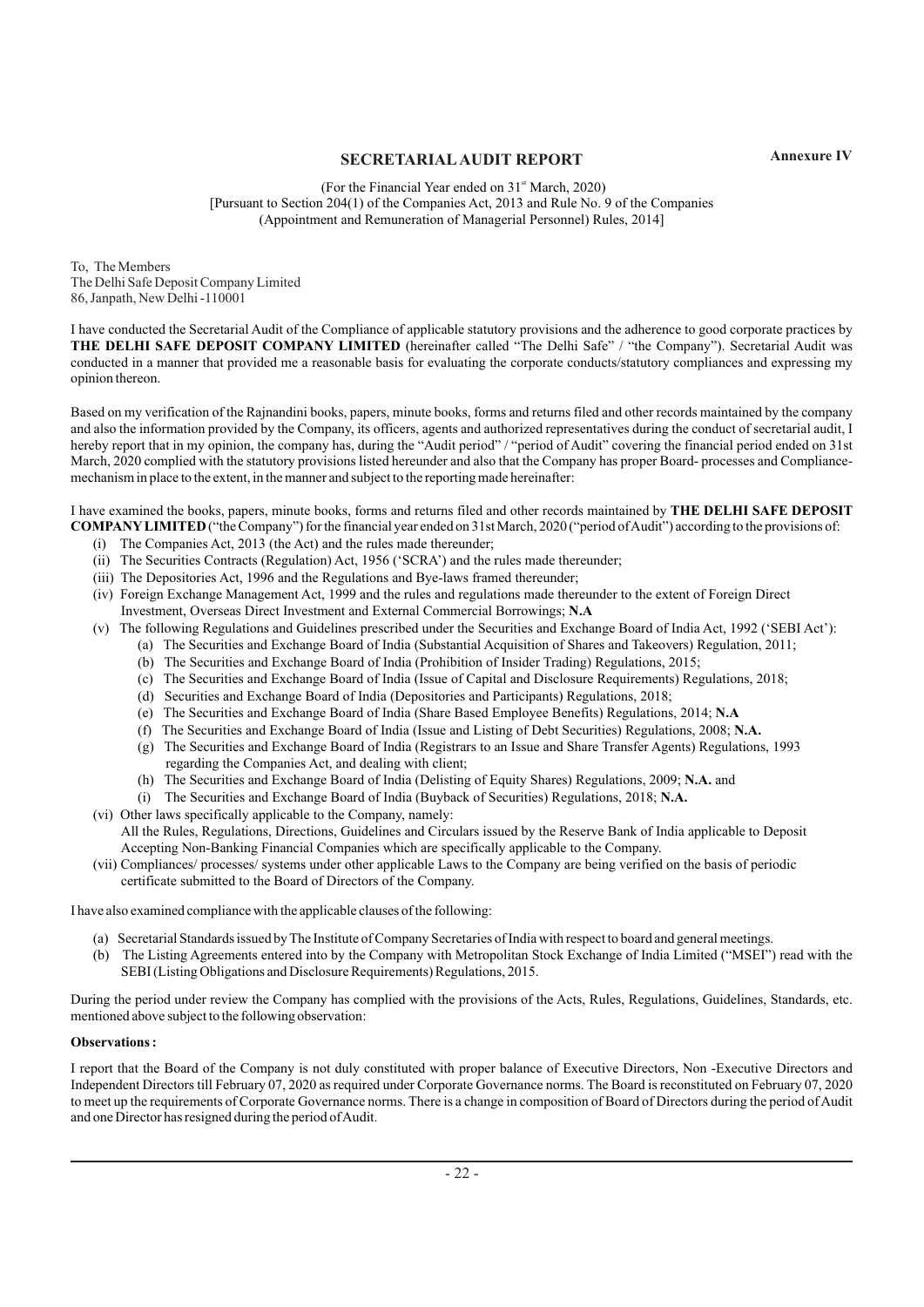Adequate notice is given to all directors to schedule the Board Meetings, agenda and detailed notes on agenda were sent at least seven days in advance, and a system exists for seeking and obtaining further information and clarifications on the agenda items before the meeting and for meaningful participation at the meeting.

Majority decision is carried through were captured and recorded as part of the minutes of the meeting.

I further report that the Company has made the following non compliances / delayed compliances during the period of audit:

- 1. Non Compliance of Regulation 27(2) of SEBI (Listing Obligations and Disclosure Requirements) Regulations, 2015 for the quarter ended December 31, 2019;
- 2. Non Compliance of Regulation 17(1) of SEBI (Listing Obligations and Disclosure Requirements) Regulations, 2015 for the quarter ended December 31, 2019 and stub period ended February 07, 2020;

I further report that fine has been imposed by MSEI for the above mentioned non compliances by the Company vide email dated February 18, 2020 and letter dated June 02, 2020.

I further report that there are adequate systems and processes in the Company commensurate with the size and operations of the company to monitor and ensure compliance with applicable laws, rules, regulations and guidelines and Company is in process of reviewing  $\&$ strengthening the same.

Place : Noida For ABHISHEK J & CO. Date : 25thAugust, 2020 Company Secretaries (ABHISHEK JAIN) ACS No. 28201 / CP. No. 16592 UDIN : A028201B000612829

(Note: This Report is to be read with our letter of even date which is annexed as **Annexure 'A'** and forms an integral part of this report)

## **Annexure 'A'**

To The Members The Delhi Safe Deposit Co. Ltd.

My report of even date is to be read along with this letter.

- 1. Maintenance of secretarial records, registers is the responsibility of the management of the Company. Our Responsibility is to express an opinion on these secretarial records based on our audit.
- 2. I have followed the audit practices and processes as were appropriate to obtain reasonable assurance about the correctness of the contents of the secretarial records. The verification was done on test basis to ensure that correct facts are reflected in secretarial records. We believe that the processes and practices, we followed provide a reasonable basis for our opinion.
- 3. I have not verified the correctness and appropriateness of financial records and Books of Accounts of the Company.
- 4. Where ever required, we have obtained the Management representation about the compliance of laws, rules and regulation and happening of events etc.
- 5. The Compliance of the provisions of corporate and other applicable laws, rules, regulations, standards are the responsibility of management. Our examination was limited to the verification of procedures on test basis.
- 6. The Secretarial Audit Report is neither an assurance as to future viability of the Company nor of the efficacy or effectiveness with which the management has conducted the affairs of the Company.

Place : Noida For ABHISHEK J & CO. Date : 25thAugust, 2020 Company Secretaries (ABHISHEK JAIN) ACS No. 28201 / CP. No. 16592 UDIN : A028201B000612829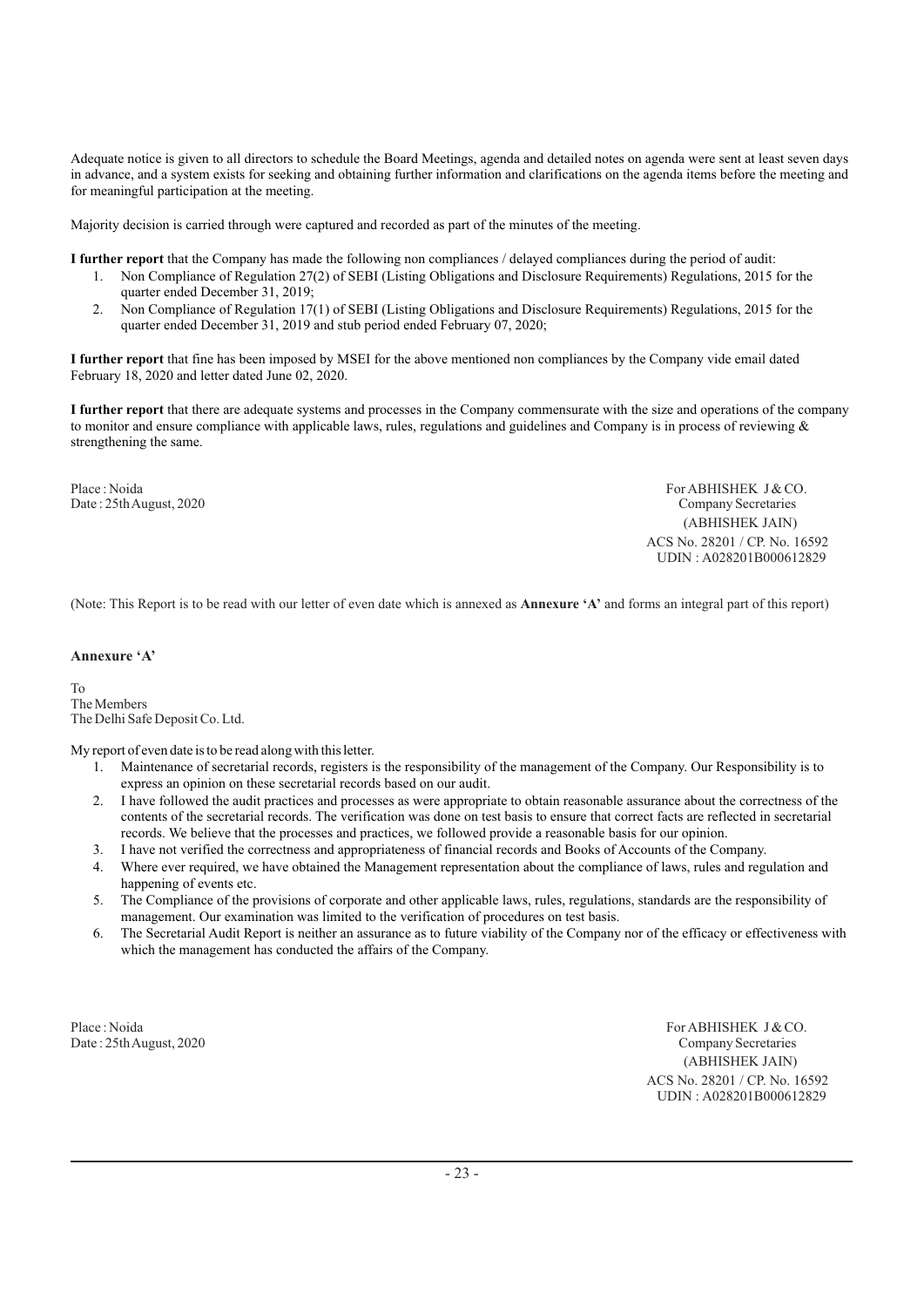## **REMUNERATION TO MANAGERIAL PERSONNEL**

Information required under Section 197 of the Companies Act 2013 read with Companies (Appointment and Remuneration of Managerial Personnel) Rules, 2014.

A) The percentage increase in Remuneration of each Director, Chief Financial Officer, Chief Executive Officer and Company Secretary in the Financial year 2019-20 and ratio of remuneration of each key managerial personnel (KMP) against the performance are as under :-

| <b>Name of Key Managerial</b><br><b>Personnel (KMP)</b> | <b>Designation</b>           | <b>Total</b><br><b>Remuneration</b><br>in Rs. | <b>Percentage Increase</b><br>in Remuneration<br>for the Financial Year<br>2019-2020 | Ratio of<br><b>Remuneration</b><br>of the Director<br>to Median* |
|---------------------------------------------------------|------------------------------|-----------------------------------------------|--------------------------------------------------------------------------------------|------------------------------------------------------------------|
| Mr. Vijay Kumar Gupta                                   | Managing Director / CEO      | 30,30,500                                     | 2.16                                                                                 | 8.50                                                             |
| Mr. Vikramajit Seth                                     | Whole Time Director          | 8,82,505                                      | 2.26                                                                                 | 2.47                                                             |
| Mr. Indrajit Seth                                       | Non-Executive Director       | $\Omega$                                      | $\theta$                                                                             | 0                                                                |
| Mrs. Sarvjeet Seth                                      | Non-Executive Director       | $\theta$                                      | $\Omega$                                                                             | $\Omega$                                                         |
| Mr. Vijay Krishna Shunglu                               | Non-Executive Director       | $\Omega$                                      | $\theta$                                                                             | $\theta$                                                         |
| Mr. Ashok Dayal                                         | <b>Independent Director</b>  | $\theta$                                      | $\Omega$                                                                             | $\Omega$                                                         |
| Mr. Ravi Vira Gupta                                     | <b>Independent Director</b>  | $\theta$                                      | $\theta$                                                                             | $\theta$                                                         |
| Mr. Probir Chandra Sen                                  | <b>Independent Director</b>  | $\Omega$                                      | $\Omega$                                                                             | $\Omega$                                                         |
| Mr. Mahesh Sahai                                        | <b>Independent Director</b>  | $\Omega$                                      | $\theta$                                                                             | $\theta$                                                         |
| Ms. Kavita Kalwaney                                     | <b>Chief Finance Officer</b> | 21,80,138                                     | 6.55                                                                                 | 6.11                                                             |
| Ms. Himani Sharma                                       | <b>Company Secretary</b>     | 2,53,200                                      | $\theta$                                                                             | 0.71                                                             |

Notes:

- 1. Median remuneration for the financial year 2019-20 is Rs.3,56,580/- (Rupees Three lakhs fifty six thousand five hundred and eighty only).
- 2. Percentage increment in remuneration for Mr. Vikramajit Seth not reported as he resigned w.e.f 07/02/2020.
- 3. The Non-executive Directors of the Company are entitled for sitting fees.
- 4. The aforesaid details are calculated on the basis of remuneration for the financial year 2019-20.
- 5. The number of permanent employees on the rolls of the company is 33 for the financial year 2019-20.
- 6. There was an increase of 4.73% in median remuneration of employees during the financial year.
- 7. Average percentage increase made in the salaries of employees other than the managerial personnel in the FinancialYear 2019-20 was 11.65%.
- 8. It is affirmed that remuneration paid during the year ended March 31, 2020 is as per the Remuneration Policy of the Company.

Place : New Delhi By Order of the Board<br>
Dated: 31<sup>th</sup> August. 2020<br> **Dated: 31<sup>th</sup> August. 2020** Dated :  $31^{\text{th}}$ August, 2020 the sether of the sether of the sether of the sether of the sether of the sether of the sether of the sether of the sether of the sether of the sether of the sether of the sether of the sethe

Chairman DIN - 00243539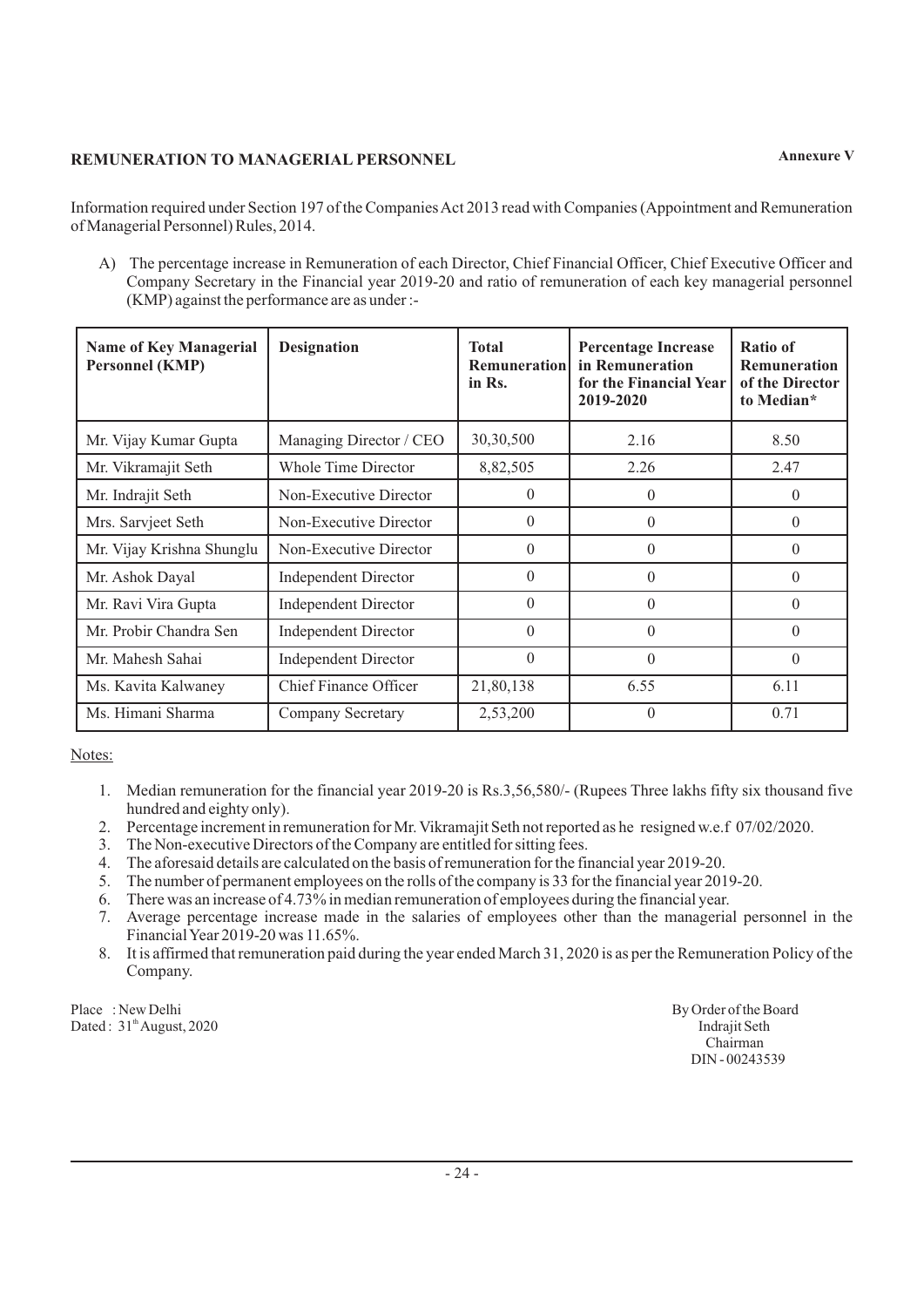## **CORPORATE GOVERNANCE REPORT Annexure VI**

## **Corporate Governance Compliance Report**

In terms of Regulation 34(3) and 53(f) read with Schedule V of the SEBI (Listing Obligation and Disclosure Requirements) Regulations, 2015 as amended from time to time, the Corporate Governance Compliance Report is provided hereunder:

## **COMPANY'S PHILOSOPHYON CORPORATE GOVERNANCE**

A good corporate governance process aims to achieve balance between shareholders interest and corporate goals by providing long term vision of its business and establishing systems that help the board in understanding and monitoring risk at every stage of the corporate evolution process to enhance the trust and confidence of the stakeholders without compromising with laws and regulations.

The Company is fully committed and determined to adopt best Corporate Governance practices & procedures in all its activities. policies and actions. Your Company's Philosophy on Corporate Governance is to operate for the benefit of all its stakeholders, and to conduct its business in a transparent, ethical and fair manner. Your Company believes in transparency, accountability, empowerment, motivation, respect for law, fair business and good corporate practices. These principles have been continuously followed by the Company since its inception. Your Company also believes that adhering to good corporate governance norms will ultimately leads to generation of goodwill for Company, earning respect from society, bringing about a consistent sustainable growth and also generating competitive returns for the investors. Board of Directors of the Company is committed to develop an environment of fairness, equity and transparency in all its activities with the objective of securing long-term shareholder value, while at the same time respecting the rights of all stakeholders.

The SEBI (Listing Obligation and Disclosure Requirements) Regulations, 2015 regulations as amended from time to time require companies to get shareholders' approval for material related party transactions, establishment of whistle-blower mechanism, establish policy for materiality disclosure, policy for preservation of documents, archival policy, conducted familiarize programs for Independent directors and have at least one women director on their board. The amended norms are aligned with the provisions of the CompaniesAct, 2013, and aimed to encourage companies to 'adopt best practices on Corporate Governance'.

Our Corporate Governance framework ensures that we make timely disclosures and share accurate information regarding our financials and performance, as well as leadership and governance of the Company.

## **1. BOARD OFDIRECTORS**

#### **Composition of Board:**

The Board of Directors of the Company has an optimum combination of Executive Director and Non- Executive Independent Directors, who have in depth knowledge of the business and industry. The composition of the Board is in conformity with Regulation 17 of the SEBI (Listing Obligations & Disclosure Requirements) Regulations, 2015.

Your Company as on 31st March, 2020, has Eight Directors on its Board with one as Managing Director/CEO, two Promoter Non executive Directors including one woman Director, one non-independent non-executive Director and four Independent directors,. All the Independent Directors have confirmed that they meet the 'Independence' criteria as mentioned under Regulation 17 of the SEBI (Listing Obligations & Disclosure Requirements) Regulations, 2015 and also as mentioned under Section 149 of Companies Act, 2013.

#### **Attendance at Board Meetings:**

During the last financial year i.e. 2019-20, Six Meetings of the Board of Directors were held on 18/05/2019, 31/07/2019, 30/09/2019, 13/11/2019, 07/02/2020 and 30/03/2020.

All the Board Meetings were held at the Company's Corporate Office situated at 86, Janpath, New Delhi 110001. Notices and agenda for Board Meetings are sent well in advance to all the directors of the Company along with relevant information.

The names and categories of the Directors on the Board, their attendance at the Board Meetings and Last Annual General Meeting held during the year and the number of Directorships and Committee Chairmanships/Memberships held by them in all companies are given herein below. Other Directorships do not include directorships in Section 25 Companies and Companies incorporated outside India. Chairmanships/Membership of Board Committees include only Audit Committee, Stakeholders Relationship Committee as per Regulation 26(1) of SEBI (Listing Obligations & Disclosure Requirements) Regulations.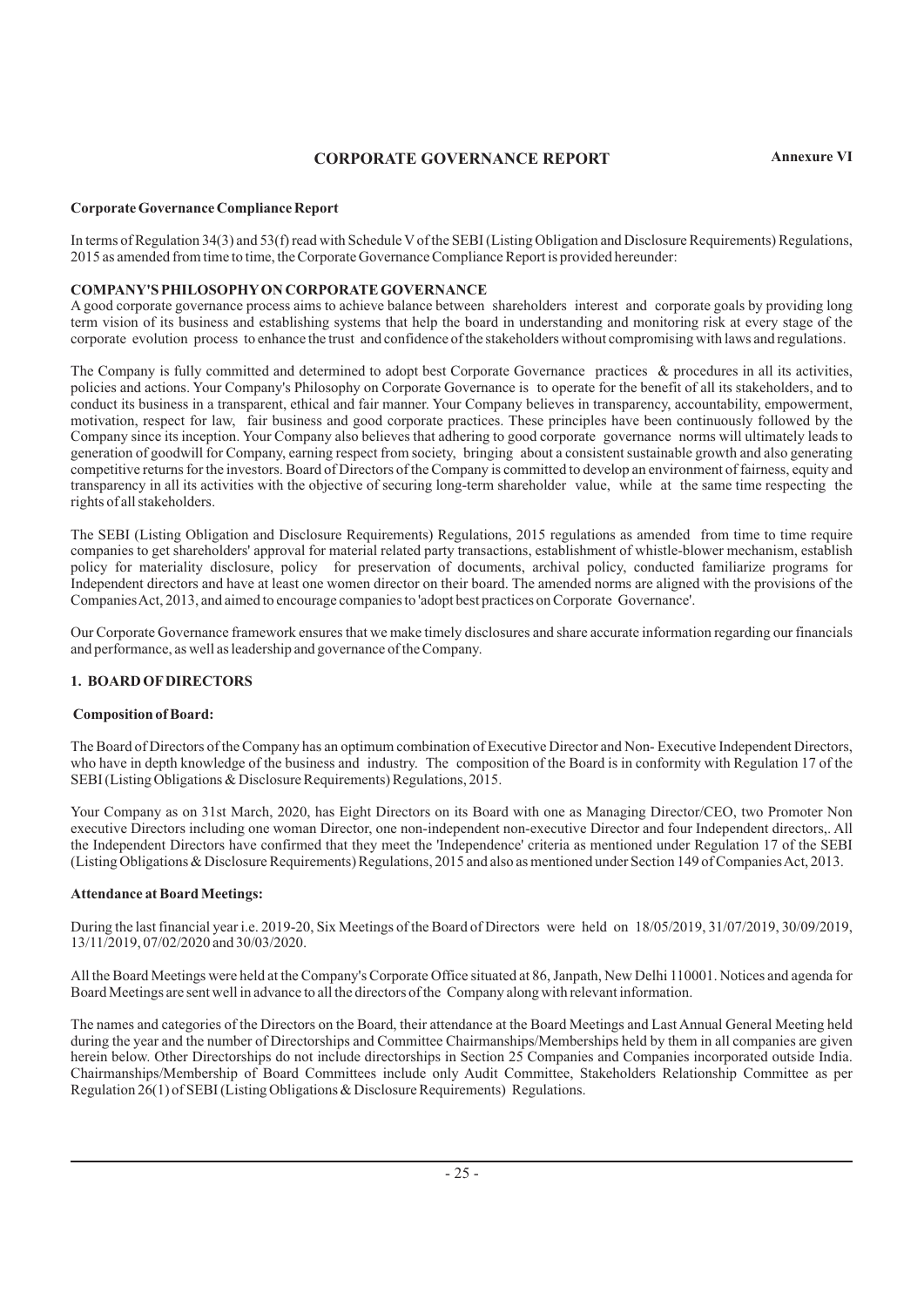| Sr.<br>No      | Name and<br>Designation<br>of the<br>Director | Director<br>Identification<br>Number<br>(DIN) | Category   | <b>Board</b><br>meeting<br>during the<br>Director's | Number of<br>F.Y. 2019-20<br>Attendance | Directorships<br>in other<br>Public<br>Companies<br>including this<br>Public<br>Company | Membership /<br>Chairmanship of<br>Public Companies<br>including THE<br><b>DELHI SAFE</b> | Committees in other<br>DEPOSIT CO. LTD | Attendanc<br>e at the<br>A.G.M<br>Held on<br>30 <sup>th</sup><br>September<br>2019 | Cessation/<br>Appointme<br>nt (if any) |
|----------------|-----------------------------------------------|-----------------------------------------------|------------|-----------------------------------------------------|-----------------------------------------|-----------------------------------------------------------------------------------------|-------------------------------------------------------------------------------------------|----------------------------------------|------------------------------------------------------------------------------------|----------------------------------------|
|                |                                               |                                               |            | <b>Held</b>                                         | <b>Attended</b>                         |                                                                                         | Chairman                                                                                  | <b>Membership</b>                      |                                                                                    |                                        |
| $\mathbf{1}$   | Indrajit Seth                                 | 00243539                                      | <b>PD</b>  | 6                                                   | 6                                       |                                                                                         | $\Omega$                                                                                  | $\Omega$                               | NO.                                                                                | NA                                     |
| $\overline{2}$ | Ashok Dayal                                   | 00065907                                      | <b>NEI</b> | 6                                                   | 4                                       | 1                                                                                       | $\theta$                                                                                  | $\Omega$                               | N <sub>O</sub>                                                                     | NA                                     |
| 3              | Mahesh Sahai                                  | 00062254                                      | <b>NEI</b> | 6                                                   | 6                                       |                                                                                         |                                                                                           | 1                                      | N <sub>O</sub>                                                                     | NA                                     |
| $\overline{4}$ | Ravi Vira Gupta                               | 00017410                                      | <b>NEI</b> | 6                                                   | 6                                       | 3                                                                                       | $\theta$                                                                                  | 3                                      | N <sub>O</sub>                                                                     | NA                                     |
| 5              | Probir Chandra Sen                            | 00106127                                      | <b>NEI</b> | 6                                                   | 5                                       |                                                                                         | $\Omega$                                                                                  | $\mathfrak{D}$                         | NO.                                                                                | <b>NA</b>                              |
| 6              | Vijay Krishna Shunglu                         | 00032683                                      | <b>NE</b>  | 6                                                   | 6                                       | 1                                                                                       | 1                                                                                         | 2                                      | <b>YES</b>                                                                         | <b>NA</b>                              |
| $\overline{7}$ | Sarvjeet Seth                                 | 01846774                                      | PD:WD      | 6                                                   | 6                                       |                                                                                         | $\theta$                                                                                  | $\Omega$                               | NO.                                                                                | <b>NA</b>                              |
| 8              | Vijay Kumar Gupta                             | 00243413                                      | ED         | 6                                                   | 6                                       |                                                                                         | $\theta$                                                                                  | $\theta$                               | <b>YES</b>                                                                         | <b>NA</b>                              |
| 9              | Vikramajit Seth                               | 00243479                                      | <b>WTD</b> | 6                                                   | 1                                       |                                                                                         | $\theta$                                                                                  | $\theta$                               | NO.                                                                                | 07.02.2020                             |

The details of Cessation/Appointment of Directors, if any, also disclosed below:

PD: Promoter Director, WD: Woman Director, ED: Executive Director, NEI: Non Executive Independent Director, WTD: Whole Time Director, NA: Not Applicable NE: Non Executive Non-Independent

### **Independent Directors:**

The company abided by definition of Independent as per Regulation 17 of the SEBI (Listing Obligations & disclosure Requirements) Regulations, 2015 and according to the provision of Section 149 (6) of the Companies Act, 2013. The Board of The Delhi Safe Deposit Co. Ltd. has an optimum number of Independent Directors, as required under Regulation 17 of the SEBI (Listing Obligations and Disclosure Requirements) Regulations, 2015 and according to the Provision of Section 149 (6) of the Companies Act, 2013. All the independent directors are persons of integrity and possess relevant expertise and experience in the Industry and are not related to promoters, or directors in the Company, its holding, subsidiary or associate Company. Independent Directors fulfill all the conditions for being Independent to the Company, as stipulated under Regulation 16 (1) (b) of the SEBI (Listing Obligations and Disclosure Requirements) Regulations, 2015 and the Companies Act, 2013. The maximum tenure of Independent Directors is determined in accordance with the Companies Act, 2013 and clarifications/circulars issued by the Ministry of Corporate Affairs, from time to time. The company has also obtained declarations from all the Independent Directors pursuant to section 149 (7) of the Companies Act, 2013.

Further, in compliance with under Regulation 25(7) of the SEBI (Listing obligations and Disclosure Requirements) Regulations, 2015, the Company has familiarization programme to familiarize Independent Directors with the Company, their roles, rights, responsibilities in the Company, nature of the industry in which the Company operates, business model of the Company etc. The programme aims to provide insight into the Company to enable the Independent Directors to understand its business and operations in depth and contribute significantly to the growth of the Company. A policy related to it shall be uploaded on the company's website i.e. https://www.dsdgroup.co.in.

#### **Performance Evaluation:**

One of the key functions of the Board is to monitor and review the board evaluation framework. The Board works with the Nomination and Remuneration Committee to lay down the evaluation criteria for the performance of executive/ non-executive/ independent directors through a peer- evaluation excluding the director being evaluated through a survey. The questionnaire of the survey is a key part of the process of reviewing the functioning and effectiveness of the Board and for identifying possible paths for improvement. Each Board member is requested to evaluate the effectiveness of the Board dynamics and relationships, information flow, decision-making of the directors, relationship to stakeholders, company performance, company strategy and the effectiveness of the whole Board.

#### **Notes on Directors appointment/ re-appointment**

Mr. Vikramajit Seth resigned from the Board as Whole time Director w.e.f. 07th February 2020. In terms of the provisions of Section 152 of the Companies Act, 2013 read with the Articles of Association of the Company, Mr. Indrajit Seth (DIN 00243539) Director of the Company is liable to retire by rotation at the ensuingAnnual General Meeting and being eligible offered him for reappointment.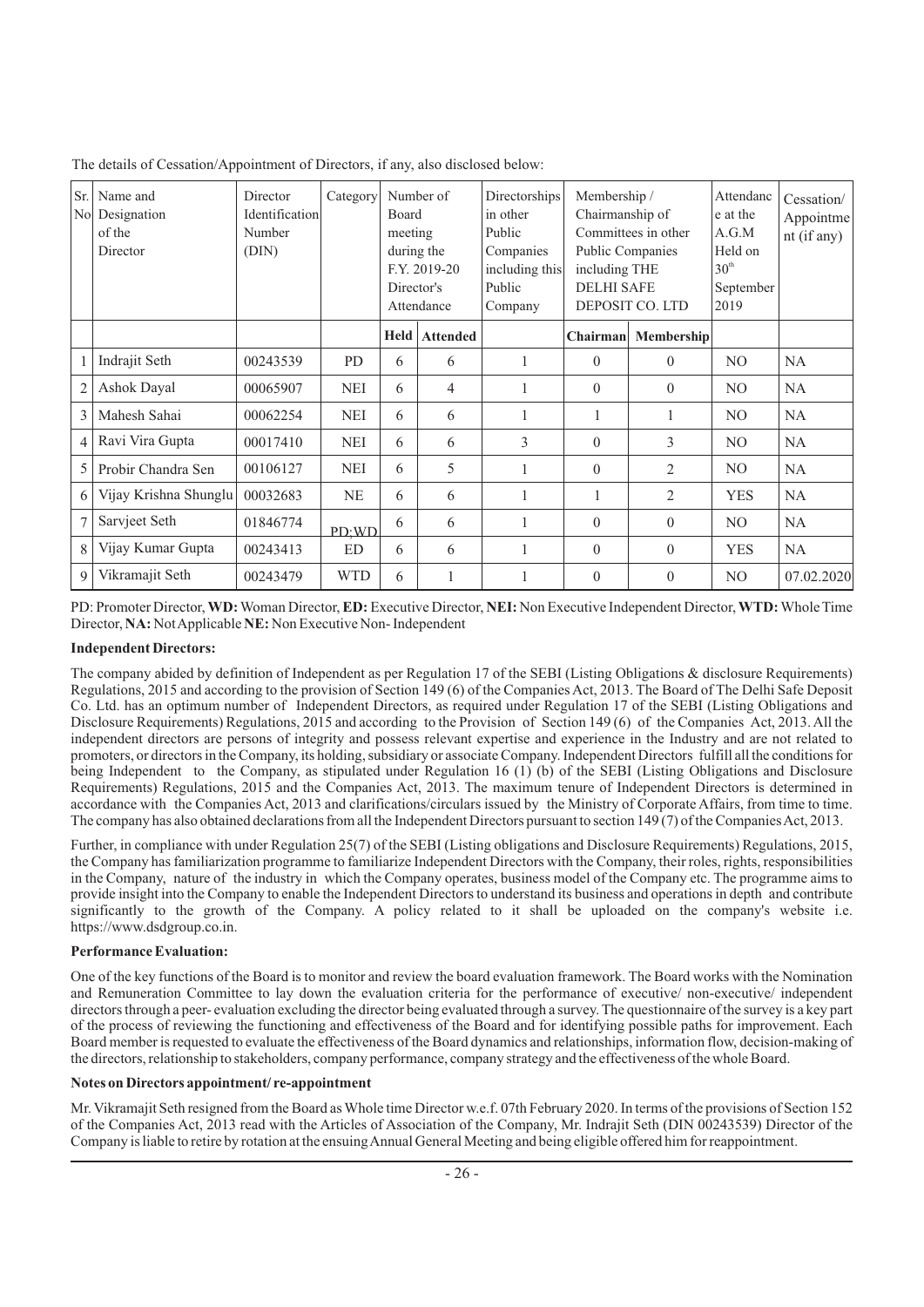## **2. COMMITTEES**

## **(A) AUDIT COMMITTEE**

As per the provisions of Section 177 of the Companies Act, 2013 read with Rule 6 and 7 of the Companies (Meetings of the Board and its Powers) Rules, 2013 the Company has constituted theAudit Committee comprising of Mr. Mahesh Sahai (Chairman), Mr. Vijay Krishna Shunglu (Member) and Mr. Probir Chandra Sen (Member) and the committee met on 18/05/2019, 31/07/2019, 13/11/2019 and 07/02/2020 in the financial year ended 31st March, 2020.

The Committee also invites such of the other Directors, Executives or Auditors as it considers appropriate to be present at the meeting. The Company Secretary/ Compliance Officer acts as the secretary to the Committee. Minutes of each Audit Committee meeting are placed before, and when considered appropriate, are discussed in the meeting of the Board. TheAudit Committee, inter-alia, reviews the adequacy of the internal control functions, and reviews the Internal Audit reports including those related to Internal Control weaknesses, if any. TheAudit Committee is provided with necessary assistance and information to carry out their functions effectively.

## **Powers and Terms of Reference of the Committee:**

The Audit Committee assists the Board in its responsibility for overseeing the quality and integrity of the accounting, auditing and reporting practices of the Company and its compliance with the legal and regulatory requirements. The Committee's purpose is to oversee the accounting and financial reporting process of the Company, the audit of the Company's financial statements, the appointment, independence, performance and remuneration of the statutory auditors, the performance of internal auditors, review the related party transactions on a quarterly basis and the Company's risk management policies. The Committee, inter -alia, performs the following functions:

| 1.  | Overseeing of the company's financial reporting process and the disclosure of its financial information to ensure<br>that the financial statement is correct, sufficient and credible.                                                                                                                                                                                                                                                                                                                       |  |
|-----|--------------------------------------------------------------------------------------------------------------------------------------------------------------------------------------------------------------------------------------------------------------------------------------------------------------------------------------------------------------------------------------------------------------------------------------------------------------------------------------------------------------|--|
| 2.  | Recommending to the Board, the appointment, re-appointment and, if required, the replacement or removal of the<br>statutory auditors and other auditors, if required and the fixation of audit fees.                                                                                                                                                                                                                                                                                                         |  |
| 3.  | Approval of payment to statutory auditors for any other services rendered by them.                                                                                                                                                                                                                                                                                                                                                                                                                           |  |
| 4.  | Reviewing, with the management, the annual financial statements before submission to the Board for<br>approval, with particular reference to:                                                                                                                                                                                                                                                                                                                                                                |  |
|     | Matters required to be included in the Director's Responsibility Statement to be included in the Board's<br>a.<br>report in terms of Section 134 (5) of the Companies Act, 2013.                                                                                                                                                                                                                                                                                                                             |  |
|     | Changes, if any, in accounting policies and practices and reasons for the same.<br>$\mathbf{b}$ .                                                                                                                                                                                                                                                                                                                                                                                                            |  |
|     | Major accounting entries involving estimates based on the exercise of judgment by management.<br>c.                                                                                                                                                                                                                                                                                                                                                                                                          |  |
|     | Significant adjustments made in the financial statements arising out of audit findings.<br>d.                                                                                                                                                                                                                                                                                                                                                                                                                |  |
|     | Compliance with listing and other legal requirements relating to financial statements.<br>e.                                                                                                                                                                                                                                                                                                                                                                                                                 |  |
|     | f.<br>Disclosure of any related party transactions and review the same on quarterly basis.                                                                                                                                                                                                                                                                                                                                                                                                                   |  |
|     | Qualifications in the draft audit report.<br>g.                                                                                                                                                                                                                                                                                                                                                                                                                                                              |  |
| 5.  | Reviewing, with the management, the quarterly financial statements before submission to the board for<br>approval.                                                                                                                                                                                                                                                                                                                                                                                           |  |
| 6.  | Reviewing, with the management, the statement of uses / application of funds as and when raised through an issue<br>(public issue, rights issue, preferential issue, etc.), the statement of funds utilized for purposes other than those<br>stated in the offer document/prospectus/notice and the report submitted by the monitoring agency monitoring the<br>utilization of proceeds of a public or rights issue, and making appropriate recommendations to the Board to take<br>up steps in this matter. |  |
| 7.  | Reviewing with the management, performance of statutory and internal auditors, and adequacy of the internal<br>control systems.                                                                                                                                                                                                                                                                                                                                                                              |  |
| 8.  | Reviewing the adequacy of internal audit function, if any, including the structure of the internal audit department,<br>staffing and seniority of the official heading the department, reporting structure coverage and frequency of internal<br>audit.                                                                                                                                                                                                                                                      |  |
| 9.  | Discussion with internal auditors on any significant findings and follow up thereon.                                                                                                                                                                                                                                                                                                                                                                                                                         |  |
| 10. | Reviewing the findings of any internal investigations by the internal auditors into matters where there is suspected<br>fraud or irregularity or a failure of internal control systems of a material nature and reporting the matter to the<br>Board.                                                                                                                                                                                                                                                        |  |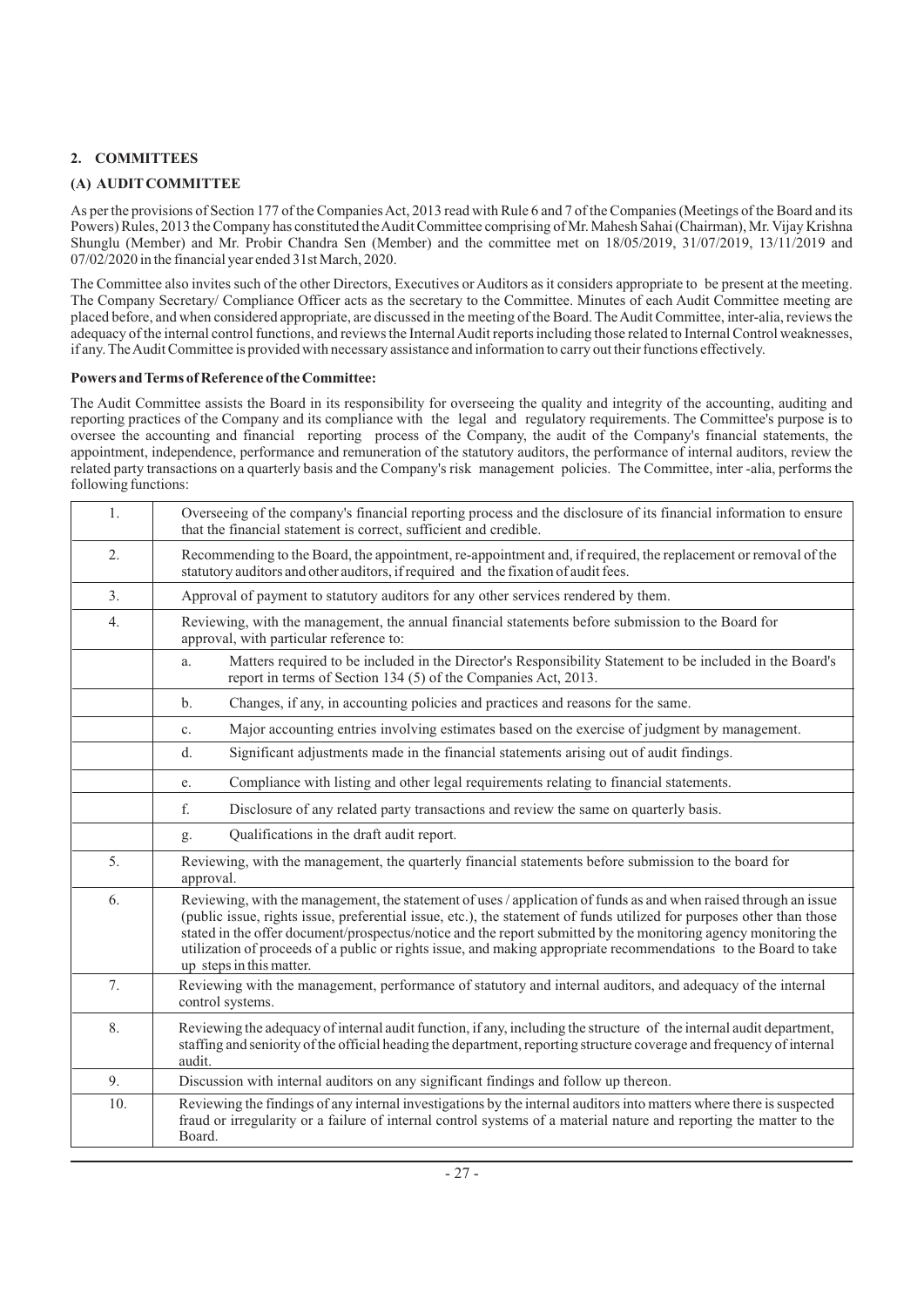| 11. | Discussion with statutory auditors before the audit commences, about the nature and scope of audit as well as<br>post-audit discussion to ascertain any area of concern.                    |
|-----|---------------------------------------------------------------------------------------------------------------------------------------------------------------------------------------------|
| 12. | To look into the reasons for substantial defaults if any in the payment to the depositors, debenture holders,<br>shareholders (in case of non-payment of declared dividends) and creditors. |
| 13. | To review the functioning of the Whistle Blower mechanism, in case the same is existing.                                                                                                    |
| 14. | Carrying out any other function as is assigned to the Audit Committee.                                                                                                                      |

## **(B) NOMINATIONAND REMUNERATION COMMITTEE**

In compliance of the provisions of Section 178 of the Companies Act, 2013 read with Corresponding Rule of the Companies (Meeting of Board and its Powers) Rules, 2013 the Company has constituted the Nomination and Remuneration Committee comprising of Mr. Mahesh Sahai (Chairman), Mr. Indrajit Seth (Member) and Mr. Ravi Vira Gupta (Member) and the Committee met on 31/07/2019, 13/11/2019 and 07/02/2020 in the financial year ended 31st March, 2020.

The Company Secretary of the Company acts as the Secretary to the Committee.

## **Terms of Reference**

The terms of reference of Nomination and Remuneration Committee are briefly described below:

- a. It shall identify persons who are qualified to become directors and persons, who may be appointed in senior management in accordance with the criteria laid down, recommend to the Board their appointment and removal and shall carry out evaluation of every directors performance.
- b. It shall formulate the criteria for determining qualifications, positive attributes and independence of a director and recommend to the Board, a policy relating to the remuneration for the directors, key managerial personnel and other employees.
- c. It shall, while formulating the remuneration policy ensure that-
	- The level and composition of remuneration is reasonable and sufficient to attract, retain and motivate directors of the quality required to run the company successfully;
	- Relationship of remuneration to performance is clear and meets appropriate performance benchmarks;
	- Remuneration to directors, key managerial personnel and senior management involves a balance between fixed and incentive pay reflecting short and long term performance objectives appropriate to the working of the company and its goals.

#### **Nomination and Remuneration Policy**

This Nomination and Remuneration Policy is being formulated in compliance with Section 178 of the Companies Act, 2013 read along with the applicable rules thereto and Regulation 19 of SEBI (Listing Obligation and Disclosure Requirements) Regulations, 2015, as amended from time to time. This policy on nomination and remuneration of Directors, Key Managerial Personnel and Senior Management has been formulated by the Nomination and Remuneration Committee (NRC or the Committee) and has been approved by the Board of Directors. A Policy related to it also uploaded on company's website i.e. https://www.dsdgroup.co.in.

#### **Remuneration paid to Directors**

The Company benefits from the professional expertise and invaluable experience of the Independent Directors in their individual capacity as competent professionals/business executives in achieving corporate excellence. The Company has not granted any stock options to any of its Non-Executive Directors.

During the financial year 2019-20, only sitting fees for attending board or committee meetings and commission was paid to the nonexecutive directors and the details are as follows:

#### **a) Non-Executive Directors**

| Sr. No.        | <b>Name of Director</b>   | <b>Sitting Fees paid (In Rs.)</b> | <b>Commission</b> |
|----------------|---------------------------|-----------------------------------|-------------------|
| 1.             | Mr.Indrajit Seth          | $30,000/-$                        | $34,840/-$        |
| 2.             | Mr. Mahesh Sahai          | $30,000/-$                        | $34,840/-$        |
| 3.             | Mr. Ashok Dayal           | $15,000/-$                        | $34,840/-$        |
| 4.             | Mr. Vijay Krishna Shunglu | $40,000/-$                        | $34,840/-$        |
| 5.             | Mrs. Sarvjeet Seth        | $30,000/-$                        | $34,840/-$        |
| 6.             | Mr. Ravi Vira Gupta       | $30,000/-$                        | $34,840/-$        |
| $\overline{7}$ | Mr. Probir Chandra Sen    | $30,000/-$                        | $34,840/-$        |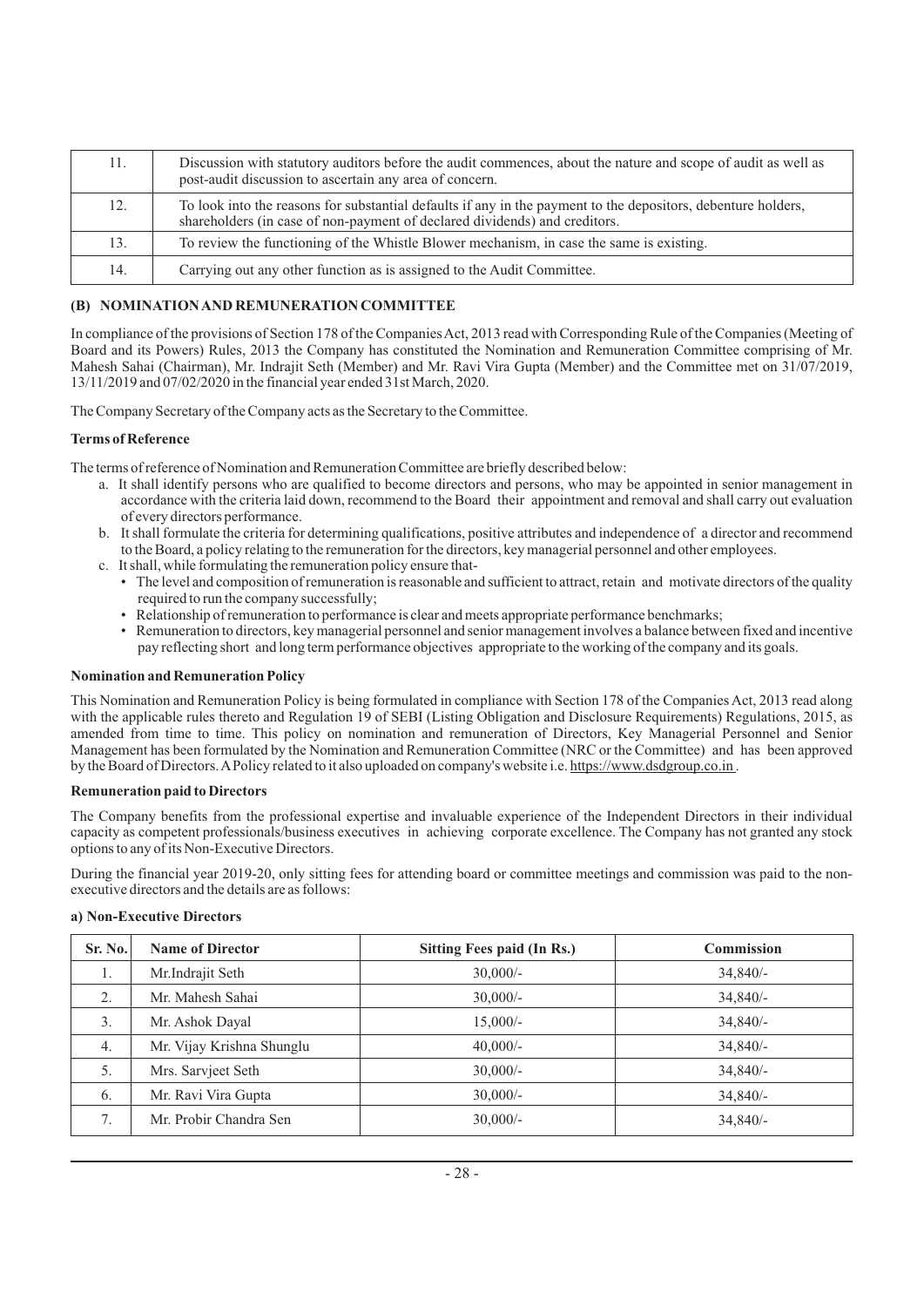## **b) Executive Directors**

| Sr. No.  | <b>Name of Director</b>                         | Salary, Perquisites, Allowances and<br><b>Commission paid (Rs.)</b> |
|----------|-------------------------------------------------|---------------------------------------------------------------------|
|          | Mr. Vijay Kumar Gupta (Managing Director / CEO) | $30.30.500/-$                                                       |
| <u>.</u> | Mr. Vikramajit Seth (Whole-time Director)       | $8.82.505/-$                                                        |

## **(C) STAKEHOLDERS' RELATIONSHIPCOMMITTEE**

In compliance of the provisions of Section 178 of the Companies Act, 2013 read with Corresponding Rule of the Companies (Meeting of Board and its Powers) Rules, 2013 the Company has constituted the Stakeholder's Relationship Committee comprising of Mr. Vijay Krishna Shunglu (Chairman), Mr. P. C. Sen (Member) and Mr. Ravi Vira Gupta (Member) and the Committee met on 31/07/2019, 13/11/2019 and 07/02/2020 in the financial year ended 31st March, 2020.

## **ROLE OFTHE STAKEHOLDERS' RELATIONSHIPCOMMITTEE**

The Committee is entrusted with the responsibility to resolve the grievances of security holders. The Committee monitors and reviews the performance and service standards of the Registrar and Share Transfer Agents of the Company and provides continuous guidance to improve the service levels for investors. The broad terms of reference of the Committee are as under: -

- To specifically look into complaints received from the shareholders of the Company. -
- To oversee the performance of the Registrar and TransferAgent of the company. -
- To recommend measures for overall improvement in the quality of services to the investors.

## **Details of Complaints from Shareholders:**

| No. of complaints remaining unresolved at the beginning of the year | 0        |
|---------------------------------------------------------------------|----------|
| No. of complaints received during the year                          | $\Omega$ |
| No. of complaints resolved during the year                          | $\Omega$ |
| No. of complaints unresolved at the end of the year                 | 0        |
|                                                                     |          |

## **Name and Designation of Compliance Officer:**

Mrs. Himani Sharma, Compliance Officer

#### **Investor Services**

**Big Share Services Pvt. Ltd.** is acting as the Registrar and Share Transfer Agents (RTAs) of the Company since the time of listing. Big Share Services Pvt. Ltd is having adequate infrastructure and VSAT connectivity with both the depositories (NSDL& CDSL), which facilitate prompt and better services to the shareholders of the Company.

#### **Name andAddress of Compliance Officer**

Mrs. Himani Sharma, Company Secretary and Compliance Officer The Delhi Safe Deposit Co. Ltd. Corp. Office: 86, Janpath, New Delhi–110001, Contact No. 011-43580400 E-mail – delsafe@dsdgroup.co.in

## **3. GENERALBODYMEETINGS**

### **a) Location, time and date where last three Annual General Meetings / Extra Ordinary General Meetings/Postal Ballot were held are given below:**

| <b>Financial Year</b> | Date and Time                                | <b>Venue of Meeting</b>         |
|-----------------------|----------------------------------------------|---------------------------------|
| 2018-19               | $AGM-$<br>30th September, 2019 at 10:00 A.M. | 86, Janpath, New Delhi - 110001 |
| 2017-18               | $AGM-$<br>22nd September, 2018 at 10:00 A.M. | 86, Janpath, New Delhi - 110001 |
| 2016-17               | $AGM-$<br>23rd September, 2017 at 10:00 A.M. | 86, Janpath, New Delhi - 110001 |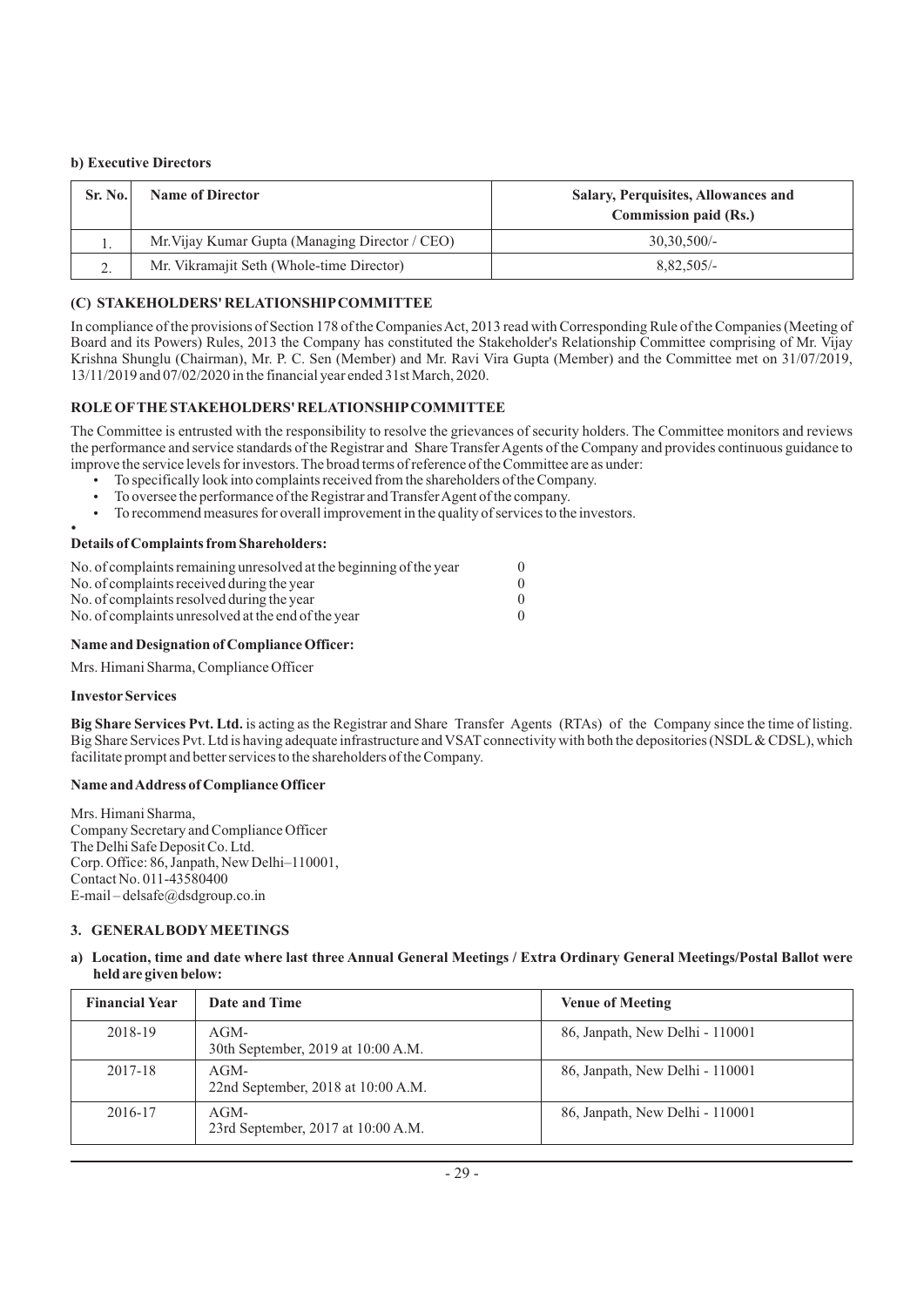| Meetings held on           | <b>Special Resolution passed</b>                                                                                                                                                   |
|----------------------------|------------------------------------------------------------------------------------------------------------------------------------------------------------------------------------|
| AGM - 30th September, 2019 | • Approve continuation of Directorship of Mrs. Sarvieet Seth                                                                                                                       |
| AGM - 22nd September, 2018 | • Appoint Mr. Probir Chandra Sen as Independent Director<br>• Appoint Mr. Ashok Dayal as Independent Director<br>• Redesignate Mr. Vijay Krishna Shunglu as Non Executive Director |
| AGM - 23rd September, 2017 | • No Special Resolution was passed in the meeting.                                                                                                                                 |

## **b) In the last threeAGMs/EGMs, following Special Resolutions were passed:**

## **c) Details of Extra-ordinary General Meetings held during the year 2019-20:**

| $^{\prime}$ S. No. | <b>Date</b> | <b>Location of Meeting</b> | <b>Time</b> | <b>No. of Special Resolutions Passed</b> |
|--------------------|-------------|----------------------------|-------------|------------------------------------------|
| N.A.               | N.A.        | N.A.                       | N.A.        | N.A.                                     |

During the last financial year ended on 31st March 2020 no Extra-Ordinary General Meeting of the Company was held.

## **d) Postal Ballot**

During the financial year 2019-20, Company has not passed any resolution through postal ballot. At the ensuing Annual General Meeting, there is no resolution proposed to be passed through postal ballot.

## **SEBI Complaints Redress System (SCORES)**

SEBI vide circular dated  $3<sup>rd</sup>$  June, 2011 introduced SCORES, i.e., SEBI Complaints Redress System the system of processing of investors complaints in a centralized web based complaints redress portal known as 'SCORES'. The salient features of this system are:

Centralized database of all Complaints, online upload Action Taken Reports (ATRs) by concerned Companies and online viewing by investors of action taken on the complaints and its current status.

The Company is registered with SEBI under the SCORES system.

#### **DISCLOSURES**

#### **a) Compliance with Governance Framework**

The Company is following all mandatory requirements as per Regulation 17 of SEBI (Listing Obligations & Disclosure Requirements) Regulations, 2015. The shareholders are already aware that the shares of the company are listed at Metropolitan Stock Exchange of India. The Company is regularly complying with the requirements since the very first day of listing. The company has also obtained a Certificate from its statutory auditors regarding compliance of the conditions of Corporate Governance as stipulated in Schedule-V of SEBI (Listing Obligations & Disclosure Requirements) Regulations, 2015 and the same is also attached herewith and forms part of this director's report.

#### **b) Disclosure on materiality significant Related Party Transactions**

All related party transactions that were entered and executed during the year under review were at arms' length basis.As per the provisions of Section 188 of the Companies Act, 2013 and Rules made thereunder read with Regulation 23 of SEBI (Listing Obligations & Disclosure Requirements) Regulations, 2015, your Company had obtained prior approval of the Audit Committee under omnibus approval route and / or under specific agenda before entering into such transactions. Details of transactions entered with related parties are disclosed in the notes forming part of Financial Statements annexed herewith.

The policy related to Related Party Transaction has been uploaded on the website of the company i.e. https://www.dsdgroup.co.in.

### **c) Details on non-compliance by the Company, penalties and strictures imposed on the company by stock exchanges or SEBI or any statutory authority, on any matter related to capital markets, during the last three years**

MSEI levied fine of Rs. 2,80,840/- for non Compliance of Regulation 27(2) and 17(1) for the quarter ended December 2019, same was deposited by the Company on 18.02.2020.

Further Company was charged with fine of Rs. 2,24,200/- for non compliance of 17(1), 18(1), 19(1), 19(2), 20(2), 21(2), 27(2) of SEBI (LODR) Regulations, 2015, for the quarter ended March 31, 2020, However the matter of penalty on the same subject is already under Exchange's reconsideration and not yet resolved till date.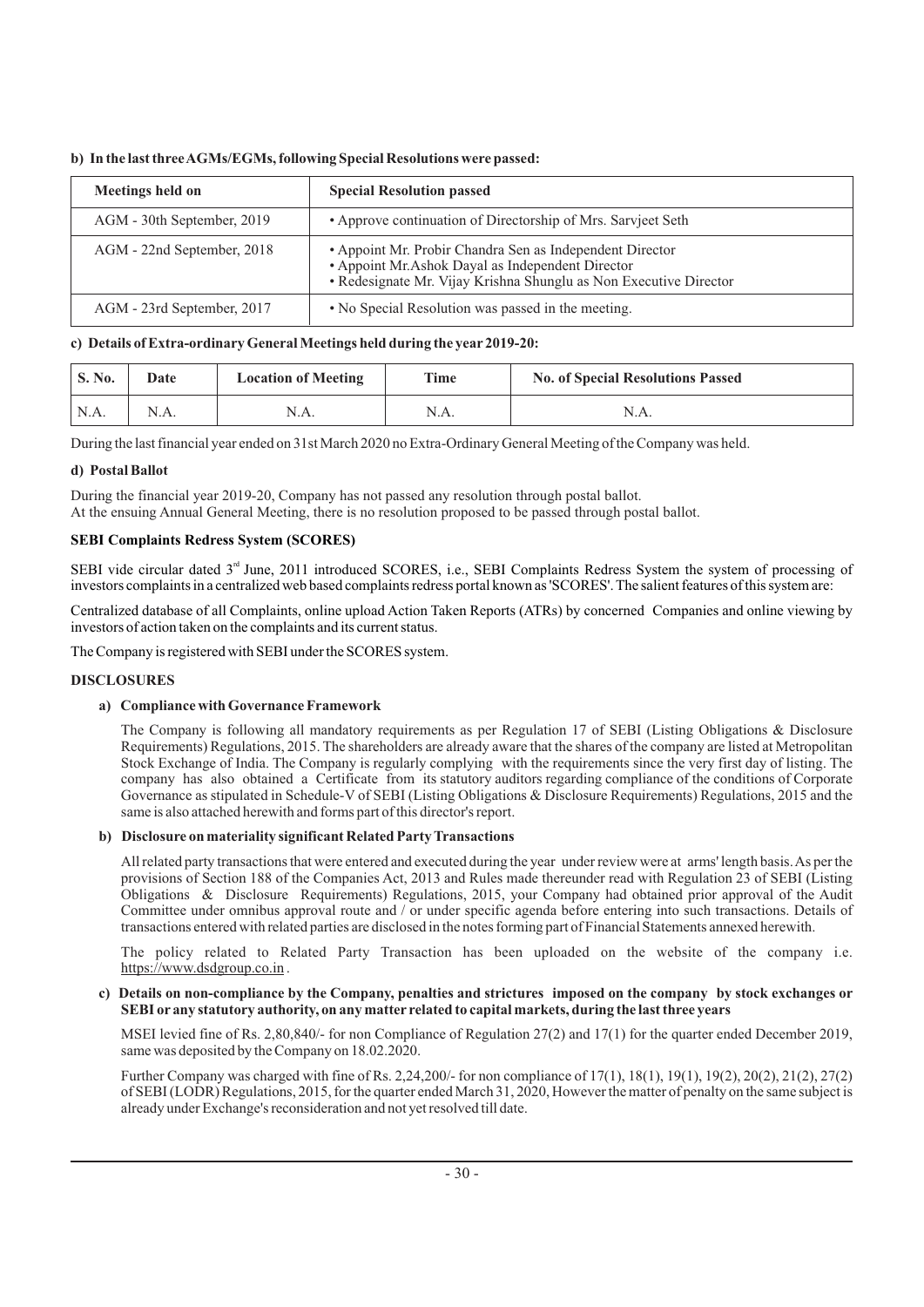## **d) Whistle Blower Policy**

The Delhi Safe Deposit Co. Ltd pursuant to Section 177(9) & (10) of Companies Act, 2013 and Schedule V of SEBI (Listing Obligations & Disclosure Requirements) Regulations, 2015 has formulated Whistle Blower Policy for Directors and employees of the Company, to report concerns about unethical behavior, actual or suspected fraud or violation of the Company's code of conduct or ethics policy. Further, the Company affirms that no personnel have been denied access to Audit Committee on any issue related thereto. The Whistle Blower policy may be accessed on the Company's website i.e. https://www.dsdgroup.co.in.

## **e) Disclosure ofAccounting Treatment**

The Company follows Indian Accounting Standards (Ind AS) prescribed under section 133 of the Act read with the Companies (Indian Accounting Standards) Rules,2015 as amended,("Ind AS") and other accounting principles generally accepted in India which are issued by the Ministry of Corporate Affairs in the preparation of its financial statements.

## **f) Risk Management**

The Company is well aware of risks associated with its business operations and various projects under execution. Comprehensively risk management system is being put in place involving classification of risk, adoption of risk mitigation measures and a strong mechanism to deal with potential risks and situation leading to rise of risks in an effective manner.

Senior persons of the Management conversant with risk management systems have been entrusted with the said task with a brief to implement the risk management.

## **g) Proceeds from Public Issues, Rights Issues and Preferential Issues etc.**

The Company has not made any capital issue and issue of Equity Shares under the Company's Employee Stock Option Scheme (ESOS) during the year and hence not received any proceeds there from.

## **h) Implementation of Compliance Management System**

The Company has in place a well-structured Legal Compliance Management System to monitor periodical compliances on regular basis and Review Reports are discussed at theAudit Committee meetings and Board Meetings.

## **4. Means of Communication**

- **a. Quarterly, Half Yearly & Annually Results:** Quarterly Half Yearly & Annually Results are published in two newspapers, one in the English language i.e. Financial Express and the other in the vernacular language i.e. Dainik Mahalakshmi Bhagyodaya, circulating in the place where the registered office of the Company is situated. These financial results and quarterly shareholding pattern are electronically transmitted to the stock exchanges and are also uploaded on the Company's website https://www.dsdgroup.co.in.
- **b. News Release Presentations:** Official news releases are displayed on the Company's website.
- c. Website: The Company's website https://www.dsdgroup.co.in makes online announcements of Board Meeting dates, results of the meetings, quarterly financial results, announcement of the date of Annual General Meeting, changes in Directors and other announcements. The website also provides quarterly shareholding pattern. Copies of Notices and Annual Reports sent to Shareholders are also available on the website. The website https://www.dsdgroup.co.in gives information about the company and the products offered by it.
- d. Annual Report: Annual Report containing inter alia Audited Annual Accounts, Directors Report, Auditors Report, Corporate Governance Report along with Management Discussion & Analysis Report are circulated to all the members and others entitled thereto.
- **e. E-mail:** delsafe@dsdgroup.co.in mail id has been formed for investor servicing.

## **5. General Shareholder Information**

**A.**

| a)           | 82 <sup>nd</sup> Annual General Meeting | Date: 30 <sup>th</sup> September, 2020          |  |
|--------------|-----------------------------------------|-------------------------------------------------|--|
|              |                                         | Time: 10:00 A.M.                                |  |
| $\mathbf{b}$ | Venue                                   | 86, Janpath, New Delhi-110001 (Through VC/OVAM) |  |
| c)           | <b>Record Date</b>                      | 23 September, 2020                              |  |
| d)           | Dividend payment date                   | $30th$ October 2020                             |  |
| e)           | <b>Listing on Stock Exchanges</b>       | Metropolitan Stock Exchange of India            |  |
|              | <b>Demat ISIN Number For CDSL</b>       | INE639Y01017                                    |  |
|              | and NSDL                                |                                                 |  |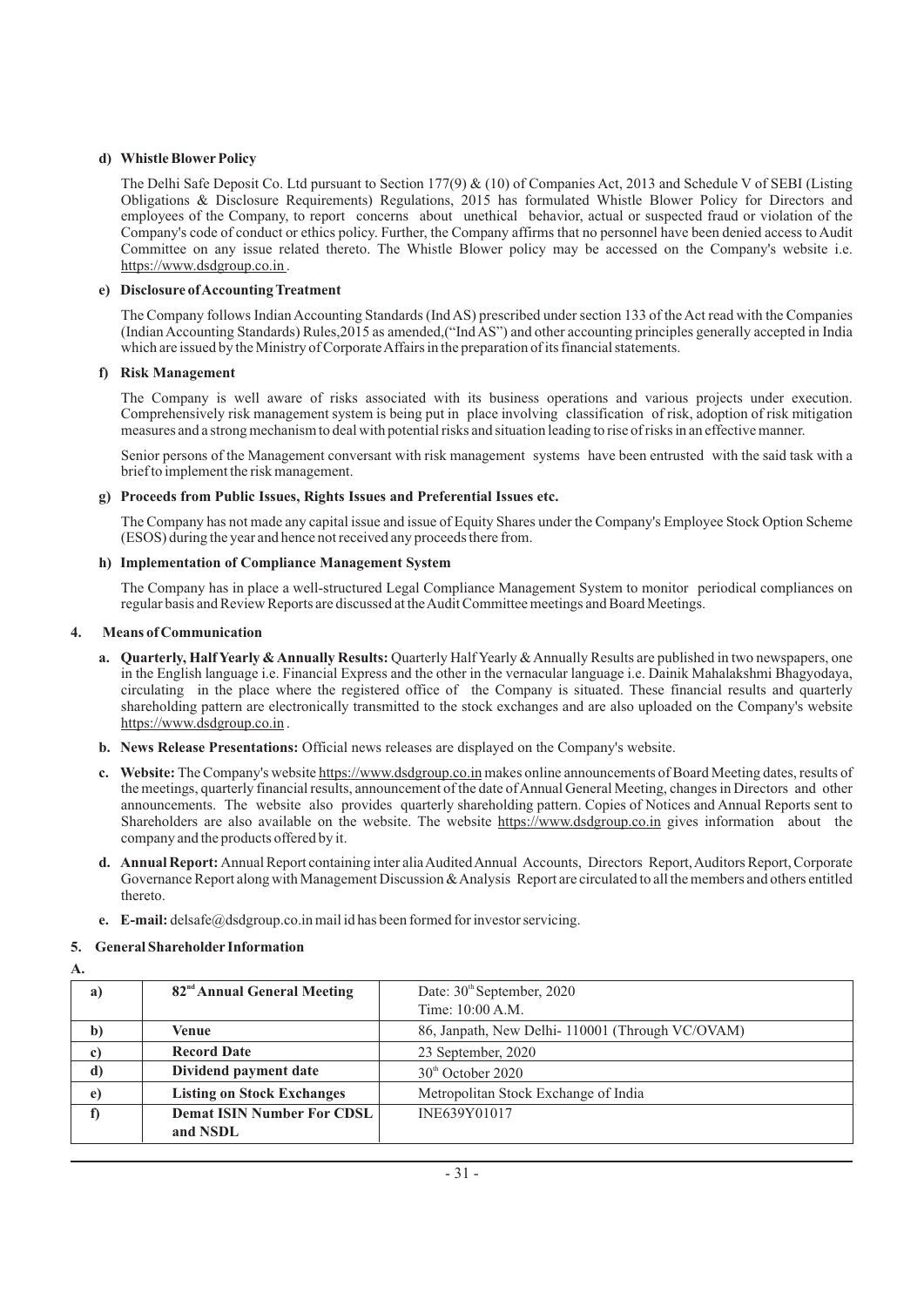### **B. Registrar and Transfer Agents**

**M/s Bigshare Services Pvt. Ltd.** continues to be the Registrar and Share Transfer Agents (RTA) of the Company for both physical and Demat Shares and the address of their Mumbai & Delhi offices is given below:

### **Bigshare Services Pvt. Ltd. (Mumbai)**

1st Floor, Bharat Tin Works Building, Opp. Vasant Oasis, Makwana Road, Marol, Andheri (East), Mumbai 400059, India

## **Bigshare Services Pvt. Ltd. (Delhi)**

Bigshare Services Pvt. Ltd. 302, Kushal Bazar 32-33, Nehru Place, New Delhi-110019

## **C. Share Transfer System:**

The share transfer requests are received and processed by the Registrar and Share Transfer Agents (RTA) i.e. Bigshare Services Pvt. Ltd. and are approved by the Share Transfer Committee of the company, which normally meets at regular intervals depending on the volume of share transfers.

The Company has been regularly complying with the provisions of Regulation 7(3) and 40(9) of SEBI (Listing Obligations  $\&$ Disclosure Requirements) Regulations, 2015, and a Compliance Certificate Duly signed by Company Secretary and Compliance Officer of the Company and by the Authorized Representative of our RTA i.e. Bigshare Services Pvt. Ltd. as per Regulation 7(3) and Certificate from a Company Secretary-in-Practice for due compliance of the share transfer formalities as per Regulation 40(9) of SEBI (Listing Obligations & Disclosure Requirements) Regulations, 2015 is being forwarded to MSEI on half yearly basis within 30 days from the end of each half year as per the provisions of said regulations.

#### **D. Financial Calendar (20-21) (Tentative)**

For the 1st quarter ending on 30.06.2020 \*On or before 15th of September, 2020<br>For the 2nd quarter & half year ending on 30.09.2020 0 0 On or before 14th of November, 2020 For the 2nd quarter & half year ending on 30.09.2020 On or before 14th of November, 2021<br>For the 3rd quarter ending on 31.12.2020 On or before 14th of February, 2021 For the 3rd quarter ending on 31.12.2020<br>
For the 4th quarter & year ending on 31.03.2021<br>
On or before 30th of May, 2021 For the 4th quarter  $&$  year ending on 31.03.2021<br>For Annual General Meeting

On or before 30th September, 2021 **Period Approval of Quarterly results** 

\*Extended by SEBI Circular no SEBI/HO/CFD/CMD1/CIR/P/2020/140 dated 29 July 2020

## **E. Listing Stock Exchange**

(a) At Present the Equity Shares of the Company are listed on MSEI Vibgyor Towers, 4th floor, Plot No C 62, G - Block, Opp. Trident Hotel, Bandra Kurla Complex, Bandra (E), Mumbai – 400 098, India. The Listing Fee for the year 2020-21, has already been paid to the above Stock Exchanges

(b) Depositories

- 4th Floor, 'A' Wing, Trade World, Kamala Mills Compound, Senapati Bapat Marg, Lower Parel (West), Mumbai – 400 013, MH **1. National Securities Depository Limited (NSDL)**
- Marathon Futurex, A-Wing, 25th Floor, NM Joshi Marg, Lower Parel, Mumbai 400 013, MH The Annual Custodial Fees for the year 2020-21 have also been paid to the above-mentioned depositories **2. Central Depository Services (India) Limited (CDSL)**

## **F. Stock Code- DELHISAFE**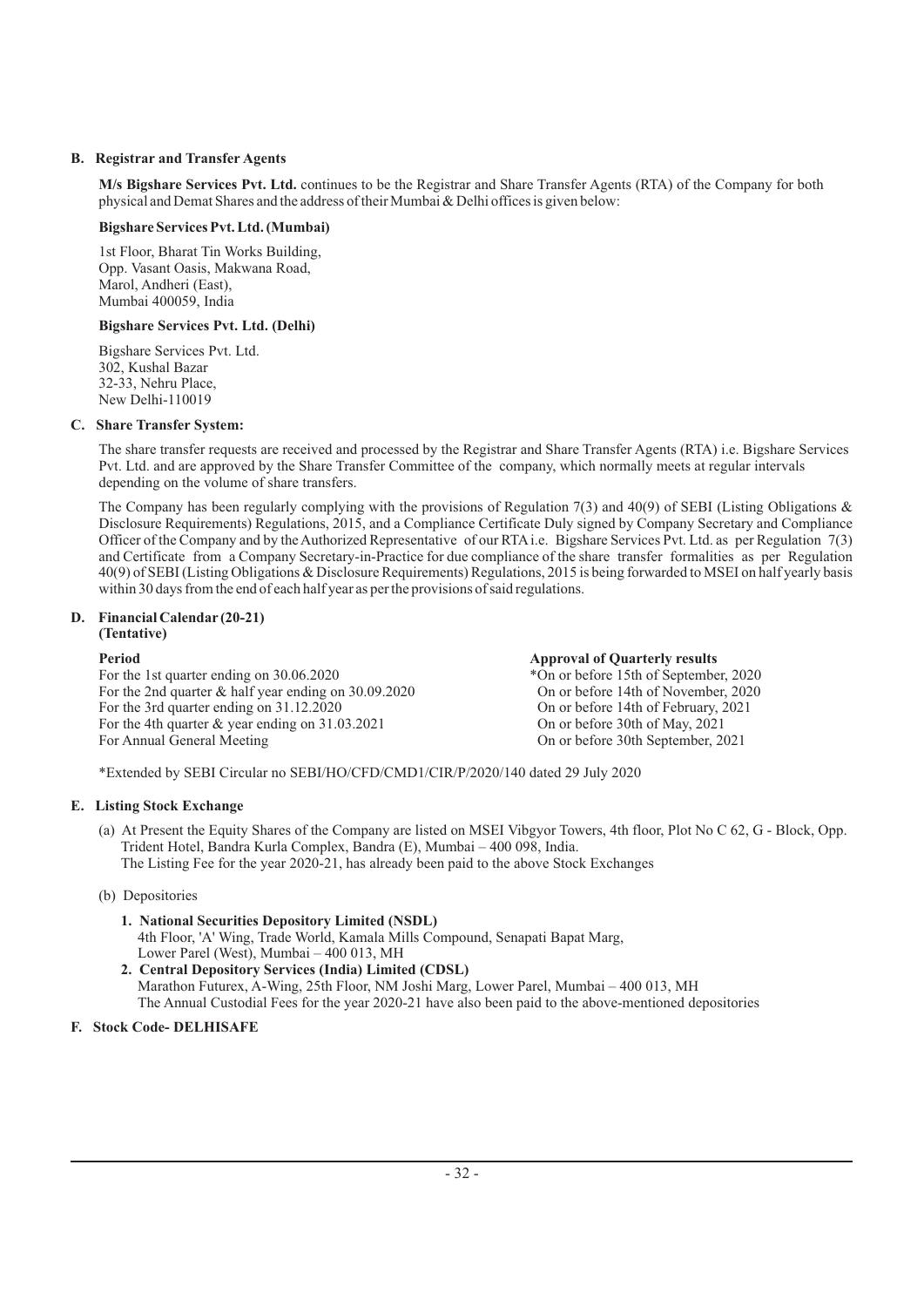## **G. Market Price Data**

| <b>Month</b>     | <b>Month Price high</b> | <b>Month Price Low</b> |
|------------------|-------------------------|------------------------|
| April 2019       | ------                  | ----                   |
| May 2019         | -----                   | ------                 |
| June 2019        | ------                  | ------                 |
| <b>July 2019</b> | ------                  | ------                 |
| August 2019      | ------                  | ------                 |
| September 2019   | -----                   | ------                 |
| October 2019     | ------                  | ------                 |
| November 2019    | -----                   | ------                 |
| December 2019    | ------                  | ------                 |
| January 2020     | -----                   | ------                 |
| February 2020    | -----                   | ------                 |
| March 2020       | ------                  | ------                 |

## **Dematerialization of Shares and Liquidity:**

The Company's shares are compulsorily traded in dematerialized form and are available for trading on both the Depositories in India i.e. National Securities Depository Limited (NSDL) and Central Depository Services (India) Limited (CDSL). As at 31<sup>st</sup> March 2020 only 364464 equity shares out of total 5223000 equity shares were held in physical form and the remaining 4858536 equity shares were held in dematerialized form.

The Company's shares are traded on Metropolitan Stock Exchange of India.

**Outstanding ADRs, GDRs, warrants or any convertible instruments, conversion date and impact on equity:** No ADRs or GDRs, or any other convertible instruments were outstanding for conversion as on 31<sup>st</sup> March, 2020.

#### **Address for Correspondence:**

**The Delhi Safe Deposit Co. Ltd** Corp. Office : 86, Janpath, New Delhi- 110001<br>Tel No (011-43580400) Tel No.  $\qquad \qquad : 011-43580400;$ <br>E-mail  $\qquad \qquad : \text{delsafe@dsdor}$ : delsafe@dsdgroup.co.in

## **Certificate on Corporate Governance**

The Delhi Safe Deposit Co. Ltd has taken adequate steps to adhere to all the stipulations laid down as per clause C of Schedule V of the SEBI (Listing Obligations and Disclosure Requirement) Regulations, 2015 read with regulation 34(3) of the said Listing Regulations.

AReport on Corporate Governance is included as a part of thisAnnual Report. Certificate from the Company Secretary M/sAbhishek J & Co. confirming the compliance with the conditions of Corporate Governance is included as **Annexure** - A of this Report.

## **Code of Conduct**

The Delhi Safe Deposit Co. Ltd has laid down a Code of Corporate Governance & Conduct for all its Board Members and Senior Management Personnel of the Company.All the Board Members and Senior Management Personnel have affirmed compliance with the said Code of Conduct. The said code has been posted on the company's website i.e. https://www.dsdgroup.co.in/. Declaration for Code of Conduct is given in Board's Report as per **Annexure – B.**

## **Code of conduct for Prevention of InsiderTrading:**

The Company has established a code of conduct for Prevention of Insider Trading. The necessary preventive actions, including closure of trading window around the time of any price sensitive events information are taken care. In pursuant to SEBI (Prohibition of Insider Trading) (Amendment) Regulations, 2018 and SEBI (Prohibition of Insider Trading) (Amendment) Regulations, 2019 the Company has adopted revised Insider Trading Code. The Code provides framework for dealing with the securities of Company in mandated manner.

The detailed policy and above mentioned Insider Trading -Code of Conduct can be accessed on the Company's website at https://www.dsdgroup.co.in.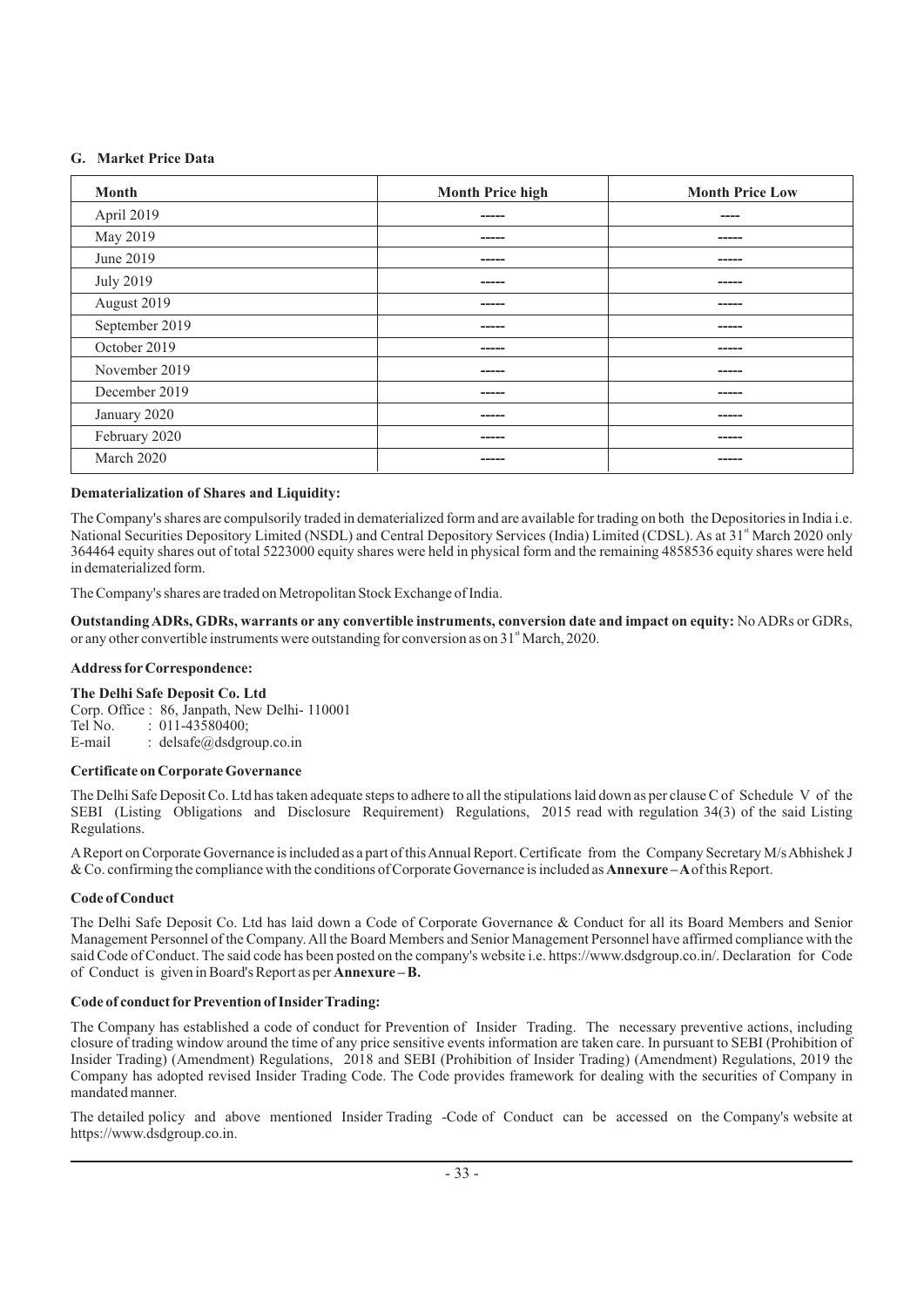## **Reconciliation of Share CapitalAudit**

As stipulated by SEBI, a qualified Practicing Company Secretary (PCS) carries out the Reconciliation of Share Capital Audit to reconcile the total admitted capital with National Securities Depository Limited (NSDL) and Central Depository Services (India) Limited (CDSL) and the total issued and paid-up capital. This audit is carried out every quarter and the Report thereon is submitted to the stock exchanges and is placed before the board of directors of the Company. TheAudit, inter alia, confirms that the listed and paid up capital of the company with the aggregate of the total number of shares in dematerialized form held with NSDL and CDSL and the total number of shares in physical form.

The Company also sends a Reconciliation of Share Capital Audit Report obtained from a Company Secretary-in-Practice for reconciliation of share capital & dematerialization of the shares of the Company pursuant to Regulation 76 of the SEBI (Depositories and Participants) Regulations, 2018 as amended from time to time to the Stock Exchange i.e. MSEI where equity shares of the company are listed within 30 days from the end of each quarter.

## **CEO/CFO Certification**

Regulations, 2015. The said certificate is also attached herewith and forms part of this director's report as **Annexure - C**. The Chairman & Managing Director and the Chief Financial Officer (CFO) of the Company have already furnished the requisite Certificate to the Board of Directors pursuant to Regulation 17(8) of SEBI (Listing Obligations & Disclosure Requirements)

#### **Certificate from Company Secretary in Practice**

**Annexure – D.** A certificate has been received from Mr. Abhishek Jain Company Secretary, Proprietor of M/s Abhishek J & Co. (CP NO. 16592), that none of the Directors on the Board of the Company has been debarred or disqualified from being appointed or continuing as directors of companies by the Securities and Exchange Board of India, Ministry of Corporate Affairs or any such statutory authority as

### **Green initiative in the Corporate Governance:**

The Ministry of Corporate Affairs (MCA) vide its General Circular No. 18/2011 dated 29<sup>th</sup> April 2011 has clarified that as a measure of "Green Initiative in Corporate Governance" it will be in compliance, if the Annual Report (i.e. documents listed in section 136 of the Companies Act, 2013) is sent through e-mail. A recent amendment to the listing agreement with the Stock Exchanges now permits Company to send soft copies of theAnnual Report to all those shareholders who have registered email address for the purpose.

The board is sure that you appreciate the Green Initiative that has been undertaken by MCA and hope that you will support your Company's desire to participate in it.

### **INTER-SE RELATIONSHIPIN DIRECTORS (As on 31.03.2020)**

The following table contains the details of inter-se-relationships between the directors of the Company, as required to be disclosed in accordance with the SEBI (Listing Obligations & Disclosure Requirements) Regulations, 2015:

| S. No.           | <b>Name of Director</b> | <b>Designation</b>                 | <b>Inter-se Relationship</b> |
|------------------|-------------------------|------------------------------------|------------------------------|
|                  | Indrajit Seth           | Chairman & Non-Executive Director  | Spouse of Sarvjeet Seth      |
| 2.               | Ashok Dayal             | Non-Executive Independent Director | No Relationship              |
| 3.               | Mahesh Sahai            | Non-Executive Independent Director | No Relationship              |
| $\overline{4}$ . | Ravi Vira Gupta         | Non-Executive Independent Director | No Relationship              |
| 5.               | Probir Chandra Sen      | Non-Executive Independent Director | No Relationship              |
| 6.               | Vijay Krishna Shunglu   | Non-Executive Director             | No Relationship              |
| 7.               | Sarvjeet Seth           | Non-Executive Director             | Spouse of Indrajit seth      |
| 8.               | Vijay Kumar Gupta       | <b>Executive Director</b>          | No Relationship              |

## **NON-MANDATORYREQUIREMENTS**

#### 1) SHAREHOLDER RIGHTS

The financial performance of the Company is well published and also displayed on the Company's website in the form of quarterly/half-yearly/annual financial results. In view of this, individual communication of quarterly/half-yearly/annual financial results is not sent to the shareholders separately.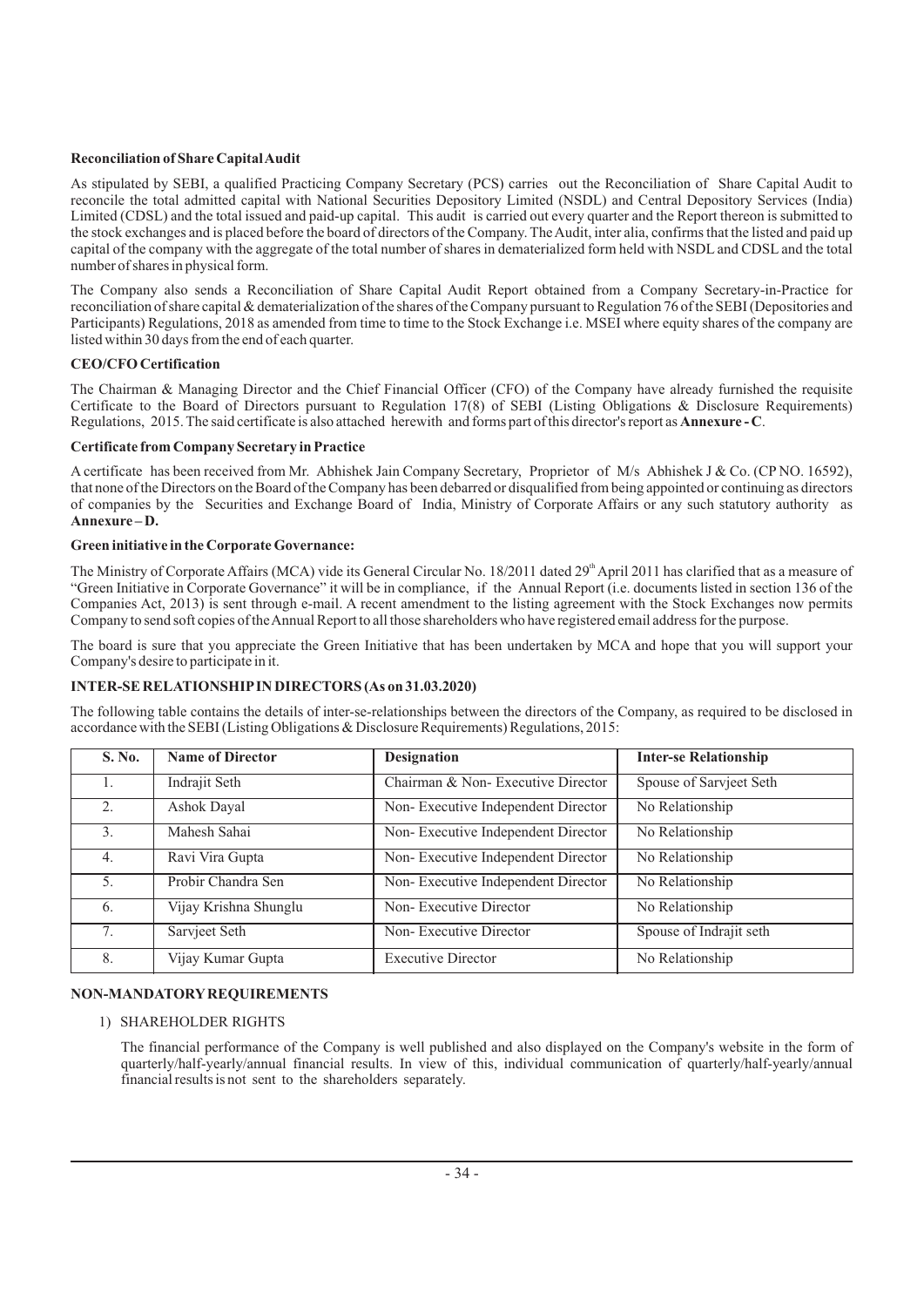#### 2) AUDIT QUALIFICATIONS

The Auditor's Report on annual accounts of the Company for the financial year ended on 31<sup>st</sup> March 2020 does not contain any qualifications or adverse remarks.

Place : New Delhi By Order of the Board<br>
Dated: 26<sup>th</sup> August. 2020<br> **Dated: 26<sup>th</sup> August. 2020** Dated :  $26^{\circ}$ August, 2020 the control of the control of the control of the control of the control of the control of the control of the control of the control of the control of the control of the control of the control o

Chairman DIN - 00243539

# **ANNEXURE -A To the Corporate Governance Report**

# **CERTIFICATE ON CORPORATE GOVERNANCE**

To, The Members The Delhi Safe Deposit Company Limited 86, Janpath, New Delhi -110001

We have examined the compliance of conditions of Corporate Governance by The Delhi Safe Deposit Co. Ltd, for the year ended on 31<sup>s</sup> March 2020, as stipulated in Chapter IV of SEBI (Listing Obligations and Disclosure Requirements) Regulations, 2015 pursuant to the ListingAgreement of the said Company with stock exchanges.

The compliance of conditions of Corporate Governance is the responsibility of the Management. Our examination has been limited to a review of the procedures and implementations thereof, adopted by the Company for ensuring the compliance with the conditions of Corporate Governance. It is neither an audit nor an expression of opinion on the financial statements of the Company.

In our opinion and to the best of our information and according to the explanations given to us, and the representations made by the directors and the management, we hereby certify that the Company has complied with the requirements & conditions of Corporate Governance as stipulated in Chapter IV of SEBI (Listing Obligations and Disclosure Requirements) Regulations, 2015 pursuant to the ListingAgreement of the said Company with stock exchanges.

We further state that such compliance is neither an assurance as to the future viability of the Company nor the efficiency or effectiveness with which the Management has conducted the affairs of the Company.

UDIN: A028201B000620287 Place : Noida For ABHISHEK J & CO. Date : 26thAugust, 2020 Company Secretaries (ABHISHEK JAIN) ACS No. 28201 / CP. No. 16592

# **ANNEXURE - B To the Corporate Governance Report**

# **THE DELHI SAFE DEPOSIT COMPANYLIMITED**

(CIN: L74899DL1937PLC000478) Registered Office: 86, Janpath, New Delhi-110001

# **DECLARATION OF COMPLIANCE WITH THE CODE OF CONDUCT**

The Company has adopted a Code of Conduct for Directors and Senior Management of the Company, as per Schedule-V of the SEBI (Listing Obligations and Disclosure Requirements) Regulations, 2015. The Company has received confirmation from the Directors and Senior Management regarding compliance with the code for the year ended March 31, 2020.

Dated : 26th August, 2020

Sd/- Place : New Delhi Vijay Kumar Gupta<br>
Dated : 26th August, 2020<br>
Managing Director / CEO DIN - 00243413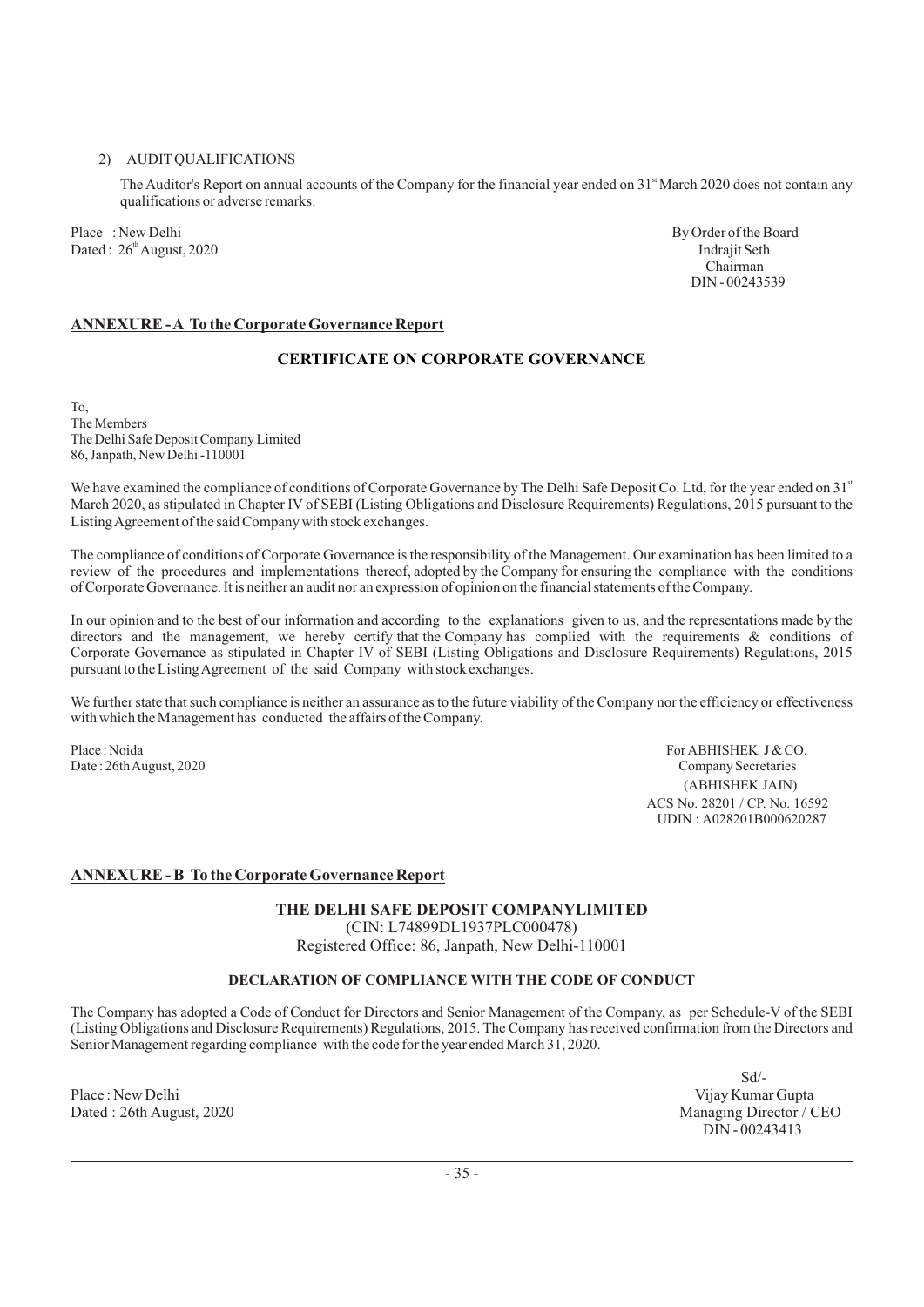# **ANNEXURE - C To the Corporate Governance Report**

# **THE DELHI SAFE DEPOSIT COMPANYLIMITED**

(CIN: L74899DL1937PLC000478) Registered Office: 86, Janpath, New Delhi-110001

To, The Board of Directors The Delhi Safe Deposit Company Limited 86, Janpath, New Delhi -110001

#### **CERTIFICATION BY**

# **CHIEF EXECUTIVE OFFICER (CEO) & CHIEF FINANCIAL OFFICER (CFO) (Pursuant to Reg. 17(8) of SEBI (LODR) Regulations, 2015)**

We have reviewed the financial statements and the cash flow statements for the financial year ended on 31<sup>st</sup> March, 2020 and to the best of our knowledge and belief:

- 1. These statements do not contain any materially untrue statement or omit any material fact or contain statements that might be misleading;
- 2. These statements together present a true and fair view of the Company's affairs and are in compliance with existing accounting standards, applicable laws and regulations;
- 3. These are to the best of our knowledge and belief, no transactions entered in to by the Company during the year, which are fraudulent, illegal or violative of the Company's code of conduct;
- 4. We accept the responsibility for establishing and maintaining Internal Controls and that we have evaluated the effectiveness of the internal control systems of the Company and we have disclosed to the auditors and the audit committee, deficiencies in the design or operation of Internal controls, if any, of which we are aware and the steps we have taken or proposed to take to rectify these deficiencies;
- 5. We further certify that:
	- (a) There have been no significant changes in internal control during this year;
	- (b) There have been no significant changes in accounting policies during this year and that the same has been disclosed in the notes to the financial statements; and
	- (c) There have been no instances of significant fraud, of which we have become aware, involving management or an employee having a significant role in the Company's internal control systems.

Sd/- Sd/- Vijay Kumar Gupta Kavita Kalwaney<br>
Managing Director / CEO **Kavita Kalwaney Kavita Kalwaney**<br>
Chief Financial Officer Managing Director / CEO DIN - 00243413

Place : New Delhi Dated : 26thAugust, 2020

- 36 -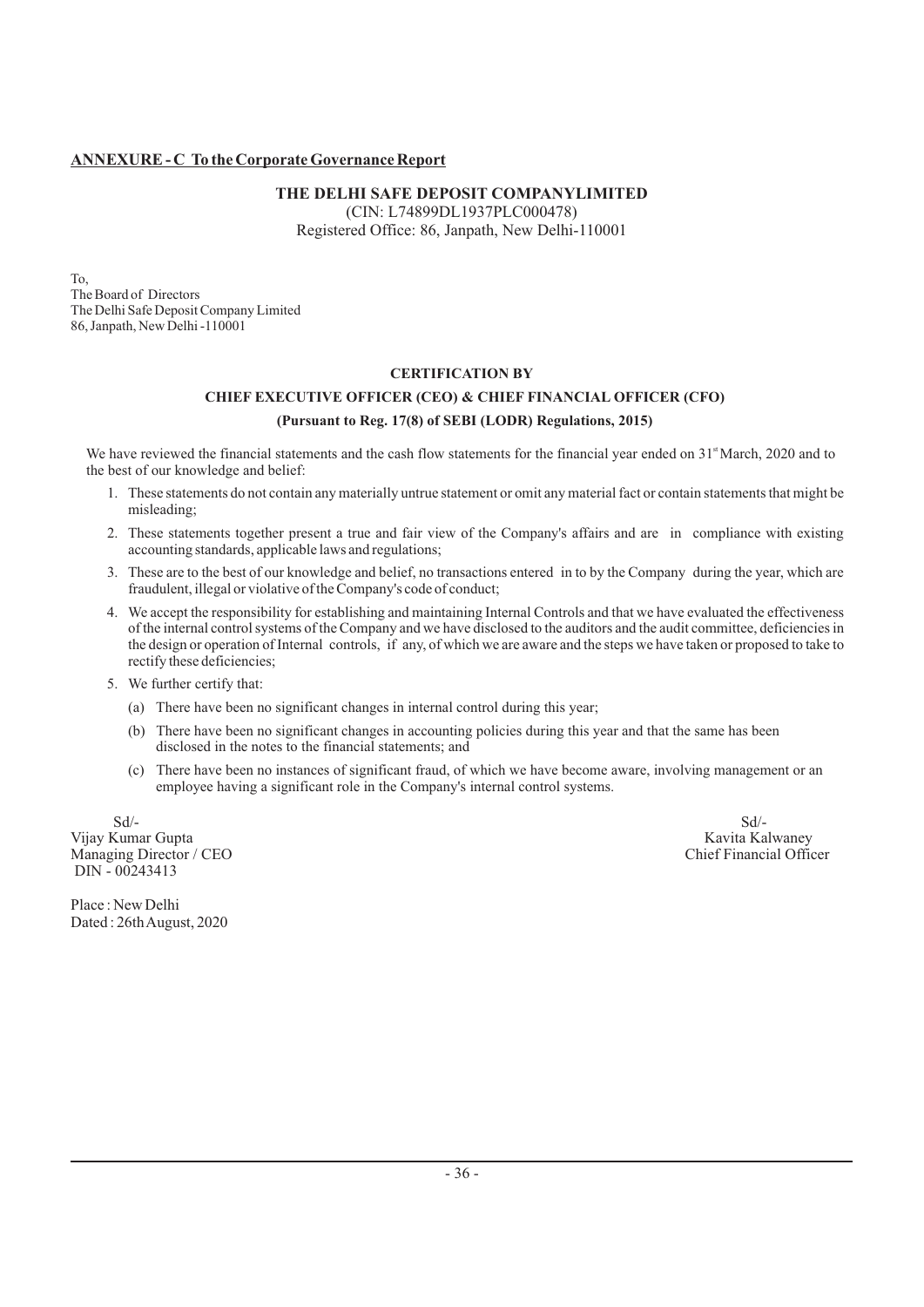# **ANNEXURE - D To the Corporate Governance Report**

#### **CERTIFICATE OF NON-DISQUALIFICATION OF DIRECTORS**

#### **[Pursuant to Regulation 34(3) and Schedule V Para C clause (10)(i) of the SEBI (Listing Obligations and Disclosure Requirements) Regulations, 2015]**

To, The Members The Delhi Safe Deposit Company Limited 86, Janpath, New Delhi -110001

**.** read with Schedule V Para-C Sub clause 10(i) of the SEBI (Listing Obligations and Disclosure Requirements) Regulations, 2015 I have examined the relevant registers, records, forms, returns and disclosures received from the Directors of The Delhi Safe Deposit Co. Ltd having CIN L74899DL1937PLC000478 and having registered office at 86, Janpath, New Delhi- 110001 and (hereinafter referred to as 'the Company'), produced before me by the Company for the purpose of issuing this Certificate, in accordance with Regulation 34(3)

In my opinion and to the best of my information and according to the verifications (including Directors Identification Number (DIN) status at the portal  $\underline{w}$  ww.mca.gov.in) as considered necessary and explanations furnished to me by the Company & its officers, I hereby certify that none of the Directors on the Board of the Company as stated below for the FinancialYear ending on 31<sup>st</sup> March, 2020 have been debarred or disqualified from being appointed or continuing as Directors of companies by the Securities and Exchange Board of India, Ministry of Corporate Affairs or any such other Statutory Authority.

| Name of the<br><b>Director</b> | <b>PAN and DIN</b>             | <b>Initial Date of</b><br>Appointment | <b>Status of DIN as per</b><br><b>MCA</b> portal |
|--------------------------------|--------------------------------|---------------------------------------|--------------------------------------------------|
| Shri Indrajit Seth             | PAN-AAXPS1383D<br>DIN-00243539 | 31.07.1956                            | <b>ACTIVE</b>                                    |
| Shri Ashok Dayal               | PAN-AFSPD1766P<br>DIN-00065907 | 27.11.1997                            | <b>ACTIVE</b>                                    |
| Shri Mahesh Sahai              | PAN-AASPS9217K<br>DIN-00062254 | 20.05.1977                            | <b>ACTIVE</b>                                    |
| Shri Ravi Vira Gupta           | PAN-AAAPG1093R<br>DIN-00017410 | 30.10.1998                            | <b>ACTIVE</b>                                    |
| Shri Probir Chandra Sen        | PAN-AKKPS7348R<br>DIN-00106127 | 29.09.2007                            | <b>ACTIVE</b>                                    |
| Shri Vijay Krishna Shunglu     | PAN-AEFPS4555R<br>DIN-00032683 | 30.03.2002                            | <b>ACTIVE</b>                                    |
| Smt. Sarvjeet Seth             | PAN-AFDPS4267D<br>DIN-01846774 | 29.09.2007                            | <b>ACTIVE</b>                                    |
| Shri Vijay Kumar Gupta         | PAN-AAAPG5610L<br>DIN-00243413 | 01.10.1998                            | <b>ACTIVE</b>                                    |

Ensuring the eligibility of for the appointment / continuity of every Director on the Board is the responsibility of the management of the Company. Our responsibility is to express an opinion on these based on our verification. This certificate is neither an assurance as to the future viability of the Company nor of the efficiency or effectiveness with which the management has conducted the affairs of the Company.

Place : Noida For ABHISHEK J & CO. Date : 26th August, 2020 Company Secretaries (ABHISHEK JAIN) ACS No. 28201 / CP. No. 16592 UDIN : A028201B000620078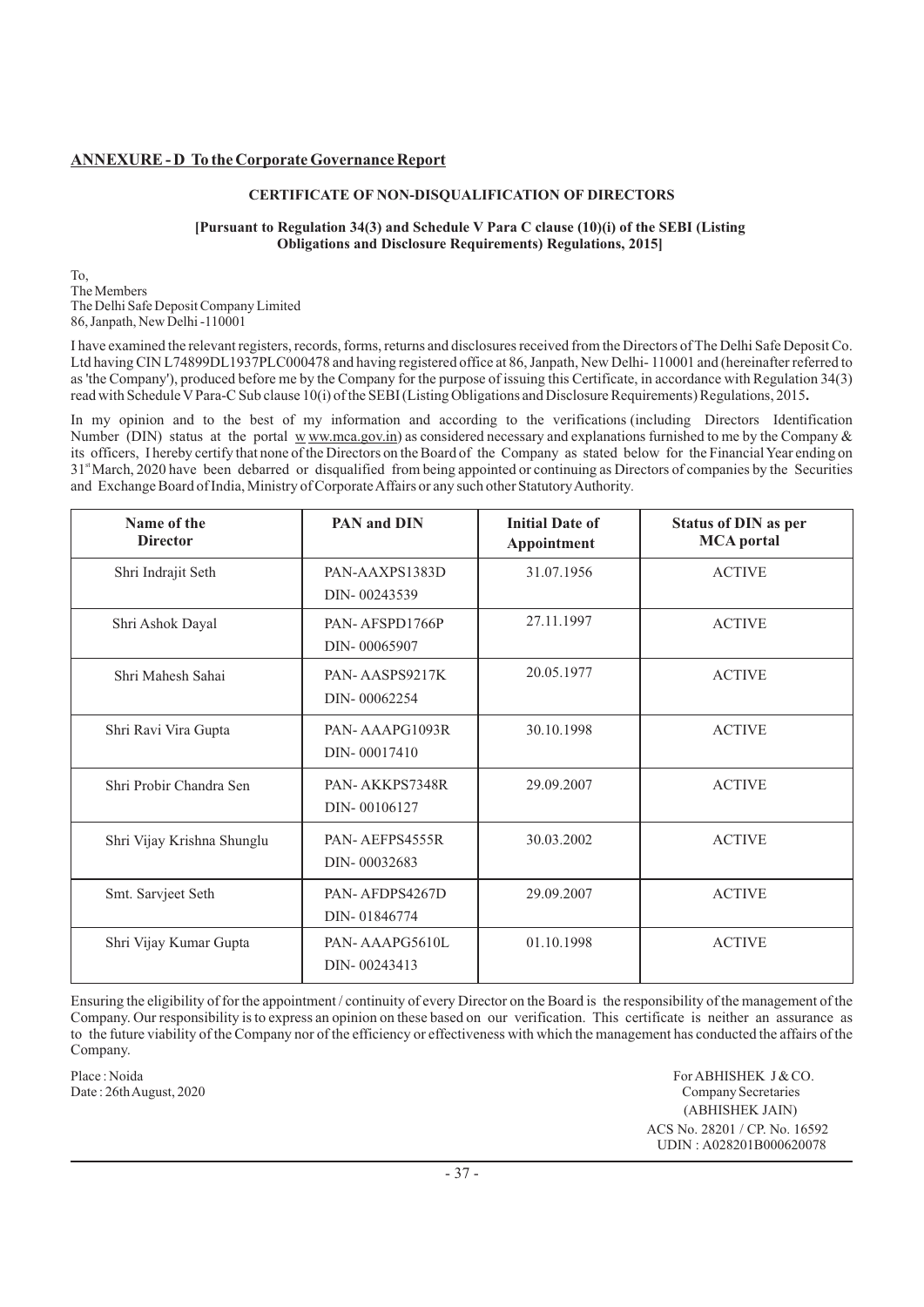# **INDEPENDENT AUDITORS' REPORT TO THE SHAREHOLDERS**

# **TO THE MEMBERS OF THE DELHI SAFE DEPOSIT CO. LTD.**

#### **Opinion**

We have audited the accompanying standalone Ind AS financial statements of The Delhi Safe Deposit Company Limited ("the Company"), which comprise the balance sheet as at March 31, 2020, the statement of profit and loss, statement of changes in equity and statement of cash flow for the year ended on that date, and a summary of significant accounting policies and other explanatory information (hereinafter referred to as "the standalone IndAS financial statements").

In our opinion and to the best of our information and according to explanations given to us, the aforesaid standalone Ind AS financial statements give the information required by the Companies Act, 2013 ("the Act") in the manner so required and give a true and fair view in conformity with the Accounting Standards specified under Section 133 of the Act, read with Companies (IndianAccounting Standards) Rules, 2015 as amended and other accounting principles generally accepted in India, of the state of affairs of the Company as at March 31, 2020, the profit, changes in equity and its cash flows for the year ended on that date.

# **Basis of Opinion**

We conducted our audit of the standalone Ind AS financial statements in accordance with the Standards on Auditing specified under section 143(10) of the Companies Act, 2013. Our responsibilities under those Standards are further described in the Auditors' Responsibilities for the Audit of the Financial Statements section of our report. We are independent of the Company in accordance with the Code of Ethics issued by the Institute of Chartered Accountants of India together with the independence requirements that are relevant to our audit of the standalone Ind AS financial statements under the provisions of the Act and the Rules made thereunder, and we have fulfilled our other ethical responsibilities in accordance with these requirements and the ICAI's Code of Ethics. We believe that the audit evidence we have obtained is sufficient and appropriate to provide a basis for our audit opinion on the standalone IndAS financial statements.

# **KeyAudit Matters**

Key audit matters are those matters that, in our professional judgment, were of most significance in our audit of the standalone Ind AS financial statements of the current period. These matters were addressed in the context of our audit of the standalone Ind AS financial statements as a whole, and in forming our opinion thereon, and we do not provide a separate opinion on these matters. We have determined the matters described below to be the key audit matters to be communicated in our report.

#### **Impact of COVID 19 pandemic on the future financial performance and position of the Company:**

The extent to which the COVID-19 pandemic will impact the Company's financial performance and position will depend on future developments, which are highly uncertain. Our audit procedures considered the guidance laid down by the 'ICAI Accounting & Auditing Advisory March 2020 – Impact of Corona virus on Financial Reporting and the Auditors Consideration' highlighting few important areas which require particular attention in respect of the audit of the financial statements for the year 2019-20 including Impairment of Non-financial Assets, Impairment Losses (ECL, Bad-debts etc.), Revenue, Borrowing Costs, Provisions, Contingent Liabilities and Contingent Assets, Modifications or termination of Contracts or Arrangements, Going Concern Assessment, Post Balance Sheet Events, Presentation of Financial Statements, Changes in Internal Controls, External Confirmations,Audit evidences through electronic mode.

We considered the above guidance and appropriately applied to our response to modification of our audit procedures to obtain sufficient appropriate audit evidence on the significant audit areas and reached appropriate conclusions thereon.

#### **Transition to IndAS accounting framework :**

Effective April 1, 2019, the Company has adopted Ind AS notified by the Ministry of Corporate Affairs with the transition date of April 1, 2018. The Company has prepared its first Ind AS standalone financial statements in accordance with Ind AS accounting framework. For periods up to and including the year ended March 31, 2019, the Company prepared its financial statements in accordance with accounting standards notified under the Section 133 of the Companies Act 2013, read with Rule 7 of the Companies (Accounts) Rules, 2014 (Indian GAAP or previous GAAP). Accordingly, for transition to Ind AS, the Company has prepared Ind AS financial statements which comply with Ind AS applicable for periods ending on March 31, 2020, together with the comparative period data as at and for the year ended March  $31$ , 2019. In preparing these Ind AS financial statements, the Company's opening balance sheet was prepared as atApril 1, 2018 i.e. the Company's date of transition to IndAS.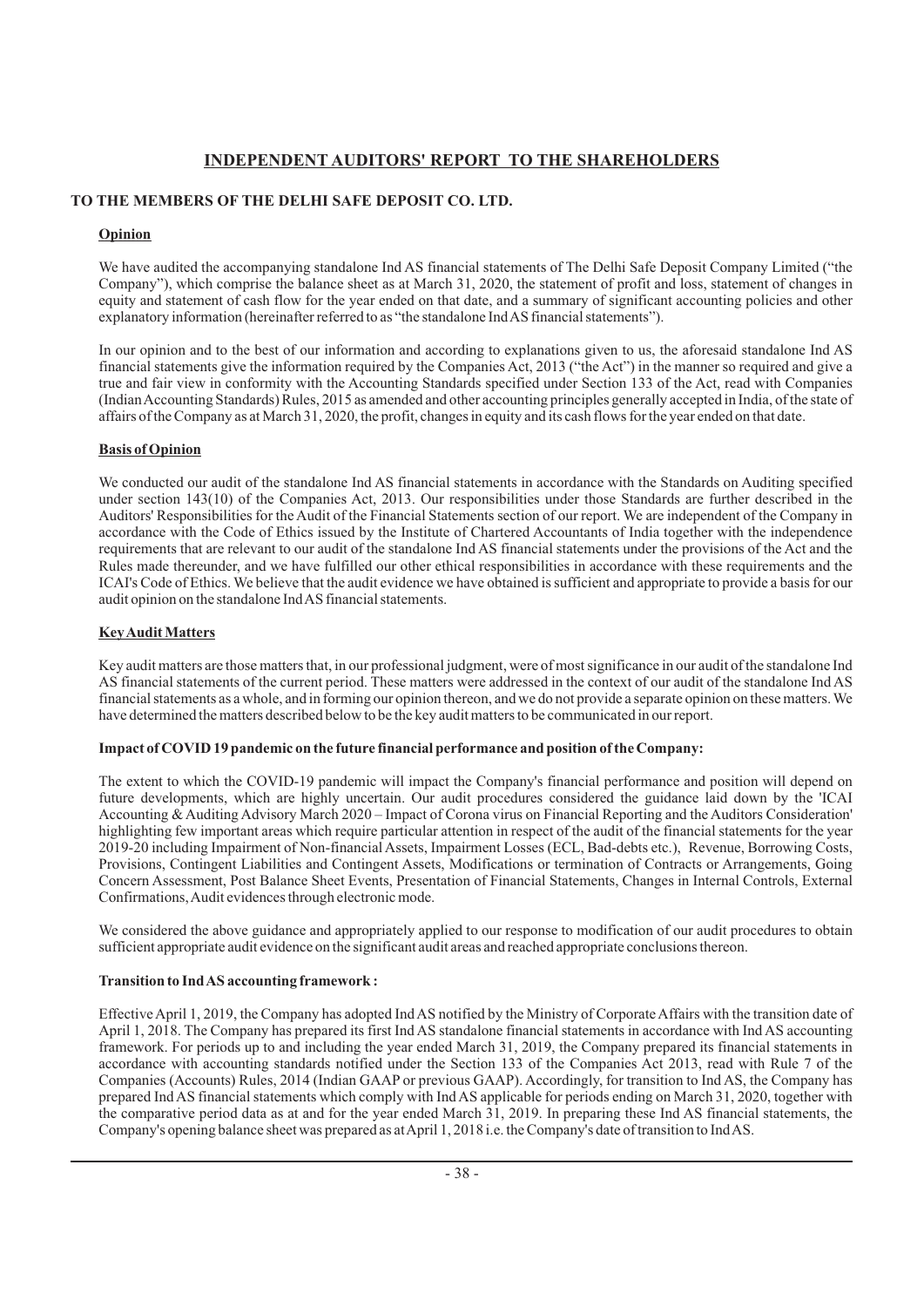The following are the major impact areas for the Company upon transition:

- a) Classification and measurement of financial assets and financial liabilities
- b) Measurement of Impairment Loss allowance
- c) Re-measurement of the fair value of financial assets and financial liabilities

In view of the material impact and the complexity of implementation of the Ind AS framework and significance of the various disclosures, the transition to Ind AS was of particular importance for our audit as any error could lead to material misstatement in the preparation and presentation of the IndAS financial statements. Transition process to the new financial reporting framework is a process having complexities involving multiple decision points for management i.e. Ind AS 101, First Time Adoption which prescribes choices and exemptions for first time application of Ind AS at the transition date. Further, the transition has involved significant change in the Company's policies and processes for financial reporting, including generation of supportable information and applying significant management estimates and the additional disclosures associated with IndAS transition. Our audit procedures considered the processes laid down by the management to implement such transition combined with procedures performed as follows:

- a) We obtained management's assessment of applicability of various accounting standards under IndAS and their impact on the Company's Ind AS financial statements and reviewed the nature of the Ind AS adjustments based on the applicable Ind AS framework and previous period accounting policies prepared in accordance with IGAAP. We test checked the computations relating to transition adjustments.
- b) We assessed the design, implementation and operating effectiveness of key internal controls over management's evaluation of transition date choices and exemptions availed in line with the IndAS 101.
- c) We tested the details of Ind AS adjustments carried out by the Company as described in the reconciliation of equity as at the transition date and comparative year end date reported under erstwhile Indian GAAP to Ind AS and reconciliation of the statement of profit and loss for the comparative year end date reported under erstwhile Indian GAAP to IndAS. We reviewed the disclosures with respect to the transition in accordance with the requirements of Ind AS 101 and other applicable disclosures in the IndAS financial statements in accordance with the requirements under respective IndAS.
- d) We compared the reasonableness of management assumptions in respect of recognition and measurement of financial instruments including determination of Expected Credit Loss (ECL) provisioning, re-measuring fair values as at the date of transition etc.

#### **Recognition and measurement of impairment relating to loans and advances :**

As per IndAS 109, credit loss assessment is now based on Expected Credit Loss (ECL) model and applicable to the Company. The Impairment loss provision is computed based on management estimates including the probability of expected default judgement in determining the quantum of loss based on a range of factors. Our audit procedures included considering the appropriateness of the Company's accounting policies for impairment of financial assets & assessing compliance with IndAS 109 and we:

- a) Understood Company's new processes, systems and controls implemented relating to impairment allowance process including governance controls over the development and implementation of the ECLmodel;
- b) Test checked the design and implementation of key internal financial controls over loan impairment process used to calculate the impairment charge and test checked management review controls over measurement of impairment allowances and disclosures in the financial statements.
- c) Evaluated appropriateness of the impairment principles based on the requirements of Ind AS 109 considering our business understanding and industry practice.
- d) Performed substantive procedures over validating completeness and accuracy of the data and reasonableness of assumptions used in the model.
- e) Broadly evaluated management's judgement in the determination of ECL.

#### **Accuracy of recognition, measurement, presentation and disclosure of revenue, expenses and other related balances, assets, borrowings and investments and related provisions thereof :**

We assessed the Company's process applying audit approach consisted of testing of the design and operating effectiveness of the internal control and substantive testing as follows:

a) Evaluation of the design of internal controls relating to recording of events incurred and estimation of efforts required for the completion of the performance of events.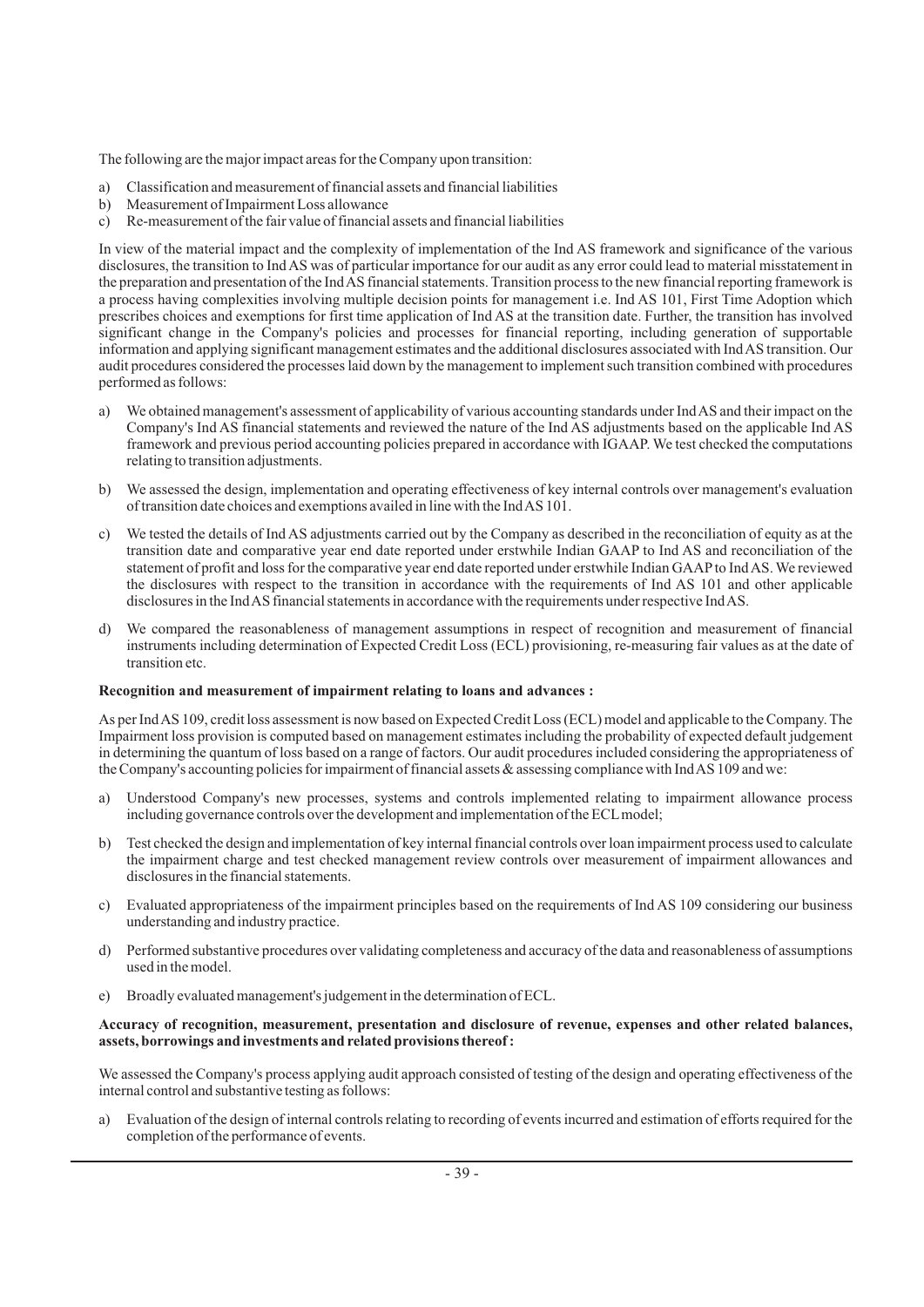- b) Testing the access and application controls pertaining to timely recording, allocation and budgeting.
- c) Verification of selected sample of contracts and through inspection of evidence of performance thereof including testing of operating effectiveness of the internal controls relating to events incurred and estimated.
- d) Selection of the samples of contracts and events incurred and performed a review of events incurred with verification of related documentation subject to information and explanations given by the management.
- e) Performing of analytical procedures and testing of details for their reasonableness and estimated efforts.

#### **Information other than the standalone IndAS financial statements and auditor's report thereon**

The Company's board of directors is responsible for the preparation of the other information. The other information comprises the information included in the management discussion and analysis, board's report including annexures to the board's report, business responsibility report, corporate governance, accurate compliances under applicable guidelines of enacted laws as applicable to the Company and shareholder's information, but does not include the standalone IndAS financial statements and our auditor's report thereon. Our opinion on standalone Ind AS financial statements does not cover the other information and we do not express any form of assurance and conclusion thereon. In connection with our audit of the standalone Ind AS financial statements, our responsibility is to read the other information and, in doing so, consider whether the other information is materially inconsistent with the standalone IndAS financial statements or our knowledge, obtained during the course of our audit or otherwise appears to be materially misstated. If, based on the work we have performed, we conclude that there is a material misstatement of this other information, we are required to report the fact. We have nothing to report in this regard.

# **Management's responsibility for the standalone IndAS financial statements**

The Company's Board of Directors is responsible for the matters stated in Section 134(5) of the Act with respect to the preparation  $\&$  presentation of these standalone Ind AS financial statements that give a true and fair view of the financial position, financial performance, changes in equity and cash flows of the Company in accordance with the accounting principles generally accepted in India, including the Accounting Standards specified under Section 133 of the Act, read with Companies (Indian Accounting Standards) Rules, 2015, as amended. This responsibility also includes the maintenance of adequate accounting records in accordance with the provision of the Act for safeguarding the assets of the Company and for preventing and detecting the frauds and other irregularities; selection and application of appropriate accounting policies; making judgments and estimates that are reasonable and prudent; and design, implementation and maintenance of internal financial controls, that were operating effectively for ensuring the accuracy and completeness of the accounting records, relevant to the preparation and presentation of the standalone Ind AS financial statements that give a true and fair view and are free from material misstatement, whether due to fraud or error.

In preparing the standalone Ind AS financial statements, management is responsible for assessing the Company's ability to continue as a going concern, disclosing, as applicable, matters relating to going concern and using the going concern basis of accounting unless management either intends to liquidate the Company or to cease operations, or has no realistic alternative but to do so.

#### **Auditor's Responsibilities for theAudit of the Financial Statements**

Our objectives are to obtain reasonable assurance about whether the standalone Ind AS financial statements as a whole are free from material misstatement, whether due to fraud or error, and to issue an auditor's report that includes our opinion. Reasonable assurance is a high level of assurance, but is not a guarantee that an audit conducted in accordance with SAs will always detect a material misstatement when it exists. Misstatements can arise from fraud or error and are considered material if, individually or in the aggregate, they could reasonably be expected to influence the economic decisions of users taken on the basis of these financial statements.

As part of an audit in accordance with SAs, we exercise professional judgment and maintain professional scepticism throughout the audit. We also:

a) Identify and assess the risks of material misstatement of the standalone Ind AS financial statements, whether due to fraud or error, design and perform audit procedures responsive to those risks, and obtain audit evidence that is sufficient and appropriate to provide a basis for our opinion. The risk of not detecting a material misstatement resulting from fraud is higher than for one resulting from error, as fraud may involve collusion, forgery, intentional omissions, misrepresentations, or the override of internal control.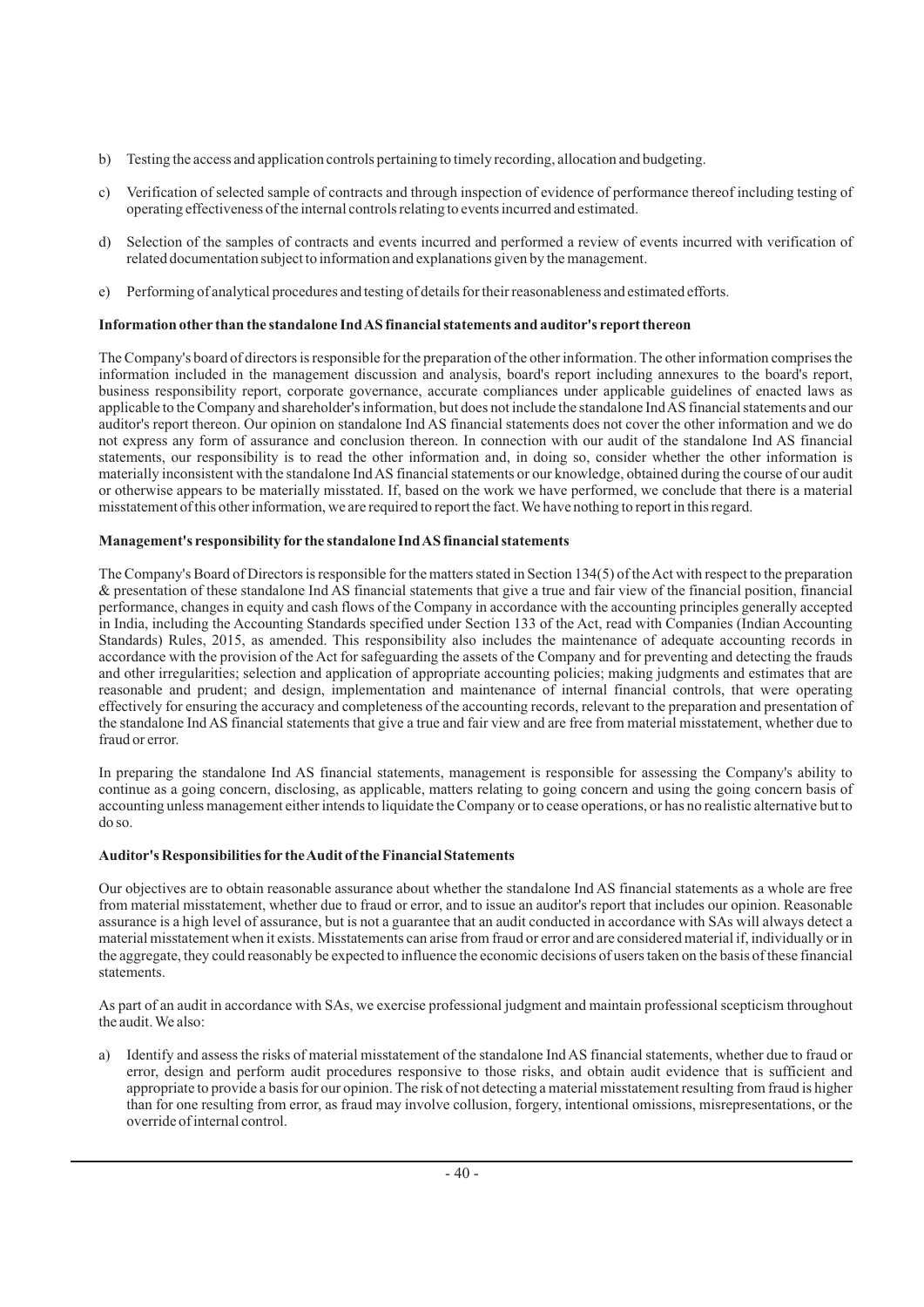- b) Obtain an understanding of internal financial controls relevant to the audit in order to design audit procedures that are appropriate in the circumstances. Under section  $143(3)(i)$  of the Act, we are also responsible for expressing our opinion on whether the Company has adequate internal financial controls system in place and the operating effectiveness of such controls.
- c) Evaluate the appropriateness of accounting policies used and the reasonableness of accounting estimates and related disclosures made by management.
- d) Conclude on the appropriateness of management's use of the going concern basis of accounting and, based on the audit evidence obtained, whether a material uncertainty exists related to events or conditions that may cast significant doubt on the Company's ability to continue as a going concern. If we conclude that a material uncertainty exists, we are required to draw attention in our auditor's report to the related disclosures in the standalone Ind AS financial statements or, if such disclosures are inadequate, to modify our opinion. Our conclusions are based on the audit evidence obtained up to the date of our auditor's report. However, future events or conditions may cause the Company to cease to continue as a going concern.
- e) Evaluate the overall presentation, structure and content of the standalone Ind AS financial statements, including the disclosures, and whether the standalone Ind AS financial statements represent the underlying transactions and events in a manner that achieves fair presentation.

Materiality is the magnitude of misstatements in the standalone Ind AS financial statements that, individually or in aggregate, makes it probable that the economic decisions of a reasonably knowledgeable user of the financial statements may be influenced. We consider quantitative materiality and qualitative factors in (i) planning the scope of our audit work and in evaluating the results of our work; and (ii) to evaluate the effect of any identified misstatements in the financial statements.

We communicate with those charged with governance regarding, among other matters, the planned scope and timing of the audit and significant audit findings, including any significant deficiencies in internal control that we identify during our audit.

We also provide those charged with governance with a statement that we have complied with relevant ethical requirements regarding independence, and to communicate with them all relationships and other matters that may reasonably be thought to bear on our independence, and where applicable, related safeguards.

From the matters communicated with those charged with governance, we determine those matters that were of most significance in the audit of the standalone IndAS financial statements of the current period and are therefore the key audit matters. We describe these matters in our auditor's report unless law or regulation precludes public disclosure about the matter or when, in extremely rare circumstances, we determine that a matter should not be communicated in our report because the adverse consequences of doing so would reasonably be expected to outweigh the public interest benefits of such communication.

# **Report on Other Legal and Regulatory Requirements**

- 1. As required by Section 143(3) of theAct, based on our audit, we report that :
	- a. we have sought and obtained all the information and explanations which to the best of our knowledge and belief were necessary for the purposes of our audit;
	- b. in our opinion, proper books of account as required by law have been kept by the Company so far as it appears from our examination of those books;
	- c. the balance sheet, the statement of profit and loss, statement of changes in equity and statement of cash flow dealt with by this Report are in agreement with the books of account;
	- d. in our opinion, the aforesaid standalone financial statements comply with the Accounting Standards specified under Section 133 of the Act, read with Companies (Indian Accounting Standards) Rules, 2015 as amended;
	- e. on the basis of written representations received from the directors as on March 31, 2020, taken on record by the Board of Directors, none of the directors is disqualified as on March 31, 2020 from being appointed as a director in terms of Section 164(2) of the Act;
	- f. with respect to adequacy of internal financial control over financial reporting of the Company and the operating effectiveness of such controls, refer to our separate report as Annexure-B.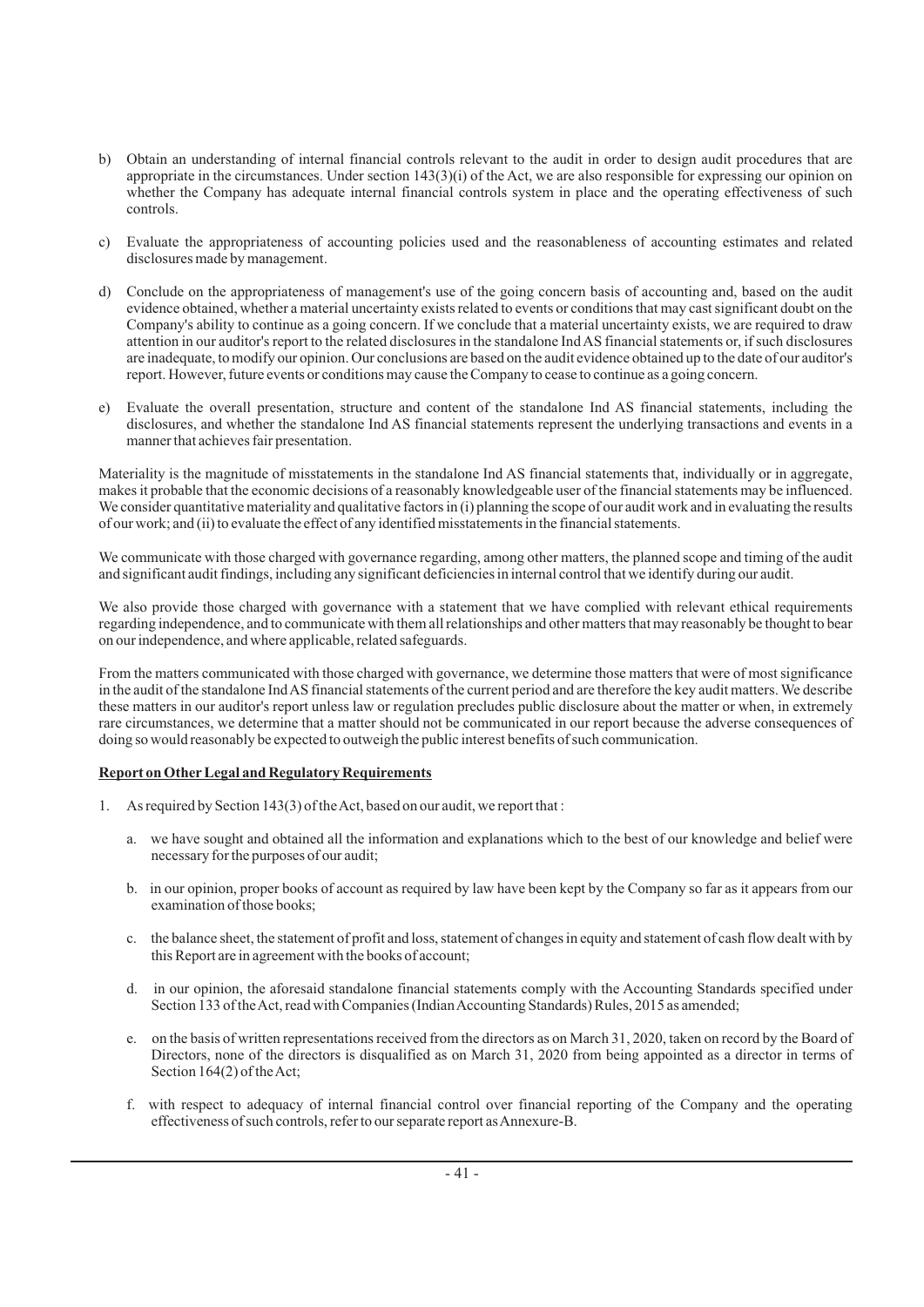- g. With respect to the other matters to be included in the Auditor's Report in accordance with the requirements of section 197(16) of theAct as amended, in our opinion and to the best of our information and according to the explanations given to us, the remuneration paid by the Company to its directors during the year is in accordance with the provisions of section 197 of the Act.
- h. with respect to the other matters to be included in the Auditor's Report in accordance with Rule 11 of the Companies (Audit and Auditors) Rules, 2014, as amended, in our opinion and to our best of our information and according to the explanations given to us:
	- i) The Company has disclosed the impact of pending litigations as to recovery of sums relatable to loans from its defaulting customers, on its financial position in its financial statements in accordance with the directions issued by the Reserve Bank of India in this behalf from time to time. The Company does not have any other pending litigation which would impact its financial position.
	- ii) The Company does not have any long-term contracts including derivatives contracts for which there are any material foreseeable losses.
	- iii) There has been no delay in transferring amounts, required to be transferred, to the Investor Education and Protection Fund by the Company.
- 2. As required by the Companies (Auditor's report) Order, 2016 ("the Order") issued by the Central Government of India in terms of sub-section (11) of section 143 ofAct, we give in theAnnexure-A, a statement on the matters specified in paragraphs 3 and 4 of the Order to the extent applicable.

Place : New Delhi For SINGH GURPREET & CO.<br>
Date : 30th June. 2020 Date : 30th June, 2020 Chartered Accountants Firm Registration No. 031763N

> FCA Gurpreet Singh Proprietor Membership No. : 099482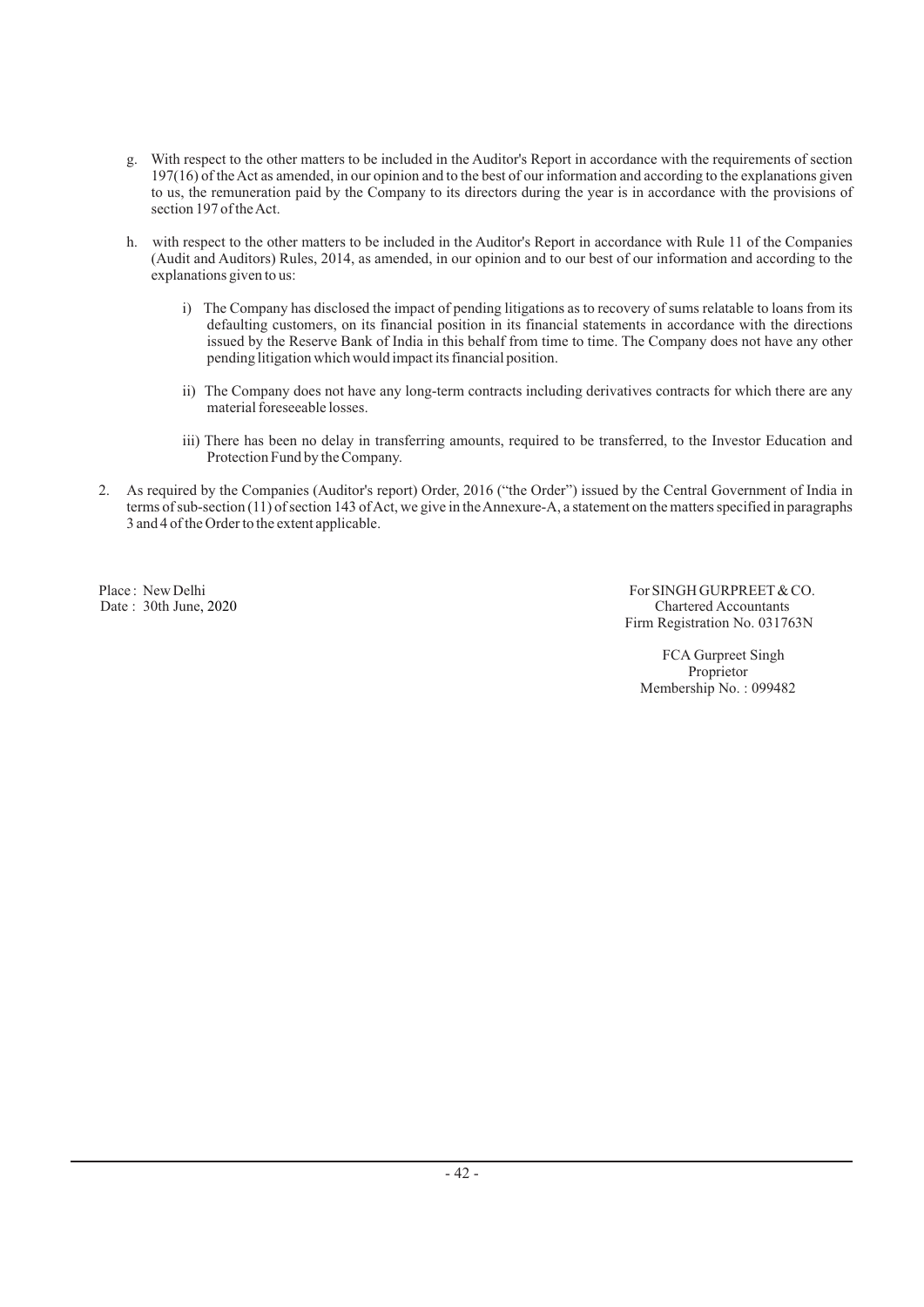# **ANNEXURE -A Independent Auditors' Report**

(Referred to in "Report on other legal and regulatory requirements" section of our report to the Members of The Delhi Safe Deposit Company Limited of even date)

- i) a) The Company has maintained proper records showing full particulars, including quantitative details and situation of fixed assets.
	- b) The fixed assets have been physically verified by the management as at the year end according to regular programme of verification which, in our opinion, is reasonable having regard to the size of the Company and nature of its assets. As informed, no material discrepancies were noticed on such verification.
	- c) According to information and explanations given to us and on the basis on our examination of the records of the Company, the title deeds of the immovable properties are held by the Company in its own name.
- ii) The Company is a service company and does deal in any goods. Thus, clause 3(ii) of the Order is not applicable to the Company.
- iii) According to the information & explanations given to us, the Company has not granted any loans, secured or unsecured, to companies, firms, LLPs or other parties covered in the register maintained under section 189 of Companies Act, 2013 ("theAct").
- iv) According to the information and explanations given to us, the Company has not transacted into loans, investments, guarantees & securities to which the provisions of sections 185 and 186 of theAct apply.
- v) In our opinion and according to the information and explanation given to us, the Company has complied with the directives issued by the Reserve Bank of India and the provisions of sections 73 to 76 or other relevant provisions of theAct and rules framed thereunder. No order has been passed by the Company Law Board or National Company Law Tribunal or Reserve Bank of India or any Court or any Tribunal in this regard.
- vi) The Central Government has not prescribed the maintenance of cost records under section 148(1) of the Act for any of the services rendered by the Company.
- vii) a) According to information and explanations given to us and on the basis of our examination of the records of the Company, the Company has been regular in depositing undisputed statutory dues including provident fund, employees' state insurance, income-tax, goods & service tax, cess and other applicable statutory dues with the appropriate authorities. The provisions relating to sales-tax, duty of customs, duty of excise & value added tax are not applicable to the Company. As informed, there are no undisputed dues in arrears as at March 31, 2020 for a period of more than six months from the date they became payable.
	- b) According to information and explanations given to us, there are no statutory dues of income-tax and goods  $\&$  service tax which have not been deposited with the appropriate authorities by the Company on account of any dispute.
- viii) According to the information and explanations given to us and on the basis of our examination of the books of accounts, the Company has not defaulted in the repayment of loans or borrowing to financial institution(s) or bank(s). The Company has not obtained any borrowing from government or by way of debentures.
- ix) The Company did not raise any money by way of intial public offer or futher public offer (including debt instruments) and term loans during the year. Thus, clause 3(ix) of the Order is not applicable to the Company.
- x) According to the information and explanations given to us, no fraud by the Company or any fraud on the Company by its officers or employee has been noticed or reported during the year.
- xi) According to the information and explanations given to us and based on our examination of the records of the Company, the Company has paid/provided managerial remuneration in accordance with the requisite approvals mandated by the provisions of section 197 read with Schedule V to theAct.
- $xii)$  In our opinion and according to the information and explanations given to us, the Company is not a nidhi company. Thus, clause  $3(xii)$  of the Order is not applicable to the Company.
- xiii) According to the information and explanations given to us and based on our examination of the records of the Company, transactions with the related parties are in compliance of sections 177 and 188 of theAct, where applicable and details of such transactions have been disclosed in the financial statements as required by the applicable IndAS.
- xiv) According to the information and explanations given to us and based on our examination of the records of the Company, the Company has not made any preferential allotment or private placement of shares or fully or partly convertible debentures during the year.
- xv) According to the information and explanations given to us and based on our examination of the records of the Company, the Company has not entered into non-cash transactions with directors or persons connected with any of them. Thus, clause 3(xv) of the Order is not applicable to the Company.
- xvi) According to the information and explanations given to us and based on our examination of the records of the Company, the Company has obtained registration under section 45-IAof Reserve Bank of IndiaAct, 1934 as Non-Banking Financial Company.

Date: 30th June, 2020

Place : New Delhi For SINGH GURPREET & CO. Chartered Accountants Firm Registration No. 031763N FCA Gurpreet Singh Proprietor Membership No. : 099482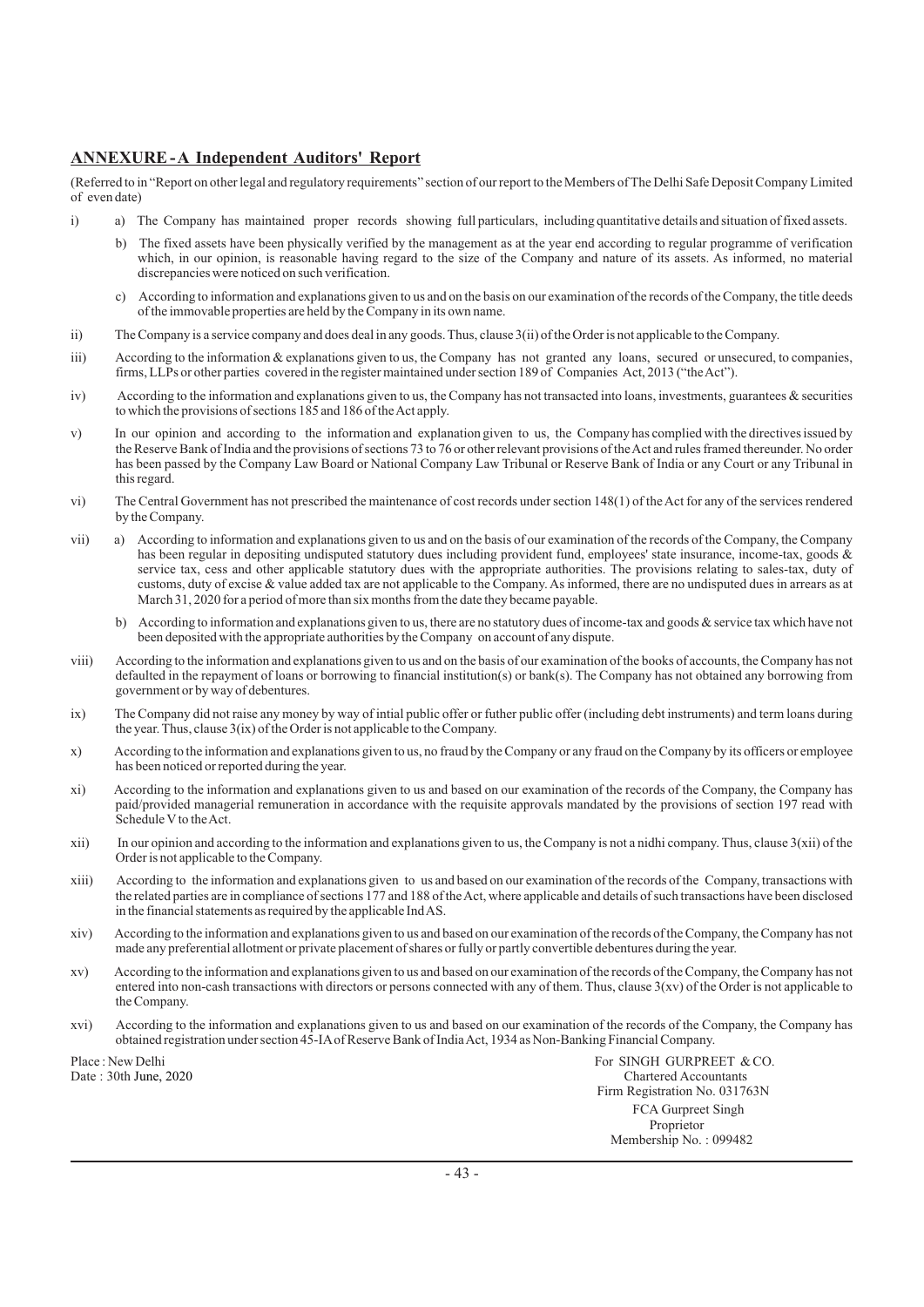# **ANNEXURE - B To theAuditors' Report**

(Referred to in "Report on other legal and regulatory requirements" section of our report to the Members of The Delhi Safe Deposit Company Limited of even date)

#### **Report on the Internal Financial Controls under Clause (i) of Sub-section 3 of Section 143 of the CompaniesAct, 2013 ("theAct")**

We have audited the internal financial controls over financial reporting of The Delhi Safe Deposit Company Limited ("the Company") as of March 31, 2020 in conjunction with our audit of the standalone IndAS financial statements of the Company for the year ended on that date.

#### **Management's Responsibility for Internal Financial Controls**

The Company's management is responsible for establishing and maintaining internal financial controls based on the internal control over financial reporting criteria established by the Company considering the essential components of internal control stated in the Guidance Note on Audit of Internal Financial Controls over Financial Reporting issued by the Institute of Chartered Accountants of the India ("ICAI"). These responsibilities include the design, implementation and maintenance of adequate internal financial controls that were operating effectively for ensuring the orderly and efficient conduct of its business, including adherence to company's policies, the safeguarding of its assets, the prevention and detection of frauds and errors, the accuracy and completeness of the accounting records, and the timely preparation of reliable financial information, as required under the Companies Act, 2013.

#### **Auditors' Responsibility**

Our responsibility is to express an opinion on the Company's internal financial controls over financial reporting based on our audit. We conducted our audit in accordance with Guidance Note on Audit of Internal Financial Controls over Financial Reporting (the "Guidance Note") and the Standards on Auditing, issued by ICAI and deemed to be prescribed under section 143(10) of the Companies Act, 2013, to the extent applicable to an audit of internal financial controls, both applicable to an audit of Standards and the Guidance Note require that we comply with ethical requirements and plan and perform the audit to obtain reasonable assurance about whether adequate internal financial controls over financial reporting was established and maintained and if such controls operated effectively in all material respects.

Our audit involves performing procedures to obtain audit evidence about the adequacy of the internal financial controls system over financial reporting and their operating effectiveness. Our audit of internal financial controls over financial reporting included obtaining an understanding of internal financial controls over financial reporting, assessing the risk that a material weakness exists, and testing and evaluating the design and operating effectiveness of internal control based on the assessed risk. The procedures selected depend on the auditor's judgment, including the assessment of the risks of material misstatement of the financial statements, whether due to fraud or error.

We believe that the audit evidence we have obtained is sufficient and appropriate to provide a basis for our audit opinion on the Company's internal financial controls system over financial reporting.

#### **Meaning of Internal Financial Controls over Financial Reporting**

A company's internal financial control over financial reporting is a process designed to provide reasonable assurance regarding the reliability of financial reporting and the preparation of financial statements for external purposes in accordance with generally accepted accounting principles. A company's internal financial control over financial reporting includes those policies and procedures that:

- a) pertain to the maintenance of records that in reasonable detail, accurately and fairly reflect the transactions and dispositions of the assets of the company;
- b) provide reasonable assurance that transactions are recorded as necessary to permit preparation of financial statements in accordance with generally accepted accounting principles, and that receipts and expenditure of the company are being made only in accordance with authorizations of management and directors of the company; and
- c) provide reasonable assurance regarding prevention or timely detection of unauthorized acquisition, use, or disposition of the company's assets that could have a material effect on the financial statements.

#### **Inherent Limitations of Internal Financial Control over Financial Reporting**

Because of the inherent limitations of internal financial controls over financial reporting, including the possibility of collusion or improper management override of controls, material misstatements due to error or fraud may occur and not be detected. Also, projections of any evaluation of the internal financial control over financial reporting to future periods are subject to the risk that the internal financial control over financial reporting may become inadequate because of changes in conditions, or that the degree of compliance with the policies or procedures may deteriorate.

#### **Opinion**

In our opinion, the Company has, in all material respects, an adequate internal financial controls system over financial reporting and such internal financial controls over financial reporting were operating effectively as at 31 March 2019, based on the internal control over financial reporting criteria established by the Company considering the essential components of internal control stated in the Guidance Note on Audit of Internal Financial Controls Over Reporting issued by the Institute of Chartered Accountants of India.

Date: 30th June, 2020

Place : New Delhi For SINGH GURPREET  $\&$  CO. Chartered Accountants Firm Registration No. 031763N

> FCA Gurpreet Singh Proprietor Membership No.: 099482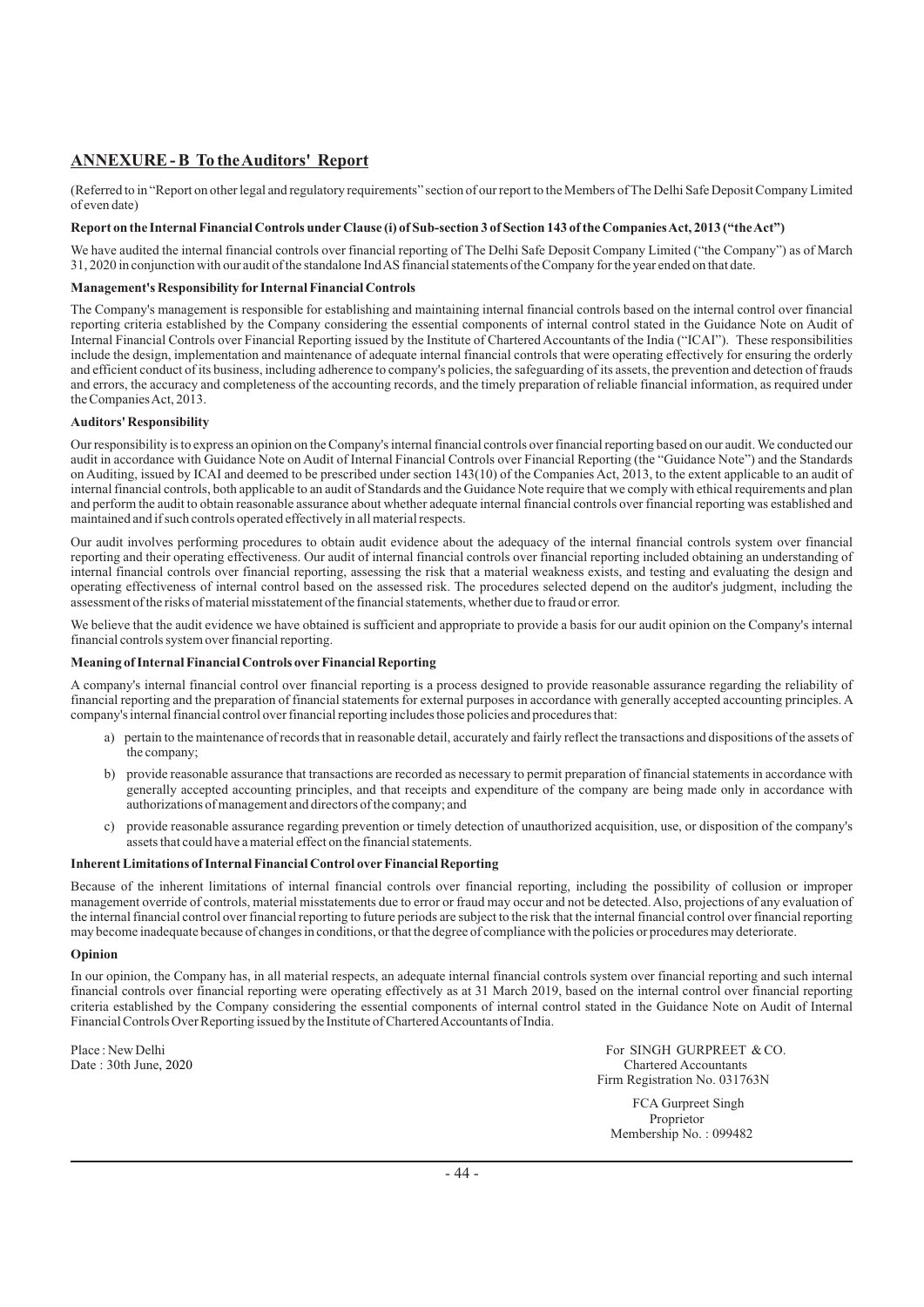# **THE DELHI SAFE DEPOSIT COMPANY LIMITED**

# **BALANCE SHEET AS AT 31ST MARCH, 2020**

|                                                                                                                         | <b>Notes</b>            | 31st March, 2020        | 31st March, 2019 | 31st March, 2018               |
|-------------------------------------------------------------------------------------------------------------------------|-------------------------|-------------------------|------------------|--------------------------------|
|                                                                                                                         |                         | Rs.                     | Rs.              | Rs.                            |
| <b>Assets</b>                                                                                                           |                         |                         |                  |                                |
| <b>Financial Assets</b>                                                                                                 |                         |                         |                  |                                |
| Cash and cash equivalents                                                                                               | 3                       | 2,44,28,215             | 1,67,71,138      | 53,98,307                      |
| Bank balance other than cash & cash equivalents above                                                                   | $\overline{\mathbf{4}}$ | 54,67,741               | 52,00,503        | 43,77,254                      |
| Receivables - Trade                                                                                                     | 5                       | 4,40,63,634             | 61,20,662        | 54,35,013                      |
| Loans                                                                                                                   | 6                       | 36,52,69,869            | 40,98,13,115     | 38,51,42,813                   |
| Investments                                                                                                             | 7                       | 1,06,81,924             | 1,08,25,730      | 1,09,55,330                    |
| Other financial assets                                                                                                  | 8                       | 3,71,651                | 38,78,752        | 38,18,266                      |
| <b>Non-Financial Assets</b>                                                                                             |                         |                         |                  |                                |
| Current tax assets (Net)                                                                                                | 9                       | 73,65,036               | 31,25,535        | 22,16,904                      |
| Deferred tax assets (Net)                                                                                               | 10                      | 34,53,497               | 25,91,549        | 29,57,124                      |
| Investment property                                                                                                     | 11                      | 49,09,371               | 15,16,322        | 15,93,952                      |
| Property, plant and equipment                                                                                           | 12                      | 38,22,915               | 49,41,551        | 63,44,167                      |
| Other intangible assets<br>Other non-financial assets                                                                   | 13                      | 57,436                  | 71,796           | 86,156                         |
|                                                                                                                         | 14                      | 7,51,573                | 2,32,928         | 5,32,297                       |
| <b>Total Assets</b>                                                                                                     |                         | 47,06,42,862            | 46,50,89,581     | 42,88,57,583                   |
| <b>Liabilities and Equity</b>                                                                                           |                         |                         |                  |                                |
| <b>Financial liabilities</b>                                                                                            |                         |                         |                  |                                |
| Payables                                                                                                                | 15                      |                         |                  |                                |
| Trade payables                                                                                                          |                         |                         |                  |                                |
| (i) total outstanding dues of micro enterprises<br>and small enterprises                                                |                         |                         |                  |                                |
| (ii) total outstanding dues of creditors other than<br>micro enterprises and small enterprises                          |                         | 50,54,848               | 48,51,587        | 41,73,972                      |
| Borrowings (other debt securities)                                                                                      | 16                      | 3,81,14,578             | 4,43,03,488      | 6,33,99,599                    |
| Deposits                                                                                                                | 17                      | 10,45,34,000            | 10,68,78,000     | 7,28,88,000                    |
| Other fianancial liabilities                                                                                            | 18                      | 4,29,52,093             | 4,71,63,716      | 4,84,31,503                    |
| <b>Non-Financial Liabilities</b>                                                                                        |                         |                         |                  |                                |
| Provisions                                                                                                              | 19                      | 94,64,431               | 61,10,990        | 79,42,350                      |
| Other non-financial liabilities                                                                                         | 20                      | 27,15,198               | 31,05,580        | 18,32,503                      |
| <b>Total Liabilities</b>                                                                                                |                         | 20, 28, 35, 148         | 21, 24, 13, 361  | 19,86,67,927                   |
| <b>EQUITY</b>                                                                                                           |                         |                         |                  |                                |
| Equity share capital                                                                                                    | 21                      | 5,22,30,000             | 5,22,30,000      | 43,52,500                      |
| Other Equity                                                                                                            | 22                      | 21,55,77,714            | 20,04,46,220     | 22,58,37,156                   |
| <b>Total Equity</b>                                                                                                     |                         | 26,78,07,714            | 25, 26, 76, 220  | 23,01,89,656                   |
| <b>Total Liabilities and Equity</b>                                                                                     |                         | 47,06,42,862            | 46, 50, 89, 581  | 42,88,57,583                   |
| <b>Significant Accounting Policies.</b>                                                                                 | 1 & 2                   |                         |                  |                                |
| The accompanying notes form an integral part of these financial statements and should be read in conjunction therewith. |                         |                         |                  |                                |
| In terms of our report attached                                                                                         |                         |                         |                  |                                |
| For Singh Gurpreet & Co.                                                                                                |                         |                         |                  |                                |
| <b>Chartered Accountants</b>                                                                                            |                         |                         |                  |                                |
| Firm Registration No. 031763N                                                                                           |                         |                         |                  |                                |
| <b>FCA Gurpreet Singh</b>                                                                                               |                         |                         |                  |                                |
| Proprietor                                                                                                              |                         |                         |                  |                                |
| Membership No. 099482                                                                                                   |                         | <b>Indrajit Seth</b>    |                  | Vijay Kumar Gupta              |
| <b>Place: New Delhi</b><br>Date: 30th June, 2020                                                                        |                         | Chairman                |                  | <b>Managing Director / CEO</b> |
|                                                                                                                         |                         | <b>DIN No.-00243539</b> |                  | DIN No.- 00243413              |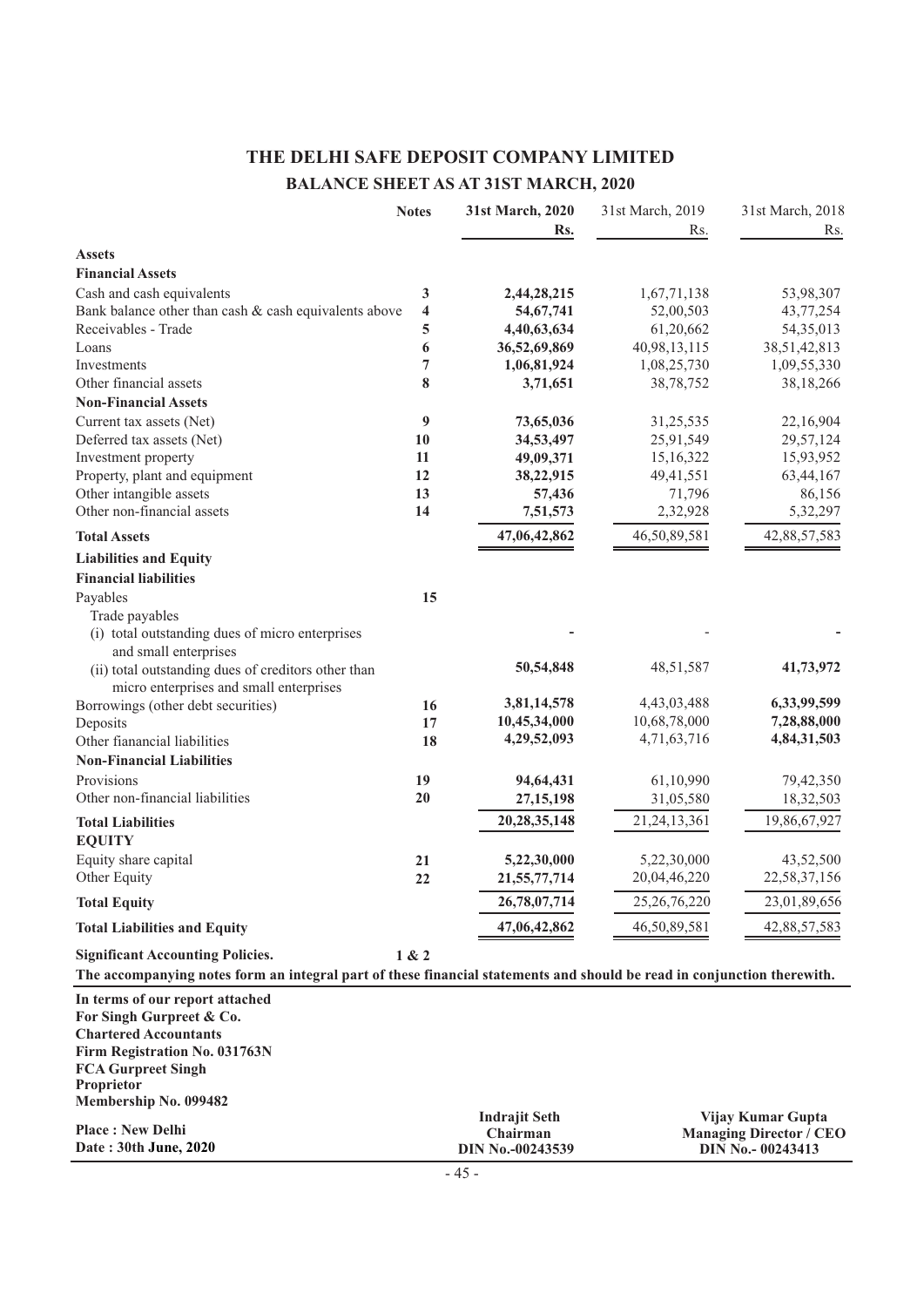# **THE DELHI SAFE DEPOSIT COMPANY LIMITED STATEMENT OF PROFIT & LOSS ACCOUNT FOR THE YEAR ENDED ON 31ST MARCH, 2020**

|                                        | <b>Notes</b> | For the year ended<br>31st March, 2020<br>Rs. | For the year ended<br>31st March, 2019<br>R <sub>s</sub> . |
|----------------------------------------|--------------|-----------------------------------------------|------------------------------------------------------------|
| <b>Revenue from operations</b>         |              |                                               |                                                            |
| <b>Interest Income</b>                 | 23           | 6,38,29,797                                   | 7,10,81,501                                                |
| Other operating income                 | 24           | 2,69,19,998                                   | 2,73,52,540                                                |
| <b>Total Revenue from operations</b>   |              | 9,07,49,795                                   | 9,84,34,041                                                |
| Other Income                           | 25           | 2,13,048                                      | 21, 11, 483                                                |
| <b>Total Income</b>                    |              | 9,09,62,843                                   | 10,05,45,524                                               |
| <b>Expenses</b>                        |              |                                               |                                                            |
| <b>Finance Costs</b>                   | 26           | 1,43,45,082                                   | 1,50,77,312                                                |
| Fee and Commission expenses            | 27           | 6,72,399                                      | 13,40,872                                                  |
| Employee benefits expenses             | 28           | 2,11,71,635                                   | 2,09,61,432                                                |
| Depreciation and amortization expenses | 11,12 & 13   | 16,51,546                                     | 21,57,499                                                  |
| Impairment of financial instruments    | 29           | 2,84,94,919                                   | 1,54,03,967                                                |
| Other expenses                         | 30           | 1,03,57,603                                   | 1,20,14,443                                                |
| <b>Total expenses</b>                  |              | 7,66,93,184                                   | 6,69,55,525                                                |
| Profit before tax                      |              | 1,42,69,659                                   | 3,35,89,999                                                |
| <b>Income Tax expenses</b>             |              |                                               |                                                            |
| Current tax                            |              | (45,00,000)                                   | (96, 50, 000)                                              |
| Deferred tax asset                     |              | 8,61,948                                      | (3,65,575)                                                 |
| Total tax expenses                     |              | (36, 38, 052)                                 | (1,00,15,575)                                              |
| Profit for the year                    |              | 1,06,31,607                                   | 2,35,74,424                                                |
| Earnings per equity share              |              |                                               |                                                            |
| Basic & Diluted                        |              | 2.04                                          | 4.51                                                       |
| Significant accounting policies        | 1 & 2        |                                               |                                                            |

**The accompanying notes form an integral part of these financial statements and should be read in conjunction therewith.**

**In terms of our report attached For Singh Gurpreet & Co. Chartered Accountants Firm Registration No. 031763N FCA Gurpreet Singh Proprietor Membership No. 099482**

**Place : New Delhi Date : 30th June, 2020**

**Chairman Managing Director / CEO**<br>DIN No.-00243539 DIN No.-00243413 **Indrajit Seth Vijay Kumar Gupta DIN No.- 00243413**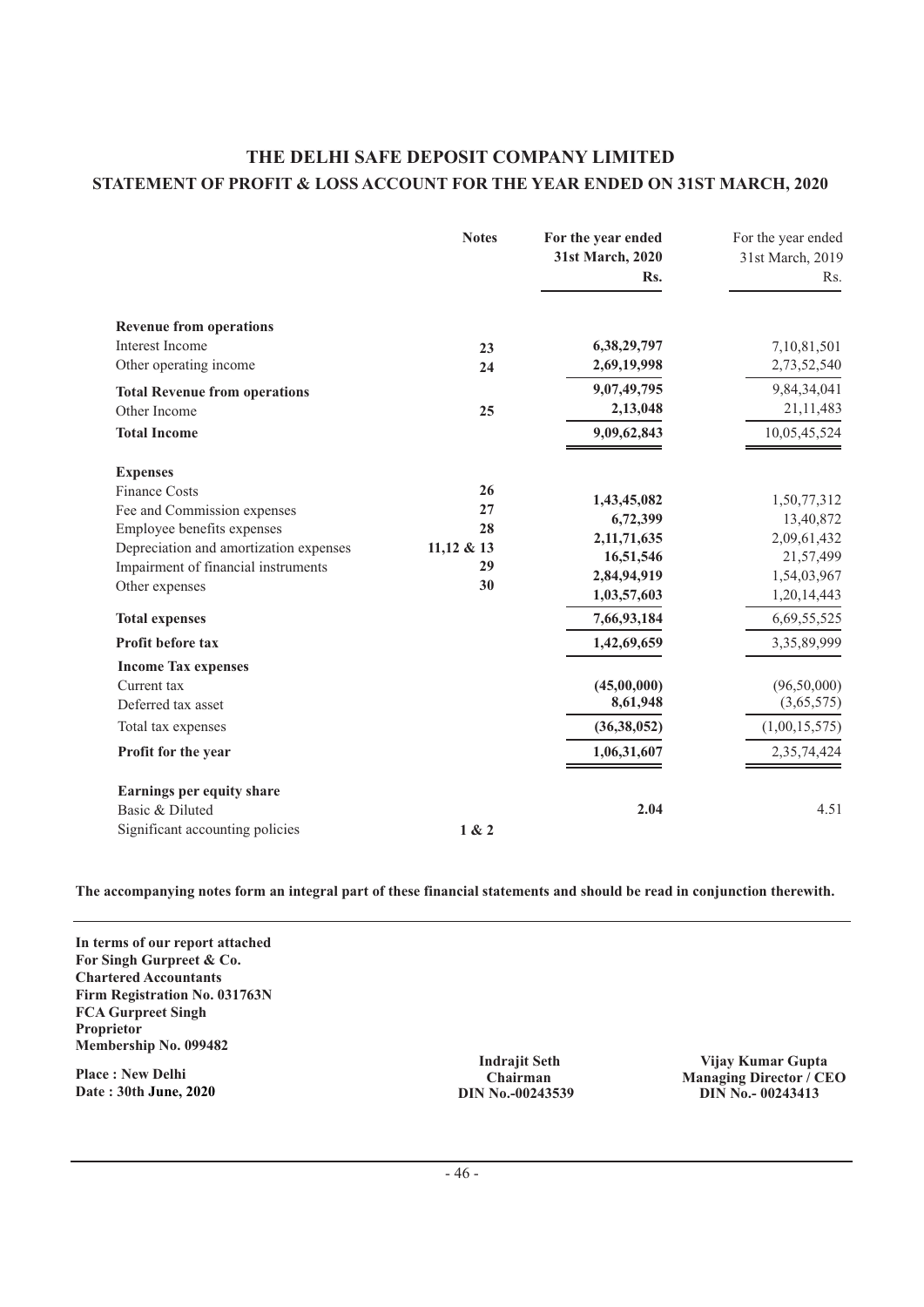# **THE DELHI SAFE DEPOSIT COMPANY LIMITED STATEMENT OF CHANGES IN EQUITY FOR THE YEAR ENDED ON 31ST MARCH, 2020**

| <b>Equity share capital</b>                           | <b>Number of Shares</b> | Amount                   |
|-------------------------------------------------------|-------------------------|--------------------------|
|                                                       |                         | Rs.                      |
| As at April 1, 2018<br>Shares issued during the year  | 4,35,250<br>47,87,750   | 43,52,500<br>4,78,77,500 |
| As at March 31, 2019<br>Shares issued during the year | 52,23,000               | 5,22,30,000              |
| As at March 31, 2020                                  | 52,23,000               | 5,22,30,000              |

| <b>Other Equity</b>                                                | <b>Reserve &amp; Surplus</b> |                           |                                         |                                                |                                                         |                                                              |                                 |
|--------------------------------------------------------------------|------------------------------|---------------------------|-----------------------------------------|------------------------------------------------|---------------------------------------------------------|--------------------------------------------------------------|---------------------------------|
|                                                                    | General<br><b>Reserve</b>    | Capital<br><b>Reserve</b> | Capital<br>Redemption<br><b>Reserve</b> | <b>Securities</b><br>Premium<br><b>Reserve</b> | <b>Statutory</b><br><b>Reserve funds</b><br>$u/s$ 45-IC | Surplus/(deficit)<br>in the<br>statement<br>of profit & loss | <b>Total</b><br>other<br>equity |
|                                                                    | Rs.                          | Rs.                       | Rs.                                     | Rs.                                            | Rs.                                                     | Rs.                                                          | Rs.                             |
| As at April 1, 2018<br>Profit for the year ended<br>March 31, 2019 | 16,30,57,977                 | 1,250                     | 3,70,300                                | 14,26,250                                      | 6,09,71,100                                             | 10,279<br>2,35,74,424                                        | 22,58,37,156<br>2,35,74,424     |
|                                                                    | 16,30,57,977                 | 1,250                     | 3,70,300                                | 14,26,250                                      | 6,09,71,100                                             | 2,35,84,703                                                  | 24,94,11,580                    |
| Changes during the year                                            |                              |                           |                                         |                                                |                                                         |                                                              |                                 |
| Adjusted for issue of bonus shares                                 | (4,78,77,500)                |                           |                                         |                                                |                                                         |                                                              | (4,78,77,500)                   |
| Reversal for income for NPAs                                       | (93, 505)                    |                           |                                         |                                                |                                                         |                                                              | (93, 505)                       |
| Reversal of provision for ECL                                      | 4,74,910                     |                           |                                         |                                                |                                                         |                                                              | 4,74,910                        |
| <b>Appropriations</b>                                              |                              |                           |                                         |                                                |                                                         |                                                              |                                 |
| Proposed final equity dividend                                     |                              |                           |                                         |                                                |                                                         | (12, 18, 700)                                                | (12, 18, 700)                   |
| Tax on equity dividend                                             |                              |                           |                                         |                                                | 72,85,000                                               | (2,50,565)<br>(72, 85, 000)                                  | (2,50,565)                      |
| Transfer to statutory reserve<br>fund $u/s$ 45-IC                  |                              |                           |                                         |                                                |                                                         |                                                              |                                 |
| Transfer to general reserve                                        | 1,48,00,000                  |                           |                                         |                                                |                                                         | (1,48,00,000)                                                |                                 |
| As at March 31, 2019                                               | 13,03,61,882                 | 1,250                     | 3,70,300                                | 14,26,250                                      | 6,82,56,100                                             | 30,438                                                       | 20,04,46,220                    |
| Profit for the year ended<br>March 31, 2020                        |                              |                           |                                         |                                                |                                                         | 1,06,31,607                                                  | 1,06,31,607                     |
|                                                                    | 13,03,61,882                 | 1,250                     | 3,70,300                                | 14,26,250                                      | 6,82,56,100                                             | 1,06,62,045                                                  | 21, 10, 77, 827                 |
| Changes during the year                                            |                              |                           |                                         |                                                |                                                         |                                                              |                                 |
| Reversal of provision for ECL                                      | 52,95,076                    | $\overline{a}$            |                                         |                                                |                                                         |                                                              | 52,95,076                       |
| Other adjustments                                                  | (7,95,189)                   |                           |                                         |                                                |                                                         |                                                              | (7,95,189)                      |
| <b>Appropriations</b>                                              |                              |                           |                                         |                                                |                                                         |                                                              |                                 |
| Transfer to statutory reserve                                      |                              |                           |                                         |                                                | 28,55,000                                               | (28, 55, 000)                                                |                                 |
| fund $u/s$ 45-IC                                                   | 78,00,000                    |                           |                                         |                                                |                                                         | (78,00,000)                                                  |                                 |
| Transfer to general reserve                                        |                              | $\overline{a}$            |                                         |                                                |                                                         |                                                              |                                 |
| As at March 31, 2020                                               | 14,26,61,769                 | 1,250                     | 3,70,300                                | 14,26,250                                      | 7, 11, 11, 100                                          | 7,045                                                        | 21,55,77,714                    |

Significant Accounting Policies.

**1 & 2**

#### **The accompanying notes form an integral part of these financial statements and should be read in conjunction therewith.**

**In terms of our report attached For Singh Gurpreet & Co. Chartered Accountants Firm Registration No. 031763N FCA Gurpreet Singh Proprietor Membership No. 099482**

| <b>Place: New Delhi</b><br>Date: 30th June, 2020 | <b>Indrajit Seth</b><br>Chairman<br><b>DIN No.-00243539</b> | Vijay Kumar Gupta<br><b>Managing Director / CEO</b><br>$DIN No. - 00243413$ |
|--------------------------------------------------|-------------------------------------------------------------|-----------------------------------------------------------------------------|
|                                                  |                                                             |                                                                             |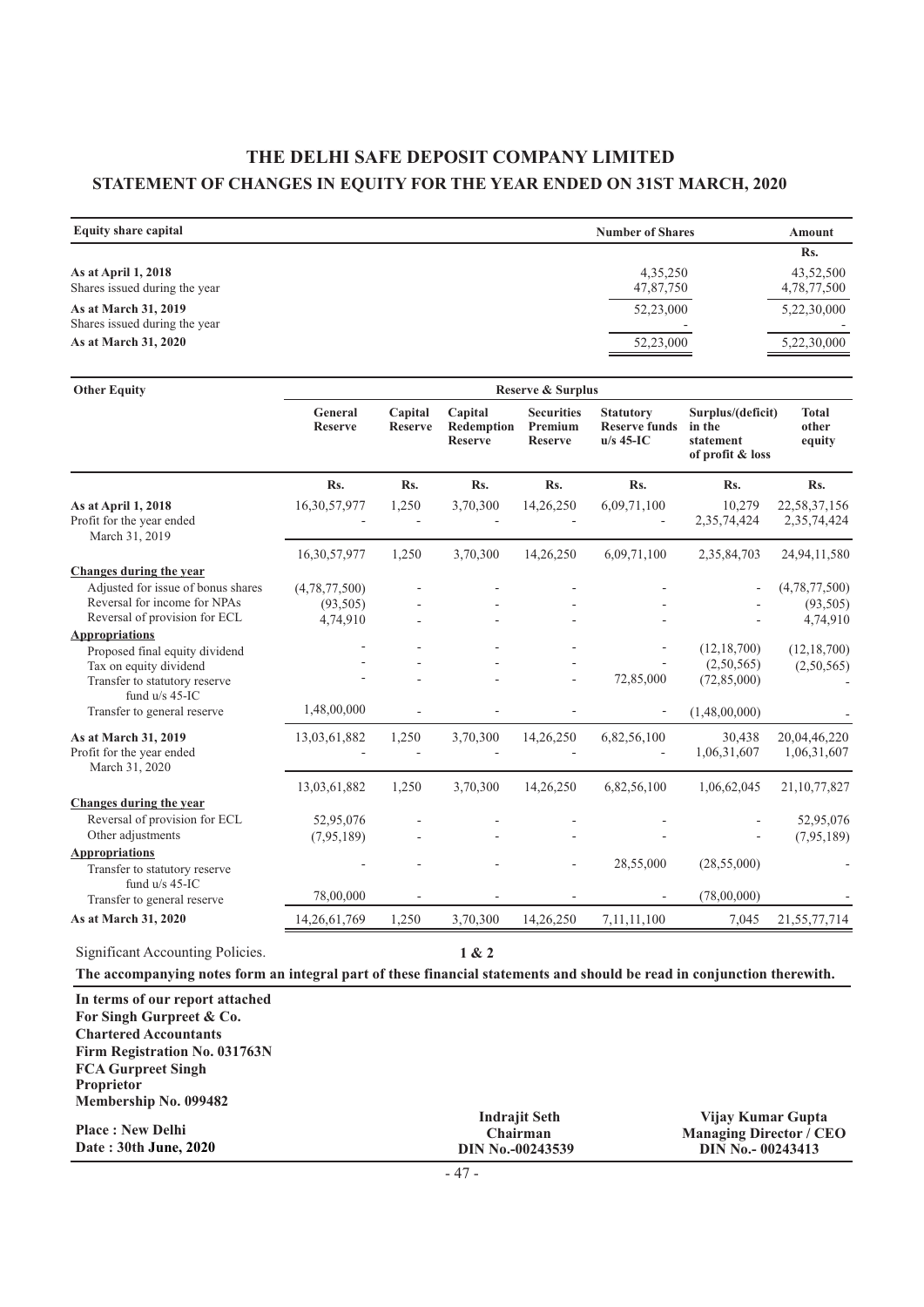#### **1. Corporate Information**

The Company is a deposit taking non-banking finance company & registered with the Reserve Bank of India. It is engaged in the business of loan financing. Its other businesses consists of giving lockers on hire, travel agency, tours operators & full fledged money changer. It has no subsidiaries or branches. The equity shares of the Company are listed on The Metropolitan Stock Exchange of India.

#### **2. Significant accounting policies**

The principal accounting policies applied in the preparation of these financial statements are set out below. These policies have been consistently applied to all the years presented, unless otherwise stated.

#### **(a) Basis of preparation**

#### **(i) Compliance**

The financial statements comply in all material aspects with Indian Accounting Standards (IndAS) notified under Section 133 of the Companies Act, 2013 (the "Act"), Companies (Indian Accounting Standards) Rules, 2015 and other relevant provisions of theAct.

The financial statements up to year ended March 31, 2019 were prepared in accordance with the accounting standards notified under Companies (Accounting Standard) Rules, 2006 (as amended) and other relevant provisions of theAct.

These financial statements are the first financial statements of the Company under Ind AS. Refer Note No. 44 for an explanation of how the transition from previous GAAP to Ind AS has affected the Company's financial position, financial performance and cash flows.

The Company complies in all material respects, with the prudential norms relating to income recognition, asset classification and other matters, specified in the Directions issued by RBI as "Non Banking Financial (Deposit Accepting or Holding) Companies Prudential Norms (Reserve Bank) Directions, 2007".

The Company presents its financial statements in order of liquidity in compliance with the Division III of Schedule III to theAct.

These financial statements are approved for issue by the Board of Directors on June 30, 2020.

#### **(ii) Use of Estimates**

The preparation of financial statements requires estimates and assumptions to be made that affect the reported amount of assets and liabilities and disclosure of contingent liabilities on the date of the financial statements and the reported amount of revenues and expenses during the reporting period. Difference between the actual results and estimates are recognised in the period in which the results are known or materialised. Examples of such estimates include provision for NPAs, employee benefits, estimated realizable value of investment property, provision for income-taxes, classification of assets & liabilities as current or non-current, amortisation lives of intangible assets etc.

#### **(b) Financial Instruments**

#### **(i) Initial recognition and measurement**

Financial assets and financial liabilities are recognised when the entity becomes a party to the contractual provisions of the instrument.

#### **Financial assets**

The Company does not have any equity instruments held as assets.The Company has classified its debt asset instruments at amortised cost following classification requirements as stated in Ind AS 109. These classification requirements are narrated below:

#### **Debt instruments**

Debt instruments are those instruments that meet the definition of a financial liability from the issuer's perspective such as loans, government securities and corporate bonds. Classification and subsequent measurement of debt instruments depend on Company's business model for managing the asset  $\&$  cash flow characterstics of the asset. Based on these factors, debt instruments can be classifed into one of the following three measurement categories:

Amortised cost : Assets held for collection of contractual cash flows representing solely payments of principal and interest ('SPPI') and which are not designated at FVPL has to be measured at amortised cost. The carrying amount of these assets is required to be adjusted by any expected credit loss allowance recognised and measured. Interest income from these financial assets has to be recognised using the effective interest rate method.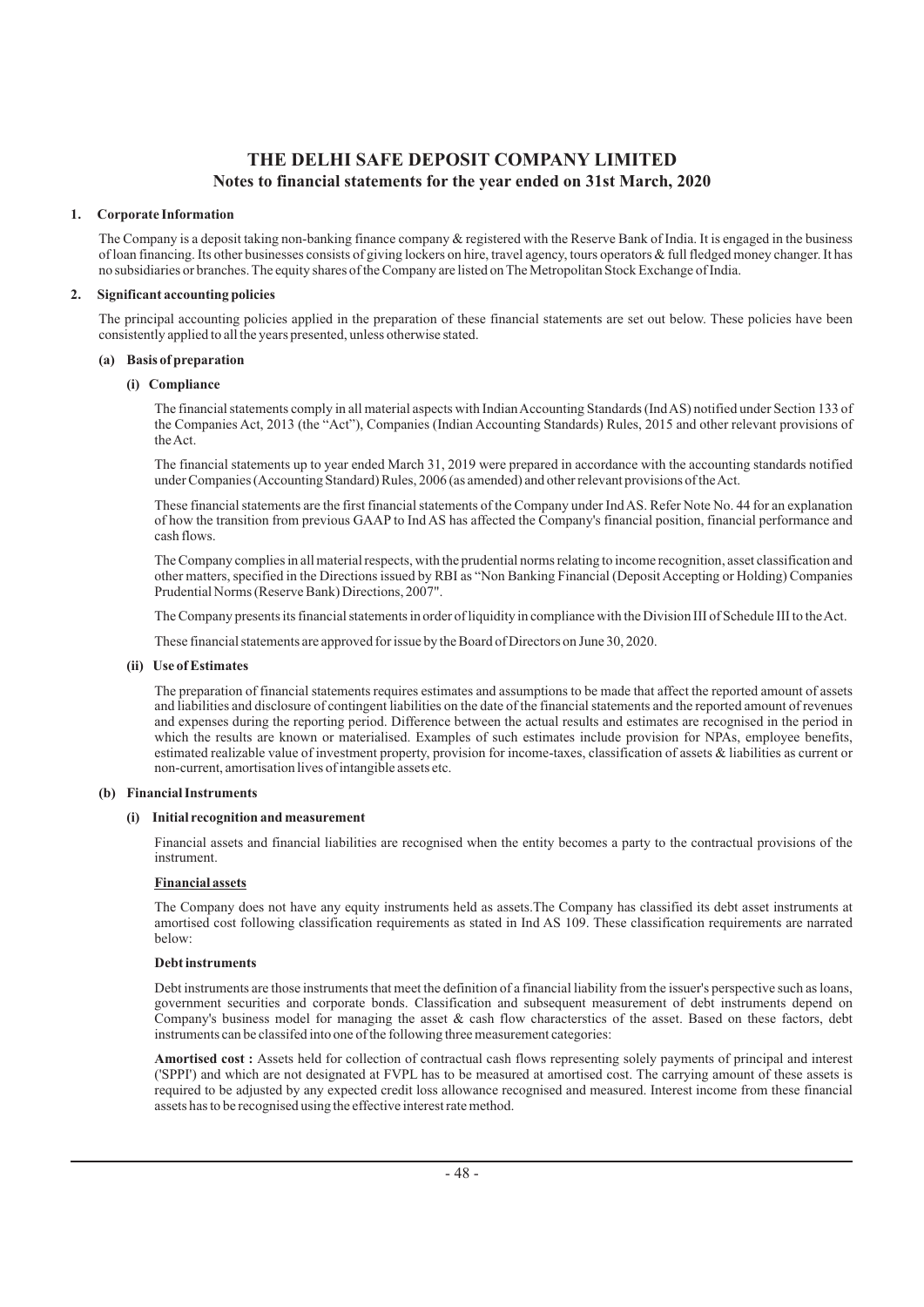Fair value through other comprehensive income (FVOCI) : Assets not designated at FVPL and held for collection of contractual cash flows representing solely payments of principal & interest and sale proceeds thereof has to be measured at fair value through other comprehensive income. Movements in the carrying amounts has to be routed through OCI except impairment gains or losses and interest revenue on the instrument's amortised cost which require recognition in the statement of profit and loss. Interest income from these financial assets has to be recognised using the effective interest rate method.

**Fair value through the statement of profit and loss (FVPL) :** Assets that do not meet the criteria for amortised cost or FVOCI has to be measured at fair value through the statement of profit and loss. A gain or loss on a debt investment that is subsequently measured at fair value through the statement of profit and loss and is not part of a hedging relationship has to be recognised in the statement of profit and loss in the period in which it arises unless it arises from debt instruments that were designated at fair value or which are not held for trading. Interest income from these financial assets needs to be recognised using the effective interest rate method.

Fair value option for financial assets : The financial assets can be irrevocably designated at fair value through profit and loss if doing so significantly reduces or eliminates an accounting mismatch created by assets and liabilities being measured on different basis.

#### **(ii) Impairment**

The Company assesses, on a forward looking basis, the expected credit losses (ECL) associated with its debt asset instruments carried at amortised cost. The Company recognises allowance for such losses at each reporting date. The measurement of ECL reflects:

- An unbiased management assessed and probability-weighted amount that is determined by evaluating a range of possible outcomes;
- The time value of money; and
- Reasonable and supportable information that is available without undue cost or effort at the reporting date about past events, current conditions & forecast of future economic conditions. -

The measurement of the ECL allowance is an area that requires the use of complex models and significant assumptions about future economic conditions and credit behaviour e.g. the likelihood of customers defaulting and the resulting losses.

#### **(iii) Derecognition**

Financial assets or a portion thereof are derecognised when the contractual rights to receive the cash flows from the assets have expired. The Company directly reduces the gross carrying amount of a financial asset when there is no reasonable expectation of recovering a financial asset in its entirety or a portion thereof.

#### **(iv) Expected credit loss measurement**

IndAS 109 requires computation and recoginition of expected credit loss (ECL) in the financial statements in respect of financial instruments measured at amortised cost using significant increase in credit risk approach. This approach provides a principle based framework to compute expected credit losses that result from all possible default events over the expected life of the financial instrument. It requires an entity to evaluate the credit risk in a financial asset as on each reporting date. In case, there is no significant increase in credit risk, asset is classified as a 'Stage 1' asset and an amount equal to 12-month expected credit losses is provided for. However, in case there is a significant increase in credit risk, the asset is classified as a 'Stage 2' asset and the entity is required to provide for an amount equal to the lifetime expected credit losses.Already impaired assets are classified as 'Stage 3' assets and the entity is required to provide for an amount equal to the lifetime expected credit losses. There is rebuttable presumption under Ind AS 109 that the credit risk on a financial assets is assumed to has increased significantly since intial recognition if any contractual payments are more than 30 days past due but that do not have objective evidence of NPA.

The Company has recognised ECL for all its financial assets measured at amortised cost even if they do not have any contractual payments past due for 30 days. The ECL has been recognised based on the weighted multiplies of sum under credit exposure, probability of default and effective interest rate.

#### **Financial liabilities**

#### **(i) Classification and subsequent measurement**

In both the current and prior period, financial liabilities are classified as and subsequently measured at amortised cost.

#### **(ii) Derecognition**

Financial liabilities are derecognised when they are extinguished i.e. when the obligation specified in the contract is discharged, cancelled or expired.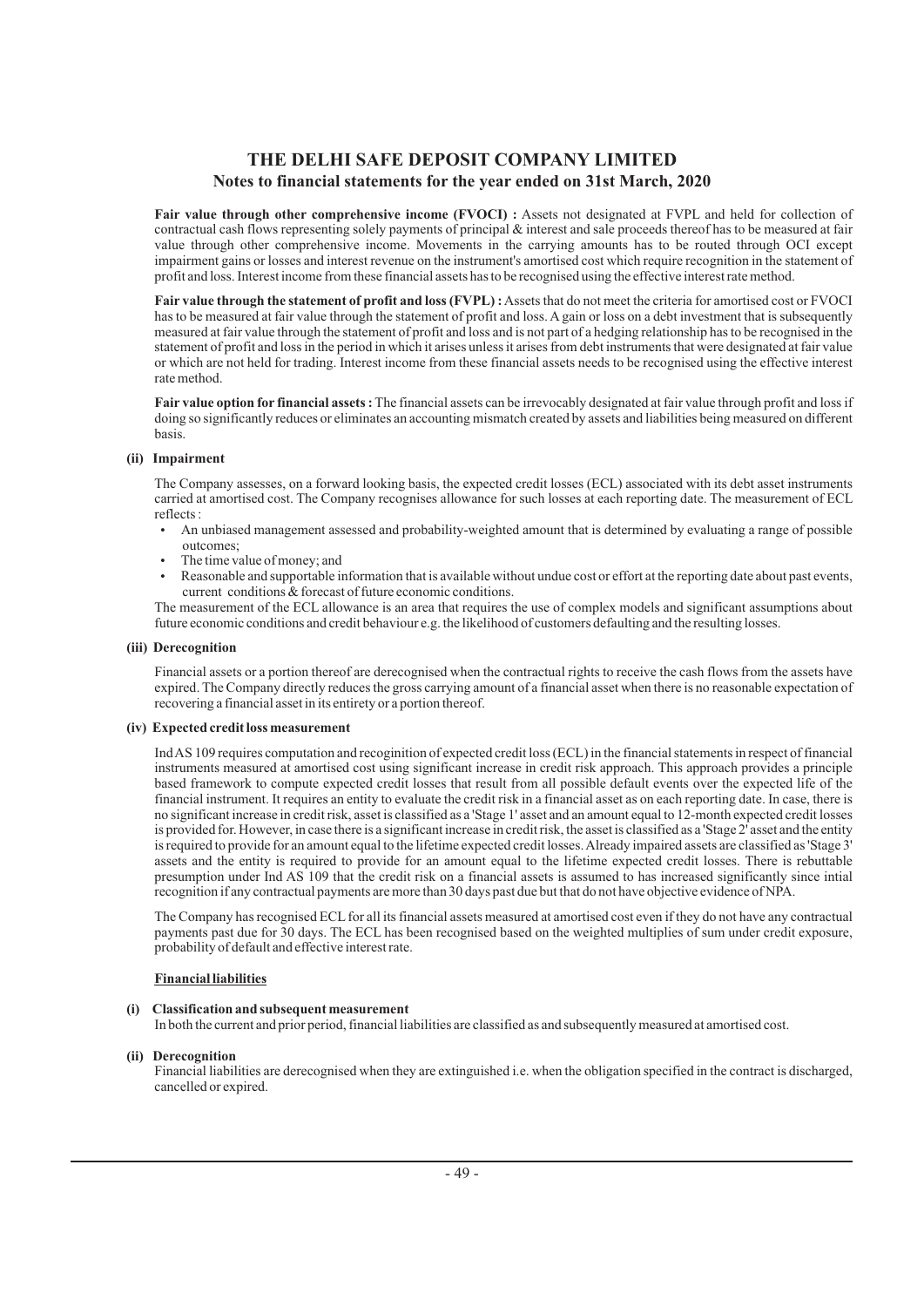#### **(c) Fair value measurement & hierarchy**

All the financial assets and financial liabilities as stated in these financial statements are measured at amortised cost. The financial instruments held by the Company as its investments in government stock as liquid assets against public deposit are also measured at amortised cost. These investments are covered at Level 2 hierarchy and thus, accounted for at the transaction value in accordance with IndAS 109 which describes such levels as under:

Level 1 : If the fair value of financial instrument traded in active markets is based on quoted market prices at the end of the reporting period, such instrument is called to be in level 1.

Level 2 : If the fair value of financial instruments that are not traded in an active market is determined using valuation techniques which maximise the use of observable market data and rely as little as possible on entity-specific estimates, such instrument if called to be in level 2, if all significant inputs required to fair value an instrument are observable.

Level 3 : If one or more of the significant inputs are not based on observable market data, such instrument is called to be in level 3. This is the case for unlisted equity securities.

#### **(d) Recognition of income and expenditure**

- (i) Income and expenditure are generally accounted for on accrual basis as they are earned or incurred.
- (ii) Interest income is recognised on accural basis using the effective interest rate, inclusive of related tax deducted at source.
- (iii) Income from non-performing assets is recognised in accordance with "Non Banking Financial (Depsoit Accepting or Holding) Companies Prudential Norms (Reserve Bank) Directions, 2007". Provision for non-performing assets is made in accordance with these directions.The management has considered the provision made for non-performing assets as long term.The contingent provision made for standard assets has been considered as long-term & short-term on the basis of relatable standard assets shown under non-current & current categories in the balance sheet.
- (iv) Management fee relating to loans is treated as income on the execution of related agreements.
- (v) Brokerage for procurement of fixed deposits, if any is treated as expenditure on receipt of fixed deposits and has not been writtenoff over the period of the deposit.
- (vi) Brokerage for procurement of loan business, if any is treated as expenditure on the inception of loan and has not been written-off over the period of loan.
- (vii) Commission/income earned from hotel bookings, air-ticketing etc. and cancellation/service charges are reported net of discounts & rebates.
- (viii) Revenue from forex divison is net result of sales & purchases of foreign currencies & travellers' cheques and inclusive of relatable earned commission.

#### **(e) Current and deferred tax**

The current income tax charge is calculated on the taxable income computed in accordance with the tax laws enacted or substantively enacted at the end of the reporting period. Advance taxes are presented in the balance sheet after off-setting with provison for current taxes.

Deferred income tax is provided on temporary differences arising between the tax bases of assets and liabilities and their respective carrying amounts in the financial statements. Deferred income tax is determined using tax rates and laws that have been enacted or substantially enacted by the end of the reporting period. Deferred tax assets are recognised for all deductible temporary differences and unused tax losses only if it is probable that future taxable amounts will be available to utilize those temporary differences and losses.

Deferred tax assets and liabilities are offset when there is a legally enforceable right to make such offset and when the deferred tax balances relate to the same taxation authority. Current tax assets and tax liabilities are offset where the entity has a legally enforceable right to make such offset and intends either to settle on a net basis, or to realize the asset and settle the liability simultaneously. Current and deferred tax is recognised in profit or loss.

#### **(f) Impairment of assets**

Assets are tested for impairment whenever events or changes in circumstances indicate that the carrying amount may not be recoverable. An impairment loss is recognised for the amount by which the asset's carrying amount exceeds its recoverable amount. For the purposes of assessing impairment, assets are grouped at the lowest levels for which there are separately identifiable cash inflows which are largely independent of the cash inflows from other asset or groups of assets (cash-generating units).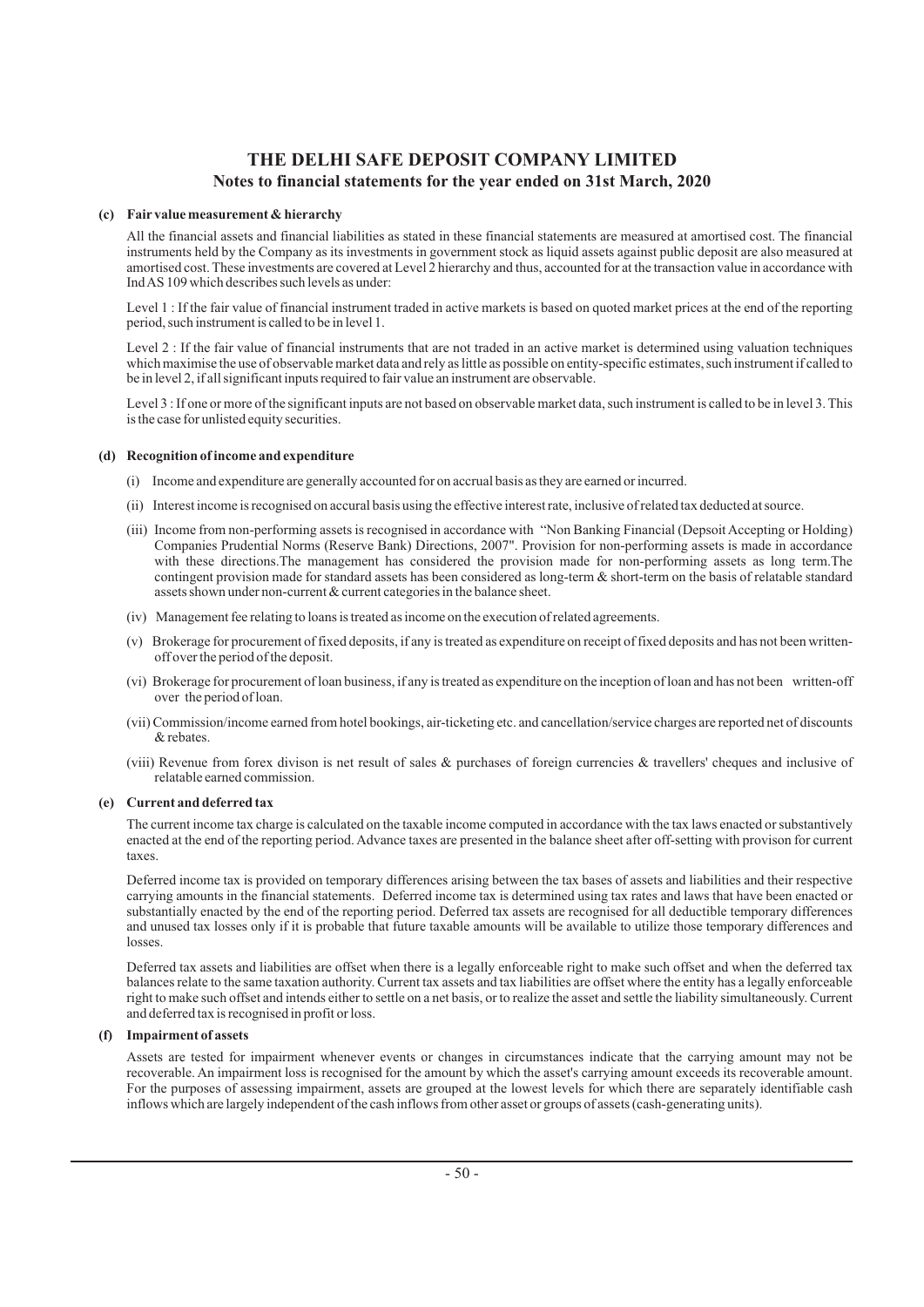#### **(g) Cash and cash equivalents**

For the purpose of presentation in the statement of cash flows, cash and cash equivalents includes cash on hand, deposits held at call with financial institutions, other short-term, liquid investments with original maturities of three months or less that are readily convertible to known amounts of cash and which are subject to an insignificant risk of changes in value. Bank overdrafts are shown within borrowings in liabilities in the balance sheet.

#### **(h) Property, plant and equipment**

All items of property, plant and equipment are stated at historical cost less accumulated depreciation. Historical cost includes expenditure that is directly attributable to the acquisition of the items and incurred to bring them to the location or conditions in which the managemnet intends to operate the same. Subsequent costs are included in the asset's carrying amount only when it is probable that future economic benefits associated with the item will flow to the Company and the cost of the item can be measured reliably. The carrying amount of any component accounted for as a separate asset is derecognised when replaced.All other repairs and maintenance are charged to profit or loss during the reporting period in which they are incurred.

#### **Transition to IndAS**

On transition to Ind AS, the Company has elected to continue with the carrying value of all of its property, plant and equipment recognised as atApril 1, 2018 as measured in accordance with the previous GAAPand use that carrying value as the deemed cost of the property, plant and equipment.

#### **Depreciation methods, estimated useful lives & residual value**

Depreciation on all items of property, plant & equipments is provided on written down value method at applicable rates over their respective useful depreciable lives as stated in Schedule II of Co. Act, 2013. Depreciation is charged on pro-rata basis for assets purchased/sold during the year. The residual values are not more than 5 per cent of the original cost of the asset. The assets' residual values and useful lives are reviewed and adjusted if appropriate, at the end of each reporting period.

#### **(i) Other intangibles**

Intangible assets are recognised where it is probable that the future economic benefit attributable to the assets will flow to the Company and its cost can be reliably measured. Intangible assets are stated at cost of acquisition less accumulated amortization and impairment, if any.

#### **Transition to IndAS**

On transition to IndAS, the Company has elected to continue with the carrying value of all of intangible assets recognised as atApril 1, 2018 as measured in accordance with the previous GAAPand use that carrying value as the deemed cost of intangible assets.

#### **Amortization methods & estimated useful lives**

The Company amortises intangible assets on a straight-line basis over the useful lives of the assets commencing from the month in which the asset is first put to use. The Company provides pro-rata depreciation from the day the asset is put to use. Intangible asset, being online portal of the Company for its travel division is amortized over its estimated useful live of 10 years commencing from the year of its acqusition.

#### **(j) Investment properties**

Property that is held for long-term rental yields or for capital appreciation or both and which is not occupied by the Company for its business use is classified as investment property. Investment property is measured initially at its cost, including related transaction costs and borrowing costs, if any. Subsequent expenditure is capitalised to the asset's carrying amount only when it is probable that future economic benefits associated with the expenditure will flow to the Company and the cost of the item can be measured reliably. All other repairs and maintenance costs are expensed when incurred.

#### **Transition to IndAS**

On transition to IndAS, the Company has elected to continue with the carrying value of its investment properties recognised as atApril 1, 2018 as measured in accordance with the previous GAAPand use that carrying value as the deemed cost of investment properties.

#### **Depreciation methods, estimated useful lives & residual value**

Depreciation on investment properties is provided on written down value method at applicable rates over their respective useful depreciable lives which is determined by the Company as 60 years in line with Schedule II of the Act which specify this live for any immovable property. Depreciation is charges on pro-rata basis for assets purchased/sold during the year.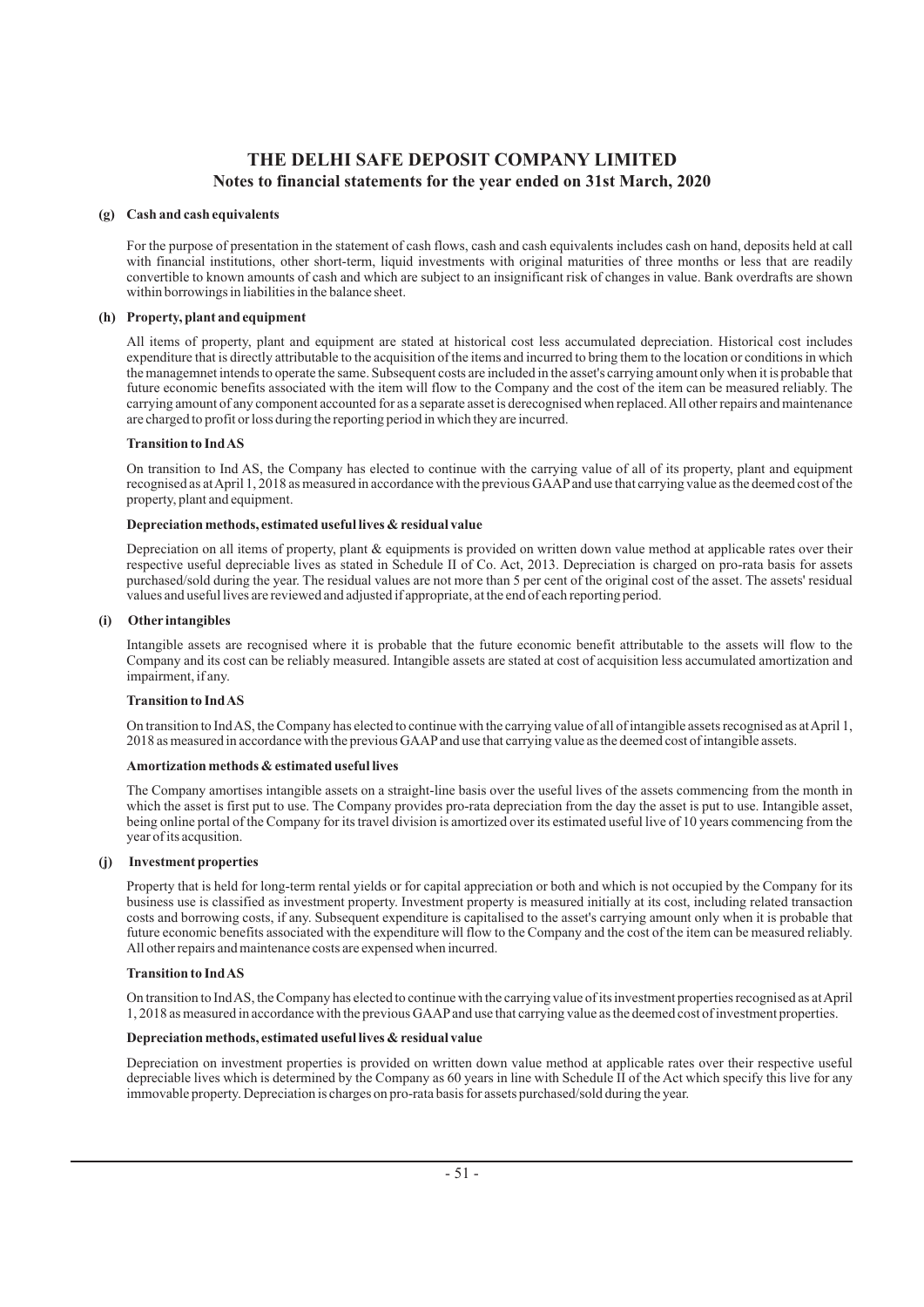#### **(k) Off-setting financial instruments**

Financial assets and liabilities are offset and the net amount is reported in the balance sheet where there is a legally enforceable right to offset the recognised amounts and there is an intention to settle on a net basis or realize the asset and settle the liability simultaneously.

#### **(l) Borrowing cost**

General and specific borrowing costs that are directly attributable to the acquisition of a qualifying asset are capitalized during the period in which they are incurred. Other borrowing costs are expensed in the period in which they are incurred.

#### **(m) Provisions**

A provision is recognised when there is a present obligation, legal or constructive, as a result of past event and it is probable that an outflow of resources will be required to settle the obligation, in respect of which a reliable estimate can be made. Provisions are determined based on best estimate of the amount required to settle the obligation at the balance sheet date. Contingent liabilities are not provided for and are disclosed in the notes on accounts.

#### **(n) Employment benefits**

#### **(i) Short-term obligations**

Liabilities for salaries and wages including non-monetary benefits that are expected to be settled within 12 months after the end of the period in which the employees render the related service are recognised as an expenses in the statement of profit and loss measured at the amounts expected to be paid when the liabilities are settled. As per management, the liabilities for earned leave are expected to be settled within 12 months after the end of the period in which the employees render the related service. They are therefore also measured as an expense in the statement of profit and loss.

#### **(ii) Post-employment obligations**

- The Company has no defined benefit plans. The Company has following defined contribution plans : -
- Employees' Provident Fund being maintained under Employees Provident FundAct, 1952. -
- Employees' State Insurance Fund being maintained under Employee's State InsuranceAct, 1948. -
- The Companies Employees' Gratuity Fund and Superannuation Fund are being administered by the Life Insurance Corporation of India (LIC).

Contribution to above funds being defined contribution schemes is made at pre-determined amounts and is charged to the Statement of profit and loss as an employee benefit expense when they are due. As per management, there are no obligations other than the contribution payable to these funds and in their opinion, the contributions so far made to abovesaid funds would be sufficient to meet its present liability in respect of abovesaid plans as and when it arises for payment.

#### **Net profit or loss for the period, prior period items and changes in accounting policies (o)**

During the year, the Company has adapted IndAS framework w.e.f.April 1, 2019. Due to this transition, the Company has changed its significant accounting policies in line with IndAS framework requirements.

#### **(p) Current & Non-Current classification**

The reported assets & liabilities are classified as current or non-current in accordance with the general instructions for preparation of balance sheet in accordance with revised Schedule II of Companies Act, 2013 and as per available records and subject to estimates & assumptions made by the management. The management has considered:

- (i) All assets as current which are expected to be realised within twelve months after the reporting period. Other assets are classifed as non-current;
- (ii) All cash & cash equivalents as current as they are not restricted from being exchanged or used to settle a liability for atleast twelve months after the reporting period;
- (iii) All liabilities as current which are expected to be settle in its normal operating cycle or which are due to be settled within twelve months after the reporting period or to which the Company does not have any unconditional right to defer the settlement of the liability for atleast twelve months after the reporting period.
- (iv) Borrowings from directors and caution money from lockerholders as non-current liabilites in the absence of any specific  $\&$ definite terms or conditions regarding repayment thereof.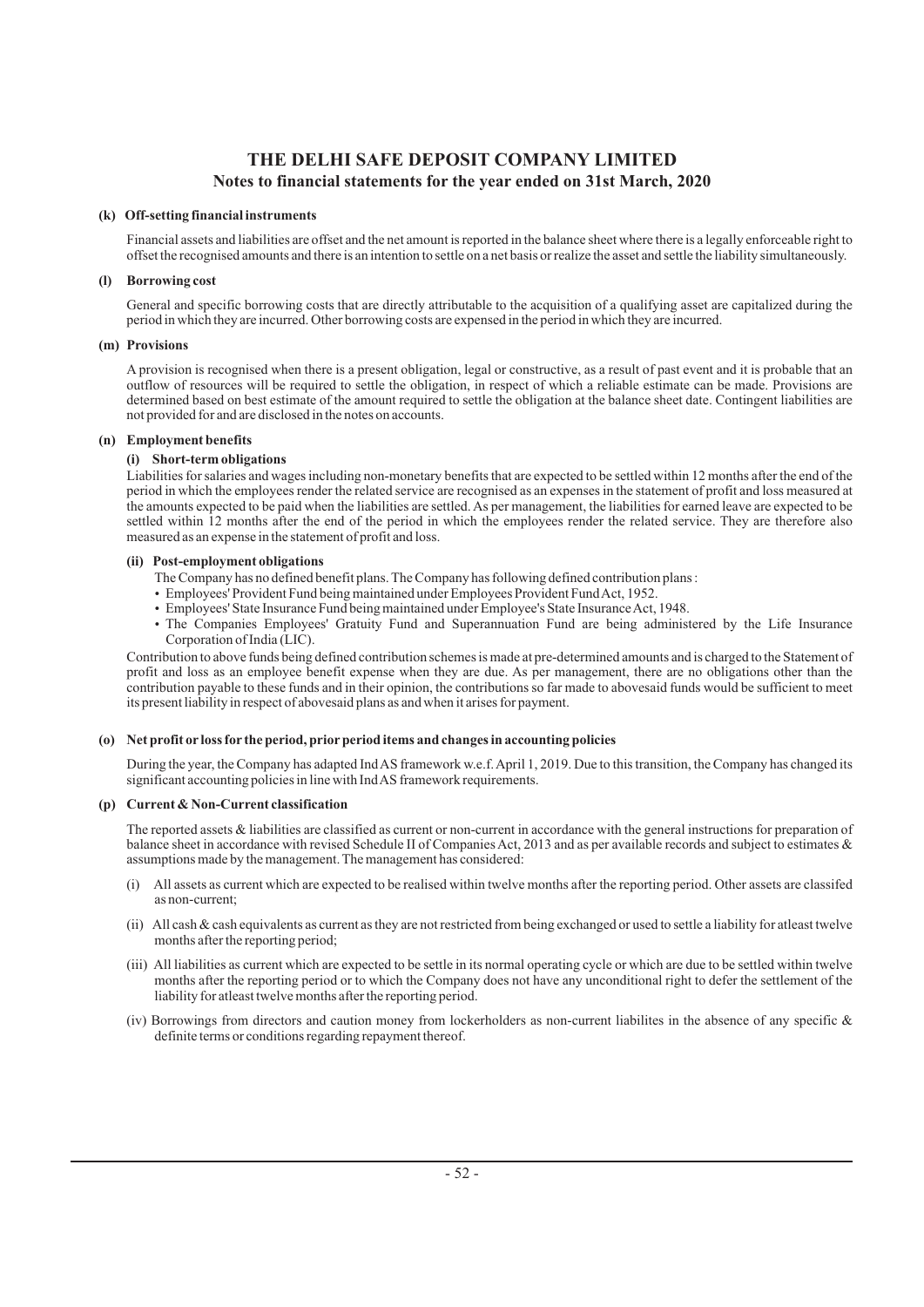| 3. | Cash and cash equivalents                                                               | 31st March, 2020<br>Rs.           | 31st March, 2019<br>Rs.    | 31st March, 2018<br>Rs.    |
|----|-----------------------------------------------------------------------------------------|-----------------------------------|----------------------------|----------------------------|
|    | Cash, foreign currency & stamps on hand<br>Balances with banks                          | 16,88,910                         | 19, 35, 571                | 21,09,017                  |
|    | on current accounts                                                                     | 2,27,39,305                       | 1,48,35,567                | 32,89,290                  |
|    | Total                                                                                   | 2,44,28,215                       | 1,67,71,138                | 53,98,307                  |
| 4. | Bank balance other than cash and cash equivalents above                                 | 31st March, 2020<br>Rs.           | 31st March, 2019<br>Rs.    | 31st March, 2018<br>Rs.    |
|    | Liquid assets held against public deposit in the form<br>of bank term deposits<br>Total | 54,67,741<br>54,67,741            | 52,00,503<br>52,00,503     | 43,77,254<br>43,77,254     |
| 5. | <b>Trade Receivables</b>                                                                | 31st March, 2020                  | 31st March, 2019           | 31st March, 2018           |
|    | At amortised cost<br>Unsecured, considered good                                         | Rs.                               | Rs.                        | Rs.                        |
|    | Locker rentals<br>Travel and tours division<br>Forex                                    | 51,21,336<br>59, 53, 767<br>4,098 | 37,28,674<br>45,86,130     | 35,49,978<br>39,19,926     |
|    | Credit facilities                                                                       | 3,32,51,877                       | 34,070                     | 5,62,356                   |
|    | Total - Gross<br>Impairment loss allowance (Expected loss credit)                       | 4,43,31,078<br>(2,67,444)         | 83,48,874<br>(22, 28, 212) | 80,32,260<br>(25, 97, 247) |
|    | Total - Net                                                                             | 4,40,63,634                       | 61,20,662                  | 54,35,013                  |

# **6. Loans**

|                                                            | 31st March, 2020<br>Rs. | 31st March, 2019<br>Rs. | 31st March, 2018<br>Rs. |
|------------------------------------------------------------|-------------------------|-------------------------|-------------------------|
| At amortised cost                                          |                         |                         |                         |
| Secured by tangible and/or intangible assets               |                         |                         |                         |
| Principal outstanding but not due                          | 18, 16, 25, 788         | 27,01,08,807            | 28,04,15,782            |
| Instalments outstanding $&$ due for less than three months | 1,63,77,451             | 97,72,571               | 1,21,10,003             |
| Principal outstanding $&$ due for more than three months   | 5,62,41,329             | 2,15,14,060             | 1,75,09,633             |
| Unsecured                                                  |                         |                         |                         |
| Principal outstanding but not due                          | 7,96,32,536             | 8,70,02,457             | 4,02,42,430             |
| Instalments outstanding $&$ due for less than three months | 54,81,758               | 45,77,110               | 12,61,201               |
| Principal outstanding $&$ due for more than three months   | 20,43,007               |                         | 32,52,025               |
| Total - Gross                                              | 34, 14, 01, 869         | 39, 29, 75, 005         | 35,47,91,074            |
| Impairment loss allowance (Expected loss credit)           | (1,07,17,282)           | (1,30,90,021)           | (1,07,31,347)           |
| Total - Net                                                | 33,06,84,587            | 37,98,84,984            | 34,40,59,727            |
|                                                            |                         |                         |                         |

**Corporate & other entities**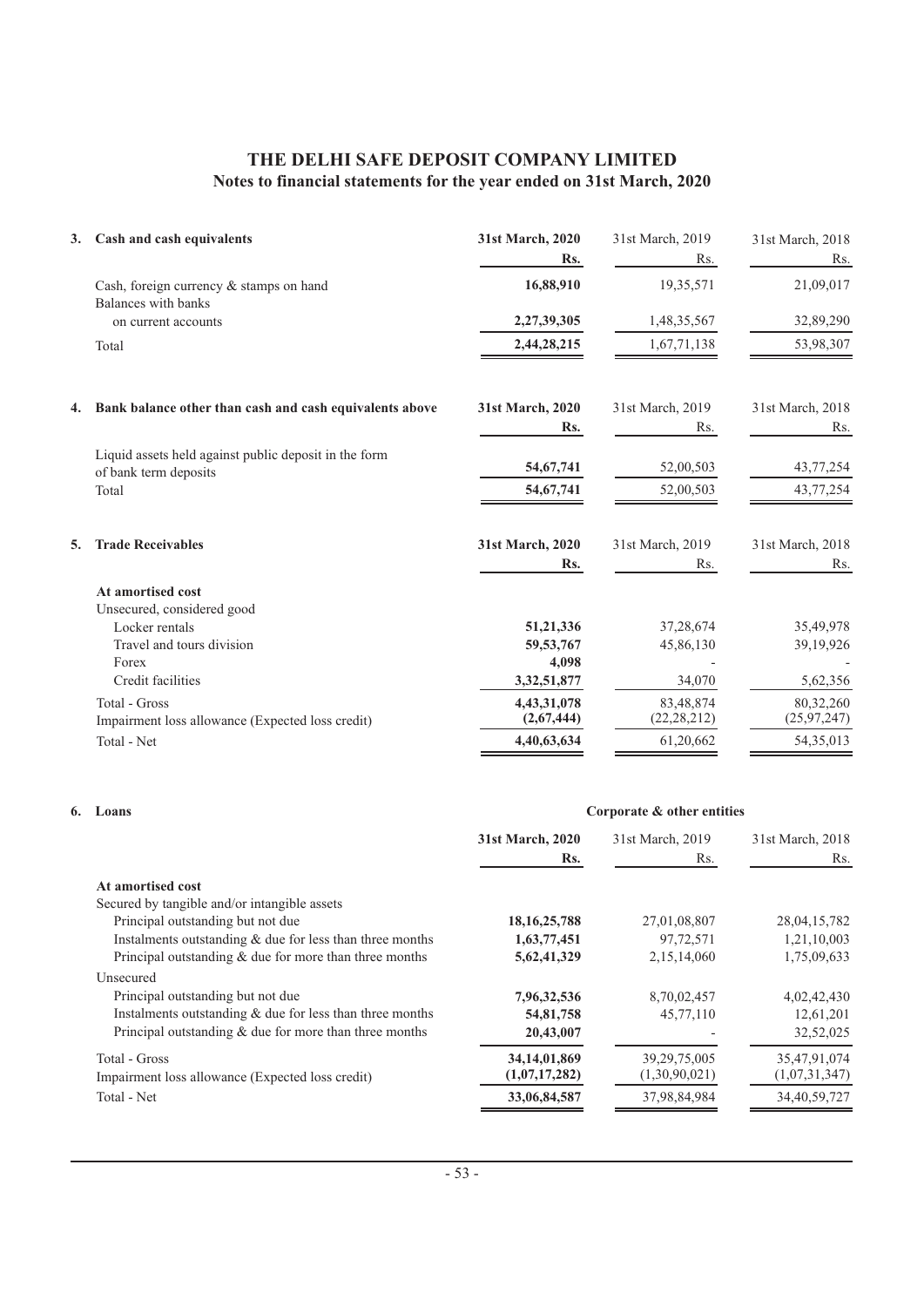|                                                            | <b>Others</b>    |                  |                  |  |
|------------------------------------------------------------|------------------|------------------|------------------|--|
|                                                            | 31st March, 2020 | 31st March, 2019 | 31st March, 2018 |  |
|                                                            | Rs.              | Rs.              | Rs.              |  |
| At amortised cost                                          |                  |                  |                  |  |
| Secured by tangible and/or intangible assets               |                  |                  |                  |  |
| Principal outstanding but not due                          | 67,20,593        | 1,25,91,487      | 2,38,48,764      |  |
| Instalments outstanding $&$ due for less than three months | 1,47,667         | 8,18,769         | 8,36,168         |  |
| Principal outstanding $&$ due for more than three months   | 21,60,645        |                  |                  |  |
| Unsecured                                                  |                  |                  |                  |  |
| Principal outstanding but not due                          | 1,55,89,954      | 1,46,29,629      | 1,59,94,415      |  |
| Instalments outstanding $&$ due for less than three months | 8, 11, 975       | 1,09,171         | 2,45,158         |  |
| Secured against fixed deposit                              |                  |                  |                  |  |
| Principal outstanding but not due                          |                  | 4,51,500         |                  |  |
| Total - Gross                                              | 2,54,30,834      | 2,86,00,556      | 4,09,24,505      |  |
| Impairment loss allowance (Expected loss credit)           | (8, 13, 481)     | (16,74,324)      | (13, 49, 299)    |  |
| Total - Net                                                | 2,46,17,353      | 2,69,26,232      | 3,95,75,206      |  |
|                                                            |                  |                  |                  |  |

|                                                            | <b>Employees and relatives</b> |                  |                  |  |
|------------------------------------------------------------|--------------------------------|------------------|------------------|--|
|                                                            | 31st March, 2020               | 31st March, 2019 | 31st March, 2018 |  |
|                                                            | Rs.                            | Rs.              | Rs.              |  |
| At amortised cost                                          |                                |                  |                  |  |
| Secured, considered good                                   |                                |                  |                  |  |
| Principal outstanding but not due                          | 39,40,957                      | 29, 17, 155      | 14,48,092        |  |
| Instalments outstanding $&$ due for less than three months | 76,972                         | 84,744           | 59,788           |  |
| Secured against fixed deposit                              |                                |                  |                  |  |
| Principal outstanding but not due                          | 59,50,000                      |                  |                  |  |
| Total - Gross                                              | 99,67,929                      | 30,01,899        | 15,07,880        |  |
| Impairment loss allowance (Expected loss credit)           |                                |                  |                  |  |
| Total - Net                                                | 99,67,929                      | 30,01,899        | 15,07,880        |  |
|                                                            |                                |                  |                  |  |

|                                                  | 31st March, 2020<br>Rs. | 31st March, 2019<br>Rs. | 31st March, 2018<br>Rs. |
|--------------------------------------------------|-------------------------|-------------------------|-------------------------|
| Loans in India                                   |                         |                         |                         |
| Public Sector                                    |                         |                         |                         |
| Others                                           | 37,68,00,632            | 42, 45, 77, 460         | 39, 72, 23, 459         |
| Loans outside India                              |                         |                         |                         |
| Total - Gross                                    | 37,68,00,632            | 42, 45, 77, 460         | 39, 72, 23, 459         |
| Impairment loss allowance (Expected loss credit) | (1,15,30,763)           | (1,47,64,345)           | (1,20,80,646)           |
| Total - Net                                      | 36,52,69,869            | 40,98,13,115            | 38, 51, 42, 813         |

Note : Secured loans given to customers are secured/partly secured by mortgage of property, hypothecation of assets and personal guarantees.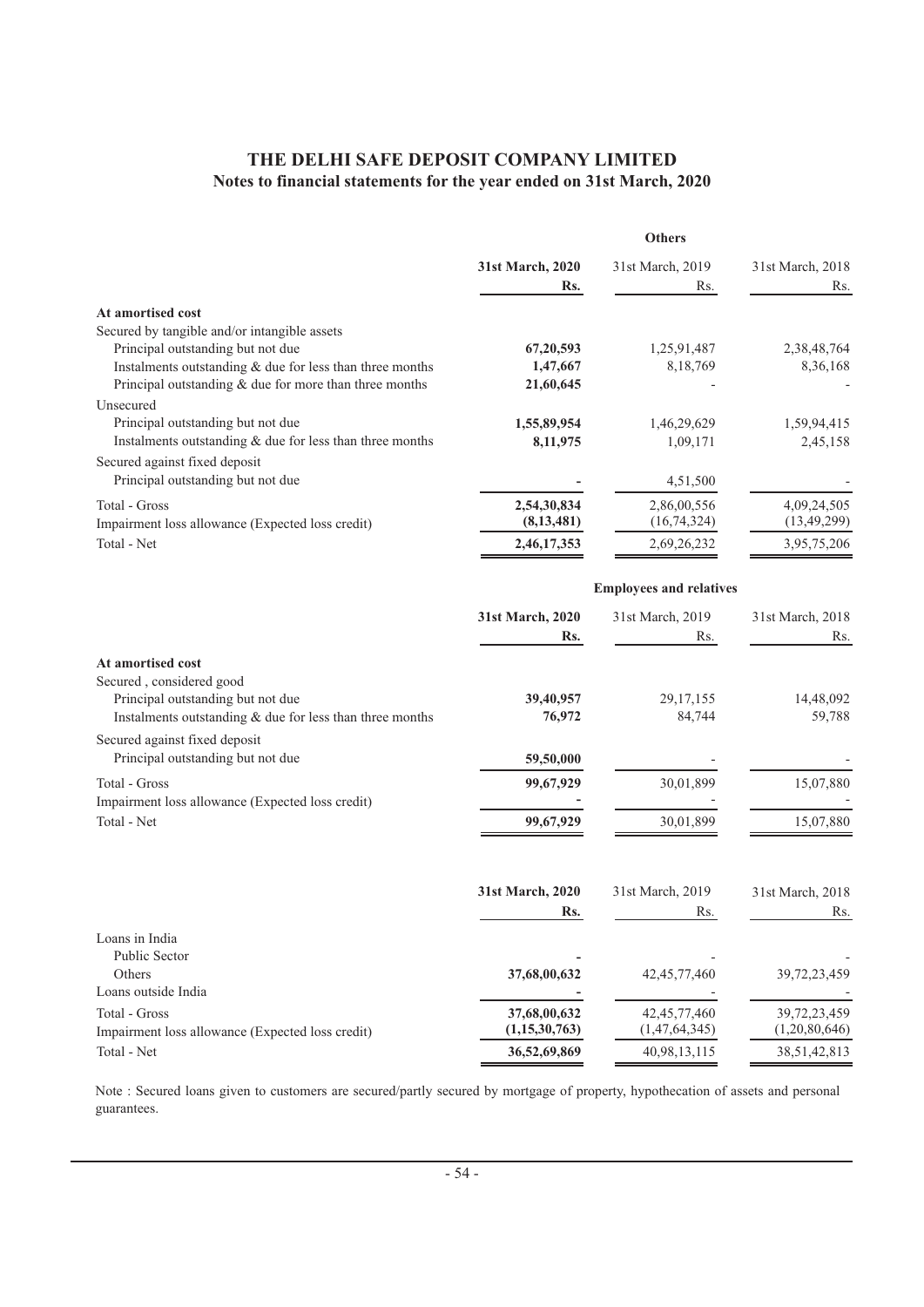#### **Credit risk exposure**

The following table contains an analysis of the credit risk exposure of loan assets for which an ECL is required. The gross carrying amount of financial assets below also represents the Company's maximum exposure to credit risk on these assets. No ECL is provided on nonperforming loan assets as provision has been made for such assets under IRACPguidelines of Reserve Bank of India.

|    |                                                                                                                                                                                                                              |                               | 31 March, 2020                                     |                          |                                   | 31 March, 2019                    |
|----|------------------------------------------------------------------------------------------------------------------------------------------------------------------------------------------------------------------------------|-------------------------------|----------------------------------------------------|--------------------------|-----------------------------------|-----------------------------------|
|    |                                                                                                                                                                                                                              | Stage 1                       | Stage 2<br>12 months ECL Lifetime ECL Lifetime ECL | Stage 3                  | <b>Total</b>                      | Total                             |
|    |                                                                                                                                                                                                                              | Rs.                           | Rs.                                                | Rs.                      | Rs.                               | Rs.                               |
|    | Loans secured by tangible and/or intangible assets<br>Unsecured loans                                                                                                                                                        | 15,45,11,676<br>6,58,90,868   | 5,03,59,823<br>3,56,25,355                         | ÷<br>۰                   | 20,48,71,499<br>10, 15, 16, 223   | 29, 32, 62, 814<br>10,63,18,378   |
|    | Gross carrying amount<br>Impairment loss allowance (Expected loss credit)                                                                                                                                                    | 22,04,02,544<br>(64, 43, 669) | 8,59,85,178<br>(50, 87, 094)                       | $\overline{\phantom{a}}$ | 30,63,87,722<br>(1,15,30,763)     | 39,95,81,192<br>(1,47,64,345)     |
|    | Net carrying amount                                                                                                                                                                                                          | 21,39,58,875                  | 8,08,98,084                                        | $\overline{\phantom{a}}$ | 29,48,56,959                      | 38,48,16,847                      |
| 7. | <b>Investments</b>                                                                                                                                                                                                           |                               | 31st March, 2020<br>Rs.                            | 31st March, 2019         | Rs.                               | 31st March, 2018<br>Rs.           |
|    | At amortised cost<br>Unquoted investments<br>Govenrment stock (Held as liquid assets against public deposits)<br>Face Value : Rs.1,07,00,000/-<br>(Rs.1,09,00,000/- as at 31.03.2019 &<br>Rs.1,11,00,000/- as at 31.03.2018) |                               | 1,06,81,924                                        |                          | 1,08,25,730                       | 1,09,55,330                       |
|    | Total - Gross<br>Investments written off                                                                                                                                                                                     |                               | 1,06,81,924                                        |                          | 1,08,25,730                       | 1,09,55,330                       |
|    | Total - Net                                                                                                                                                                                                                  |                               | 1,06,81,924                                        |                          | 1,08,25,730                       | 1,09,55,330                       |
|    | Investments outside India<br>Investments in India                                                                                                                                                                            |                               | 1,06,81,924                                        |                          | 1,08,25,730                       | 1,09,55,330                       |
|    | Total - Gross<br>Investments written off                                                                                                                                                                                     |                               | 1,06,81,924                                        |                          | 1,08,25,730                       | 1,09,55,330                       |
|    | Total - Net                                                                                                                                                                                                                  |                               | 1,06,81,924                                        |                          | 1,08,25,730                       | 1,09,55,330                       |
| 8. | Other financial assets                                                                                                                                                                                                       |                               | 31st March, 2020<br>Rs.                            | 31st March, 2019         | Rs.                               | 31st March, 2018<br>Rs.           |
|    | Security Deposits - considered good<br>Interest accrued on investments & fixed deposits<br>Advance for construction of investment property                                                                                   |                               | 1,20,288<br>2,51,363                               |                          | 1,20,288<br>2,58,464<br>35,00,000 | 1,20,288<br>1,97,978<br>35,00,000 |
|    | Total                                                                                                                                                                                                                        |                               | 3,71,651                                           |                          | 38,78,752                         | 38,18,266                         |
| 9. | Current tax assets (Net)                                                                                                                                                                                                     |                               | 31st March, 2020<br>Rs.                            | 31st March, 2019         | Rs.                               | 31st March, 2018<br>Rs.           |
|    | Advance income-tax (Net of provisions)                                                                                                                                                                                       |                               | 73,65,036                                          |                          | 31,25,535                         | 22,16,904                         |
|    | Total                                                                                                                                                                                                                        |                               | 73,65,036                                          |                          | 31,25,535                         | 22,16,904                         |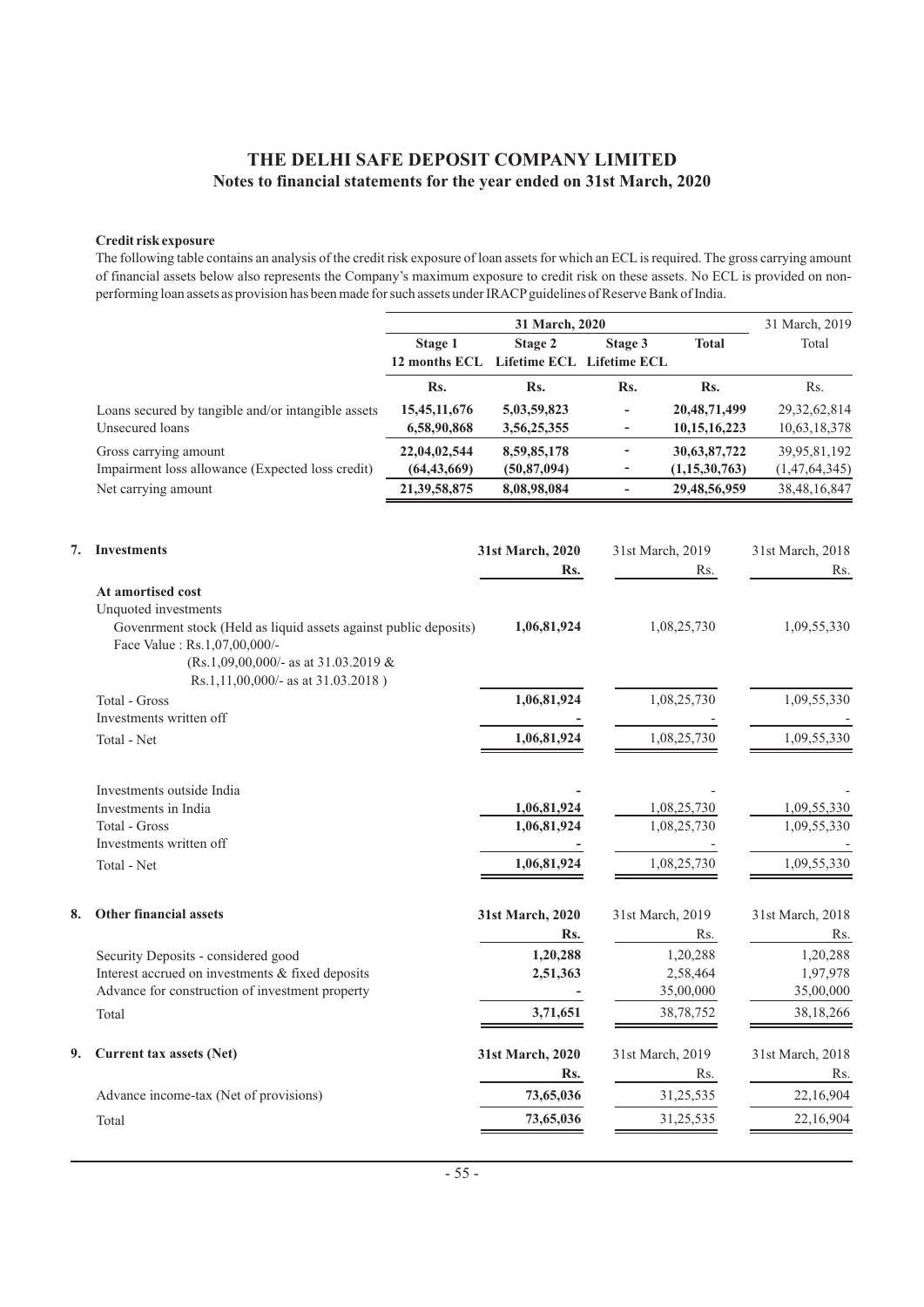| 10. Deferred tax assets (Net)                                                                                    | 31st March, 2020<br>Rs. | 31st March, 2019<br>Rs. | 31st March, 2018<br>Rs. |
|------------------------------------------------------------------------------------------------------------------|-------------------------|-------------------------|-------------------------|
| Deferred tax liabilities<br>Deferred tax assets                                                                  |                         |                         |                         |
| Fixed assets : Impact of difference between tax depreciation<br>and depreciation charged for financial reporting | 7,92,470                | 8,91,472                | 7,69,005                |
| Provision for NPA                                                                                                | 16,81,579               | 7,34,564                | 12,89,065               |
| Contingent provision for standard assets                                                                         | 4,01,075                | 4,60,345                | 4,29,467                |
| Provision for expected credit loss                                                                               | 28,022                  |                         |                         |
| Provision for leave encashments                                                                                  | 5,50,351                | 5,05,168                | 4,69,587                |
|                                                                                                                  | 34,53,497               | 25,91,549               | 29,57,124               |
| Net deferred tax assets                                                                                          | 34,53,497               | 25,91,949               | 29,57,124               |
| 11. Investment Property                                                                                          | 31st March, 2020        | 31st March, 2019        | 31st March, 2018        |
|                                                                                                                  | Rs.                     | Rs.                     | Rs.                     |
| <b>Gross Carrying amount</b>                                                                                     |                         |                         |                         |
| Opening balance                                                                                                  | 17,21,100               | 17,21,100               | 17,21,100               |
| Additions during the year                                                                                        | 36,40,835               |                         |                         |
| Closing balance                                                                                                  | 53,61,935               | 17,21,100               | 17,21,100               |
| <b>Accumulated depreciation</b>                                                                                  |                         |                         |                         |
| Opening balance                                                                                                  | 2,04,778                | 1,27,148                | 45,543                  |
| Depreciation charge for the year                                                                                 | 2,47,786                | 77,630                  | 81,605                  |
| Closing balance                                                                                                  | 4,52,564                | 2,04,778                | 1,27,148                |
| Net carrying amount as at year end.                                                                              | 49,09,371               | 15,16,322               | 15,93,952               |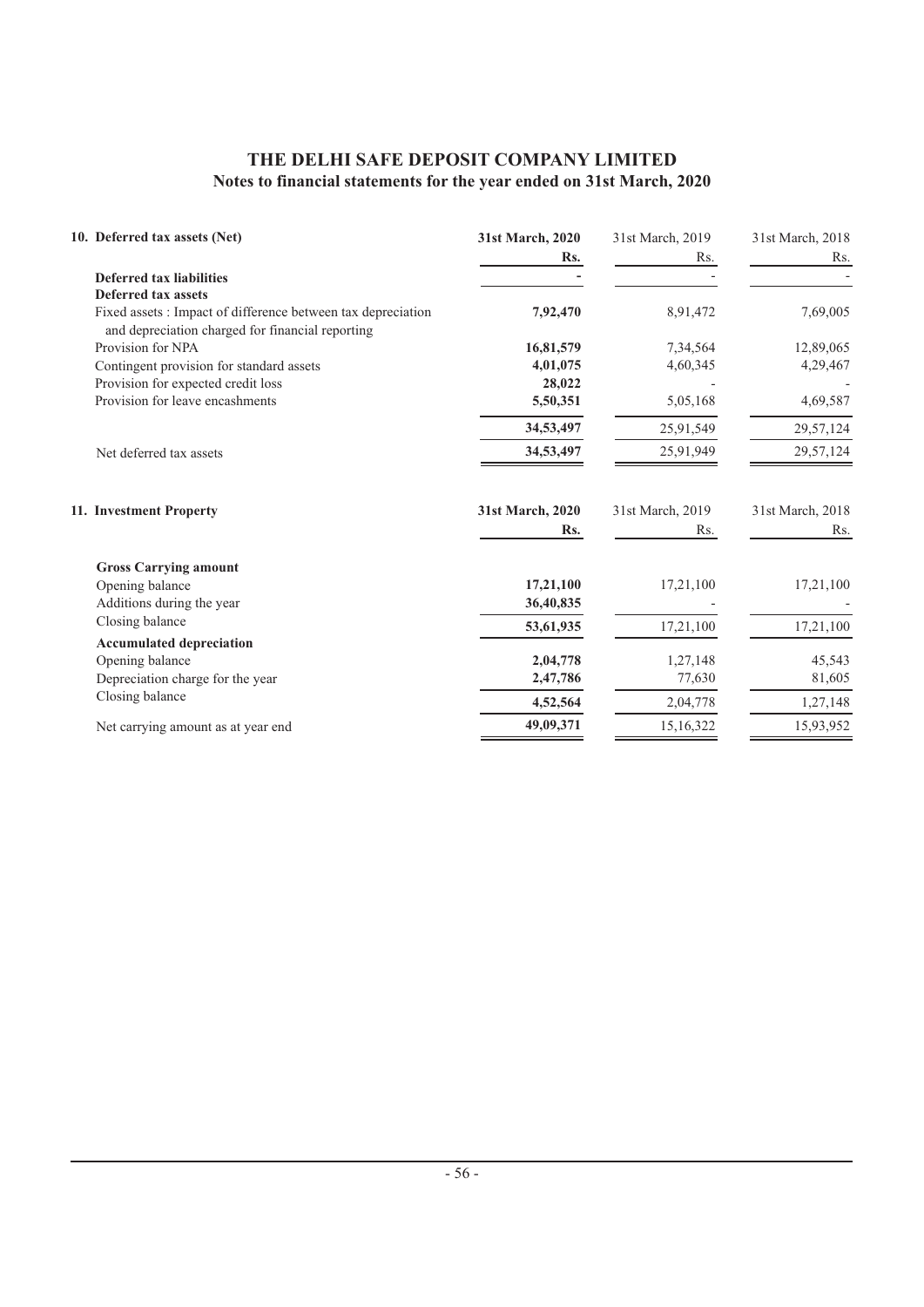| Property, Plant & Equipment<br>12. |                                                |                     | <b>Gross Block</b>              |                                                  |                     |                     |                 | Depreciation / Amortization                               |                     | Net Block           |                     |
|------------------------------------|------------------------------------------------|---------------------|---------------------------------|--------------------------------------------------|---------------------|---------------------|-----------------|-----------------------------------------------------------|---------------------|---------------------|---------------------|
|                                    |                                                |                     |                                 |                                                  |                     |                     |                 |                                                           |                     |                     |                     |
| <b>PARTICULARS</b>                 | Life<br>in number<br>of years<br><b>Useful</b> | 01.04.2019<br>As on | Additions<br>during the<br>year | <b>Transfers</b><br>during the<br>Sales/<br>year | 31.03.2020<br>As on | 01.04.2019<br>As on | For the<br>year | during the year<br>Adjustment<br>Transfers<br>for Sales / | 31.03.2020<br>As on | 31.03.2020<br>As on | 31.03.2019<br>As on |
| Air conditioners                   | S                                              | 4,16,071            |                                 |                                                  | 4,16,071            | 2,66,182            | 27,874          |                                                           | 2,94,056            | 1,22,015            | 1,49,889            |
| Cars                               | $\infty$                                       | 69,32,640           |                                 |                                                  | 69,32,640           | 50,33,028           | 5,62,398        |                                                           | 55,95,426           | 13,37,214           | 8,99,612            |
| Computers                          | $\tilde{\epsilon}$                             | 22,67,826           | 1,25,379                        |                                                  | 23,93,205           | 15,65,042           | 4,49,005        |                                                           | 20,14,047           | 3,79,158            | 7,02,784            |
| EPABX system and                   | $\sim$                                         | 2,36,588            | 98,000                          |                                                  | 3,34,588            | 1,95,721            | 52,192          |                                                           | 2,47,913            | 86,675              | 40,867              |
| telephone equipments               |                                                |                     |                                 |                                                  |                     |                     |                 |                                                           |                     |                     |                     |
| Electric fittings                  | $\overline{10}$                                | 1,84,760            |                                 |                                                  | 1,84,760            | 1,55,332            | 7,870           |                                                           | 1,63,202            | 21,558              | 29,428              |
| Furniture & other equipments       | $\overline{10}$                                | 6,38,740            | 47,385                          |                                                  | 6,86,125            | 4,53,274            | 55,023          |                                                           | 5,08,297            | 1,77,828            | 1,85,466            |
| Fax                                | 15                                             | 6,312               |                                 |                                                  | 6,312               | 3,156               |                 |                                                           | 3,156               | 3,156               | 3,156               |
| Signal Generator                   | $\overline{15}$                                | 32,206              |                                 |                                                  | 32,206              | 20,086              | 5,463           |                                                           | 25,549              | 6,657               | 12,120              |
| Invertor                           | $\supseteq$                                    | 42,003              |                                 |                                                  | 42,003              | 39,903              |                 |                                                           | 39,903              | 2,100               | 2,100               |
| Property                           | $\rm 60$                                       | 31,57,185           |                                 |                                                  | 31,57,185           | 18,29,678           | 64,227          |                                                           | 18,93,905           | 12,63,280           | 13,27,507           |
| Security system                    | $\overline{10}$                                | 21,190              |                                 |                                                  | 21,190              | 20,130              |                 |                                                           | 20,130              | 1,060               | 1,060               |
| Vaults equipments                  | $\overline{15}$                                | 19,79,525           |                                 |                                                  | 19,79,525           | 16,76,242           | 61,061          |                                                           | 17,37,303           | 2,42,222            | 3,03,283            |
| Voltage stabilizers / U.P.S.       | $\sim$                                         | 1,15,301            |                                 |                                                  | 1,15,301            | 1,01,361            | 5,304           |                                                           | 1,06,665            | 8,636               | 13,940              |
| Dome camera                        | $10$                                           | 61,566              |                                 |                                                  | 61,566              | 56,295              | 907             |                                                           | 57,202              | 4,364               | 5,271               |
| Video camera                       | $10\,$                                         | 21,190              |                                 |                                                  | 21,190              | 20,131              |                 |                                                           | 20,131              | 1,059               | 1,059               |
| TV & DVD Player                    | $10$                                           | 62,168              |                                 |                                                  | 62,168              | 54,833              | 1,899           |                                                           | 56,732              | 5,436               | 7,335               |
| Safe                               | $10$                                           | 11,813              |                                 |                                                  | 11,813              | 11,055              | 167             |                                                           | 11,222              | 591                 | 758                 |
| Sewar pump                         | S                                              | 5,460               |                                 |                                                  | 5,460               | 5,187               |                 |                                                           | 5,187               | 273                 | 273                 |
| Dehumidifier                       | $\overline{10}$                                | 19,990              |                                 |                                                  | 19,990              | 16,457              | 958             |                                                           | 17,415              | 2,575               | 3,533               |
| Refrigerator                       | 10                                             | 85,058              |                                 |                                                  | 85,058              | 22,166              | 16,282          |                                                           | 38,448              | 46,610              | 62,892              |
| DVR Camera                         | $10\,$                                         | 81,889              |                                 |                                                  | 81,889              | 55,878              | 6,825           |                                                           | 62,703              | 19,186              | 26,011              |
| I Pad                              | $\omega$                                       | 2,10,672            |                                 |                                                  | 2,10,672            | 1,31,155            | 50,222          |                                                           | 1,81,377            | 29,295              | 79,517              |
| Stair Lift                         | $\equiv$                                       | 3,79,101            |                                 |                                                  | 3,79,101            | 2,95,411            | 21,723          |                                                           | 3,17,134            | 61,967              | 83,690              |
| Total as at March 31, 2020         |                                                | 1,69,69,254         | 2,70,764                        |                                                  | 1,72,40,018         | 1,20,27,703         | 13,89,400       |                                                           | 1,34,17,103         | 38,22,915           | 49,41,551           |
| For the year ended March 31, 2019  |                                                | 1,63,06,361         | 6,62,893                        |                                                  | 1,69,69,254         | 99,62,194           | 20,65,509       |                                                           | 1,20,27,703         | 49,41,551           | 79,38,119           |
| For the year ended March 31, 2018  |                                                | 1,70,74,574         | 13,90,990                       | 21,59,203                                        | 1,63,06,361         | 99,61,944           | 19,16,922       | 19,16,672                                                 | 99,62,194           | 63,44,167           | 87,88,187           |
| Other intangible assets<br>13.     |                                                |                     |                                 |                                                  |                     |                     |                 |                                                           |                     |                     |                     |
| Web Portal                         |                                                | 1,43,596            |                                 |                                                  | 1,43,596            | 71,800              | 14,360          | ٠                                                         | 86,160              | 57,436              | 71,796              |
| Total as at March 31, 2020         |                                                | 1,43,596            |                                 |                                                  | 1,43,596            | 71,800              | 14,360          |                                                           | 86,160              | 57,436              | 71,796              |
| For the year ended March 31,2019   |                                                | 1,43,596            |                                 |                                                  | 1,43,596            | 57,440              | 14,360          |                                                           | 71,800              | 71,796              | 86,156              |
| For the year ended March 31,2018   |                                                | 1,43,596            |                                 |                                                  | 1,43,596            | 43,080              | 14,360          | $\blacksquare$                                            | 57,440              | 86,156              | 1,00,516            |

**THE DELHI SAFE DEPOSIT COMPANY LIMITED**

THE DELHI SAFE DEPOSIT COMPANY LIMITED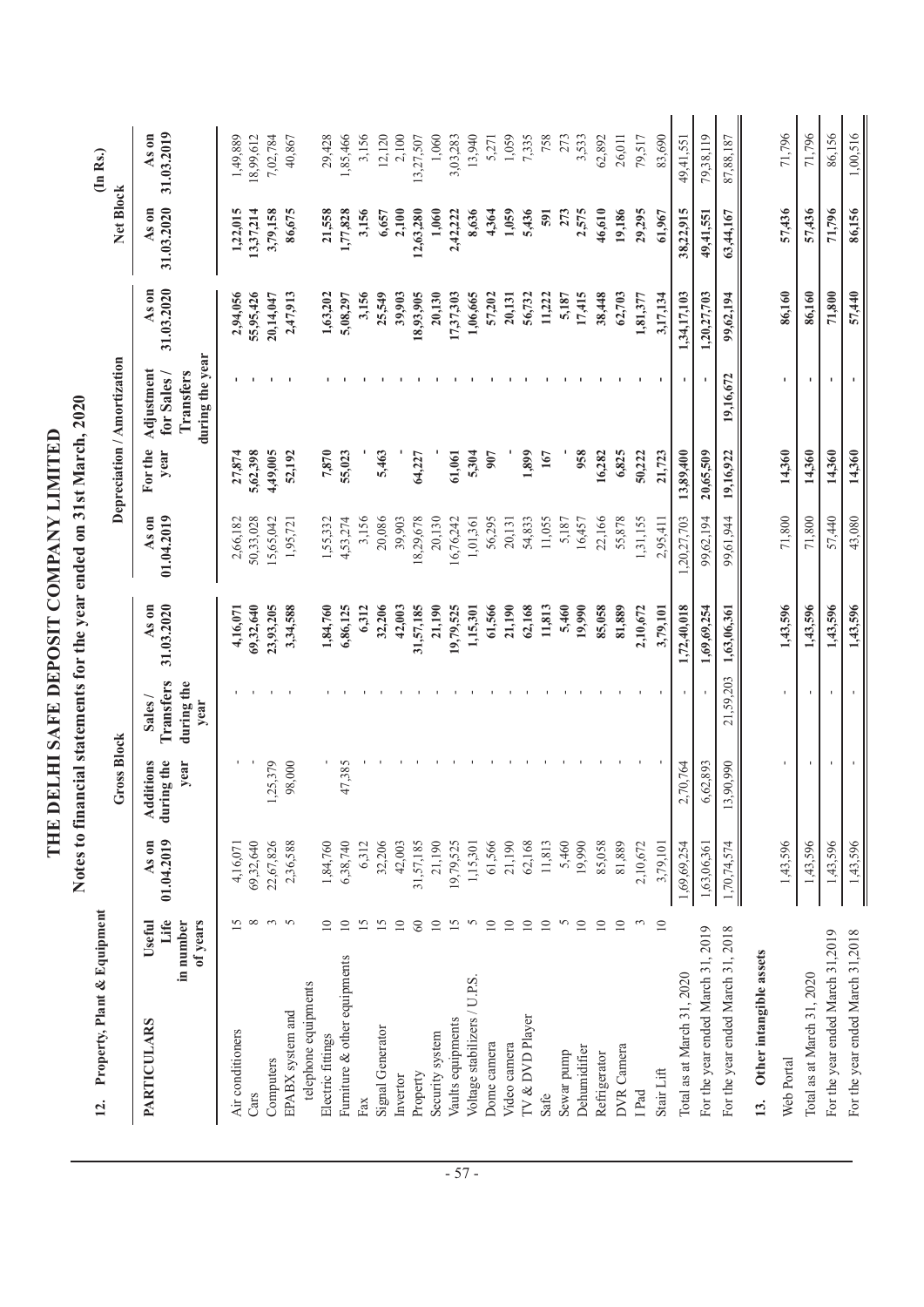| 14. Other non-financial assets                                               | 31st March, 2020 | 31st March, 2019 | 31st March, 2018 |
|------------------------------------------------------------------------------|------------------|------------------|------------------|
|                                                                              | Rs.              | Rs.              | Rs.              |
| Balance with GST authorities                                                 | 6,21,126         | 1,29,195         | 4,68,863         |
| Prepaid expenses                                                             | 1,30,447         | 1,03,733         | 63,434           |
| Total                                                                        | 7,51,573         | 2,32,928         | 5,32,297         |
| 15. Payables                                                                 | 31st March, 2020 | 31st March, 2019 | 31st March, 2018 |
| Trade payables                                                               | Rs.              | Rs.              | Rs.              |
| (Travel suppliers, expenses payable etc.)                                    |                  |                  |                  |
| (i) Total outstanding dues of micro enterprises                              |                  |                  |                  |
| and small enterprises<br>(ii) Total outstanding dues of creditors other than | 50,54,848        | 48, 51, 587      | 41,73,972        |
| micro enterprises and small enterprises                                      |                  |                  |                  |
| Total                                                                        | 50,54,848        | 48, 51, 587      | 41,73,972        |
| 16. Borrowings (Other than debt securities)                                  | 31st March, 2020 | 31st March, 2019 | 31st March, 2018 |
|                                                                              | Rs.              | Rs.              | Rs.              |
| At amortised cost                                                            |                  |                  |                  |
| <b>Secured</b><br>Term loans from banks (Against hypothecation of vehicles)  |                  |                  |                  |
|                                                                              | 13,04,718        | 21,81,236        | 29,79,018        |
| <b>Unsecured</b><br>Loans from directors                                     | 3,68,09,860      | 4, 21, 22, 252   | 6,04,20,581      |
|                                                                              |                  |                  |                  |
| Total                                                                        | 3,81,14,578      | 4,43,03,488      | 6,33,99,599      |
| Borrowings in India                                                          | 3,81,14,578      | 4,43,03,488      | 6,33,99,599      |
| Borrowings outside India                                                     |                  |                  |                  |
| Total                                                                        | 3,81,14,578      | 4,43,03,488      | 6,33,99,599      |
| 17. Deposits                                                                 | 31st March, 2020 | 31st March, 2019 | 31st March, 2018 |
|                                                                              | Rs.              | Rs.              | Rs.              |
| At amortised cost<br><b>Public Deposits</b>                                  | 8,68,68,000      | 8,97,86,000      | 5,82,53,000      |
| From directors & their relatives                                             | 1,76,66,000      | 1,70,92,000      | 1,46,35,000      |
| Total                                                                        | 10,45,34,000     | 10,68,78,000     | 7,28,88,000      |
| 18. Other financial liabilities                                              | 31st March, 2020 | 31st March, 2019 | 31st March, 2018 |
|                                                                              | Rs.              | Rs.              | Rs.              |
|                                                                              | 3,39,20,705      | 3,36,66,705      | 3,35,79,620      |
| Caution money from lockerholders<br>Book overdrafts                          | 2,61,435         | 65,39,597        | 80, 33, 186      |
| Interest accrued but not due on:                                             |                  |                  |                  |
| Deposits from public                                                         | 73,30,772        | 56,26,161        | 56,66,693        |
| Deposits from directors and their relatives                                  | 11,50,244        | 10,28,473        | 8,75,821         |
| Unclaimed dividend                                                           | 2,88,937         | 3,02,780         | 2,76,183         |
| Total                                                                        | 4,29,52,093      | 4,71,63,716      | 4,84,31,503      |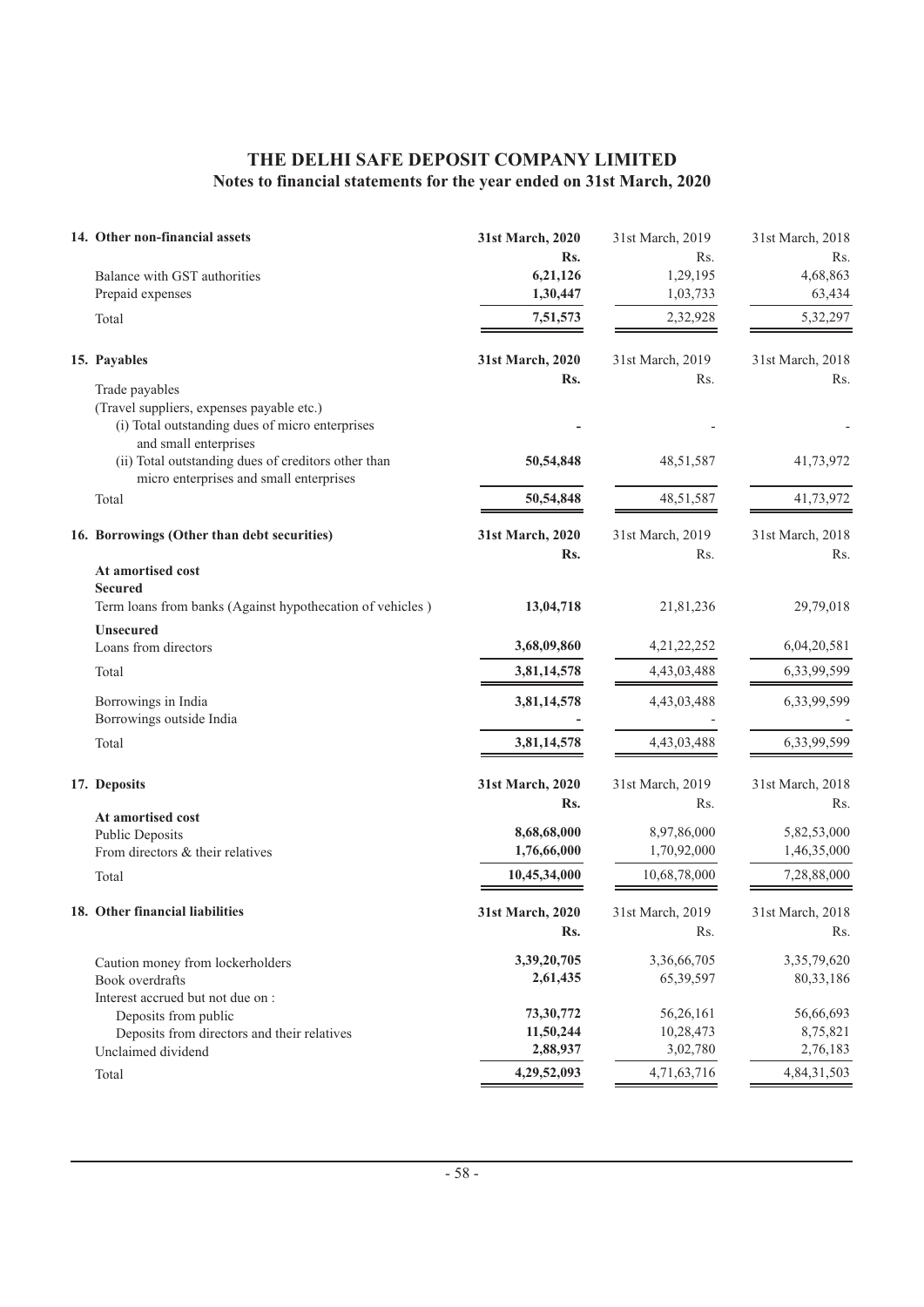| 19. Provisions                                               | 31st March, 2020 | 31st March, 2019 | 31st March, 2018 |
|--------------------------------------------------------------|------------------|------------------|------------------|
|                                                              | Rs.              | Rs.              | Rs.              |
| Provision for employees benefits                             |                  |                  |                  |
| Leave encashment                                             | 19,78,254        | 18, 15, 846      | 17,04,486        |
| Others                                                       |                  |                  |                  |
| Provision for NPA                                            | 60,44,498        | 26,40,417        | 46,79,000        |
| Provision for standard assets                                | 14,41,679        | 16,54,727        | 15,58,864        |
| Total                                                        | 94,64,431        | 61,10,990        | 79,42,350        |
| 20. Other non-financial liabilities                          | 31st March, 2020 | 31st March, 2019 | 31st March, 2018 |
|                                                              | Rs.              | Rs.              | Rs.              |
| Rentals received in advance from lockerholders               | 14,97,148        | 20,94,439        | 18,05,003        |
| Statutory dues including EPF, ESI and tax deducted at source | 12,18,050        | 10,11,141        | 27,500           |
| Total                                                        | 27, 15, 198      | 31,05,580        | 18,32,503        |

#### **21. Equity share capital 60,00,000 52,23,000 52,23,000 - 31,27,428 5,87,724 52,23,000 52,23,000 37,15,152 60,00,000** 60,00,000 43,52,500 43,52,500 - 59.88 11.25 43,52,500 43,52,500 71.13 60,00,000 6,00,000 4,35,250 4,35,250 - 2,60,619 48,977 4,35,250 4,35,250 3,09,596 6,00,000 6,00,00,000 5,22,30,000 43,52,500 4,78,77,500 59.88 11.25 5,22,30,000 5,22,30,000 71.13 6,00,00,000 60,00,000 52,23,000 4,35,250 47,87,750 31,27,428 5,87,724 52,23,000 52,23,000 37,15,152 60,00,000 **6,00,00,000 5,22,30,000 5,22,30,000 - 59.88 11.25 5,22,30,000 5,22,30,000 71.13 6,00,00,000** 31st March, 2018 31st March, 2018 31st March, 2019 31st March, 2019 **31st March, 2020 31st March, 2020** Rs. Rs. Rs. Rs. **Number of shares Number of shares Amount % holding Number of shares** Number of shares **Amount** % holding **Number of shares** Number of shares **Amount** % holding **a) Authorised** Equity shares of Rs.10/- each **b) Issued, subscribed & fully paid up** Equity shares of Rs.10/- each **c) Reconciliation of equity shares outstanding** Opening balance Additions during the year Closing balance **d) Share in the Company held by each shareholders holding more than 5 percent** Mr. Indrajit Seth Mr. Vijay Kumar Gupta

#### **e) Terms/rights attached to equity shares**

The Company has only one class of equity shares having a par value of Rs.10/- per share. Each shareholder of equity shares is entitled to vote per share. In the event of the liquidation of Company, the shareholders of equity shares will be entitled to receive remaining assets of the Company, after distribution of all preferential amount. The distribution will be in proportion to the number of shares held by the shareholders.

- **f)** Out of above equity shares 47,87,750 equity shares were allotted as fully paid-up bonus shares to the existing shareholders in the financial year 2018-2019.
- **g)** The Company has not bought back any shares during the period of last 5 financial years.
- **h)** As on March 31, 2020, the Company has not issued any shares for which calls are unpaid.
- **i)** As on March 31, 2020, the Company has not forfeited any shares.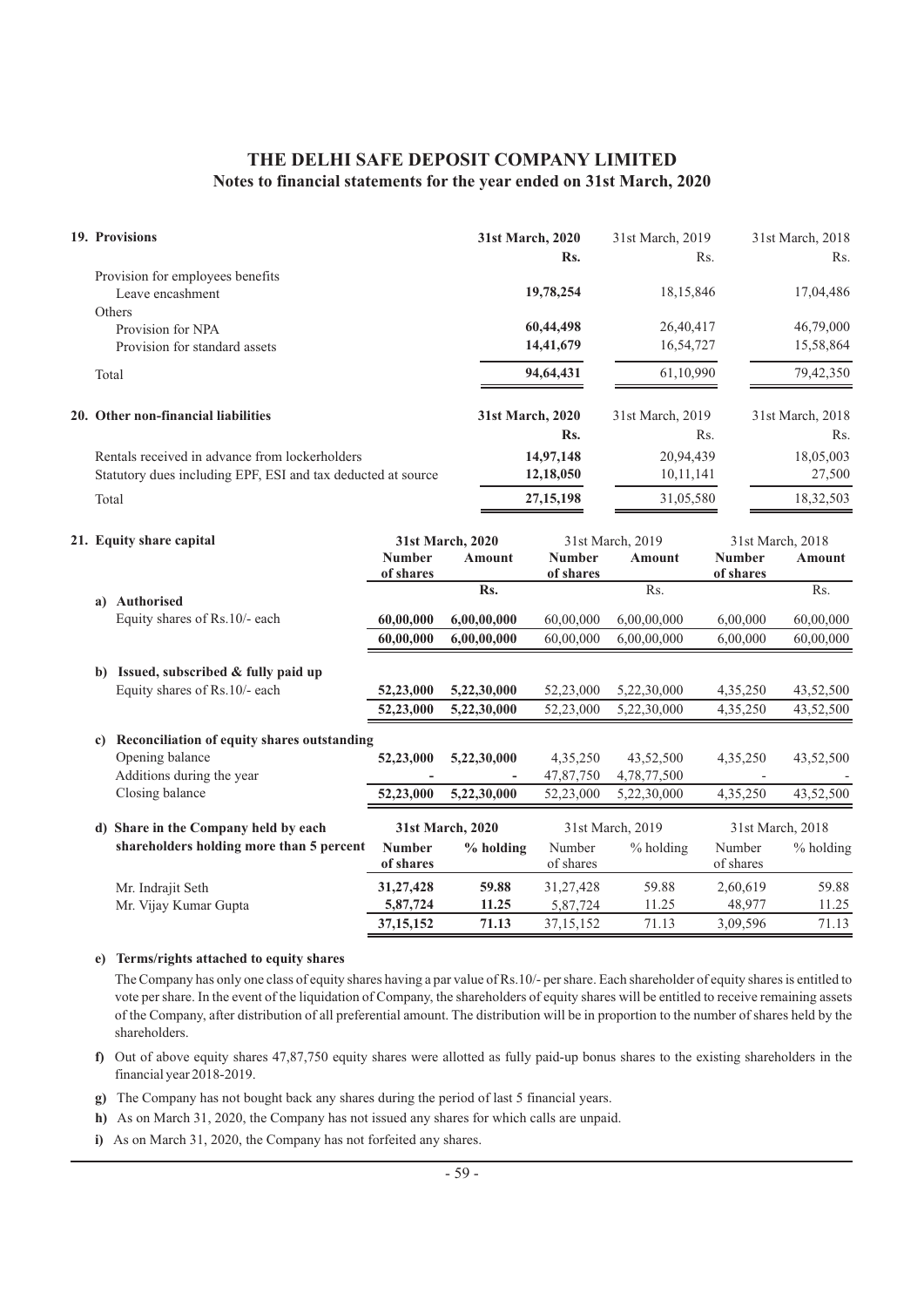| 22. Other equity                                                                                                                                  | 31st March, 2020<br>Rs.                 | 31st March, 2019<br>Rs.                                       | 31st March, 2018<br>Rs.                                       |
|---------------------------------------------------------------------------------------------------------------------------------------------------|-----------------------------------------|---------------------------------------------------------------|---------------------------------------------------------------|
| <b>General Reserve</b><br>Opening balance<br>Add : Amount transferred from statement of profit and loss<br>Add / (Less) : Changes during the year | 13,03,61,882<br>78,00,000<br>44,99,887  | 16,30,57,977<br>1,48,00,000<br>(4,74,96,095)                  | 14,78,88,662<br>1,53,00,000<br>(1,30,685)                     |
| Closing balance                                                                                                                                   | 14,26,61,769                            | 13,03,61,882                                                  | 16,30,57,977                                                  |
| <b>Capital Reserve</b><br>Opening balance<br>Add / (Less) Changes during the year                                                                 | 1,250                                   | 1,250                                                         | 1,250                                                         |
| Closing balance                                                                                                                                   | 1,250                                   | 1,250                                                         | 1,250                                                         |
| <b>Capital Redemption Reserve</b><br>Opening balance<br>Add / (Less) Changes during the year                                                      | 3,70,300                                | 3,70,300                                                      | 3,70,300                                                      |
| Closing balance                                                                                                                                   | 3,70,300                                | 3,70,300                                                      | 3,70,300                                                      |
| Securities premium account<br>Opening balance<br>Add / (Less) Changes during the year                                                             | 14,26,250                               | 14,26,250                                                     | 14,26,250                                                     |
| Closing balance                                                                                                                                   | 14,26,250                               | 14,26,250                                                     | 14,26,250                                                     |
| Statutory reserve fund u/s 45-IC<br>Opening balance<br>Add : Amount transferred from statement of profit and loss<br>Closing balance              | 6,82,56,100<br>28,55,000<br>7,11,11,100 | 6,09,71,100<br>72,85,000<br>6,82,56,100                       | 5,27,86,100<br>81,85,000<br>6,09,71,100                       |
| Surplus / (deficit) in the statement of profit and loss<br>Opening balance<br>Add : Amount transferred from statement of profit and loss          | 30,438<br>1,06,31,607<br>1,06,62,045    | 10,279<br>2,35,74,424<br>2,35,84,703                          | 4,659<br>2,49,59,827<br>2,49,64,486                           |
| Less: Proposed dividend<br>Tax on proposed dividend<br>Transfer to statutory reserve fund u/s 45-IC<br>Transfer to general reserve                | (28, 55, 000)<br>(78,00,000)            | (12, 18, 700)<br>(2,50,565)<br>(72, 85, 000)<br>(1,48,00,000) | (12, 18, 700)<br>(2,50,507)<br>(81, 85, 000)<br>(1,53,00,000) |
| Closing balance                                                                                                                                   | 7,045                                   | 30,438                                                        | 10,279                                                        |

#### **Nature and purpose of reserve**

#### **a) General reserve**

This reserve is a free reserve created by the appropriation of profits. It is not created for any specific or particular purpose. There is no mandatory requirement of transferring a specified percentage of the net profit to general reserve under the Companies Act, 2013 and the Company can optionally transfer any amount from the surplus of profit or loss to general reserve.

#### **b) Capital reserve**

This reserve was formed previously for the appropriation of capital profits.

#### **c) Capital redemption reserve**

This reserve was formed previously for the appropriation of profits upon the redemption of Company's securities.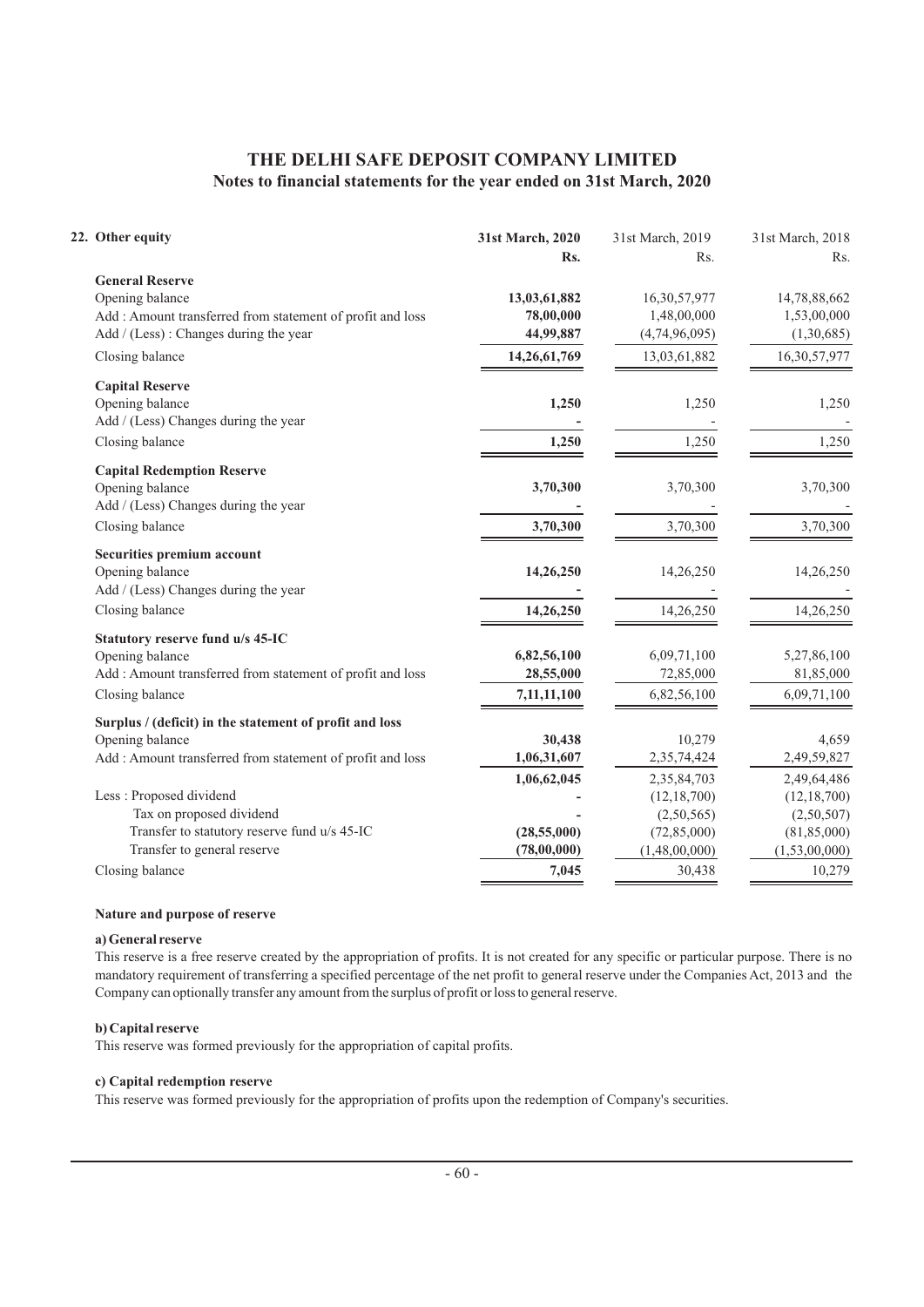#### **d) Securities premium**

This reserve is used to record the premium on issue of shares. The reserve can be utilised only for limited purposes such as issuance of bonus shares in accordance with the provisions of the Companies Act, 2013.

#### **e) Statutory reserve fund u/s 45-IC**

This reserve is created by appropriation of profits for an amount equal to atleast 20 per cent of the profits before tax as per prudential norms of RBI.

| 23. Interest income                                  | 31st March, 2020 | 31st March, 2019 |
|------------------------------------------------------|------------------|------------------|
| On financial assets measured at amortised costs      | Rs.              | Rs.              |
| Interest on loan                                     | 6,02,10,130      | 6,76,67,684      |
| Interest:                                            |                  |                  |
| Late payment on locker rentals                       | 2,95,309         | 3,20,320         |
| Late payment on loans                                | 17,63,606        | 18,56,065        |
| Investment in govt. securities                       | 8,11,420         | 9,19,740         |
| From scheduled banks on fixed deposits etc.          | 7,49,332         | 3,17,692         |
| Total                                                | 6,38,29,797      | 7,10,81,501      |
| 24. Other operating income                           | 31st March, 2020 | 31st March, 2019 |
|                                                      | Rs.              | Rs.              |
| Rental of locker packages                            | 1,98,70,888      | 2,03,31,492      |
| Other operating revenue :                            |                  |                  |
| Miscellaneous receipts                               | 7,26,060         | 6,12,652         |
| Management fees                                      | 20,03,392        | 34,74,025        |
| Commission / Revenue earned from:                    |                  |                  |
| Forex division                                       | 52,001           | 69,613           |
| Travel & tours division                              | 42,67,657        | 28,64,758        |
| Total                                                | 2,69,19,998      | 2,73,52,540      |
| 25. Other income                                     | 31st March, 2020 | 31st March, 2019 |
|                                                      | Rs.              | Rs.              |
| Profit on sale of assets                             |                  | 72,900           |
| Reversal in the provision for NPA & standard assets  | 2,13,048         | 20,38,583        |
| Total                                                | 2,13,048         | 21,11,483        |
| <b>26. Finance Costs</b>                             | 31st March, 2020 | 31st March, 2019 |
| On financial liabilities measured at amortised costs | Rs.              | Rs.              |
| Interest                                             |                  |                  |
| Loan from directors                                  | 43, 11, 428      | 63,57,600        |
| Fixed deposits                                       | 97,46,683        | 83,42,878        |
| Interest on vehicle loans                            | 1,68,802         | 2,47,538         |
| Bank charges                                         | 1,18,169         | 1,29,296         |
| Total                                                | 1,43,45,082      | 1,50,77,312      |
|                                                      |                  |                  |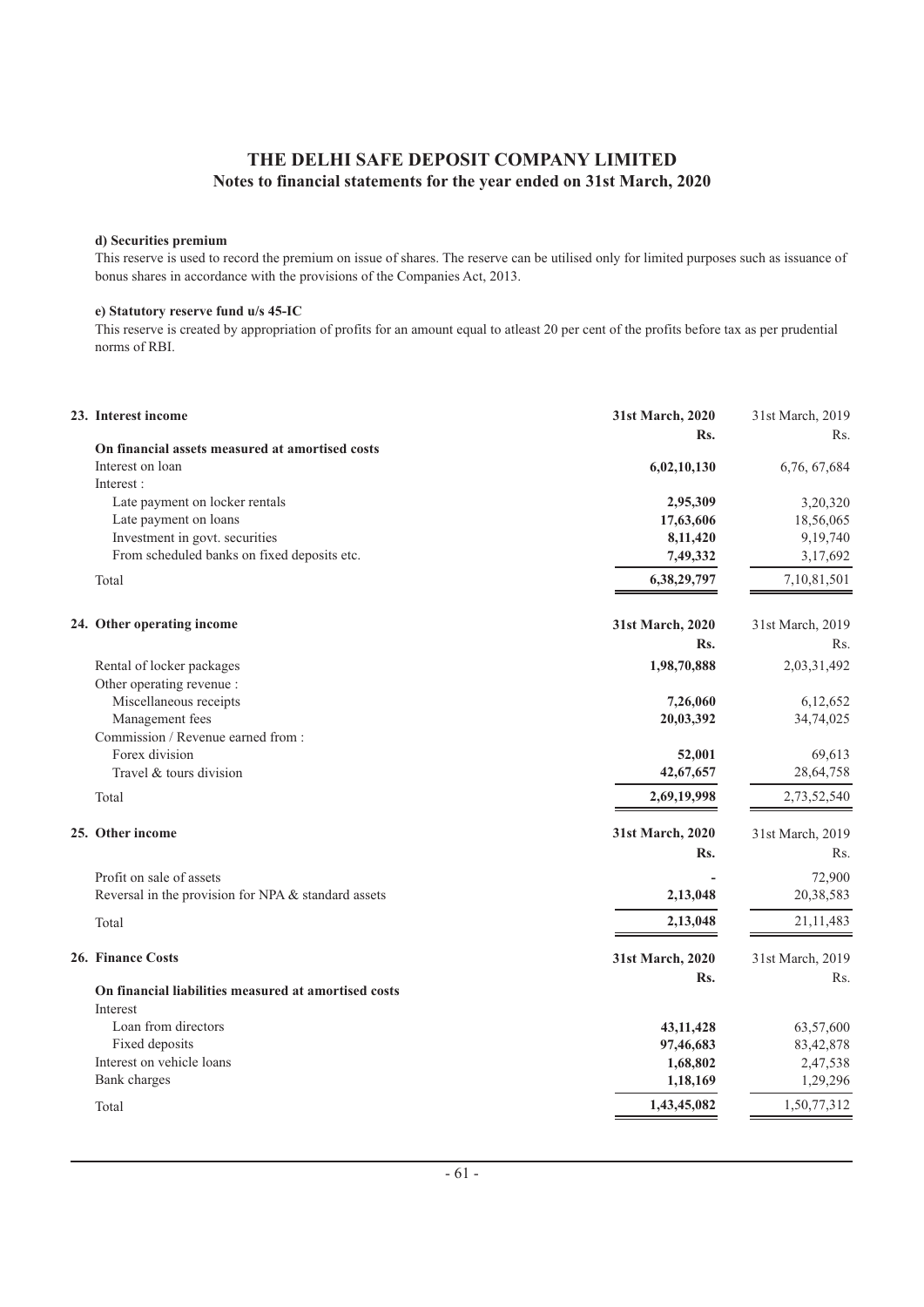|     | 27. Fee and commission expenses                                                                                                                           | 31st March, 2020<br>Rs.                                      | 31st March, 2019<br>Rs.                                       |
|-----|-----------------------------------------------------------------------------------------------------------------------------------------------------------|--------------------------------------------------------------|---------------------------------------------------------------|
|     | Brokerage for loan business<br>Commission to directors (other than CEO & CFO)                                                                             | 4,28,500<br>2,43,899                                         | 9,50,777<br>3,90,095                                          |
|     | Total                                                                                                                                                     | 6,72,399                                                     | 13,40,872                                                     |
|     | 28. Employee benefits expenses                                                                                                                            | 31st March, 2020                                             | 31st March, 2019                                              |
|     |                                                                                                                                                           | Rs.                                                          | Rs.                                                           |
|     | <b>Salaries</b><br>Contribution to provident and other funds<br>Contribution to gratuity fund<br>Staff welfare expenses<br>Provision for leave encashment | 1,94,97,105<br>10,45,480<br>2,00,000<br>2,66,642<br>1,62,408 | 1,80,08,718<br>10,42,534<br>14,00,000<br>3,77,254<br>1,32,926 |
|     | Total                                                                                                                                                     | 2,11,71,635                                                  | 2,09,61,432                                                   |
|     | 29. Impairment of financial assets                                                                                                                        | 31st March, 2020<br>Rs.                                      | 31st March, 2019<br>Rs.                                       |
|     | On financial instruments measured at amortised cost<br>Expected credit loss                                                                               | 1,00,726                                                     | 27,89,574                                                     |
|     | Bad debts written off                                                                                                                                     | 2,49,90,112                                                  | 1,25,18,530                                                   |
|     | Provision for                                                                                                                                             |                                                              |                                                               |
|     | <b>NPAs</b>                                                                                                                                               | 34,04,081                                                    |                                                               |
|     | Standard assets                                                                                                                                           |                                                              | 95,863                                                        |
|     | Total                                                                                                                                                     | 2,84,94,919                                                  | 1,54,03,967                                                   |
| 30. | Other expenses                                                                                                                                            | 31st March, 2020<br>Rs.                                      | 31st March, 2019<br>Rs.                                       |
|     | Rent                                                                                                                                                      | 36,05,280                                                    | 35,83,920                                                     |
|     | Electricity & water expenses                                                                                                                              | 5,64,726                                                     | 5,00,709                                                      |
|     | Repairs & maintenance                                                                                                                                     | 3,40,720                                                     | 3,17,525                                                      |
|     | Insurance                                                                                                                                                 | 2,17,300                                                     | 2,00,834                                                      |
|     | Printing & stationery                                                                                                                                     | 2,04,070                                                     | 3,25,518                                                      |
|     | Postage & telephone expenses                                                                                                                              | 4, 31, 253                                                   | 4,68,571                                                      |
|     | Advertisement & publicity<br>Business promotion                                                                                                           | 93,170                                                       | 61,560                                                        |
|     | Newspaper & periodicals                                                                                                                                   | 3,93,539<br>20,712                                           | 3,20,511<br>45,286                                            |
|     | Conveyance, Vehicle running & maintenance                                                                                                                 | 9,18,134                                                     | 10,29,770                                                     |
|     | Legal expenses                                                                                                                                            | 21,70,520                                                    | 17,91,716                                                     |
|     | Listing expenses                                                                                                                                          |                                                              | 18,71,278                                                     |
|     | Audit fee                                                                                                                                                 | 1,41,700                                                     | 1,30,000                                                      |
|     | Loss on redemption of investments                                                                                                                         | 12,386                                                       |                                                               |
|     | Directors' fee                                                                                                                                            | 2,35,500                                                     | 2,50,000                                                      |
|     | Subscription & membership                                                                                                                                 | 1,00,317                                                     | 1,42,553                                                      |
|     | Security service expenses                                                                                                                                 | 6,95,928                                                     | 6,10,070                                                      |
|     | Miscellaneous expenses                                                                                                                                    | 2,12,348                                                     | 3,64,622                                                      |
|     | Total                                                                                                                                                     | 1,03,57,603                                                  | 1,20,14,443                                                   |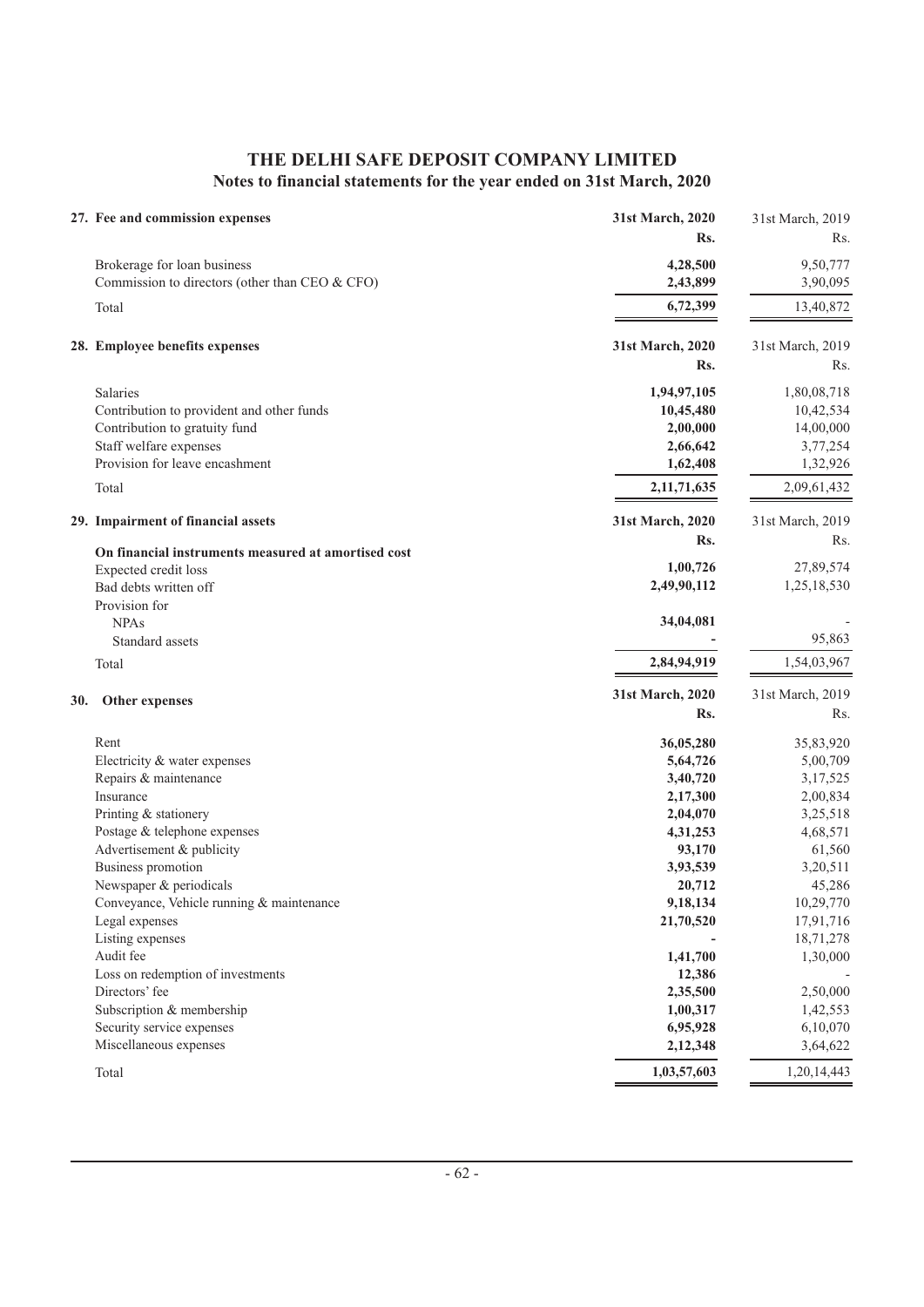THE DELHI SAFE DEPOSIT COMPANY LIMITED **THE DELHI SAFE DEPOSIT COMPANY LIMITED**

# Notes to financial statements for the year ended on 31st March, 2020 **Notes to financial statements for the year ended on 31st March, 2020**

# 31. Maturity analysis of assets and liabilities **31. Maturity analysis of assets and liabilities**

The below table shows an analysis of assets and liabilities according to when they are expected to be realised or settled: The below table shows an analysis of assets and liabilities according to when they are expected to be realised or settled:

|                                                                                                                                                                                                                             |                                                      | March 31, 2020<br>As at               |                                                        |                                                    | As at March 31, 2019                     |                                                       |                                       | As at March 31, 2018                     |                                                       |
|-----------------------------------------------------------------------------------------------------------------------------------------------------------------------------------------------------------------------------|------------------------------------------------------|---------------------------------------|--------------------------------------------------------|----------------------------------------------------|------------------------------------------|-------------------------------------------------------|---------------------------------------|------------------------------------------|-------------------------------------------------------|
|                                                                                                                                                                                                                             | 12 months<br>Within                                  | 12 months<br>After                    | Total                                                  | 12 months<br>Within                                | 12 months<br>After                       | Total                                                 | 12 months<br>Within                   | 12 months<br>Atter                       | Total                                                 |
| Financial assets                                                                                                                                                                                                            | Rs.                                                  | ž.                                    | Rs.                                                    | Rs.                                                | Rs.                                      | Rs.                                                   | Rs.                                   | Rs.                                      | Rs.                                                   |
| Bank balance other than cash<br>Cash and cash equivalents                                                                                                                                                                   | 2,44,28,215<br>54,67,741                             |                                       | 2,44,28,215<br>54,67,741                               | 1,67,71,138<br>52,00,503                           |                                          | 1,67,71,138<br>52,00,503                              | 43,77,254<br>53,98,307                |                                          | 43,77,254<br>53,98,307                                |
| and cash equivalents above<br>Other financial assets<br>Receivables - Trade<br>Investments<br>Loans                                                                                                                         | 21,74,49,917<br>12,07,800<br>4,40,63,634<br>2,51,363 | 14,78,19,952<br>94,74,124<br>1,20,288 | 36,52,69,869<br>4,40,63,634<br>1,06,81,924<br>3,71,651 | 24,27,87,486<br>35,12,386<br>61,20,662<br>3,78,752 | 16,70,25,629<br>73, 13, 344<br>35,00,000 | 40,98,13,115<br>1,08,25,730<br>61,20,662<br>38,78,752 | 3,18,266<br>54,35,013<br>25,42,03,064 | 13,09,39,749<br>1,09,55,330<br>35,00,000 | 1,09,55,330<br>54,35,013<br>38,18,266<br>38,51,42,813 |
| Deferred tax assets (Net)<br>Current tax assets (Net)<br>Non-financial assets                                                                                                                                               |                                                      | 73,65,036<br>34,53,497                | 73,65,036<br>34,53,497                                 |                                                    | 31,25,535<br>25,91,549                   | 25,91,549<br>31,25,535                                |                                       | 29,57,124<br>22,16,904                   | 22,16,904<br>29,57,124                                |
| Property, plant and equipment<br>Investment property                                                                                                                                                                        |                                                      | 38,22,915<br>49,09,371                | 38,22,915<br>49,09,371                                 |                                                    | 5,16,322<br>49,41,551                    | 15,16,322<br>49,41,551                                |                                       | 63,44,167<br>15,93,952                   | 15,93,952<br>63,44,167                                |
| Other non-financial assets<br>Other intangible assets                                                                                                                                                                       | 7,51,573                                             | 57,436                                | 57,436<br>7,51,573                                     | 1,03,733                                           | 71,796<br>1,29,195                       | 71,796<br>2,32,928                                    | 63,434                                | 86,156<br>4,68,863                       | 86,156<br>5,32,297                                    |
| Total assets                                                                                                                                                                                                                | 29,36,20,243                                         | 70,22,619<br>17,                      | 47,06,42,862                                           | 27,48,74,660                                       | 19.02.14.921                             | 46,50,89,581                                          | ,95,338<br>26.97.                     | 15.90.62.245                             | 42,88,57,583                                          |
| creditors other than micro<br>(i) total outstanding dues of<br>(ii) total outstanding dues of<br>micro enterprises and<br>enterprises and small<br>small enterprises<br>Financial liabilities<br>Trade payables<br>Payables | ı<br>50,54,848                                       |                                       | 50,54,848                                              | 48,51,587                                          |                                          | 48,51,587                                             | 41,73,972                             |                                          | 41,73,972                                             |
| enterprises<br>Borrowings                                                                                                                                                                                                   | 9,63,016                                             | 71,51,562<br>$\frac{1}{2}$            | 3,81,14,578                                            | 13,04,720                                          | 4,29,98,768                              | 4,43,03,488                                           | 29,79,018                             | 6,04,20,581                              | 6,33,99,599                                           |
| (Other debt securities)<br>Other financial liabilities<br>Non-financial liabilities<br>Deposits                                                                                                                             | 5,06,98,000<br>4,09,67,156                           | 5,38,36,000<br>19,84,937              | 10,45,34,000<br>4,29,52,093                            | 3,47,72,000<br>1,48,77,561                         | 7,21,06,000<br>3,22,86,155               | 10,68,78,000<br>4,71,63,716                           | 4,43,79,000<br>1,62,54,680            | 2,85,09,000<br>3,21,76,823               | 7,28,88,000<br>4,84,31,503                            |
| Other non-financial liabilities<br>Provisions                                                                                                                                                                               | 12,75,603<br>30,25,378                               | 14,39,595<br>64,39,053                | 27,15,198<br>94,64,431                                 | 18,15,846<br>14,72,979                             | 42,95,144<br>16,32,601                   | 61,10,990<br>31,05,580                                | 17,04,486<br>3,11,809                 | 62,37,864<br>15,20,694                   | 18,32,503<br>79,42,350                                |
| <b>Total liabilities</b>                                                                                                                                                                                                    | 10,19,84,001                                         | 10,08,51,147                          | 20,28,35,148                                           | 5,90,94,693                                        | 15,33,18,668                             | 21,24,13,361                                          | 6,98,02,965                           | 12,88,64,962                             | 19,86,67,927                                          |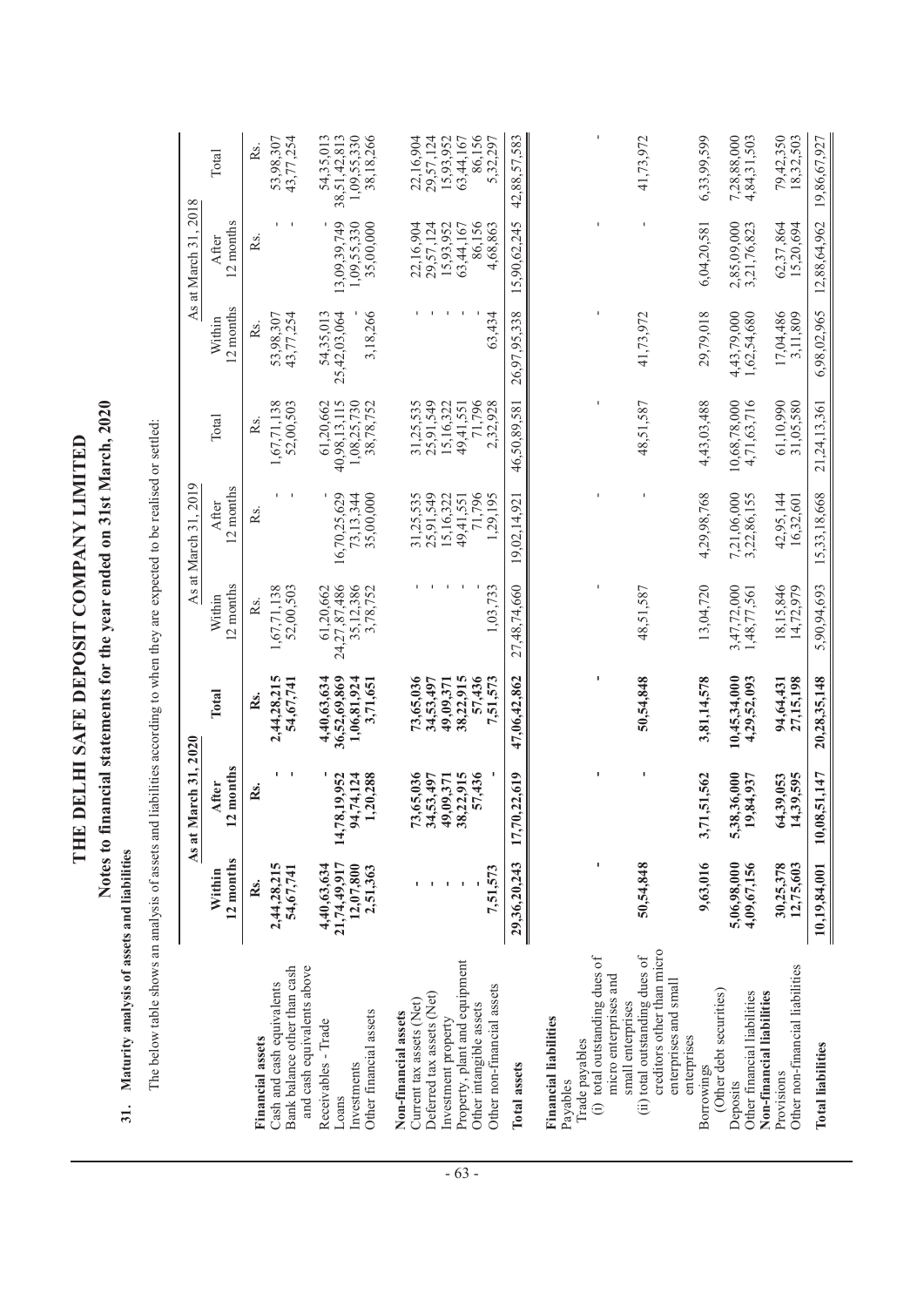THE DELHI SAFE DEPOSIT COMPANY LIMITED **THE DELHI SAFE DEPOSIT COMPANY LIMITED** Notes to financial statements for the year ended on 31st March, 2020 **Notes to financial statements for the year ended on 31st March, 2020**

32. Assets Liability Management (Maturiy Pattern of certain items of assets & liabilities) **32. Assets Liability Management (Maturiy Pattern of certain items of assets & liabilities)**

|                                     | 1 month<br>Upto | 1 month<br>2 months<br>& upto<br>Over | Over<br>2 months<br>& upto<br>3 months | Over<br>3 months<br>& upto<br>6 months | Over<br>6 months<br>& upto<br>12 months | Over<br>1 year<br>& upto<br>3 years<br>Rs. | Over<br>3 years<br>8 upto<br>5 years<br>Rs. | Over<br>5 years<br>& upto<br>7 years<br>Rs. | Over<br>$7$ years<br>$\&$ upto<br>$10$ years<br>$18$ . | Over<br>10 years | Total                    |
|-------------------------------------|-----------------|---------------------------------------|----------------------------------------|----------------------------------------|-----------------------------------------|--------------------------------------------|---------------------------------------------|---------------------------------------------|--------------------------------------------------------|------------------|--------------------------|
|                                     | Řs.             | Rs.                                   | Rs.                                    | Rs.                                    | Rs.                                     |                                            |                                             |                                             |                                                        | Rs.              | Rs.                      |
| Assets                              |                 |                                       |                                        |                                        |                                         |                                            |                                             |                                             |                                                        |                  |                          |
| Government stock                    | 12,07,800       |                                       |                                        |                                        |                                         |                                            |                                             | 25,60,900                                   | 13,37,180                                              | 6,47,501         | 1,06,81,924              |
| Loans (Net of NPAs)                 | 6,35,40,087     | 1,76,91,664                           | ,96,51,796                             | 4,49,66,376<br>60,98,222               | ,15,99,994                              | 15,11,543<br>9,86,70,042                   | 34,17,000<br>2,35,692                       |                                             |                                                        |                  | 1,63,55,651              |
| Trade receivables                   |                 |                                       |                                        |                                        | $3,79,65,412$<br>$5,00,000$             |                                            |                                             |                                             |                                                        |                  |                          |
| Fixed deposits                      |                 |                                       |                                        |                                        |                                         | 49,67,741                                  |                                             |                                             |                                                        |                  | 4,40,63,634<br>54,67,741 |
|                                     |                 |                                       |                                        |                                        |                                         |                                            |                                             |                                             |                                                        |                  |                          |
| Borrowings from banks<br>Liablities | 76,836          | 77,440                                | 78,050                                 | 2,37,860                               |                                         |                                            |                                             |                                             |                                                        |                  | 13,04,718                |
| Fixed deposits - Public             | 81,71,000       | 43,25,000                             | 16,98,000                              |                                        | 4,92,844<br>1,13,41,000<br>37,97,000    | $3,41,688$<br>$4,62,41,000$<br>$62,29,000$ | 13,66,000                                   |                                             |                                                        |                  | 8,68,68,000              |
| - Directors & relatives             | 16,00,000       | 7,00,000                              | 4,00,000                               | 1,37,26,000<br>39,40,000               |                                         |                                            |                                             |                                             |                                                        |                  | 1,76,66,000              |
| <b>Notes</b>                        |                 |                                       |                                        |                                        |                                         |                                            |                                             |                                             |                                                        |                  |                          |

- 64 -

1. The assets and liabilities as above are shown in accordance with the dates on which the assets and liabilities are due to be realized or paid respectively. However, the trade<br>receivables are shown in accordance with the s as above are shown in accordance with the dates on which the assets and liabilities are due to be realized or paid respectively. However, the trade receivables are shown in accordance with the recovery time period as estimated by the management for their realization. Further, the maturity pattern of loan assets of the Company shown above is subject to moratorium as allowed by the Reserve Bank of India, more specifically explained in Note 46(vi). 1. The assets and liabilitie

2. Borrowings from directors and caution money from lockerholders are not taken into consideration in the absence of any specific & definite due date for repayment/maturity 2. Borrowings from directors and caution money from lockerholders are not taken into consideration in the absence of any specific & definite due date for repayment/maturity<br>thereof.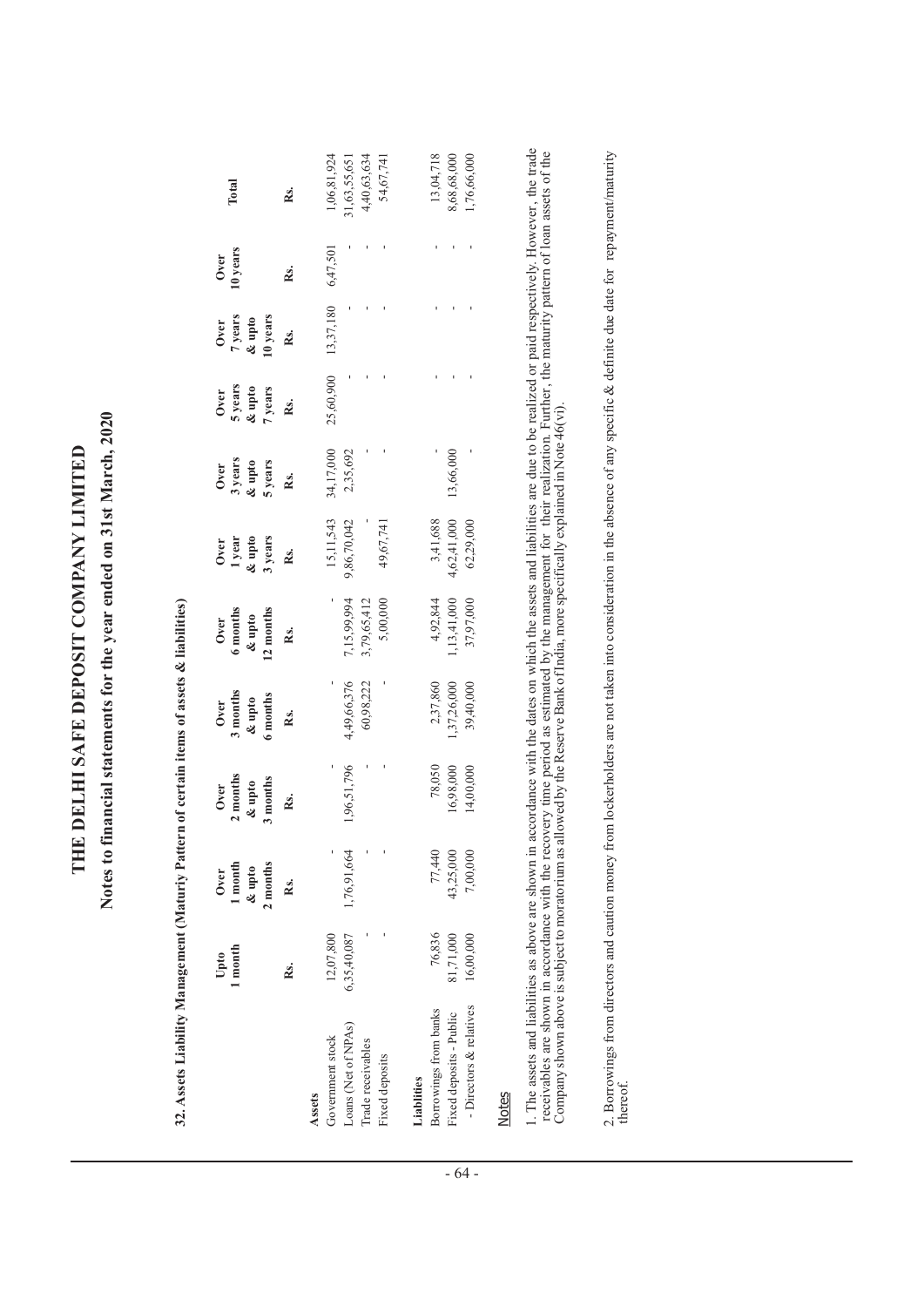| 31 March, 2019 31 March, 2020 31 March, 2019<br>The Company has identified four reportable segments viz. loans & credit facilities, lockers, travel & tours and forex for which requisite reporting is detailed below taking into<br>account the nature of services, the different risks, returns and internal reporting systems. The accounting policies adopted for segment reporting are in line with the accounting<br>a) Revenue and expenses have identified to a segment on the basis of relationship to operating activities of the segment. Revenue, expenses and taxes which relates to Company as a<br>lockerholders are considered by the management as liabilities under credit facilities segment. This has been relied upon by the<br>assets and liabilities of respective segment. Assets and liabilities that cannot be allocated to a segment on reasonable basis have<br>9,09,62,843<br>20,28,35,148<br>9,09,62,843<br>16,51,546<br>36,67,215<br>Rs.<br>1,42,69,659<br>45,00,000<br>8,61,948<br>1,06,31,607<br>47,06,42,862<br>2,70,764<br>72,900<br>2,85,02,580<br>6,52,023<br>19,50,963<br>1,12,790<br>Rs.<br>72,900<br>(3,35,23,107)<br>69,55,084<br>(96, 50, 000)<br>(3,65,575)<br>(4,35,38,682)<br>Unallocable<br>31 March, 2020<br>(3,04,46,802)<br>45,00,000<br>8,61,948<br>2,87,20,860<br>91,01,500<br>1,62,408<br>(3,40,84,854)<br>2,70,764<br>12,98,884<br>ž.<br>31 March, 2019<br>69,613<br>69,613<br>69,613<br>69,613<br>9,19,302<br>ě.<br>31 March, 2020 31 March, 2019 31 March, 2020<br>$\overline{16}$<br>39,985<br>39,985<br>9,82,610<br>Rs.<br>52,001<br>52,001<br>Forex<br>60,75,793<br>28,64,758<br>28,64,758<br>68,40,691<br>14,360<br>22,815<br>ě.<br>14,77,621<br>14,77,621<br>whole and are not allocable to a segment on reasonable basis have been considered as unallocable.<br>policies of the Company along with following additional policies for segmental reporting:<br>Travel & Tours<br>14,360<br>20,72,480<br>3,62,699<br>42,67,657<br>20,72,480<br>1,58,40,224<br>23,815<br>Rs.<br>42,67,657<br>31 March, 2020 31 March, 2019 31 March, 2020 31 March, 2019<br>10,870<br>1,14,546<br>2,12,64,464<br>2,10,84,092<br>19,74,344<br>24,94,562<br>27,90,412<br>Rs.<br>2,12,64,464<br>2,10,84,092<br>Lockers<br>90,516<br>2,06,03,342<br>6,34,860<br>2,06,03,342<br>52,67,023<br>2,08,92,257<br>1,21,211<br>Rs.<br>2,08,92,257<br>c) Segment assets and segment liabilities represents<br>b) The funds lying as caution money received from<br>4,44,81,780<br>77,630<br>92,346<br>7,62,73,789<br>4,44,81,780<br>19,61,23,024<br>Rs.<br>7,62,73,789<br>42,76,17,562<br>Loans & Credit Facilities<br>been considered as unallocable.<br>2,20,00,654<br>41,98,32,145<br>19,27,36,089<br>2,47,786<br>Non cash expenses other 33,59,765<br>6,57,50,928<br>6,57,50,928<br>Rs.<br>2,20,00,654<br>than depreciation<br>c) Other Information<br>Capital expenditure<br>Segment liabilities<br>/ amortization<br>b) Segment Results<br>a) Segment Revenue<br>/ amortization<br>& other income<br>Segment assets<br>Revenue from<br>Deferred Tax<br>Depreciation<br>before taxes<br>Current Tax<br>operations<br>auditors | 33. Disclosures pursuant to Ind AS 108 on Operating Segments |  |  | Notes to financial statements for the year ended on 31st March, 2020 |  |  |       |                              |
|-----------------------------------------------------------------------------------------------------------------------------------------------------------------------------------------------------------------------------------------------------------------------------------------------------------------------------------------------------------------------------------------------------------------------------------------------------------------------------------------------------------------------------------------------------------------------------------------------------------------------------------------------------------------------------------------------------------------------------------------------------------------------------------------------------------------------------------------------------------------------------------------------------------------------------------------------------------------------------------------------------------------------------------------------------------------------------------------------------------------------------------------------------------------------------------------------------------------------------------------------------------------------------------------------------------------------------------------------------------------------------------------------------------------------------------------------------------------------------------------------------------------------------------------------------------------------------------------------------------------------------------------------------------------------------------------------------------------------------------------------------------------------------------------------------------------------------------------------------------------------------------------------------------------------------------------------------------------------------------------------------------------------------------------------------------------------------------------------------------------------------------------------------------------------------------------------------------------------------------------------------------------------------------------------------------------------------------------------------------------------------------------------------------------------------------------------------------------------------------------------------------------------------------------------------------------------------------------------------------------------------------------------------------------------------------------------------------------------------------------------------------------------------------------------------------------------------------------------------------------------------------------------------------------------------------------------------------------------------------------------------------------------------------------------------------------------------------------------------------------------------------------------------------------|--------------------------------------------------------------|--|--|----------------------------------------------------------------------|--|--|-------|------------------------------|
|                                                                                                                                                                                                                                                                                                                                                                                                                                                                                                                                                                                                                                                                                                                                                                                                                                                                                                                                                                                                                                                                                                                                                                                                                                                                                                                                                                                                                                                                                                                                                                                                                                                                                                                                                                                                                                                                                                                                                                                                                                                                                                                                                                                                                                                                                                                                                                                                                                                                                                                                                                                                                                                                                                                                                                                                                                                                                                                                                                                                                                                                                                                                                                 |                                                              |  |  |                                                                      |  |  |       |                              |
|                                                                                                                                                                                                                                                                                                                                                                                                                                                                                                                                                                                                                                                                                                                                                                                                                                                                                                                                                                                                                                                                                                                                                                                                                                                                                                                                                                                                                                                                                                                                                                                                                                                                                                                                                                                                                                                                                                                                                                                                                                                                                                                                                                                                                                                                                                                                                                                                                                                                                                                                                                                                                                                                                                                                                                                                                                                                                                                                                                                                                                                                                                                                                                 |                                                              |  |  |                                                                      |  |  |       |                              |
|                                                                                                                                                                                                                                                                                                                                                                                                                                                                                                                                                                                                                                                                                                                                                                                                                                                                                                                                                                                                                                                                                                                                                                                                                                                                                                                                                                                                                                                                                                                                                                                                                                                                                                                                                                                                                                                                                                                                                                                                                                                                                                                                                                                                                                                                                                                                                                                                                                                                                                                                                                                                                                                                                                                                                                                                                                                                                                                                                                                                                                                                                                                                                                 |                                                              |  |  |                                                                      |  |  |       |                              |
|                                                                                                                                                                                                                                                                                                                                                                                                                                                                                                                                                                                                                                                                                                                                                                                                                                                                                                                                                                                                                                                                                                                                                                                                                                                                                                                                                                                                                                                                                                                                                                                                                                                                                                                                                                                                                                                                                                                                                                                                                                                                                                                                                                                                                                                                                                                                                                                                                                                                                                                                                                                                                                                                                                                                                                                                                                                                                                                                                                                                                                                                                                                                                                 |                                                              |  |  |                                                                      |  |  |       |                              |
|                                                                                                                                                                                                                                                                                                                                                                                                                                                                                                                                                                                                                                                                                                                                                                                                                                                                                                                                                                                                                                                                                                                                                                                                                                                                                                                                                                                                                                                                                                                                                                                                                                                                                                                                                                                                                                                                                                                                                                                                                                                                                                                                                                                                                                                                                                                                                                                                                                                                                                                                                                                                                                                                                                                                                                                                                                                                                                                                                                                                                                                                                                                                                                 |                                                              |  |  |                                                                      |  |  | Total |                              |
|                                                                                                                                                                                                                                                                                                                                                                                                                                                                                                                                                                                                                                                                                                                                                                                                                                                                                                                                                                                                                                                                                                                                                                                                                                                                                                                                                                                                                                                                                                                                                                                                                                                                                                                                                                                                                                                                                                                                                                                                                                                                                                                                                                                                                                                                                                                                                                                                                                                                                                                                                                                                                                                                                                                                                                                                                                                                                                                                                                                                                                                                                                                                                                 |                                                              |  |  |                                                                      |  |  |       |                              |
|                                                                                                                                                                                                                                                                                                                                                                                                                                                                                                                                                                                                                                                                                                                                                                                                                                                                                                                                                                                                                                                                                                                                                                                                                                                                                                                                                                                                                                                                                                                                                                                                                                                                                                                                                                                                                                                                                                                                                                                                                                                                                                                                                                                                                                                                                                                                                                                                                                                                                                                                                                                                                                                                                                                                                                                                                                                                                                                                                                                                                                                                                                                                                                 |                                                              |  |  |                                                                      |  |  |       | Rs.                          |
|                                                                                                                                                                                                                                                                                                                                                                                                                                                                                                                                                                                                                                                                                                                                                                                                                                                                                                                                                                                                                                                                                                                                                                                                                                                                                                                                                                                                                                                                                                                                                                                                                                                                                                                                                                                                                                                                                                                                                                                                                                                                                                                                                                                                                                                                                                                                                                                                                                                                                                                                                                                                                                                                                                                                                                                                                                                                                                                                                                                                                                                                                                                                                                 |                                                              |  |  |                                                                      |  |  |       | 10,05,45,524                 |
|                                                                                                                                                                                                                                                                                                                                                                                                                                                                                                                                                                                                                                                                                                                                                                                                                                                                                                                                                                                                                                                                                                                                                                                                                                                                                                                                                                                                                                                                                                                                                                                                                                                                                                                                                                                                                                                                                                                                                                                                                                                                                                                                                                                                                                                                                                                                                                                                                                                                                                                                                                                                                                                                                                                                                                                                                                                                                                                                                                                                                                                                                                                                                                 |                                                              |  |  |                                                                      |  |  |       | 10,05,45,524                 |
|                                                                                                                                                                                                                                                                                                                                                                                                                                                                                                                                                                                                                                                                                                                                                                                                                                                                                                                                                                                                                                                                                                                                                                                                                                                                                                                                                                                                                                                                                                                                                                                                                                                                                                                                                                                                                                                                                                                                                                                                                                                                                                                                                                                                                                                                                                                                                                                                                                                                                                                                                                                                                                                                                                                                                                                                                                                                                                                                                                                                                                                                                                                                                                 |                                                              |  |  |                                                                      |  |  |       | 3,35,89,999                  |
|                                                                                                                                                                                                                                                                                                                                                                                                                                                                                                                                                                                                                                                                                                                                                                                                                                                                                                                                                                                                                                                                                                                                                                                                                                                                                                                                                                                                                                                                                                                                                                                                                                                                                                                                                                                                                                                                                                                                                                                                                                                                                                                                                                                                                                                                                                                                                                                                                                                                                                                                                                                                                                                                                                                                                                                                                                                                                                                                                                                                                                                                                                                                                                 |                                                              |  |  |                                                                      |  |  |       | (96, 50, 000)<br>(3,65,575)  |
|                                                                                                                                                                                                                                                                                                                                                                                                                                                                                                                                                                                                                                                                                                                                                                                                                                                                                                                                                                                                                                                                                                                                                                                                                                                                                                                                                                                                                                                                                                                                                                                                                                                                                                                                                                                                                                                                                                                                                                                                                                                                                                                                                                                                                                                                                                                                                                                                                                                                                                                                                                                                                                                                                                                                                                                                                                                                                                                                                                                                                                                                                                                                                                 |                                                              |  |  |                                                                      |  |  |       | 2,35,74,424                  |
|                                                                                                                                                                                                                                                                                                                                                                                                                                                                                                                                                                                                                                                                                                                                                                                                                                                                                                                                                                                                                                                                                                                                                                                                                                                                                                                                                                                                                                                                                                                                                                                                                                                                                                                                                                                                                                                                                                                                                                                                                                                                                                                                                                                                                                                                                                                                                                                                                                                                                                                                                                                                                                                                                                                                                                                                                                                                                                                                                                                                                                                                                                                                                                 |                                                              |  |  |                                                                      |  |  |       |                              |
|                                                                                                                                                                                                                                                                                                                                                                                                                                                                                                                                                                                                                                                                                                                                                                                                                                                                                                                                                                                                                                                                                                                                                                                                                                                                                                                                                                                                                                                                                                                                                                                                                                                                                                                                                                                                                                                                                                                                                                                                                                                                                                                                                                                                                                                                                                                                                                                                                                                                                                                                                                                                                                                                                                                                                                                                                                                                                                                                                                                                                                                                                                                                                                 |                                                              |  |  |                                                                      |  |  |       | 21,24,13,361<br>46,50,89,581 |
|                                                                                                                                                                                                                                                                                                                                                                                                                                                                                                                                                                                                                                                                                                                                                                                                                                                                                                                                                                                                                                                                                                                                                                                                                                                                                                                                                                                                                                                                                                                                                                                                                                                                                                                                                                                                                                                                                                                                                                                                                                                                                                                                                                                                                                                                                                                                                                                                                                                                                                                                                                                                                                                                                                                                                                                                                                                                                                                                                                                                                                                                                                                                                                 |                                                              |  |  |                                                                      |  |  |       | 6,62,893<br>21,57,499        |
|                                                                                                                                                                                                                                                                                                                                                                                                                                                                                                                                                                                                                                                                                                                                                                                                                                                                                                                                                                                                                                                                                                                                                                                                                                                                                                                                                                                                                                                                                                                                                                                                                                                                                                                                                                                                                                                                                                                                                                                                                                                                                                                                                                                                                                                                                                                                                                                                                                                                                                                                                                                                                                                                                                                                                                                                                                                                                                                                                                                                                                                                                                                                                                 |                                                              |  |  |                                                                      |  |  |       | 30,18,363                    |
|                                                                                                                                                                                                                                                                                                                                                                                                                                                                                                                                                                                                                                                                                                                                                                                                                                                                                                                                                                                                                                                                                                                                                                                                                                                                                                                                                                                                                                                                                                                                                                                                                                                                                                                                                                                                                                                                                                                                                                                                                                                                                                                                                                                                                                                                                                                                                                                                                                                                                                                                                                                                                                                                                                                                                                                                                                                                                                                                                                                                                                                                                                                                                                 |                                                              |  |  |                                                                      |  |  |       |                              |

**THE DELHI SAFE DEPOSIT COMPANY LIMITED**

THE DELHI SAFE DEPOSIT COMPANY LIMITED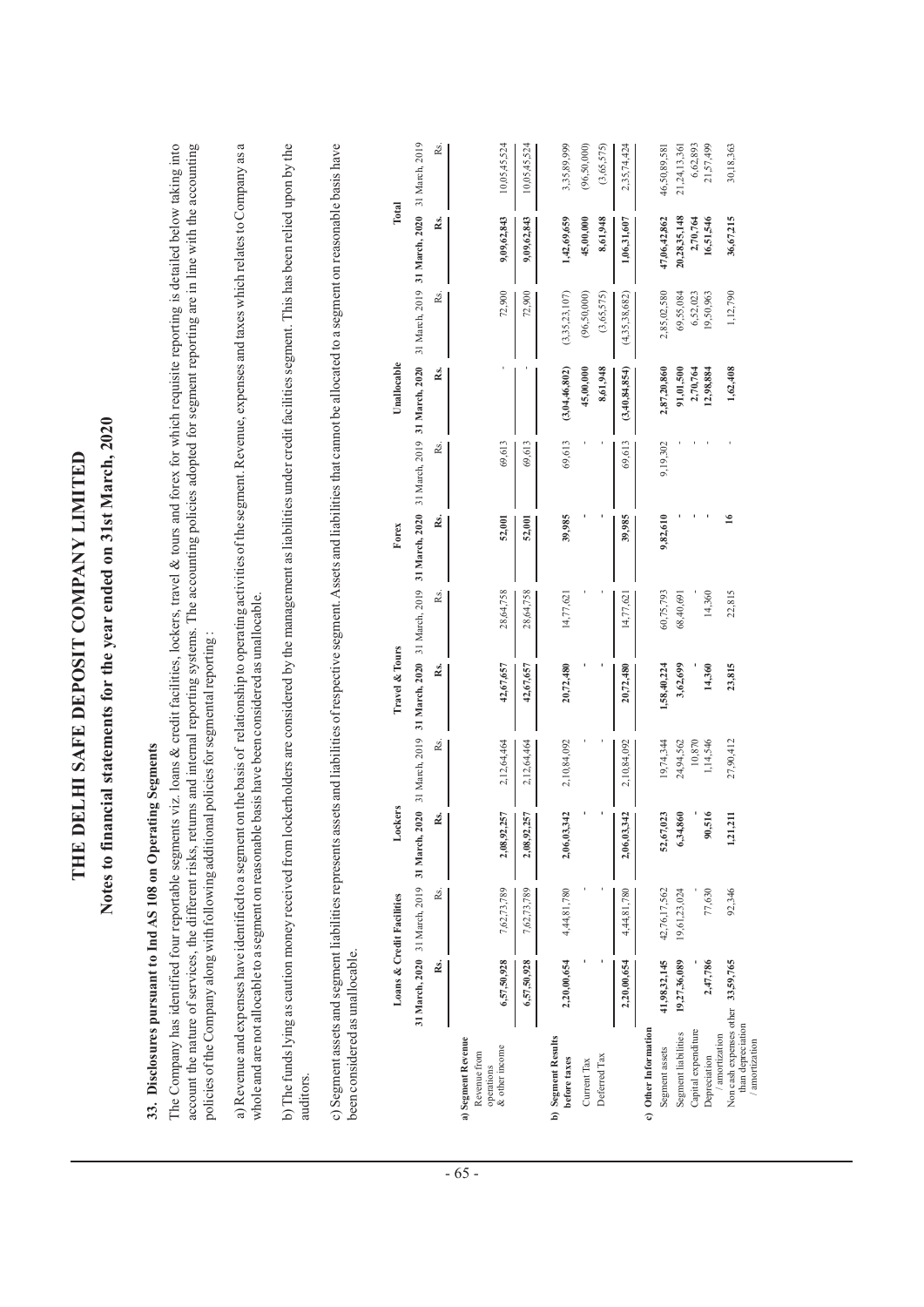| 34. Auditors's Remuneration     | 31st March, 2020 | 31st March, 2019 |
|---------------------------------|------------------|------------------|
|                                 | Rs.              | Rs.              |
| Statutory audit fee             | 1,30,000         | 1,30,000         |
| Tax audit and certification fee | 46,000           | 36,000           |
| Total                           | 1,76,000         | 1,66,000         |

# **35. Statement showing the commission payable to Directors u/s 197 of the Companies Act, 2013**

| Profit before tax as per profit & loss statement<br>Add: Managerial remuneration & other expenses added back | 1,42,69,659 | 3, 35, 89, 999 |
|--------------------------------------------------------------------------------------------------------------|-------------|----------------|
| as per Sec. 198 of Companies Act, 2013                                                                       | 1,03,33,243 | 75, 31, 026    |
|                                                                                                              | 2,46,02,902 | 4, 11, 21, 025 |
| Less: Income deducted as per Sec. 198 of Companies Act, 2013                                                 | 2,13,048    | 21, 11, 483    |
|                                                                                                              | 2,43,89,854 | 3,90,09,542    |
| Commission payable to Directors (Other than Chief Executive Officer<br>and Chief Financial Officer)          | 2,43,899    | 3,90,095       |

Managerial remuneration paid or payable during the financial year to the Managing Director / Chief Executive Officer, , Chief Financial Officer and other Directors are as under :-

|                                  | <b>Chief Financial Officer</b> |                  | <b>Managing Director &amp; Chief Executive Officer</b><br><b>Other Directors</b> |                  |  |
|----------------------------------|--------------------------------|------------------|----------------------------------------------------------------------------------|------------------|--|
|                                  | 31st March, 2020               | 31st March, 2019 | 31st March, 2020                                                                 | 31st March, 2019 |  |
|                                  | Rs.                            | Rs.              | Rs.                                                                              | Rs.              |  |
| Salaries & benefits              | 21,80,138                      | 8,63,004         | 36,97,404                                                                        | 29,66,364        |  |
| Contribution to PF & other funds | 1,11,600                       | 21,600           | 1,85,101                                                                         | 21,600           |  |
| Directors' fee                   |                                |                  | 2,35,500                                                                         | 2,50,000         |  |
| Commission                       | -                              |                  | 2,43,899                                                                         | 3,90,095         |  |
| Total                            | 22,91,738                      | 8,84,604         | 43,61,904                                                                        | 36,28,059        |  |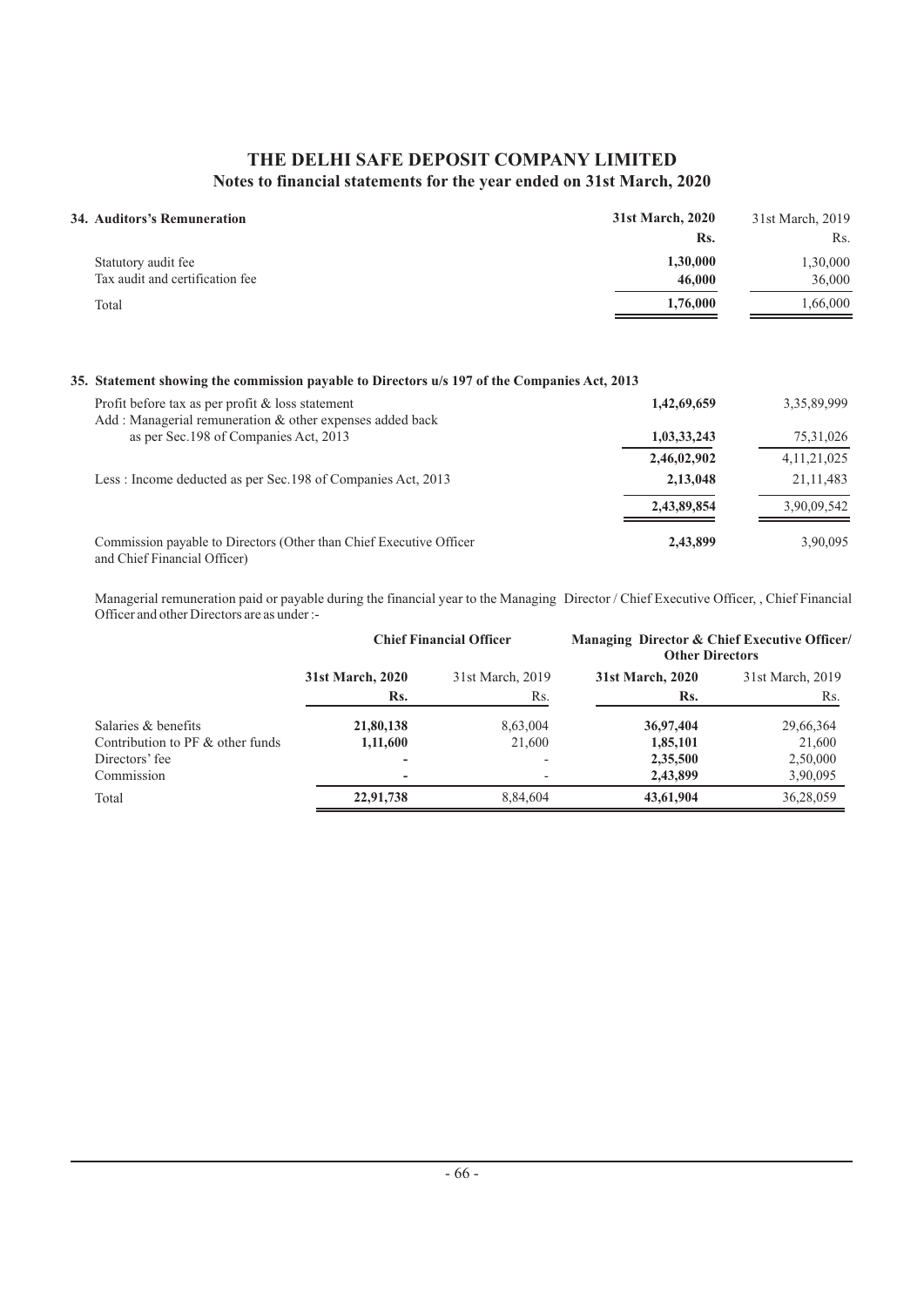#### **36. Disclosures pursuant to Ind AS-24 on related party disclosures**

| List of related parties                                                                                                                                                  |                                                                                                                                                                        |
|--------------------------------------------------------------------------------------------------------------------------------------------------------------------------|------------------------------------------------------------------------------------------------------------------------------------------------------------------------|
|                                                                                                                                                                          | Key management personnel, who as informed to us, has authority & responsibility to plan, direct & control the activities of the Company:                               |
| Mr. Indrajit Seth                                                                                                                                                        | Chairman                                                                                                                                                               |
| Mr. Vijay Kumar Gupta                                                                                                                                                    | Managing Director & Chief Executive Officer                                                                                                                            |
| Mr. Vikramajit Seth                                                                                                                                                      | Whole-time Director (Appointed as such upto 7th February, 2020)                                                                                                        |
| Ms. Kavita Kalwaney                                                                                                                                                      | Chief Financial Officer                                                                                                                                                |
| Ms. Himani Sharma                                                                                                                                                        | Full-time Company Secretary                                                                                                                                            |
|                                                                                                                                                                          | Relatives, who as informed to us, may be expected to influence or be influenced by the key management personnel:                                                       |
| Mrs. Sarvjeet Seth                                                                                                                                                       | Wife of Chairman                                                                                                                                                       |
| Mrs. Saroj Grewal                                                                                                                                                        | Relative of Chairman                                                                                                                                                   |
| Mrs. Kanwal Mohini Gupta<br>Mr. Rohit Gupta<br>Ms. Geetanjali Gupta<br>Mrs. Preeti Gupta<br>$\ddot{\cdot}$<br>Ms. Riddhima Gupta<br>Ms. Radhika Gupta<br>Mr. Vinod Gupta | Relatives of Managing Director & Chief Executive Officer                                                                                                               |
| Mr. Nalesh M. Kalwaney<br>Mrs. Chitra N. Kalwaney<br>$\cdot$<br>Mr. Hans Kalwaney<br>Ms. Noopur Kalwaney                                                                 | Relatives of Chief Financial Officer<br>The relatives of key management personnel are also shareholders of the Company, except Mr. Vinod Gupta, Ms. Riddhima Gupta and |
| Ms. Radhika Gupta.                                                                                                                                                       |                                                                                                                                                                        |
| Sterling Finance & Leasing Co.                                                                                                                                           | Mr. Indrajit Seth, Mrs. Sarvjeet Seth and Mr. Vijay Kumar Gupta are partners of this firm.                                                                             |

#### **Related party transactions**

| <b>Related party transactions</b> | <b>Key Management Personnel</b> |                  | ,<br><b>Relatives of</b><br><b>Key Management Personnel</b> |                  |  |
|-----------------------------------|---------------------------------|------------------|-------------------------------------------------------------|------------------|--|
|                                   |                                 |                  |                                                             |                  |  |
|                                   | 31st March, 2020                | 31st March, 2019 | 31st March, 2020                                            | 31st March, 2019 |  |
| Interest on deposits              | 2,65,756                        | 2,73,291         | 14,99,981                                                   | 14,48,877        |  |
| Interest on loans                 | 5,70,574                        | 24,66,639        | 25, 22, 942                                                 | 25,75,016        |  |
| Salaries & benefits               | 64, 27, 443                     | 58,75,369        | 3,08,331                                                    | 3,16,666         |  |
| Commission                        | 34,841                          | 55,727           | 2,84,843                                                    | 55,728           |  |
| Dividend                          | 8,96,537                        | 8,96,421         | 89,334                                                      | 89,347           |  |
| Rent                              |                                 |                  | 4,26,880                                                    | 4,05,480         |  |
| Meeting fee                       | 60,000                          | 60,000           | 30,000                                                      | 30,000           |  |

**(In Rs.)**

#### **37. Disclosures pursuant to Ind AS - 19 on Employees' Benefits**

The Company has made following contributions during the year to defined contribution plans and the same have been recognised as an expense in the profit and loss statement.  $31 \pm M = 1, 2010$ **31st March, 2020**

|                                                               | 31st March, 2020<br>Rs. | 31st March, 2019<br>Rs. |
|---------------------------------------------------------------|-------------------------|-------------------------|
| Gratuity fund                                                 | 2,00,000                | 14,00,000               |
| EPF, ESI & Superannuation fund                                | 10,45,480               | 10,42,534               |
| 38. Disclosures pursuant to Ind AS - 33 on Earnings per share | 31st March, 2020<br>Rs. | 31st March, 2019<br>Rs. |
| Profit after taxation                                         | 1,06,31,607             | 2,35,74,424             |
| Number of equity shares issued                                | 52,23,000               | 52,23,000               |
| Basic & diluted earnings per share                            | 2.04                    | 4.51                    |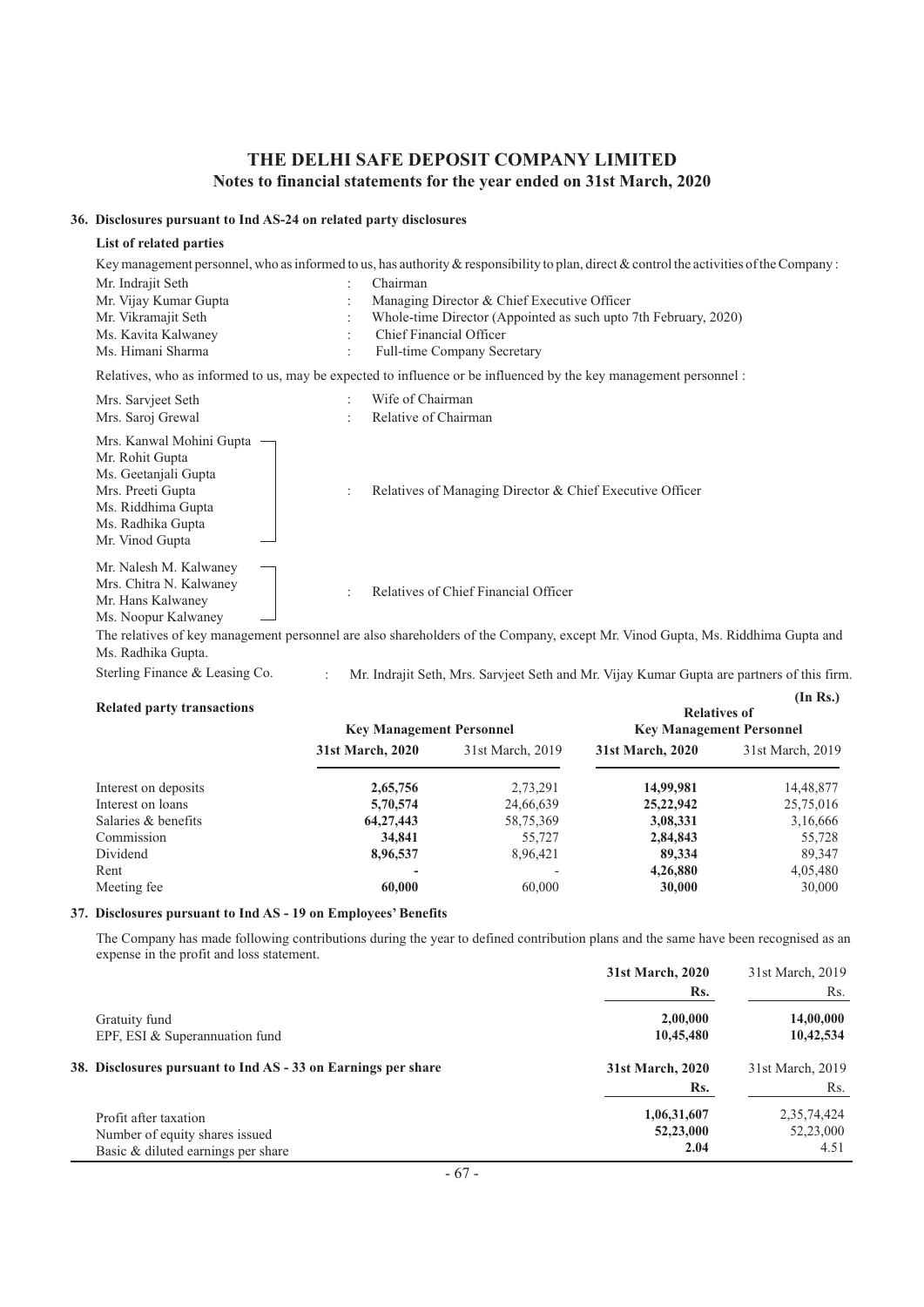| 39. Contingent liabilities not provided for                                              | 31st March, 2020 | 31st March, 2019 |
|------------------------------------------------------------------------------------------|------------------|------------------|
|                                                                                          | Rs.              | Rs.              |
| Guarantee given to IFFCO Tokyo General Insurance Company<br>for the issue of air tickets | 7,10,000         | 6,80,000         |

# **40. Disclosure as required by RBI vide Circular No. DOR (NBFC).CC.PD.No.109/22.10.106/2019-20 dated March 13, 2020**

| Asset<br>classification<br>as per<br><b>RBI</b> norms                                                                                         | Asset<br>classification<br>as per<br><b>Ind AS 109</b> | <b>Gross carrying</b><br>amount as per<br>Ind AS | Loss allowance<br>(Provisions) as<br>required under<br><b>Ind AS 109</b> | Net carrying<br>amount                        | <b>Provisions</b><br>required<br>as per<br><b>IRACP</b> norms | <b>Difference between</b><br>Ind AS 109 provisions<br>and IRACP norms |
|-----------------------------------------------------------------------------------------------------------------------------------------------|--------------------------------------------------------|--------------------------------------------------|--------------------------------------------------------------------------|-----------------------------------------------|---------------------------------------------------------------|-----------------------------------------------------------------------|
|                                                                                                                                               |                                                        | Rs.                                              | Rs.                                                                      | Rs.                                           | Rs.                                                           | Rs.                                                                   |
| <b>Performing assets</b>                                                                                                                      |                                                        |                                                  |                                                                          |                                               |                                                               |                                                                       |
| Standard                                                                                                                                      | Stage 1<br>Stage 2                                     | 22,04,02,544<br>8,59,85,178                      | 64,43,669<br>50,87,094                                                   | 21, 39, 58, 875<br>8,08,98,084                | 8,81,611<br>3,43,941                                          | 55,62,058<br>47, 43, 153                                              |
| Subtotal                                                                                                                                      |                                                        | 30,63,87,722                                     | 1,15,30,763                                                              | 29,48,56,959                                  | 12,25,552                                                     | 1,03,05,211                                                           |
| Non performing assets                                                                                                                         |                                                        |                                                  |                                                                          |                                               |                                                               |                                                                       |
| Substandard                                                                                                                                   | Stage 3                                                | 6,04,44,981                                      |                                                                          | 6,04,44,981                                   | 60,44,498                                                     | (60, 44, 498)                                                         |
| Doubtful-upto 1 year                                                                                                                          | Stage 3                                                |                                                  |                                                                          |                                               |                                                               |                                                                       |
| 1 to 3 years                                                                                                                                  | Stage 3                                                |                                                  |                                                                          |                                               |                                                               |                                                                       |
| More than 3 years                                                                                                                             | Stage 3                                                |                                                  |                                                                          |                                               |                                                               |                                                                       |
| Subtotal for doubtful                                                                                                                         |                                                        |                                                  |                                                                          |                                               |                                                               |                                                                       |
| Loss                                                                                                                                          | Stage 3                                                |                                                  | $\overline{a}$                                                           |                                               |                                                               |                                                                       |
| Subtotal for NPA                                                                                                                              |                                                        | 6,04,44,981                                      | $\overline{a}$                                                           | 6,04,44,981                                   | 60,44,498                                                     | (60, 44, 498)                                                         |
| Other items such as                                                                                                                           | Stage 1                                                |                                                  |                                                                          |                                               |                                                               |                                                                       |
| guarantees, loan<br>commitments etc. which                                                                                                    | Stage 2                                                |                                                  |                                                                          |                                               |                                                               |                                                                       |
| are in the scope of Ind AS<br>but not covered under<br>current income, recognition,<br>asset classification and<br>provisioning (IRACP) norms | Stage 3                                                |                                                  |                                                                          |                                               |                                                               |                                                                       |
|                                                                                                                                               |                                                        |                                                  |                                                                          |                                               |                                                               |                                                                       |
| Total                                                                                                                                         | Stage 1<br>Stage 2<br>Stage 3                          | 22,04,02,544<br>8,59,85,178<br>6,04,44,981       | 64,43,669<br>50,87,094                                                   | 21, 39, 58, 875<br>8,08,98,084<br>6,04,44,981 | 8,81,611<br>3,43,941<br>60,44,498                             | 55,62,058<br>47, 43, 153<br>(60, 44, 498)                             |
|                                                                                                                                               |                                                        | 36, 68, 32, 703                                  | 1,15,30,763                                                              | 35,53,01,940                                  | 72,70,050                                                     | 42,60,713                                                             |

#### **41. Rating assigned by rating agency**

The Company has been assigned with the rating of MA-(Stable) by the rating agency, Investment Information and Credit RatingAgency of India (ICRA) for accepting public deposits.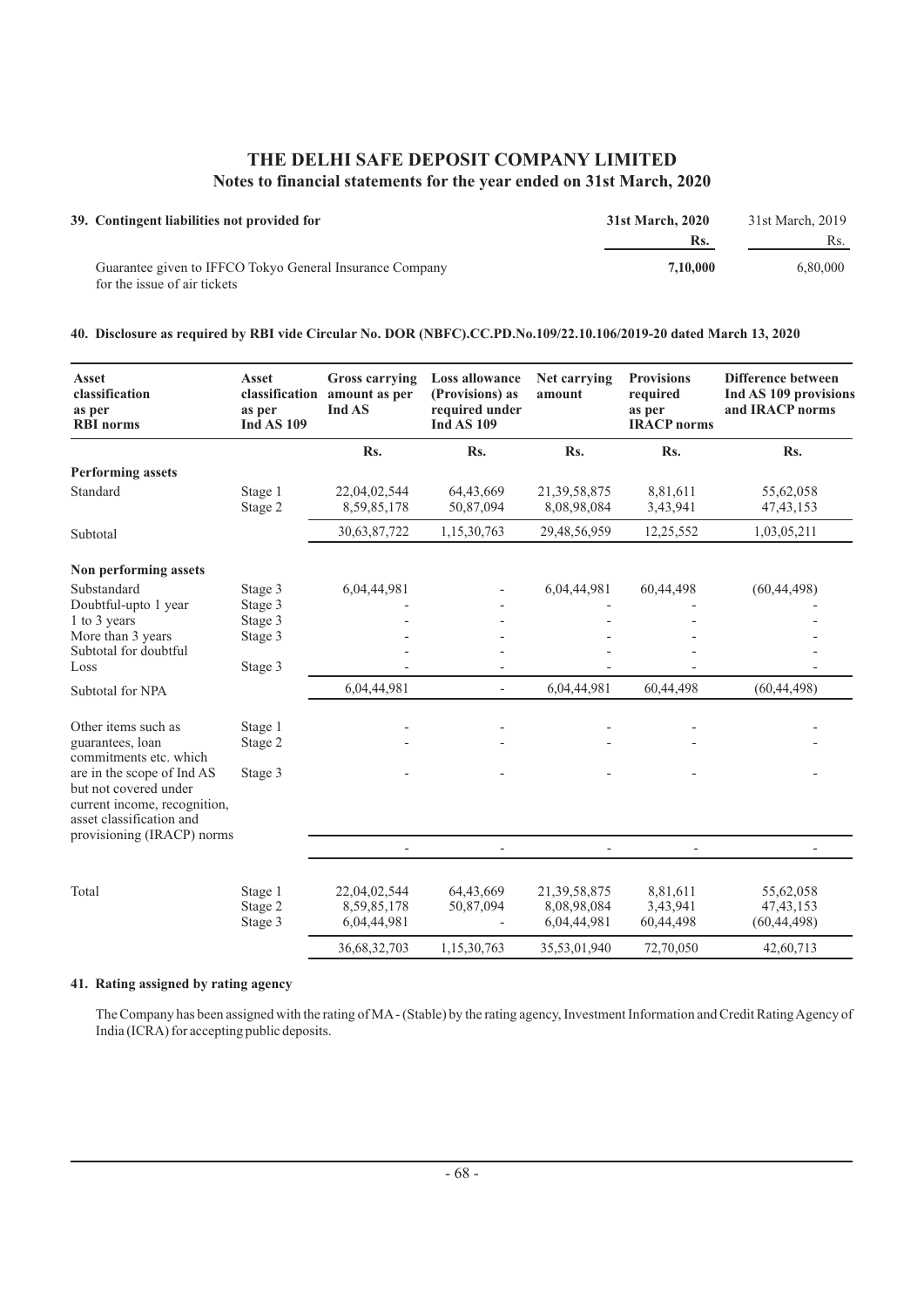#### **42. Movement of non-performing assets**

| <b>Particulars</b>                       | <b>Opening balance</b> Additions during | the year    | Reduction during Closing balance<br>the year |                  |
|------------------------------------------|-----------------------------------------|-------------|----------------------------------------------|------------------|
|                                          | Rs.                                     | Rs.         | Rs.                                          | Rs.              |
| a) Movement of gross NPAs                |                                         |             |                                              |                  |
| For the year ended March 31, 2020        | 2,15,14,060                             | 5,97,74,319 | 2,08,43,398                                  | 6,04,44,981      |
| For the year ended March 31, 2019        | 2,07,61,658                             | 2,57,55,772 | 2,50,03,370                                  | 2,15,14,060      |
| b) Movement of net NPAs                  |                                         |             |                                              |                  |
| For the year ended March 31, 2020        | 1,88,73,643                             | 5,57,96,887 | 2,02,70,047                                  | 5,44,00,483      |
| For the year ended March 31, 2019        | 1,60,82,658                             | 2,57,55,772 | 2,29,64,787                                  | 1,88,73,643      |
| c) Movement of provision for NPAs        |                                         |             |                                              |                  |
| For the year ended March 31, 2020        | 26,40,417                               | 39,77,432   | 5,73,351                                     | 60,44,498        |
| For the year ended March 31, 2019        | 46,79,000                               |             | 20,38,583                                    | 26,40,417        |
| 43. Capital to risk assets ratio (CRAR): |                                         |             | 31st March, 2020                             | 31st March, 2019 |
|                                          |                                         |             | Rs.                                          | Rs.              |
| $CRAR$ $\left(\frac{9}{0}\right)$        |                                         |             | 64.37                                        | 60.89            |
| CRAR Tier I capital (Rs. in thousands)   |                                         |             | 4,124.81                                     | 4,445.87         |
| CRAR Tier II capital (Rs. in thousands)  |                                         |             | 3.55                                         | 3.40             |
|                                          |                                         |             |                                              |                  |

#### **44. First-time adoption of IndAS - Mandatory exceptions, optional exemptions and Transition to IndAS**

These are the Company's first financial statements prepared in accordance with Ind AS subject to certain exemptions as detailed below.The accounting policies set out in Note No. 1 have been applied in preparing the financial statements for the year ended March 31, 2020, the comparative information presented in these financial statements for the year ended March 31, 2019 and in the preparation of an opening Ind AS balance sheet at April 1, 2018 (the Company's date of transition). In preparing its opening Ind AS balance sheet, the Company has adjusted the assets and liabilities as required under IndAS which was reported previously in financial statements prepared in accordance with the accounting standards notified under Companies (Accounting Standards) Rules, 2006 (as amended), RBI guidelines and other relevant provisions of theAct (previous GAAP or Indian GAAP). An explanation of how the transition from previous GAAP to Ind AS has affected the company's financial position, financial performance and cash flows is set out below:

#### a) **Optional exemptions availed**

# **Deemed cost**

Ind AS 101 permits a first-time adopter to continue with the carrying value for all of its property, plant and equipment as recognised in the financial statements as at the date of transition to Ind AS measured as per the previous GAAP and use those as its carrying values as at the date of transition. This exemption can also be used for intangible assets and investment properties covered by Ind AS 38 and Ind AS 40 respectively.

Accordingly, the Company has elected to measure all of its property, plant and equipment, intangible assets and investment properties at their previous GAAP carrying value.

#### b) **Ind AS mandatory exceptions**

The Company has applied the following exceptions from retrospective application of Ind AS as mandatorily required under Ind AS 101:

#### **i) Estimates**

An entity's estimates in accordance with Ind AS at the date of transition to Ind AS shall be consistent with estimates made for the same date in accordance with previous GAAP (after adjustments to reflect any difference in accounting policies) unless there is objective evidence that those estimates were in error. Ind AS estimates as at April 1, 2018 are consistent with the estimates as at the same date made in conformity with previous GAAP. The Company has made estimates for impairment of financial assets in accordance with Ind AS at the date of transition as these were not required under previous GAAP.

The estimates used by the Company to present these amounts in accordance with Ind AS reflect conditions at April 1, 2018, the date of transition to Ind AS and as of March 31, 2019.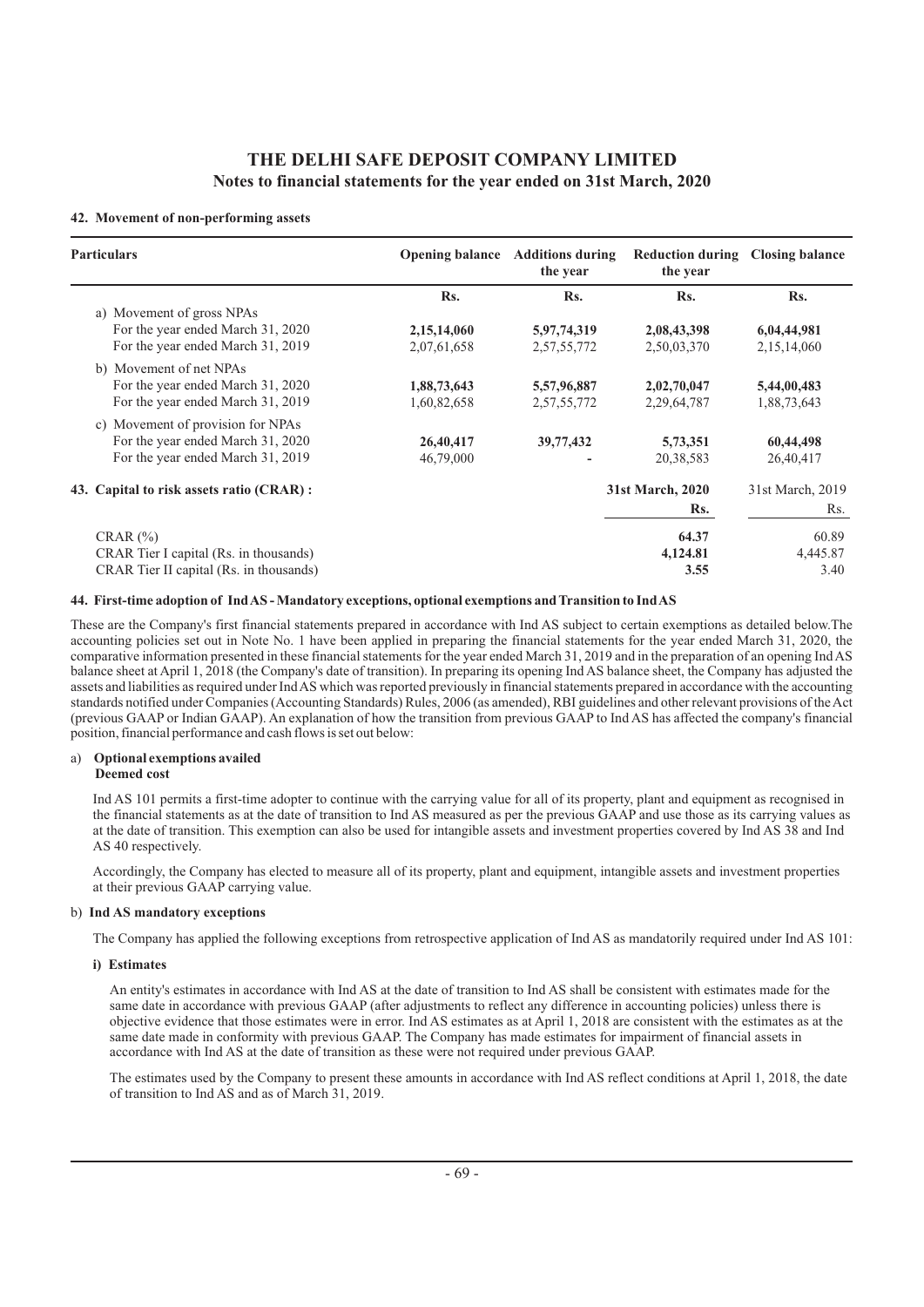#### **ii) De-recognition of financial assets and liabilities**

Ind AS 101 requires a first-time adopter to apply the de-recognition of provisions of Ind AS 109 prospectively for transactions occurring on or after the date of transition to Ind AS. However, Ind AS 101 allows a first-time adopter to apply the de-recognition requirements in Ind AS 109 retrospectively from a date of the entity's choosing, provided that the information needed to apply Ind AS 109 to financial assets and financial liabilities derecognised as a result of past transactions was obtained at the time of initially accounting for those transactions.

The Company has elected to apply the de-recognition provisions of IndAS 109 prospectively from the date of transition to IndAS.

#### **iii) Classification and measurement of financial assets**

Ind AS 101 requires an entity to assess classification and measurement of financial assets on the basis of the facts and circumstances that exist at the date of transition to IndAS.

#### **iv) Reconciliation between previous GAAPand IndAS**

Ind AS 101 requires a first time adopter to reconcile equity, total comprehensive income and cash flows for prior periods. The following table represent the reconciliation from the previous GAAPto IndAS:

| a) Reconciliation of total equity between previous GAAP and Ind AS | 31st March, 2019 | 31st March, 2018 |
|--------------------------------------------------------------------|------------------|------------------|
|                                                                    | Rs.              | Rs.              |
| Total equity as per previous GAAP                                  | 27, 19, 38, 175  | 24,71,36,947     |
| Adjustments as per Ind AS                                          |                  |                  |
| Expected credit loss on financial assets                           | (1,69,92,557)    | (1,46,77,893)    |
| Other adjustments on fair value measurement                        | (22,69,398)      | (22,69,398)      |
| Total equity as per Ind AS                                         | 25, 26, 76, 220  | 23,01,89,656     |
|                                                                    |                  |                  |

Note : Figures of adjustments as per Ind AS for the year ended on March 31, 2019 are inclusive of amounts pertaining to the year ended March 31, 2018

| b) Reconciliation of Profit as per Ind AS with profit reported under previous GAAP | 31st March, 2019 |  |
|------------------------------------------------------------------------------------|------------------|--|
|                                                                                    | Rs.              |  |
| Net profit after tax as per previous GAAP                                          | 2,63,63,998      |  |
| Expected credit loss provision                                                     | (27,89,574)      |  |
| Other adjustments on fair value measurement                                        |                  |  |
| Profit after tax as per Ind AS                                                     | 2,35,74,424      |  |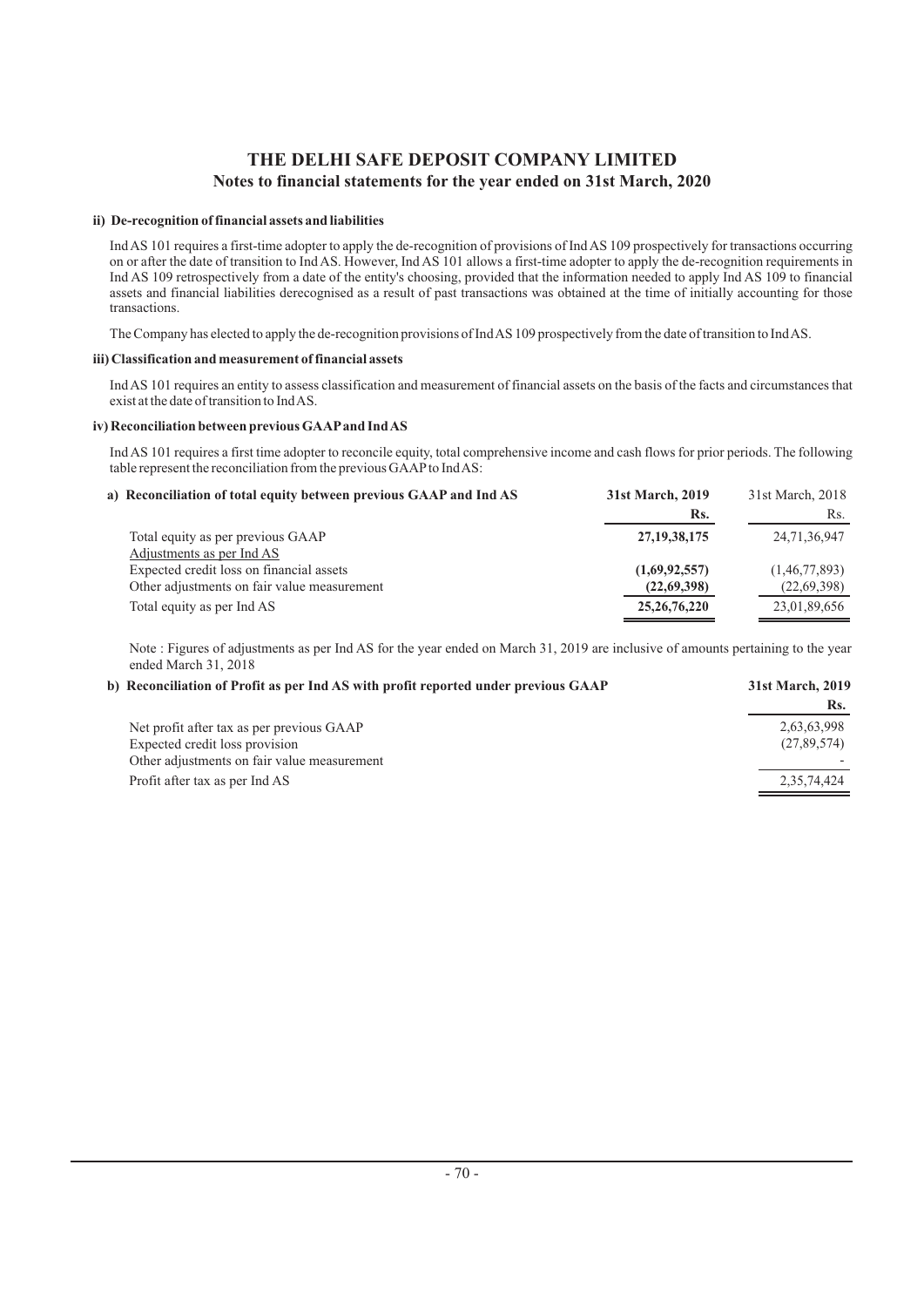### **THE DELHI SAFE DEPOSIT COMPANY LIMITED Notes to financial statements for the year ended on 31st March, 2020**

### **c) Notes to first-time adoption:**

### **i) Fair valuation of investments**

Under the previous GAAP, investments in government securities were classified as long-term investments based on the intended holding period and realisability. Long-term investments were carried at cost less provision for other than temporary decline in the value of such investments. Under Ind AS, these investments are required to be measured at fair value. The resulting fair value changes of these investments have been recognised in retained earnings as at the date of transition and subsequently in the statement of profit and loss.

#### **ii) Provision for impairment as per the expected credit loss method**

Under the previous GAAP, the Company had recognised provisions against trade receivables, investments and loans and advances as per the RBI norms. However, in order to comply with Ind AS 109, the Company has also recognised provisions by applying the effective credit loss method. This adjustment has resulted in a decrease in total equity.

#### **iii) Remeasurement of financial assets**

Under Ind AS, financial assets of the Company were remeasured wherever events or changes in circumstances indicate that the carrying amount may not be recoverable.The Company has remeasured its trade receivables. This has resulted in a decrease in total equity.

### **iv) Deferred tax**

Indian GAAP requires deferred tax accounting using the profit and loss approach, which focuses on differences between taxable profits and accounting profits for the period. Ind AS 12 requires entities to account for deferred taxes using the balance sheet approach, which focuses on temporary differences between the carrying amount of an asset or liability in the balance sheet and its tax base. The application of Ind AS 12 approach has resulted in recognition of deferred tax on new temporary differences which was not required under Indian GAAP.

In addition, the various transitional adjustments have lead to temporary differences. Deferred tax adjustments are recognised in correlation to the underlying transaction either in retained earnings or a separate component of equity.

### **v) Disclosure of MAT credit entitlement**

Under IndAS, Deferred tax assets include MinimumAlternative Tax (MAT) paid in accordance with the tax laws in India, which is likely to give future economic benefits in the form of availability of set off against future income tax liability.Accordingly, MAT is recognised as deferred tax asset in the balance sheet when the asset can be measured reliably and it is probable that the future economic benefit associated with the asset will be realised.

### **vi) Reclassification of provision of standard / non-performing assets (NPA)**

Under the previous GAAP, provisions against standard and non performing assets were presented under provisions. However, under IndAS financial assets (Loans) measured at amortised cost are presented net of provision.

#### **vii) Investment property**

Under the previous GAAP, investment properties were presented as part of fixed assets. Under Ind AS, investment properties are required to be separately presented on the face of the balance sheet. There is no impact on the total equity or profit as a result of this adjustment.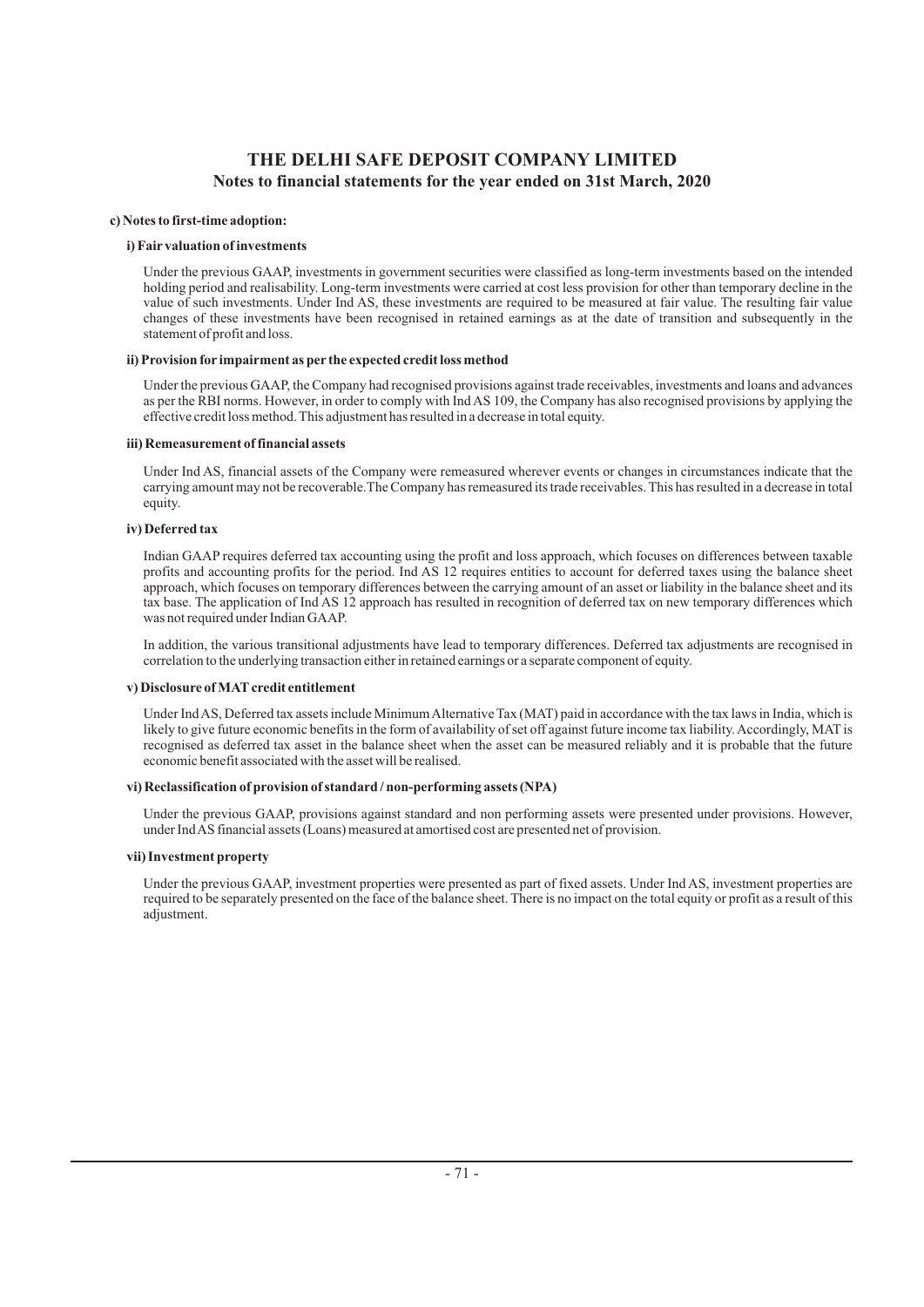### **THE DELHI SAFE DEPOSIT COMPANY LIMITED Notes to financial statements for the year ended on 31st March, 2020**

### **45. Subsequent event**

Final dividend to be declared by the Company are based on profits available for distribution at the expected rate of Rs.0.23333/- per share in respect of the year ending March, 2020 subject to the approval of shareholders at the Annual General Meeting and if approved, would result in expected cash flow of Rs.14.70 lakhs (approx.)

### **46. Other notes on accounts**

- i) Expenses in respect of rent under cancelable operating leases as charged to profit & loss statement : Rs.36,05,280/- (31.03.2019 :  $Rs.35,83,920/-$
- ii) Balances of sundry debtors and creditors are subject to confirmation.
- iii) There are no micro, small and medium enterprises, to whom the Company owes dues, which are outstanding for more than 45 days as at the date of balance sheet. Further, the Company has neither paid nor has any amount payable towards interest to any micro, small and medium enterprises as on the date of balance sheet. This information has been determined by the management to the extent such parties have been identified on the basis of information available with the Company. This has been relied upon by the auditors.
- iv) All the assets are classified as standard, sub-standard, doubtful & loss assets as per the directions of Reserve Bank of India.
- v) The Company neither have any exposure to real estate sector (except investment property at note no. 11) capital & derivate market nor have any overseas investments/assets. As per management, the estimated fair value of Company's exposure to investment property as on 31st March, 2020 is about Rs.1.60 Crores.
- vi) The SARS-Cov-2 virus responsible for COVID-19 continues to spread across the globe & India which has significantly contributed decline and volatility in global and Indian financial markets resulting significant decrease in global and local economic activities. Due to this virus, the Indian government were constrained to announced lockdown in the country to prevent the spread of this virus. The extent to which the COVID-19 pandemic will impact the Company's results will depend on future developments, which are highly uncertain, including among other things, any new information concerning the severity of the COVID-19 pandemic and any action to prevent the spread or mitigate its impact, whether government-mandated or elected by the Company. In accordance with the RBI guidelines relating to the COVID-19 Regulatory Packages announced time to time, the Company would be granting a moratorium upto August 31, 2020 on the payments of all instalments and/or interest, as applicable, to all the eligible borrowers classified as Standard, even if overdue, as on February 29, 2020. For all such accounts where the moratorium is granted, the asset classification shall remain standstill during the moratorium period i.e. the number of days past dues shall exclude the moratorium period for the purposes of asset classification under the Income Recognition,Asset Classification and Provisioning norms. However, exclusion of number of days past due which pertain to moratorium period has not resulted in extending any asset classification benefit for any of such borrowers at any time.
- vii) Figures of the previous year have been rearranged/regrouped/reclassified wherever considered necessary to make them comparable with those of current year.

**In terms of our report attached For Singh Gurpreet & Co. Chartered Accountants Firm Registration No. 031763N FCA Gurpreet Singh Proprietor Membership No. 099482**

**Place : New Delhi Date : 30th June, 2020**

**Chairman Managing Director / CEO**<br>DIN No.-00243539 DIN No.-00243413 **Indrajit Seth Vijay Kumar Gupta DIN No.- 00243413**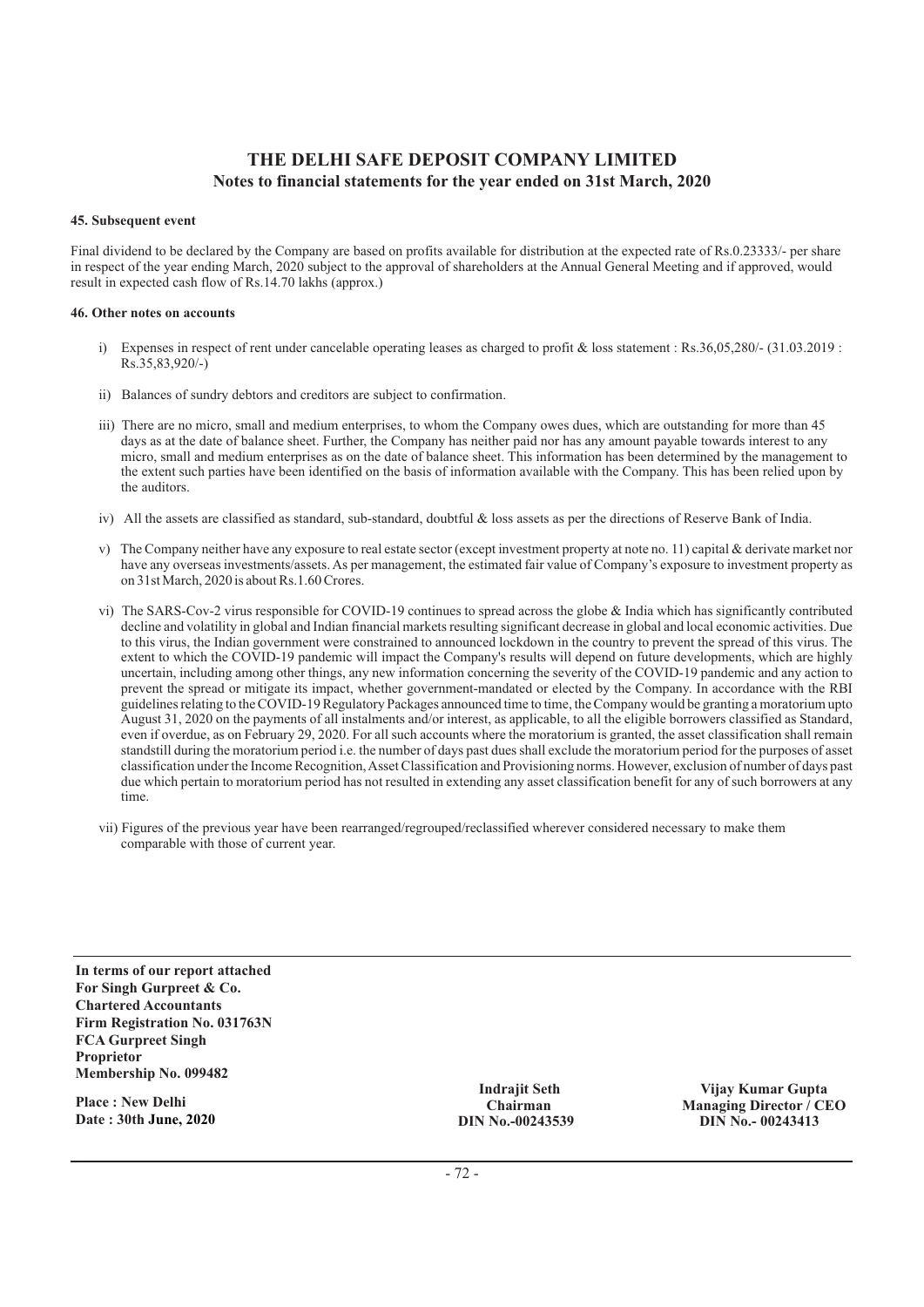# **CASH FLOW STATEMENT THE DELHI SAFE DEPOSIT COMPANY LIMITED**

|                                                                                                                                                                         |                                  |                         | (Rs. In thousands)                                  |
|-------------------------------------------------------------------------------------------------------------------------------------------------------------------------|----------------------------------|-------------------------|-----------------------------------------------------|
|                                                                                                                                                                         |                                  | 31st March, 2020<br>Rs. | 31st March, 2019<br>Rs.                             |
| Cash flow from operating activities                                                                                                                                     |                                  |                         |                                                     |
| Profit before taxation<br>Adjustments for:                                                                                                                              |                                  | 14,270                  | 33,590                                              |
| Depreciation on assets                                                                                                                                                  |                                  | 1,652                   | 2,158                                               |
| Interest from govt. securities & fixed deposits                                                                                                                         |                                  | (1,561)                 | (1,237)                                             |
| Interest on vehicle loans                                                                                                                                               |                                  | 168                     | 248                                                 |
| Interest on loan & fixed deposits                                                                                                                                       |                                  | 14,058                  | 14,701                                              |
| Expected credit loss allowance as per Ind AS 109                                                                                                                        |                                  | 100                     | 2,790                                               |
| Provisions for:                                                                                                                                                         |                                  | 3,404                   |                                                     |
| <b>NPAs</b><br>Standard assets                                                                                                                                          |                                  | (213)                   | (2,039)<br>96                                       |
| Leave encashments                                                                                                                                                       |                                  | 162                     | 133                                                 |
| Profit on sale of investments/assets                                                                                                                                    |                                  | (12)                    | (73)                                                |
| Direct taxes paid net of refunds, if any                                                                                                                                |                                  | (8, 471)                | (10, 559)                                           |
| Adjustments for changes in:                                                                                                                                             |                                  |                         |                                                     |
| Trade payables & liabilities                                                                                                                                            |                                  | (8,320)                 | (32)                                                |
| Loans, advances & trade receivables                                                                                                                                     |                                  | 13,949                  | (28,666)                                            |
| Net cash flows from operating activities (A)                                                                                                                            |                                  | 29,186                  | 11,110                                              |
| Cash flow from investing activities                                                                                                                                     |                                  |                         |                                                     |
| Purchase of fixed assets / investments                                                                                                                                  |                                  | (4,182)                 | (3,160)                                             |
| Proceeds from sale of fixed assets / investments                                                                                                                        |                                  | 3,500                   | 2,700                                               |
| Interest from govt. securities & fixed deposits                                                                                                                         |                                  | 1,568                   | 921                                                 |
| Net cash flows from investing activities (B)                                                                                                                            |                                  | 886                     | 461                                                 |
| Cash flow from financing activities                                                                                                                                     |                                  |                         |                                                     |
| Interest on vehicle loans                                                                                                                                               |                                  | (168)                   | (248)                                               |
| Interest on loan & fixed deposits                                                                                                                                       |                                  | (12, 232)               | (14,589)                                            |
| Proceeds of borrowings                                                                                                                                                  |                                  | (8,279)                 | 16,931                                              |
| Dividends paid                                                                                                                                                          |                                  | (1,469)                 | (1,469)                                             |
| Net cash flows from financing activities (C)                                                                                                                            |                                  | (22, 148)               | 625                                                 |
|                                                                                                                                                                         |                                  |                         |                                                     |
| Net increase/decrease in cash & cash equivalents (A+B+C)                                                                                                                |                                  | 7,924                   | 12,196                                              |
| Cash & cash equivalents as at the beginning of year                                                                                                                     |                                  | 21,972                  | 9,776                                               |
| Cash & cash equivalents as at the end of year                                                                                                                           |                                  | 29,896                  | 21,972                                              |
| In terms of our report attached<br>For Singh Gurpreet & Co.<br><b>Chartered Accountants</b><br>Firm Registration No. 031763N<br><b>FCA Gurpreet Singh</b><br>Proprietor |                                  |                         |                                                     |
| Membership No. 099482                                                                                                                                                   |                                  |                         |                                                     |
| <b>Place: New Delhi</b>                                                                                                                                                 | <b>Indrajit Seth</b><br>Chairman |                         | Vijay Kumar Gupta<br><b>Managing Director / CEO</b> |

**Date : 30th June, 2020**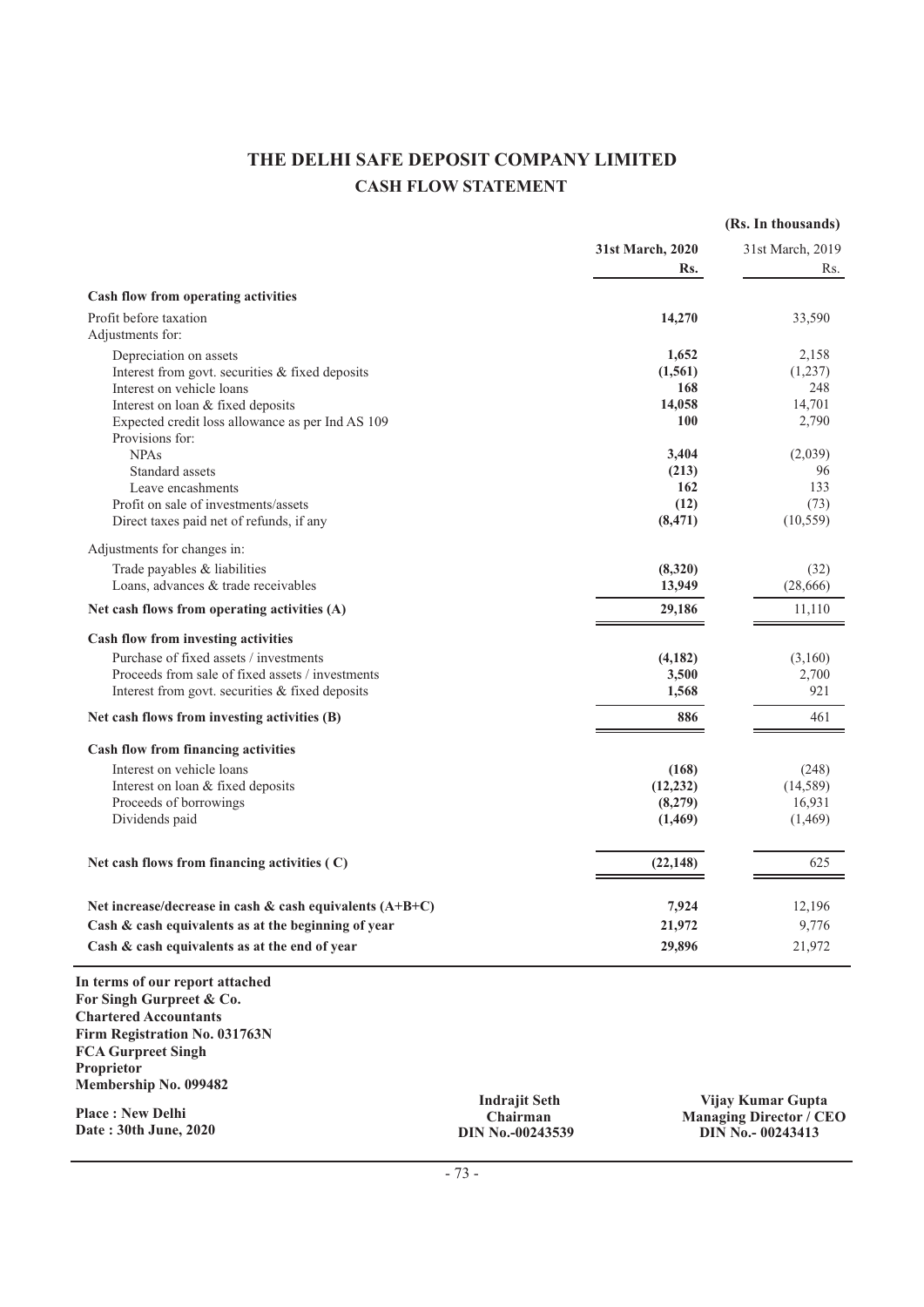# **CASH FLOW STATEMENT THE DELHI SAFE DEPOSIT COMPANY LIMITED**

|                                                                                                 |                      | (Rs. In thousands) |
|-------------------------------------------------------------------------------------------------|----------------------|--------------------|
|                                                                                                 | 31st March, 2020     | 31st March, 2019   |
|                                                                                                 | Rs.                  | Rs.                |
|                                                                                                 | <b>Previous GAAP</b> | Ind AS             |
| Reconciliation of cash flow statement as per Ind AS with profit<br>reported under previous GAAP |                      |                    |
| Profit before taxation                                                                          | 36,380               | 33,590             |
| Adjustments made for arriving at net cash flows from operating activity                         | 25,270               | 22,480             |
| Net cash flows from operating activities                                                        | 11,110               | 11,110             |
| Net cash flows from investing activities                                                        | 461                  | 461                |
| Net cash flows from financing activities                                                        | 625                  | 625                |
| Net increase / decrease in cash $\&$ cash equivalents                                           | 12,196               | 12,196             |
| Cash & cash equivalents as at April 1, 2018                                                     | 9,776                | 9,776              |
| Cash & cash equivalents as at March 31, 2019                                                    | 21,972               | 21,972             |

**In terms of our report attached For Singh Gurpreet & Co. Chartered Accountants Firm Registration No. 031763N FCA Gurpreet Singh Proprietor Membership No. 099482**

**Place : New Delhi Date : 30th June, 2020**

**Chairman Managing Director / CEO Indrajit Seth**<br> **Indrajit Seth**<br> **IN No.-00243539**<br> **IN No.-00243413 DIN No.-00243539 DIN No.- 00243413**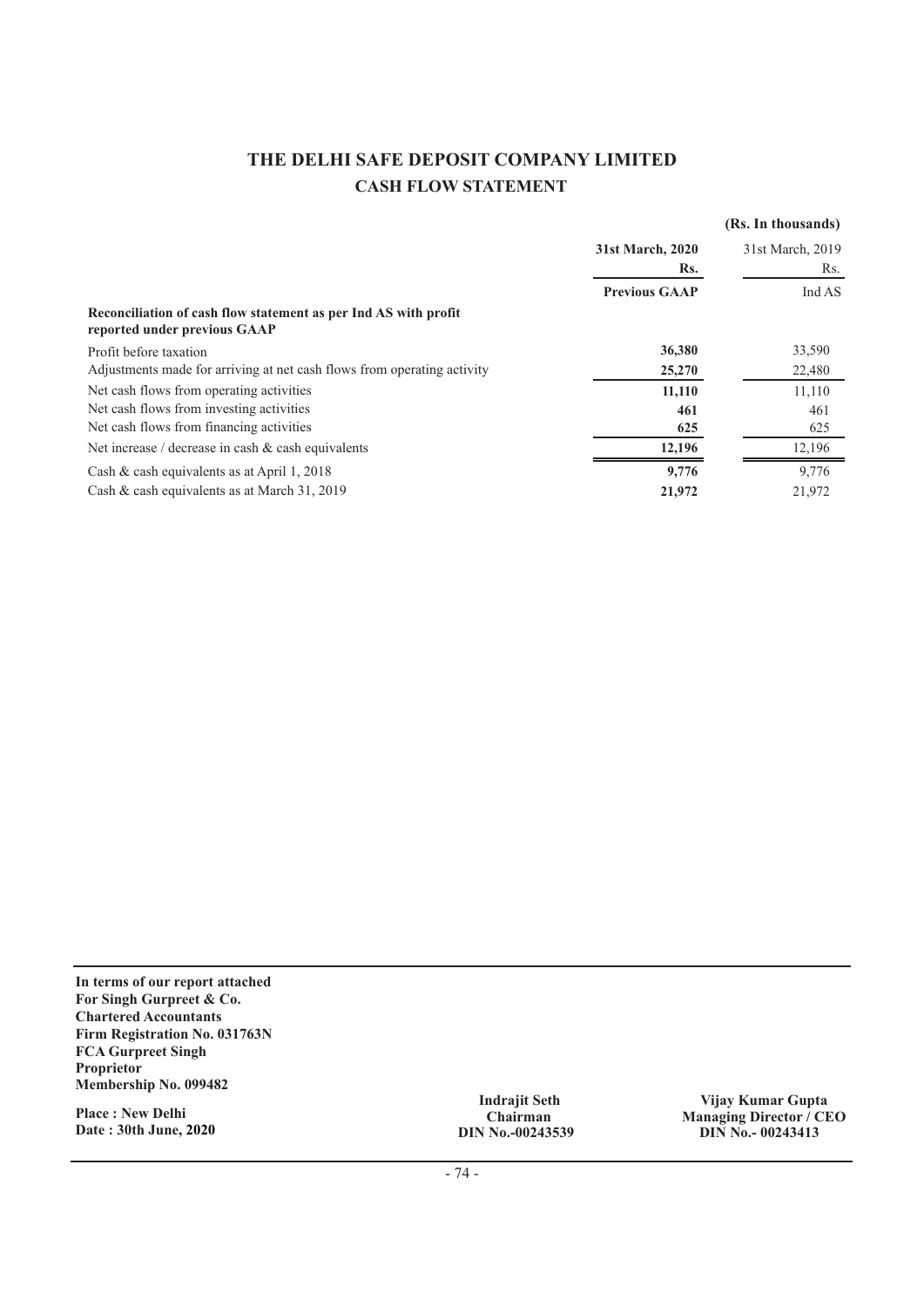## **THE DELHI SAFE DEPOSIT COMPANY LIMITED**

## **SCHEDULE OF THE BALANCE SHEET OF A NON-BANKING FINANCIAL COMPANY (As required in terms of Paragraph 13 of Non-Banking Financial (Deposit Accepting or Holding) Companies**

**Prudential Norms ( Reserve Bank) Directions, 2007**

|    |                      | <b>Particulars</b>                                                                                              |                       | As at<br>31.03.2020 |                   |
|----|----------------------|-----------------------------------------------------------------------------------------------------------------|-----------------------|---------------------|-------------------|
|    |                      | Liabilities side:                                                                                               |                       | (Rs. In lakhs)      |                   |
|    |                      | 1) Loans and advances availed by the NBFCs<br>inclusive of interest accrued thereon but not paid:               | Amount<br>Outstanding |                     | Amount<br>Overdue |
|    |                      | a) Debentures : Secured<br>Unsecured<br>(other than falling within the<br>meaning of public deposits*)          |                       |                     |                   |
|    |                      | b) Deferred Credits                                                                                             |                       |                     |                   |
|    | C)                   | Term Loans                                                                                                      |                       |                     |                   |
|    | d)                   | Inter-corporate loans and borrowing                                                                             |                       |                     |                   |
|    | e)                   | Commercial paper                                                                                                |                       |                     |                   |
|    | $\ddot{\phantom{1}}$ | Public Deposits*                                                                                                | 868.68                |                     |                   |
|    | g)                   | Other Loans i) Loan from Directors & Fixed Deposits from Directors' relatives                                   | 544.76                |                     |                   |
|    |                      | ii) Car Loan                                                                                                    | 13.05                 |                     |                   |
| 2) |                      | Break-up of (1) (f) above (Outstanding Public Deposits<br>inclusive of interest accrued thereon but not paid) : |                       |                     |                   |
|    | a)                   | In the form of Unsecured Debentures                                                                             |                       |                     |                   |
|    | b)                   | In the form of partly secured debentures i.e. debentures                                                        |                       |                     |                   |
|    |                      | where there is a shortfall in the value of security                                                             |                       |                     |                   |
|    | C)                   | Other public deposits                                                                                           | 868.68                |                     |                   |
|    |                      | Assets side:                                                                                                    |                       |                     |                   |
| 3) |                      | Break-up of Loans and Advances including bills                                                                  |                       |                     |                   |
|    |                      | receivables [other than those included in (4) below]:                                                           |                       |                     |                   |
|    |                      | a) Secured                                                                                                      | 2663.94               |                     |                   |
|    |                      | b) Unsecured                                                                                                    | 988.76                |                     |                   |
| 4) |                      | Break-up of Leased Assets and stock on hire<br>and hypothecation loans counting towards EL/HP activities        |                       |                     |                   |
|    | 1)                   | Lease assets including lease rentals under sundry debtors :                                                     |                       |                     |                   |
|    |                      | a) Financial lease                                                                                              |                       |                     |                   |
|    |                      | b) Operating lease                                                                                              |                       |                     |                   |
|    | 11)                  | Stock on hire including hire charges under sundry debtors :                                                     |                       |                     |                   |
|    |                      | a) Assets on hire                                                                                               |                       |                     |                   |
|    |                      | b) Repossessed Assets                                                                                           |                       |                     |                   |
|    |                      | iii) Hypothecation loans counting towards EL/HP activities<br>a) Loans where assets have been repossesses       |                       |                     |                   |
|    |                      | b) Loans other than (a) above                                                                                   |                       |                     |                   |
|    |                      | 5) Break-up of Investments :                                                                                    |                       |                     |                   |
|    |                      | <b>Current Investments:</b>                                                                                     |                       |                     |                   |
|    | 1                    | Quoted                                                                                                          |                       |                     |                   |
|    |                      | i) Shares:<br>a) Equity                                                                                         |                       |                     |                   |
|    |                      | b) Preference                                                                                                   |                       |                     |                   |
|    |                      | ii) Debenture and Bonds                                                                                         |                       |                     |                   |
|    |                      | iii) Units of Mutual Funds                                                                                      |                       |                     |                   |
|    |                      | iv) Government Securities                                                                                       |                       |                     |                   |
|    |                      | v) Others                                                                                                       |                       |                     |                   |